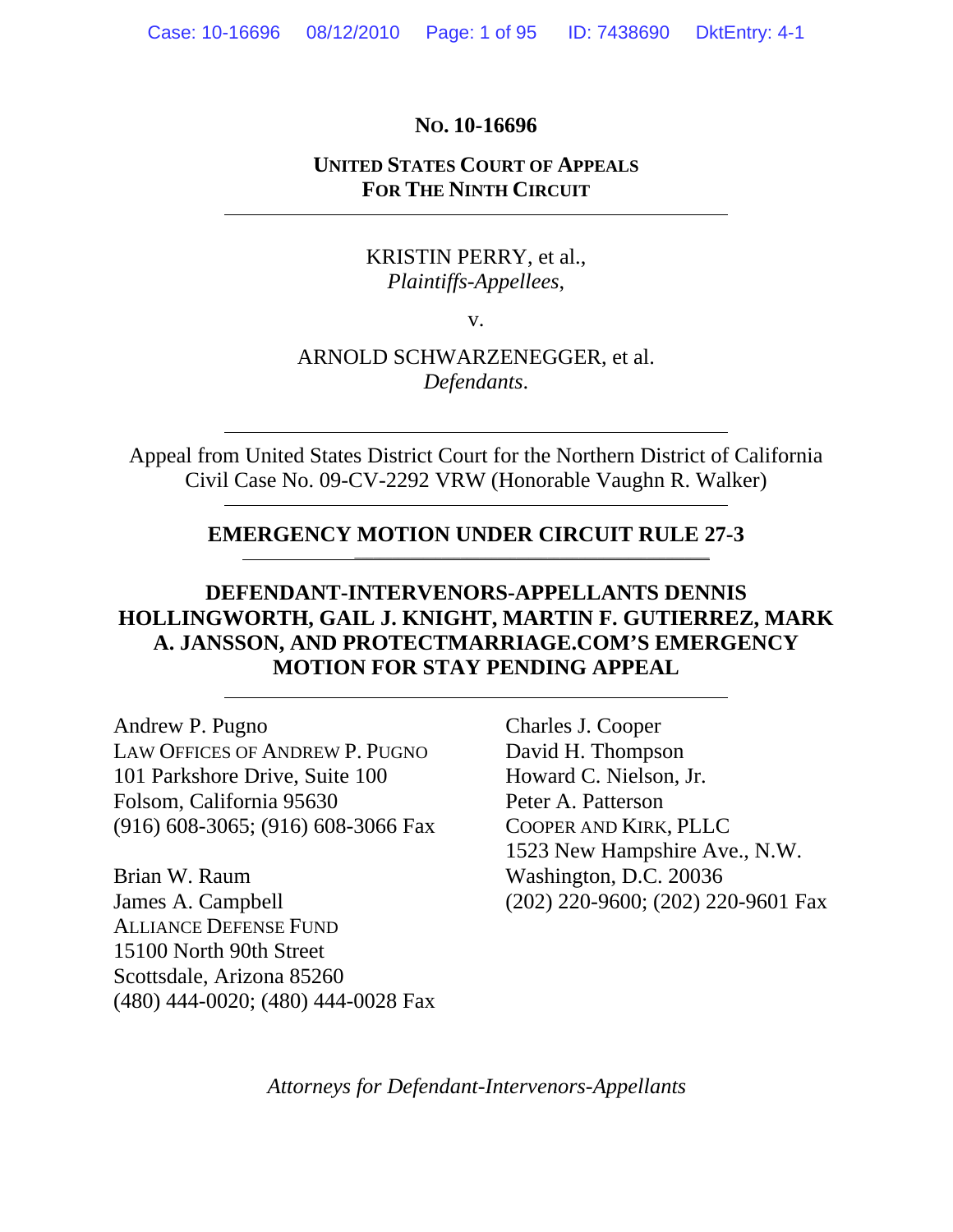#### **9th Cir. R. 27-3 Certificate**

 Pursuant to 9th Cir. R. 27-3, Appellants respectfully certify that their motion for a stay pending appeal is an emergency motion requiring "relief … in less than 21 days" to "avoid irreparable harm."

Appellants are official Proponents of Proposition 8 and the official Yes on 8 campaign (collectively, "Proponents"), who were permitted to intervene in this case to defend that California ballot initiative. On August 4, 2010, the district court ruled that Prop 8 is unconstitutional and ordered its enforcement permanently enjoined. The district court temporarily stayed entry of its judgment to consider Proponents' motion for stay pending appeal. On August 12, the district court denied Proponents' stay motion, lifted the temporary stay on the entry of judgment, and entered judgment. *See* Doc. No. 727, Doc. No. 728. At the same time, the district court ordered another limited stay, this time until "August 18, 2010 at 5 PM PDT" in order to "permit the court of appeals to consider the issue [of a stay pending appeal] in an orderly manner." Doc. No. 727 at 2, 11. It is thus imperative that a stay pending appeal be entered on or before August 18, 2010 at 5 p.m. to avoid the confusion and irreparable injury that would flow from the creation of a class of purported same-sex marriages. *See, e.g., Advisory: If Judge Walker Says It's OK to Get Married*, GLTNN.com, Aug. 11, 2010, *available at* http://gltnewsnow.com/2010/08/11/advisory-if-judge-walker-says-it's-ok-to-get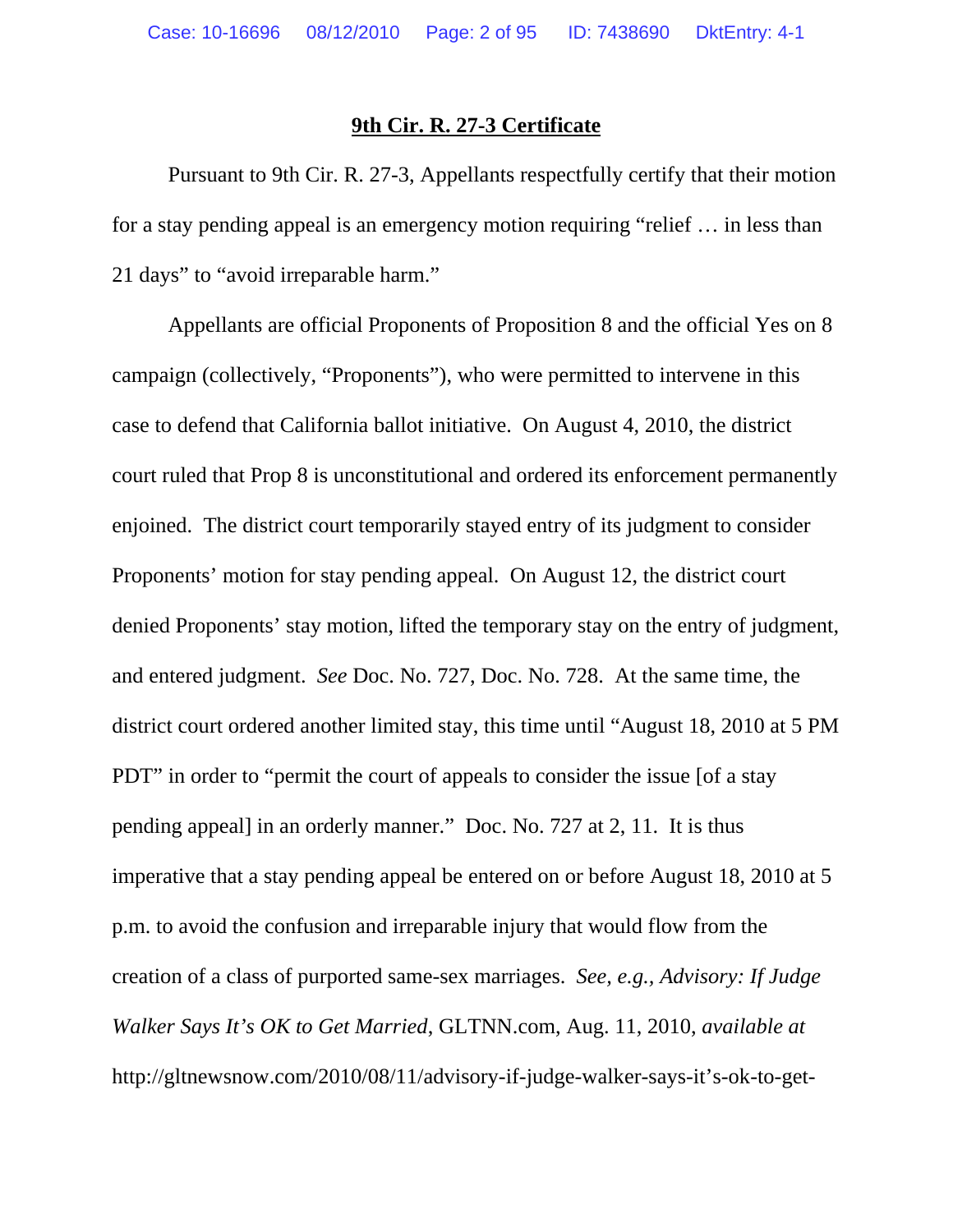married/ (reporting that West Hollywood stands ready to marry gay couples "[a]s

soon as the federal judge lifts the stay," and that Los Angeles County "is prepared

to take immediate action to implement the court's orders if the stay is lifted")

(quotation marks omitted).

Before filing their motion, Proponents notified counsel for the other parties

by email and also emailed them a service copy of the motion.

Pursuant to 9th Cir. R. 27-3(a)(3)(i), the telephone numbers, email

addresses, and office addresses of the attorneys for the parties are as follows:

# **Attorneys for Plaintiffs Kristin M. Perry, Sandra B. Stier, Paul T. Katami, and Jeffrey J. Zarrillo:**

Theodore B. Olson *TOlson@gibsondunn.com*  Matthew C. McGill *MMcGill@gibsondunn.com*  Amir C. Tayrani *ATayrani@gibsondunn.com*  GIBSON, DUNN & CRUTCHER, LLP 1050 Connecticut Avenue, NW Washington, D.C. 20036 (202) 955-8668

Theodore J. Boutrous, Jr. *TBoutrous@gibsondunn.com*  Christopher D. Dusseault *CDusseault@gibsondunn.com*  Ethan D. Dettmer *EDettmer@gibsondunn.com*  Theane Evangelis Kapur *TKapur@gibsondunn.com*  Enrique A. Monagas *EMonagas@gibsondunn.com*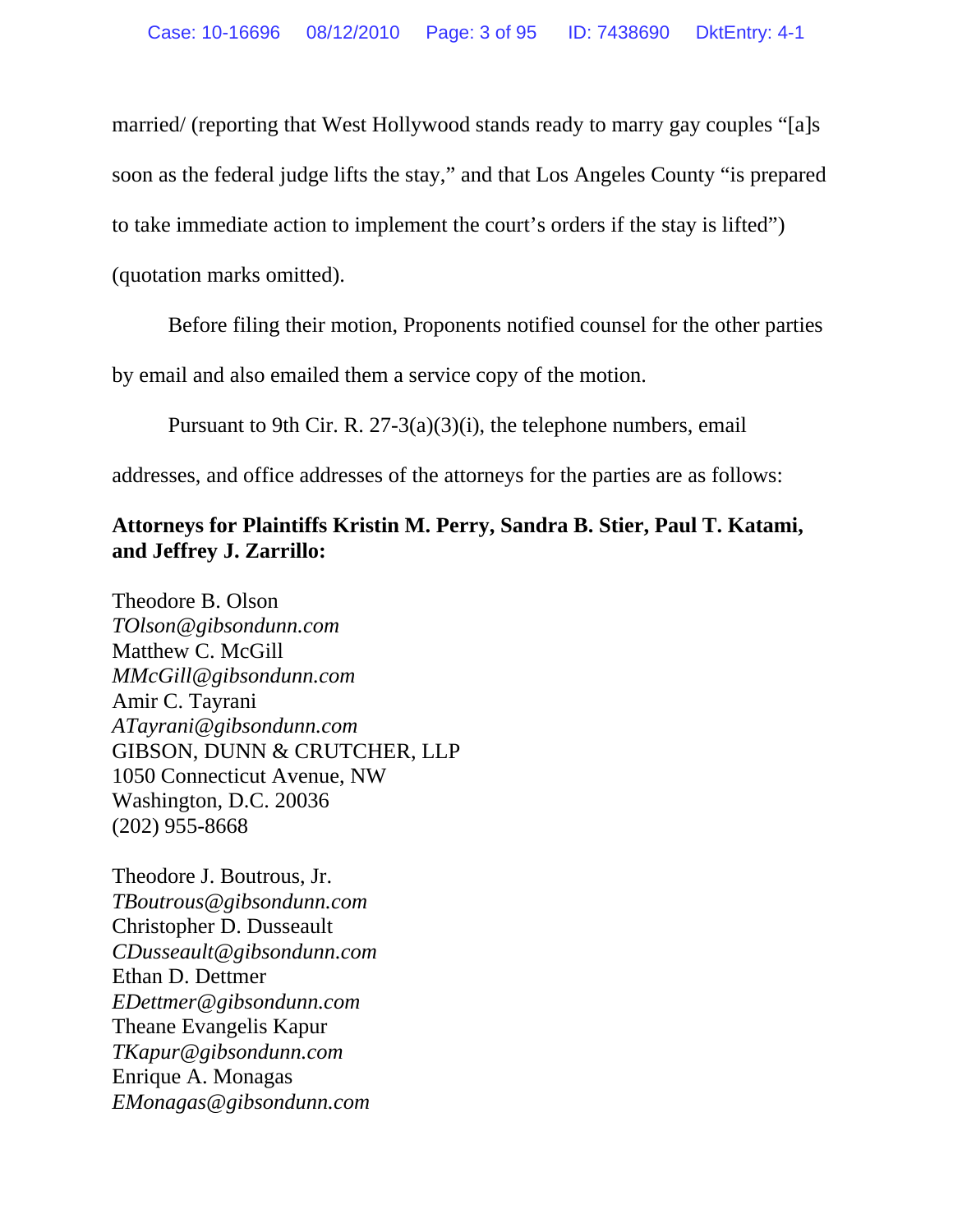GIBSON, DUNN & CRUTCHER, LLP 333 S. Grand Avenue Los Angeles, CA 90071 (213) 229-7804

Sarah Elizabeth Piepmeier *spiepmeier@gibsondunn.com*  GIBSON, DUNN & CRUTCHER LLP 555 Mission St., Ste 300 San Francisco, Ca 94105 (415) 393-8200

David Boies *dboies@bsfllp.com* Rosanne C. Baxter *rbaxter@bsfllp.com*  BOIES, SCHILLER & FLEXNER, LLP 333 Main St Armonk, NY 10504 (914) 749-8200

Jeremy Michael Goldman *jgoldman@bsfllp.com*  Theodore H. Uno *tuno@bsfllp.com*  BOIES, SCHILLER & FLEXNER LLP 1999 Harrison St., Suite 900 Oakland, CA 94612 (510) 874-1000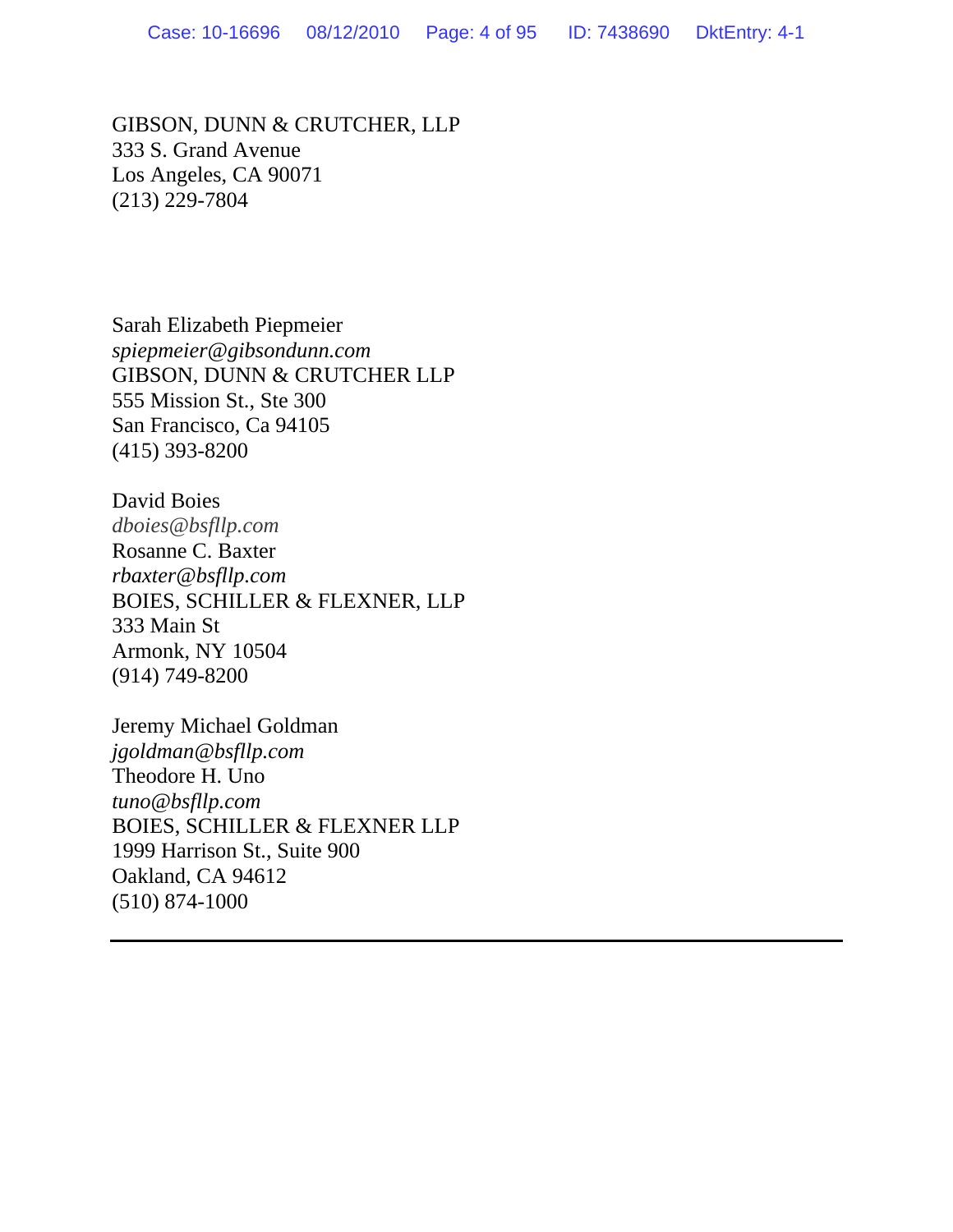#### **Attorneys for Plaintiff-Intervenor City and County of San Francisco:**

Dennis J. Herrera Therese Stewart *therese.stewart@sfgov.org*  Danny Chou *danny.chou@sfgov.org*  Ronald P. Flynn *ronald.flynn@sfgov.org*  Vince Chhabria *vince.chhabria@sfgov.org*  Erin Bernstein *erin.bernstein@sfgov.org*  Christine Van Aken *christine.van.aken@sfgov.org*  Mollie M. Lee *mollie.lee@sfgov.org*  CITY AND COUNTY OF SAN FRANCISCO OFFICE OF THE CITY ATTORNEY One Dr. Carlton B. Goodlett Place Room 234 San Francisco, CA 4102-4682 (415) 554-4708

## **Attorneys for Defendants Governor Arnold Schwarzenegger, Director Mark B. Horton, and Deputy Director Linette Scott:**

Kenneth C. Mennemeier *kcm@mgslaw.com* Andrew Walter Stroud *stroud@mgslaw.com*  MENNEMEIER GLASSMAN & STROUD LLP 980 9th St, Ste 1700 Sacramento, CA 95814 (916) 553-4000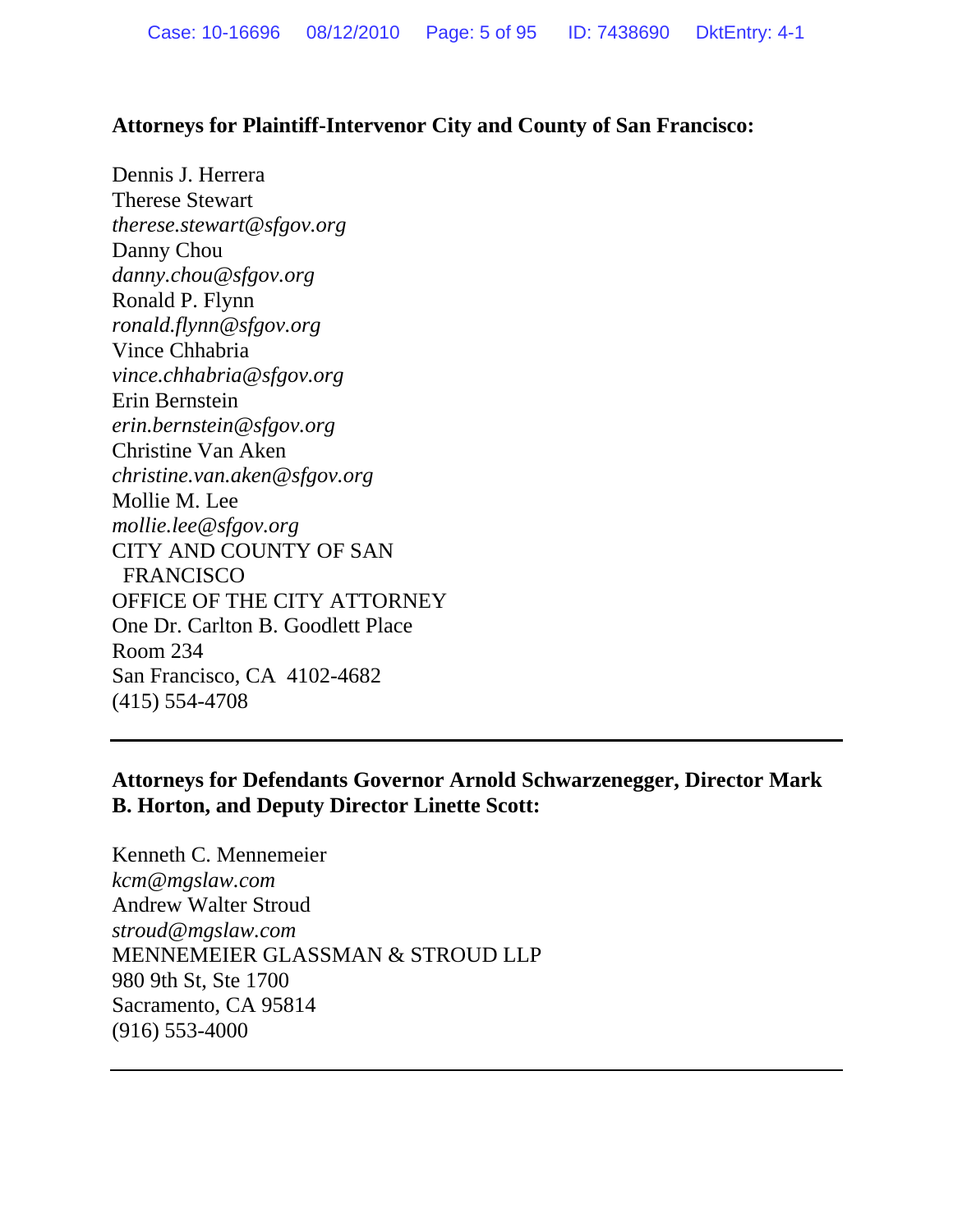### **Attorneys for Defendant Attorney General Edmund G. Brown, Jr.:**

Gordon Bruce Burns *Gordon.Burns@doj.ca.gov* Attorney General's Office, Dept. of Justice 1300 I Street, 17th Floor Sacramento, CA 95814 (916) 324-3081

Tamar Pachter *Tamar.Pachter@doj.ca.gov* Office of the California Attorney General 455 Golden Gate Ave, Suite 11000 San Francisco, CA 94102-7004 (415) 703-5970

#### **Attorneys for Defendant Clerk-Recorder Patrick O'Connell:**

Claude Franklin Kolm *claude.kolm@acgov.org*  Manuel Francisco Martinez *manuel.martinez@acgov.org* COUNTY OF ALAMEDA 1221 Oak Street, Suite 450 Oakland, CA 94612-4296 (510) 272-6710

### **Attorney for Defendant Registrar-Recorder Dean C. Logan:**

Judy Whitehurst *jwhitehurst@counsel.lacounty.gov* OFFICE OF COUNTY COUNSEL – COUNTY OF LOS ANGELES 500 West Temple St Los Angeles, CA 90012 (213) 974-1845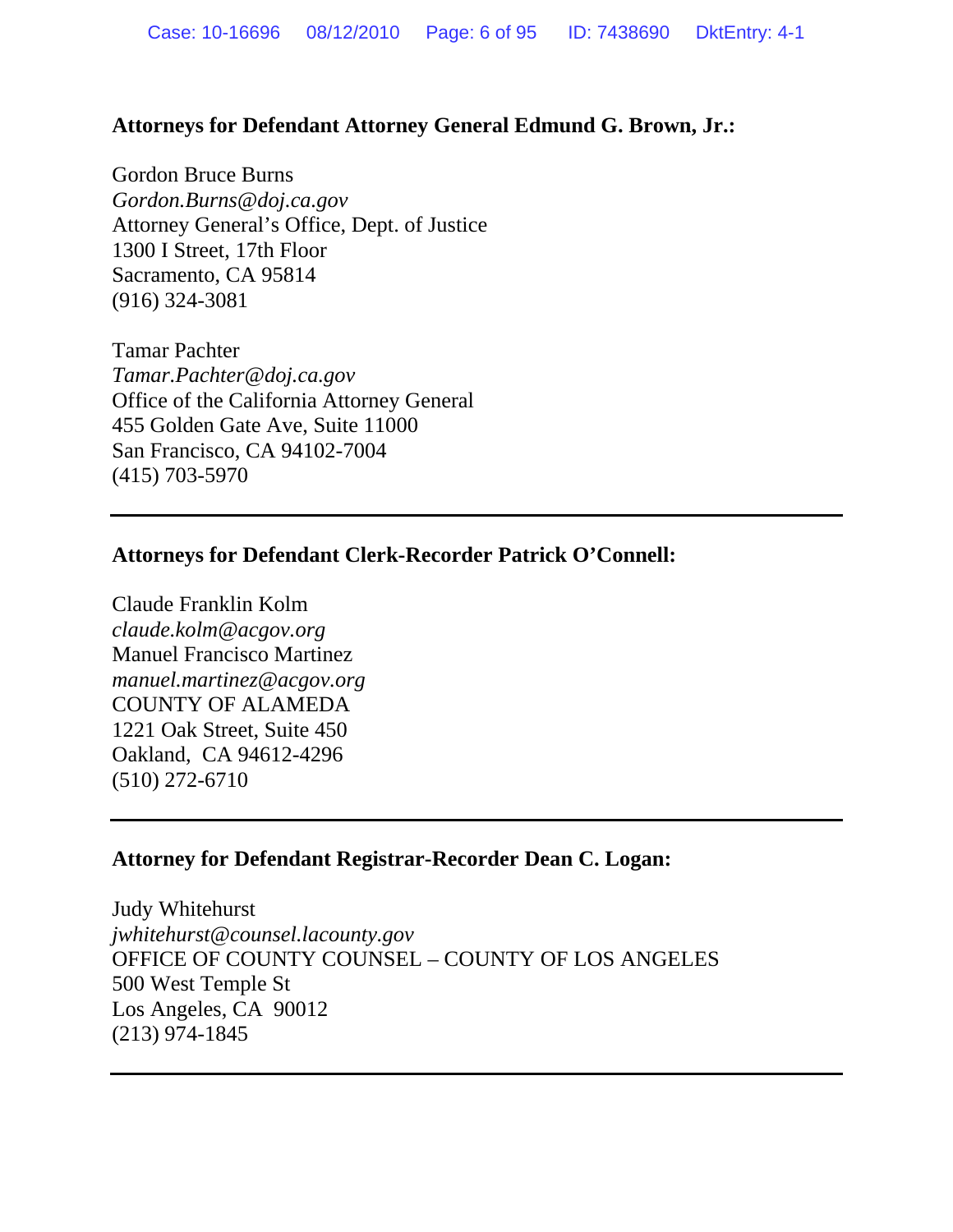#### **Attorney for Defendant-Intervenor Hak-Shing William Tam:**

Terry L. Thompson *tl\_thompson@earthlink.net*  LAW OFFICES OF TERRY L. THOMPSON P.O. Box 1346 Alamo, CA94507 (925) 855-1507

**Attorneys for Defendant-Intervenors Dennis Hollingsworth, Gail J. Knight, Martin F. Gutierrez, Mark A. Jansson, and ProtectMarriage.com—Yes on 8, A Project of California Renewal**:

Charles J. Cooper *ccooper@cooperkirk.com*  David H. Thompson *dthompson@cooperkirk.com*  Howard C. Nielson, Jr. *hnielson@cooperkirk.com*  Nicole J. Moss *nmoss@cooperkirk.com* Peter A. Patterson *ppatterson@cooperkirk.com*  COOPER & KIRK, PLLC 1523 New Hampshire Ave., NW Washington, D.C. 22036 (202) 220-9600

Andrew P. Pugno *andrew@pugnolaw.com*  LAW OFFICES OF ANDREW P. PUGNO 101 Parkshore Dr., Ste. 100 Folsom, CA 95630 (916) 608-3065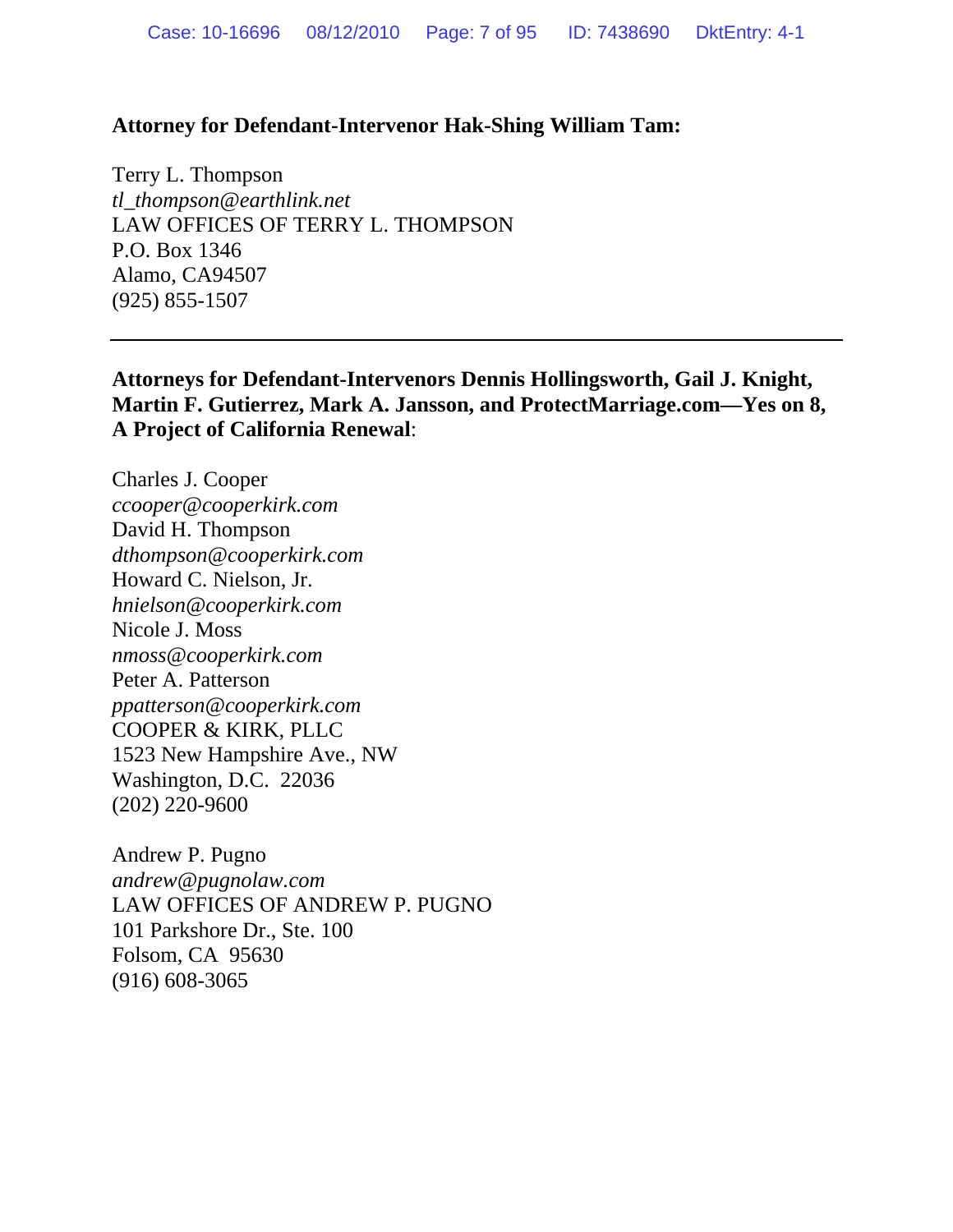Brian W. Raum *braum@telladf.org*  James A. Campbell *jcampbell@telladf.org*  ALLIANCE DEFENSE FUND 15100 N. 90th St. Scottsdale, AZ 85260 (480) 444-0020

Jordan W. Lawrence *jlorence@telladf.org*  Austin R. Nimocks *animocks@telladf.org*  ALLIANCE DEFENSE FUND 801 G St. NW, Suite 509 Washington, D.C. 20001 (202) 393-8690

Timothy D. Chandler *tchandler@telladf.org*  ALLIANCE DEFENSE FUND 101 Parkshore Dr., Suite 100 Folsom, CA 95630 (916) 932-2850

Dated: August 12, 2010 s/Charles J. Cooper

 Charles J. Cooper Attorney for Appellants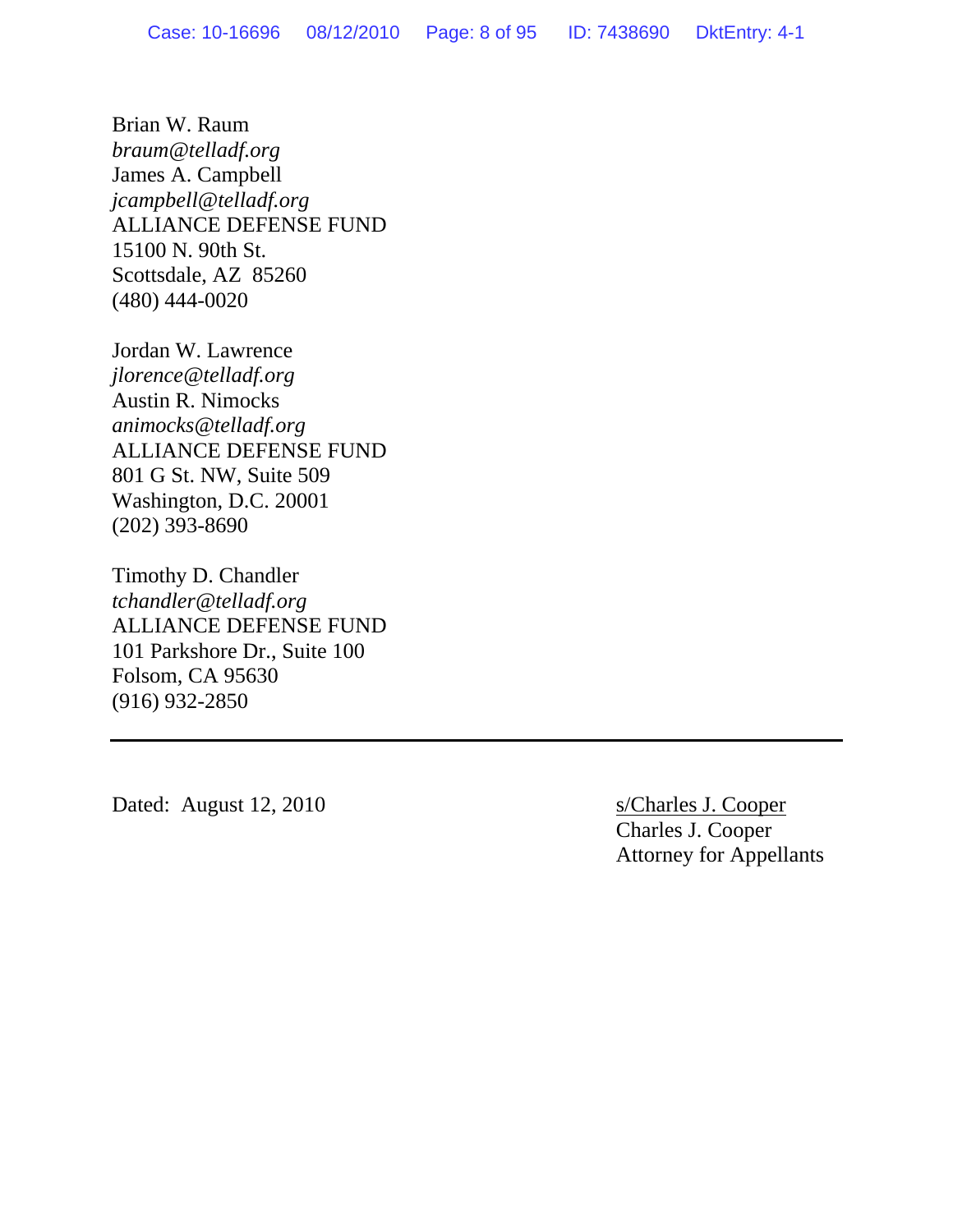# **TABLE OF CONTENTS**

### **Page**

| I.   |                 |                                                                                                                                                                                                                                                                                                                                                                                                                                                                                                            |
|------|-----------------|------------------------------------------------------------------------------------------------------------------------------------------------------------------------------------------------------------------------------------------------------------------------------------------------------------------------------------------------------------------------------------------------------------------------------------------------------------------------------------------------------------|
| П.   |                 | PROPONENTS ARE LIKELY TO SUCCEED ON THE MERITS 24                                                                                                                                                                                                                                                                                                                                                                                                                                                          |
|      | A.<br><b>B.</b> | The District Court's Judgment Conflicts with Binding<br>Supreme Court and Ninth Circuit Precedent, as well<br>as the Overwhelming Weight of Authority of Courts<br>i.<br>The Supreme Court's Decision in <i>Baker</i> Mandates Reversal. .25<br>ii.<br>This Court's Decision in <i>Adams</i> Mandates Reversal. 26<br>iii.<br>The District Court's Ruling Is Contrary to the All But<br>Unanimous Conclusion of Other Courts Across the Country 26<br>There Is No Fundamental Right to Same-Sex Marriage27 |
|      | $C$ .           | Proposition 8 Is Not Subject to Heightened Equal Protection                                                                                                                                                                                                                                                                                                                                                                                                                                                |
|      | D.              |                                                                                                                                                                                                                                                                                                                                                                                                                                                                                                            |
| III. |                 |                                                                                                                                                                                                                                                                                                                                                                                                                                                                                                            |
| IV.  |                 | OTHER PARTIES WILL NOT BE SUBSTANTIALLY INJURED BY A STAY. 70                                                                                                                                                                                                                                                                                                                                                                                                                                              |
| V.   |                 |                                                                                                                                                                                                                                                                                                                                                                                                                                                                                                            |
|      |                 |                                                                                                                                                                                                                                                                                                                                                                                                                                                                                                            |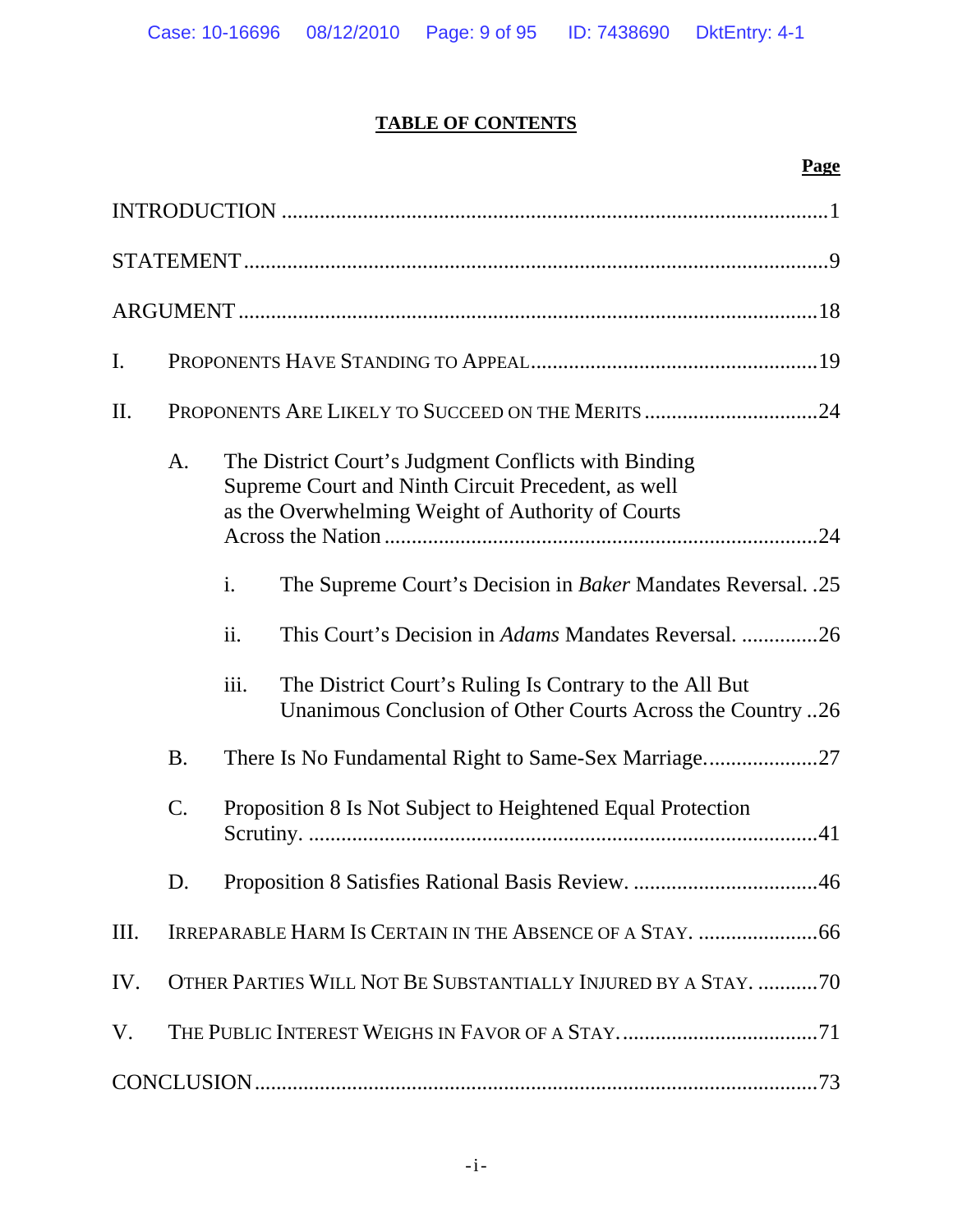# **TABLE OF AUTHORITIES**

#### **Cases Page**

| Adams v. Howerton, 486 F. Supp. 1119 (C.D. Cal. 1980),<br>aff'd on other grounds, 673 F.2d 1036 (9th Cir. 1982)27, 34, 52 |  |
|---------------------------------------------------------------------------------------------------------------------------|--|
|                                                                                                                           |  |
| Andersen v. King County, 138 P.3d 963 (Wash. 2007) 34, 46, 52                                                             |  |
| Arizonans for Official English v. Arizona, 520 U.S. 43 (1997)20, 21                                                       |  |
| Baehr v. Lewin, 852 P.2d 44 (Haw. 1993), superseded by constitutional                                                     |  |
|                                                                                                                           |  |
|                                                                                                                           |  |
|                                                                                                                           |  |
|                                                                                                                           |  |
|                                                                                                                           |  |
|                                                                                                                           |  |
|                                                                                                                           |  |
|                                                                                                                           |  |
|                                                                                                                           |  |
|                                                                                                                           |  |
|                                                                                                                           |  |
|                                                                                                                           |  |
| Building Industry Ass'n v. City of Camarillo, 718 P.2d 68 (Cal. 1986)                                                     |  |
|                                                                                                                           |  |
| Christian Legal Soc'y v. Martinez, No. 08-1371, slip op. (U.S. June 28, 2010)  65                                         |  |
| Citizens for Equal Prot. v. Bruning, 455 F.3d 859 (8th Cir. 2006)26, 42, 51                                               |  |
| Cleburne v. Cleburne Living Ctr., Inc., 473 U.S. 432 (1985) 41, 44                                                        |  |
|                                                                                                                           |  |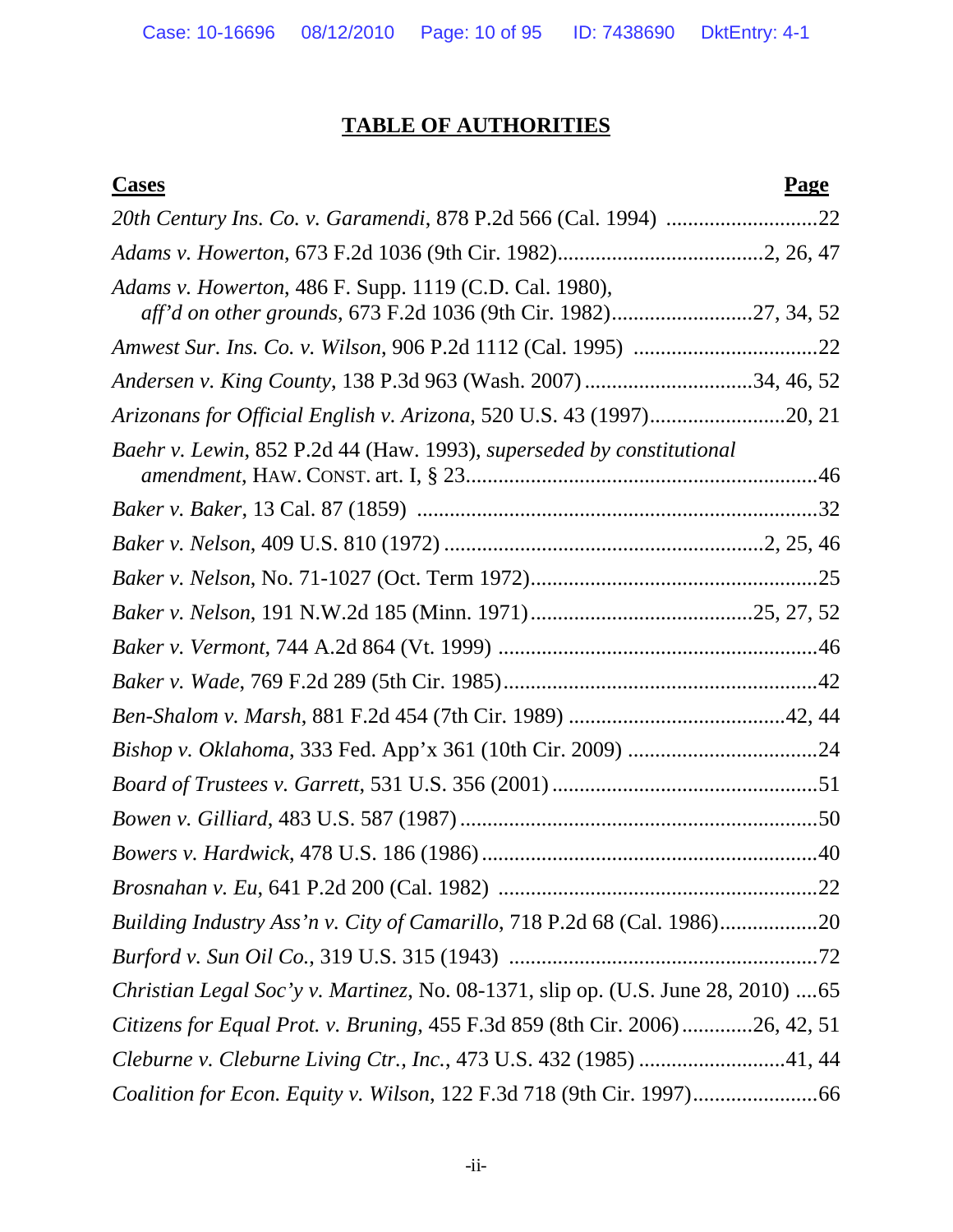| Daggett v. Commission on Governmental Ethics & Election Practices,    |  |
|-----------------------------------------------------------------------|--|
|                                                                       |  |
|                                                                       |  |
|                                                                       |  |
|                                                                       |  |
|                                                                       |  |
| Equality Found. v. City of Cincinnati, 128 F.3d 289 (6th Cir. 1997)42 |  |
|                                                                       |  |
| Fletcher v. Los Angeles Trust & Savs. Bank, 187 P. 425 (Cal. 1920) 36 |  |
|                                                                       |  |
|                                                                       |  |
| Gill v. Office of Personnel Mgmt., No. 09-10309-JLT,                  |  |
| Golden Gate Rest. Ass'n v. City of San Francisco, 512 F.3d 1112       |  |
|                                                                       |  |
|                                                                       |  |
|                                                                       |  |
| High Tech Gays v. Defense Indus. Sec. Clearance Office, 895 F.2d 563  |  |
|                                                                       |  |
| Independent Energy Producers Ass'n v. McPherson,                      |  |
| In re Kandu, 315 B.R. 123 (Bankr. W.D. Wash. 2004) 26, 34, 46, 52     |  |
|                                                                       |  |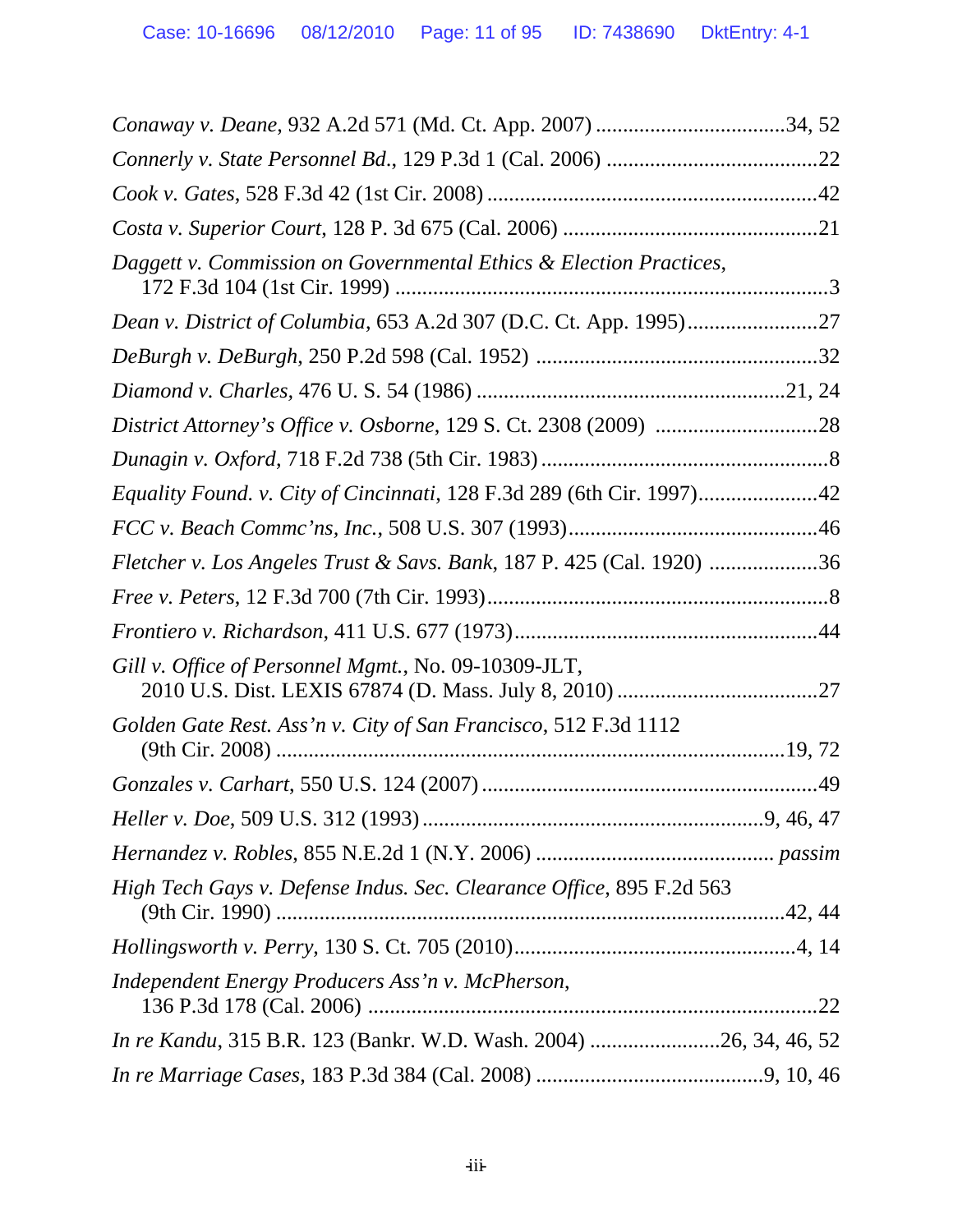| <i>In Re Marriage of Ramirez</i> , 81 Cal. Rptr. 3d 180 (Cal. Ct. App. 2008) 33                                  |
|------------------------------------------------------------------------------------------------------------------|
| Indiana H. B. R.R. Co. v. American Cyanamid Co., 916 F.2d 1174                                                   |
|                                                                                                                  |
|                                                                                                                  |
|                                                                                                                  |
| Langevin v. Chenango Court, Inc., 447 F.2d 296 (2d Cir. 1971) 3                                                  |
|                                                                                                                  |
|                                                                                                                  |
| Legislature of the State of California v. Eu, 816 P.2d 1309 (Cal. 1991) 22                                       |
|                                                                                                                  |
| Lockyer v. City and County of San Francisco, 95 P.3d 459 (Cal. 2004)23, 67                                       |
| Lofton v. Secretary of the Dep't of Children & Family Serv., 358 F.3d 804                                        |
|                                                                                                                  |
|                                                                                                                  |
|                                                                                                                  |
|                                                                                                                  |
| Massachusetts v. United States Dep't of Health & Human Serv.,<br>No. 1:09-11156-JLT, 2010 U.S. Dist. LEXIS 67927 |
|                                                                                                                  |
|                                                                                                                  |
|                                                                                                                  |
| Michael M. v. Superior Court of Sonoma County, 450 U.S. 464 (1981) 35, 48, 59                                    |
| Morrison v. Sadler, 821 N.E.2d 15 (Ind. Ct. App. 2005)34, 35, 49, 52                                             |
|                                                                                                                  |
|                                                                                                                  |
|                                                                                                                  |
|                                                                                                                  |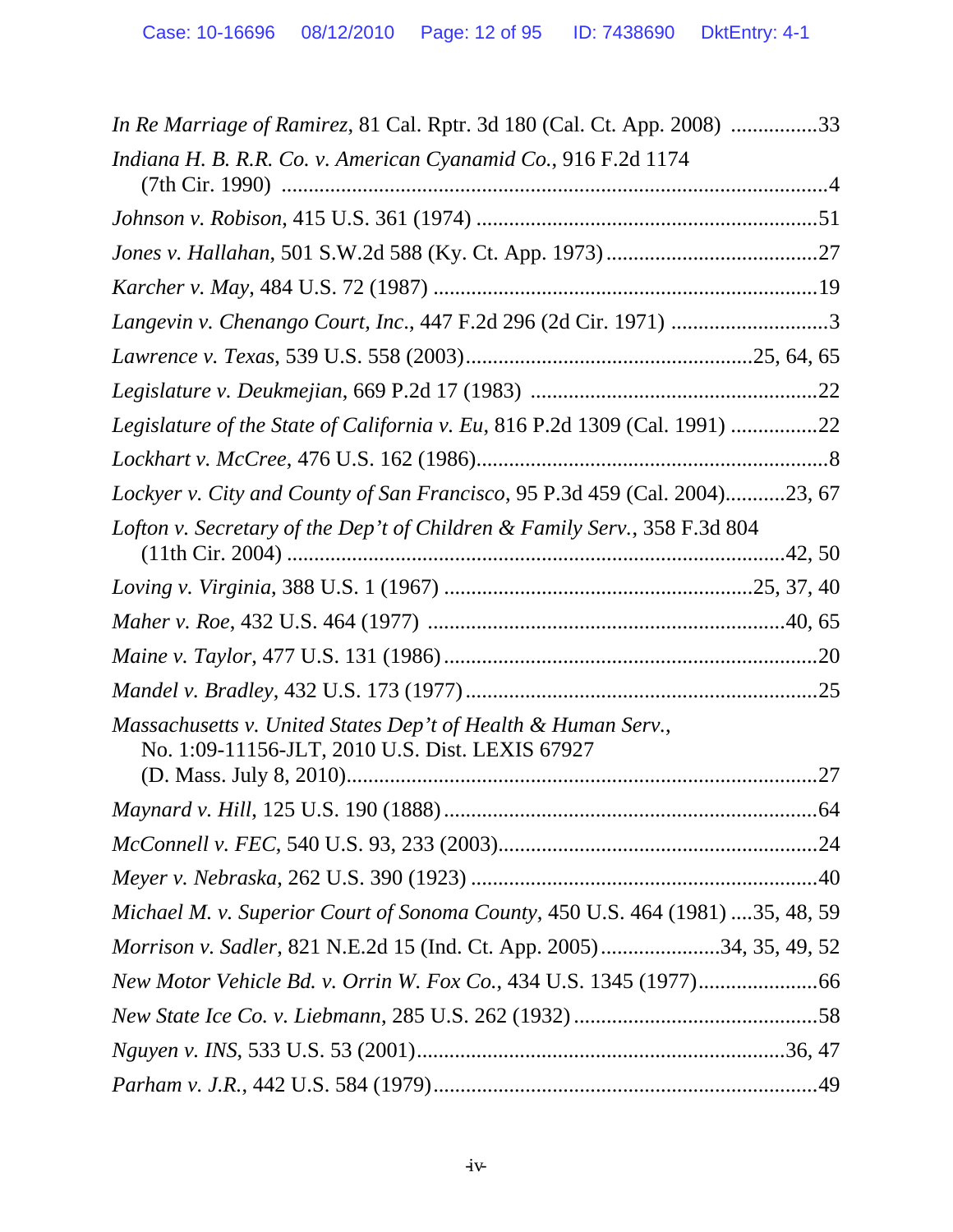| Perry v. Schwarzenegger, 591 F.3d 1147                                                                                               |  |
|--------------------------------------------------------------------------------------------------------------------------------------|--|
| Rich v. Secretary of the Army, 735 F.2d 1220 (10th Cir. 1984) 42                                                                     |  |
|                                                                                                                                      |  |
|                                                                                                                                      |  |
| Schalk and Kopf v. Austria, App. No. 30141/04 (June 24, 2010) 59                                                                     |  |
|                                                                                                                                      |  |
|                                                                                                                                      |  |
|                                                                                                                                      |  |
| Singer v. Hara, 522 P.2d 1187 (Wash. Ct. App.),                                                                                      |  |
|                                                                                                                                      |  |
| Smelt v. County of Orange, California, 447 F.3d 673 (9th Cir. 2006)72, 73                                                            |  |
| Sonoma County Nuclear Free Zone, '86 v. Superior Court, 189 Cal. App. 3d 167,                                                        |  |
| Standhardt v. Superior Court of Ariz., 77 P.3d 451 (Ariz. Ct. App. 2003),<br>review denied by Standhardt v. MCSC, No. CV-03-0422-PR, |  |
|                                                                                                                                      |  |
|                                                                                                                                      |  |
|                                                                                                                                      |  |
|                                                                                                                                      |  |
|                                                                                                                                      |  |
| United States ex rel. Killingsworth v. Northrop Corp.,                                                                               |  |
| United States ex rel. McGough v. Covington Technologies Co., 967 F.2d 1391 (9th                                                      |  |
| United States R.R. Retirement Bd. v. Fritz, 449 U.S. 166 (1980) 59                                                                   |  |
|                                                                                                                                      |  |
|                                                                                                                                      |  |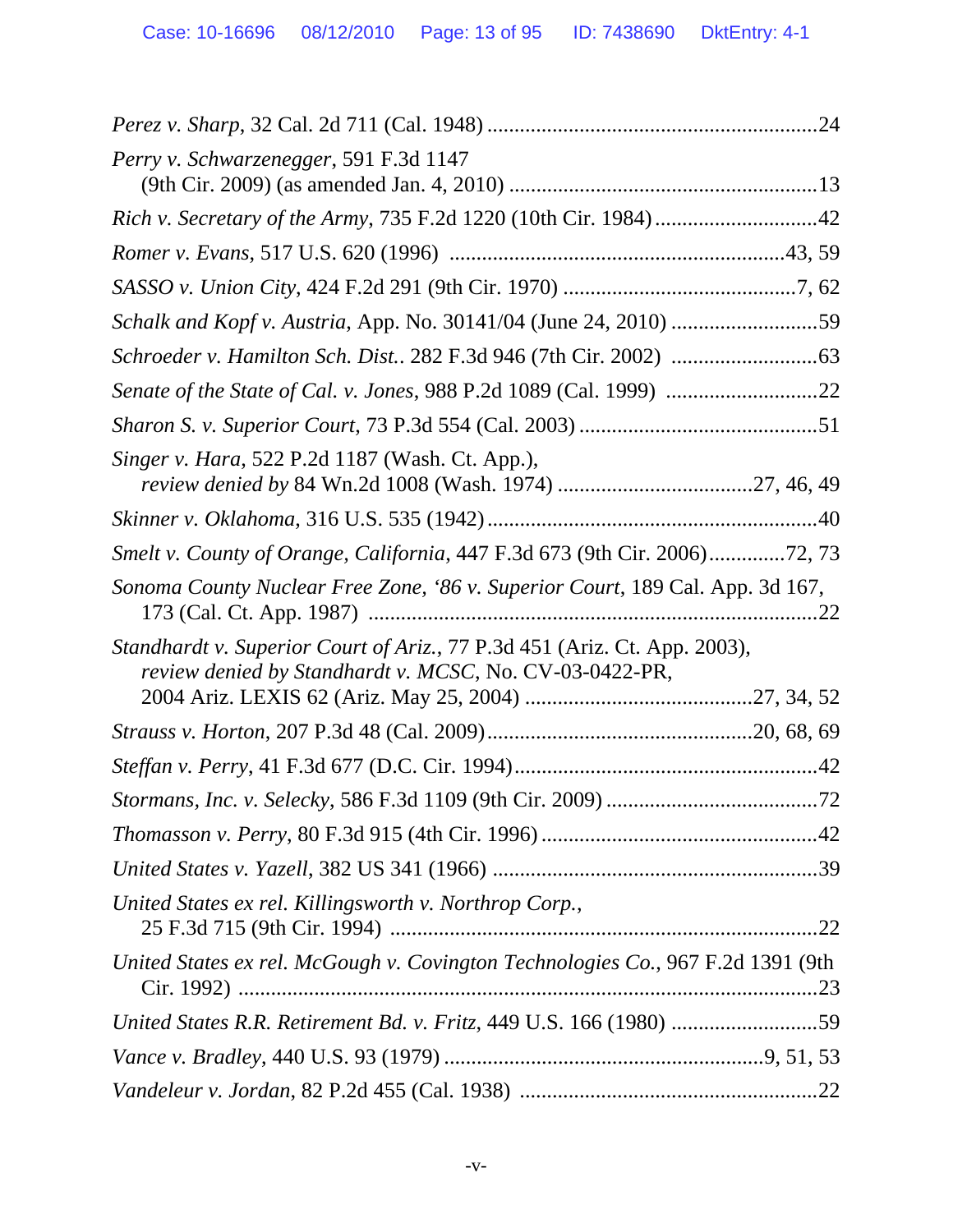| Walker v. United States, No. 08-1314 2008 U.S. Dist. LEXIS 107664   |  |
|---------------------------------------------------------------------|--|
|                                                                     |  |
| Washington v. Glucksberg, 521 U.S. 702 (1997) 27, 40, 46, 59, 64    |  |
|                                                                     |  |
| Witt v. Department of the Air Force, 527 F.3d 806 (9th Cir. 2008)42 |  |
|                                                                     |  |
|                                                                     |  |
|                                                                     |  |

# **Constitutional and Legislative Materials**

| Committee on the Judiciary Report on DOMA, H. Rep. 104-664 34, 62 |  |
|-------------------------------------------------------------------|--|
|                                                                   |  |
|                                                                   |  |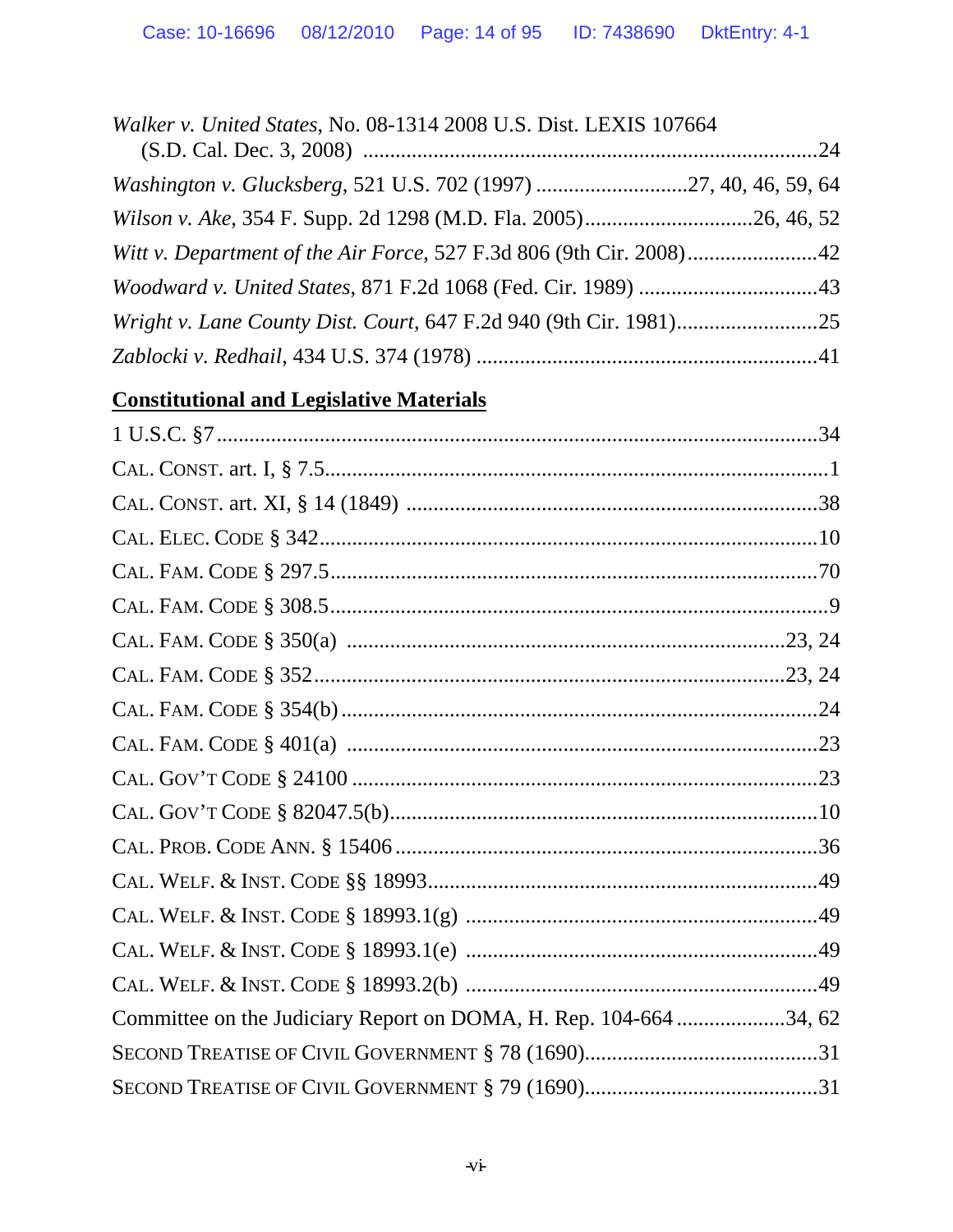# **Other**

| 15A CHARLES ALAN WRIGHT ET AL, FEDERAL PRACTICE & PROCEDURE                                                                                                                                                                     |  |
|---------------------------------------------------------------------------------------------------------------------------------------------------------------------------------------------------------------------------------|--|
|                                                                                                                                                                                                                                 |  |
| About Equality California, available at<br>http://www.eqca.org/site/pp.asp?c=kuLRJ9MRKrH&b=402549344                                                                                                                            |  |
| American Psychiatric Association, Sexual Orientation (2010), available at<br>http://www.healthyminds.org/More-Info-For/GayLesbianBisexuals.aspx44                                                                               |  |
| Andrew J. Cherlin, The Deinstitutionalization of American Marriage,                                                                                                                                                             |  |
| Argument in Favor of Proposition 8, California General Election Official Voter<br>Information Guide at 56 (Nov. 2008), available at<br>http://voterguide.sos.ca.gov/past/2008/general/pdf-guide/vig-nov-2008-<br>principal.pdf. |  |
| Barack Obama, Civil Forum on the Presidency at 20 (August 16, 2008),<br>transcript <i>available at</i><br>http://www.rickwarrennews.com/docs/Certified_Final_Transcript.pdf 65                                                  |  |
| Barack Obama, Statement at the Apostolic Church of God (June 15, 2008)<br>(quoted at Trial Tr. 62), available at<br>http://www.realclearpolitics.com/articles/2008/06/obamas_speech_on_                                         |  |
|                                                                                                                                                                                                                                 |  |
| BERTRAND RUSSELL, MARRIAGE AND MORALS 156 (1929) 32                                                                                                                                                                             |  |
| CDC, Divorce Rates By State, <i>available at</i><br>http://www.cdc.gov/nchs/data/nvss/Divorce%20Rates%2090%2095%20                                                                                                              |  |
| CDC, National Marriage and Divorce Rate Trends, available at<br>http://www.cdc.gov/nchs/nvss/marriage_divorce_tables.htm56                                                                                                      |  |
|                                                                                                                                                                                                                                 |  |
| Ellen Willis, contribution to "Can Marriage be Saved? A Forum,"                                                                                                                                                                 |  |
| G. ROBINA QUALE, A HISTORY OF MARRIAGE SYSTEMS 2 (1988)29, 32                                                                                                                                                                   |  |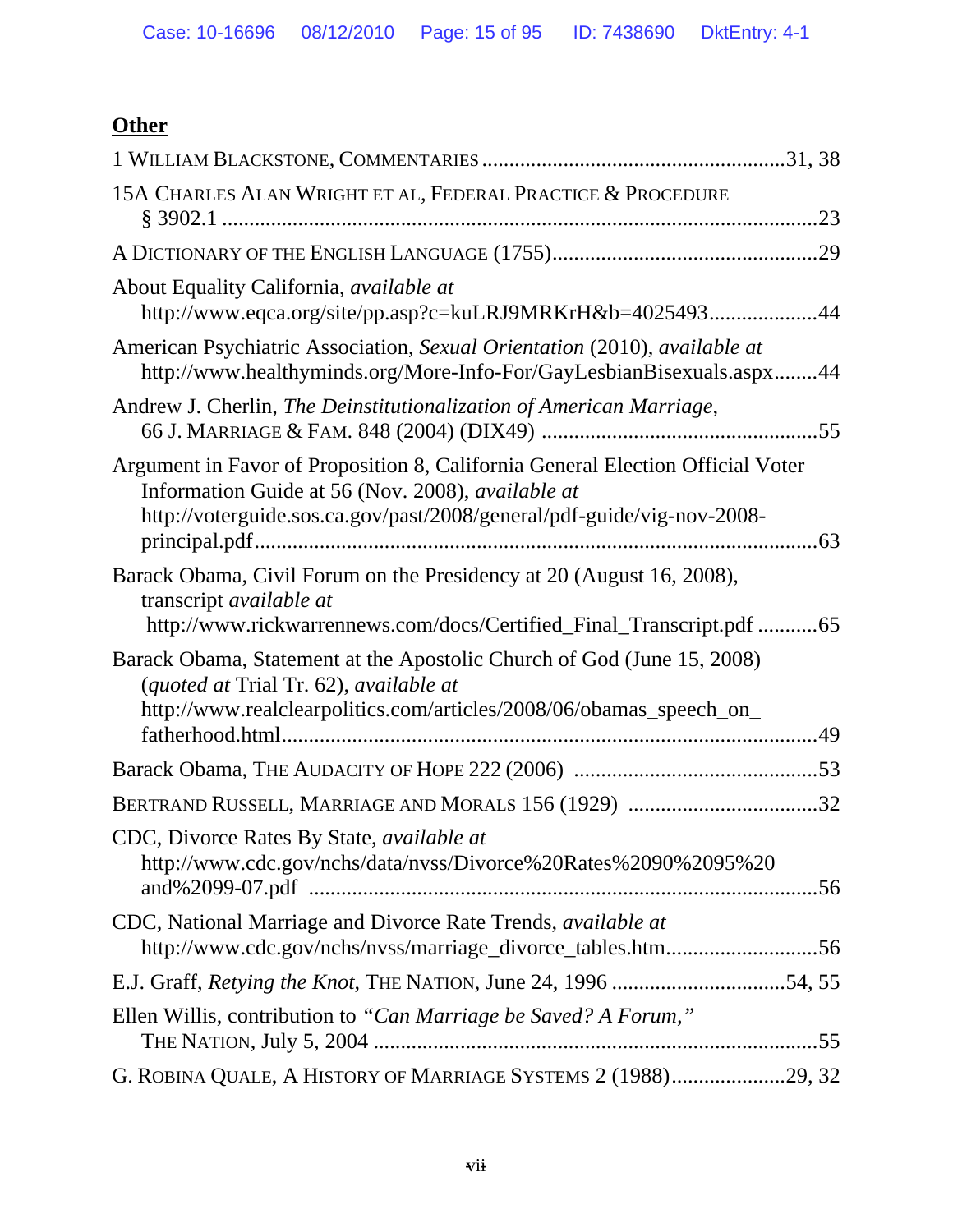| Gregory M. Herek, et al., Demographic, Psychological, and Social<br>Characteristics of Self-Identified Lesbian, Gay, and Bisexual Adults<br>in a U.S. Probability Sample at 19, SEX. RES. & SOC. POLICY (2010);<br>published online at<br>http://www.springerlink.com/content/k186244647272924/fulltext.pdf 61                  |
|---------------------------------------------------------------------------------------------------------------------------------------------------------------------------------------------------------------------------------------------------------------------------------------------------------------------------------|
| Irving G. Tragen, Statutory Prohibitions Against Interracial Marriage,                                                                                                                                                                                                                                                          |
| JAMES SCHOULER, LAW OF THE DOMESTIC RELATIONS 182 (1905) 38                                                                                                                                                                                                                                                                     |
| Jean Elle and Jessica Greene, <i>Here Come the Brides?</i> , NBC Bay Area,<br>Aug. 6, 2010, <i>available at</i> http://www.nbcbayarea.com/news/politics/Here-                                                                                                                                                                   |
| JOHN BOUVIER, A LAW DICTIONARY ADAPTED TO THE CONSTITUTION                                                                                                                                                                                                                                                                      |
| JONATHAN RAUCH, GAY MARRIAGE: WHY IT IS GOOD FOR GAYS, GOOD FOR                                                                                                                                                                                                                                                                 |
| JOSEPH E. WORCESTER, A PRIMARY DICTIONARY OF THE ENGLISH LANGUAGE                                                                                                                                                                                                                                                               |
| Ken Cimino & Gary M. Segura, From Radical to Conservative: Same-Sex<br>Marriage, and the Structure of Public Attitudes at 28, Table 5, Annual<br>Meeting of the American Political Science Association, Washington, D.C.,<br>Aug. 31-Sep. 4, 2005, available at<br>http://www.allacademic.com/meta/p_mla_apa_research_citation/ |
| Kim Lamb Gregory, County Prepared for Ceremonies if Proposition. 8 Stay<br>Is Lifted, VENTURA COUNTY STAR, August 5, 2010, available at<br>http://www.vcstar.com/news/2010/aug/05/county-prepared-for-ceremonies-                                                                                                               |
| Kristin Anderson Moore et al., Marriage From a Child's Perspective, CHILD                                                                                                                                                                                                                                                       |
| Laura Dean, Ilan H. Meyer, et al., Lesbian, Gay Bisexual, and Transgender<br>Health: Findings and Concerns, 4 J. GAY & LESBIAN MEDICAL ASS'N                                                                                                                                                                                    |
| Letitia Anne Peplau & Linda D. Garnets, A New Paradigm for Understanding<br>Women's Sexuality & Sexual Orientation, 56 J. Soc. ISSUES 329 (2000)44                                                                                                                                                                              |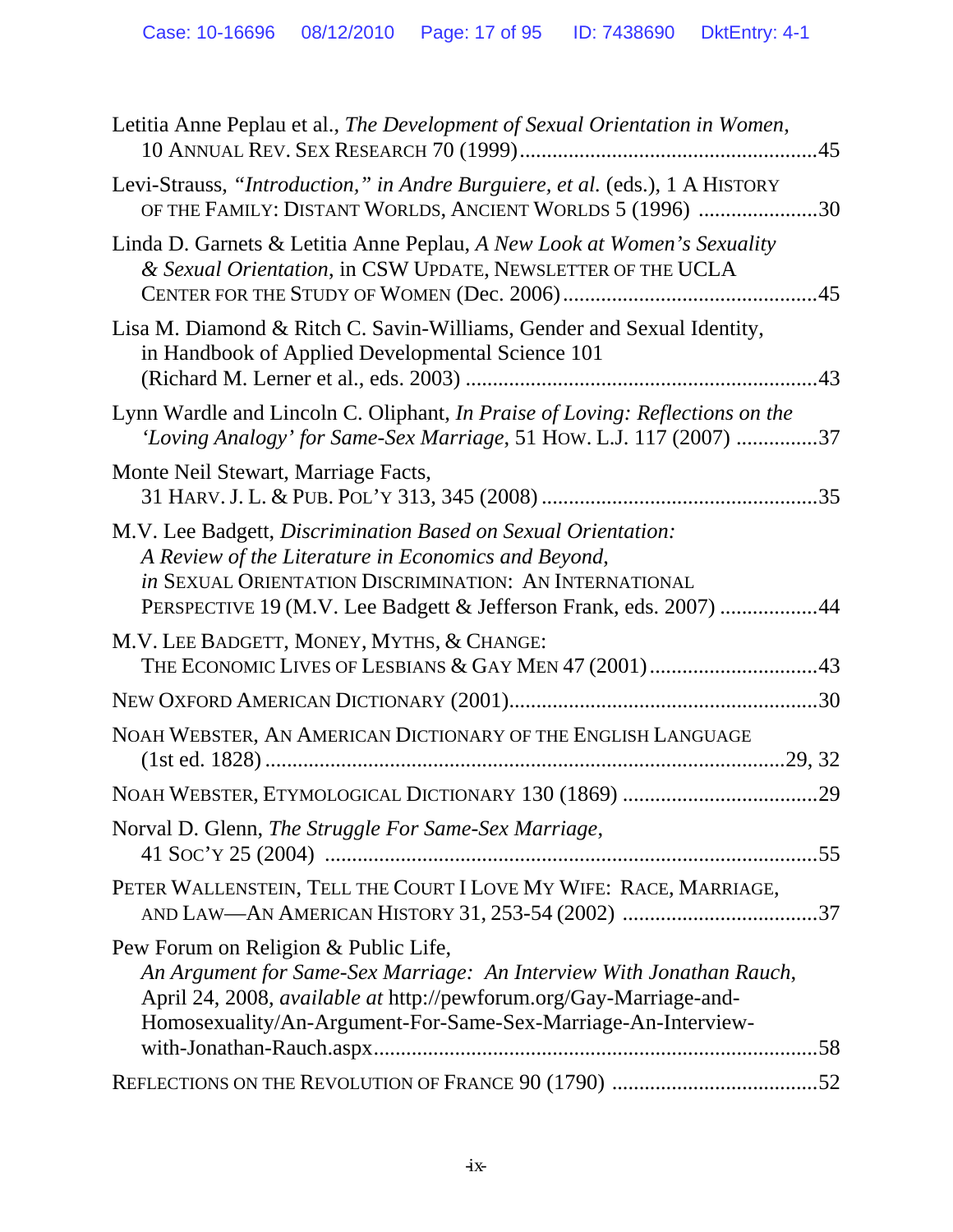| Senator Barack Obama, 2008 Human Rights Campaign Presidential<br>Questionnaire at 3, available at<br>http://www.lgbtforobama.com/pdf/Obama_HRC_questionaire.pdf 60                              |  |
|-------------------------------------------------------------------------------------------------------------------------------------------------------------------------------------------------|--|
| Statistics Netherlands, Marriages 1950-2008, available at<br>http://statline.cbs.nl/StatWeb/publication/?DM=SLEN&PA=                                                                            |  |
| Statistics Netherlands, Total Single Parent Households, 1995-2009),<br>available at http://statline.cbs.nl/StatWeb/publication/?DM=SLEN&PA=<br>37312ENG&D1=31,46&D2=a&LA=EN&HDR=G1&STB=T&VW=T57 |  |
| Statistics Netherlands, Unmarried Couples With Children 1995-2009,<br><i>available at http://statline.cbs.nl/StatWeb/publication/?DM=</i><br>SLEN&PA=37312ENG&D1=35,38-                         |  |
| THE AMERICAN HERITAGE DICTIONARY OF THE ENGLISH LANGUAGE                                                                                                                                        |  |
| The Meaning & Significance of Marriage in Contemporary Society 7-8,<br>in CONTEMPORARY MARRIAGE: COMPARATIVE PERSPECTIVES ON A                                                                  |  |
|                                                                                                                                                                                                 |  |
| United Nations Convention on the Rights of Children, Art. 7,                                                                                                                                    |  |
| Wendy D. Manning & Kathleen A. Lamb, Adolescent Well Being in<br>Cohabiting, Married, & Single-Parent Families, 65 J. MARRIAGE & FAM.                                                           |  |
| WILLIAM N. ESKRIDGE, JR. & DARREN R. SPEDALE, GAY MARRIAGE:<br>FOR BETTER OR FOR WORSE? WHAT WE'VE LEARNED FROM THE                                                                             |  |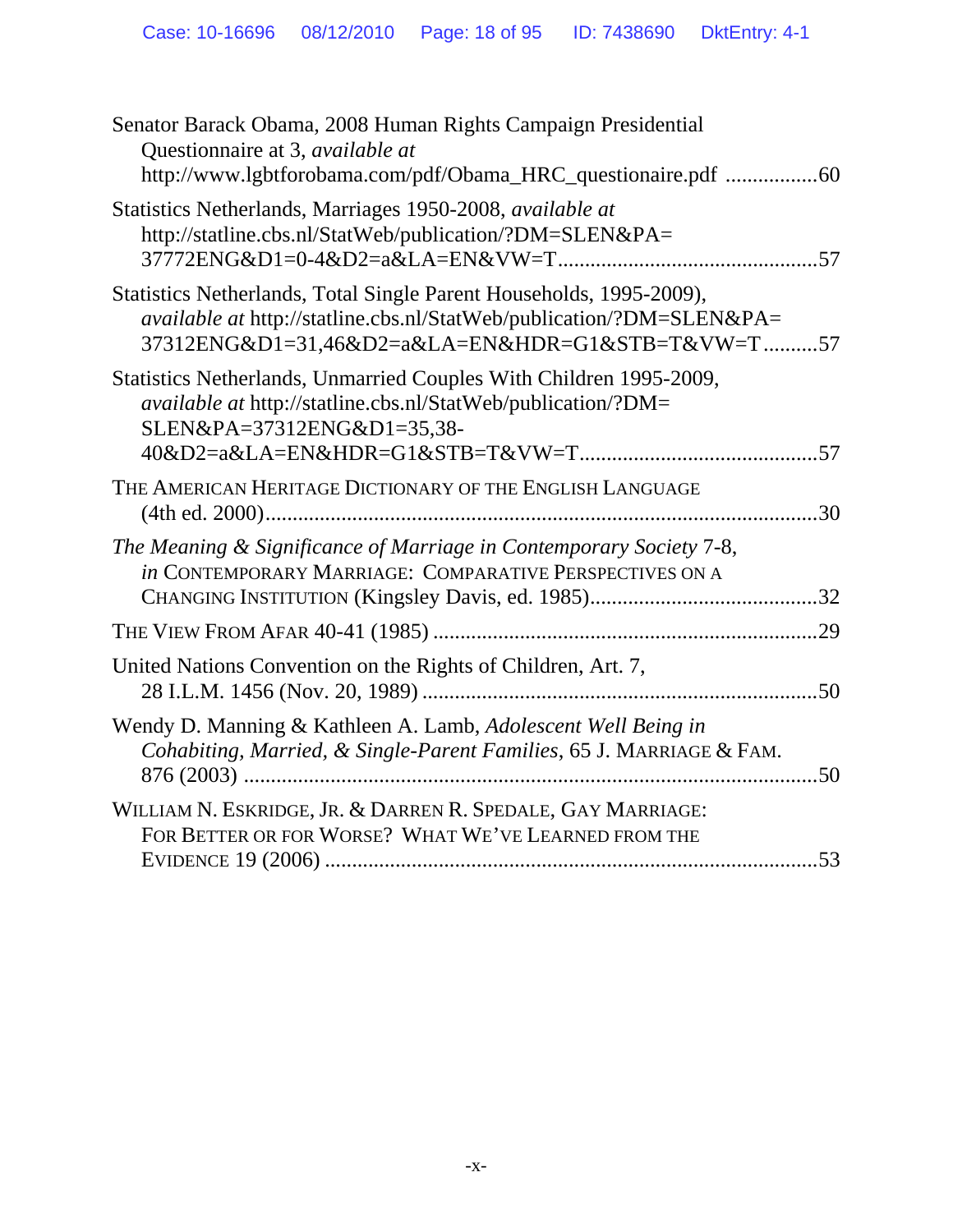Pursuant to Fed. R. App. P. 8(a)(2), Appellants respectfully seek a stay of the district court's judgment invalidating Proposition 8 pending resolution of their appeal.

#### **INTRODUCTION**

 Proposition 8, a voter-initiated amendment to the California Constitution, reaffirms that "[o]nly marriage between a man and a woman is valid or recognized in California." CAL. CONST. art. I, § 7.5. This is the same understanding of marriage that prevailed in every State of the Union until just six years ago and still prevails in all but five states and the District of Columbia. Indeed, until quite recently "it was an accepted truth for almost everyone who ever lived, in any society in which marriage existed, that there could be marriages only between participants of different sex." *Hernandez v. Robles*, 855 N.E.2d 1, 8 (N.Y. 2006) (plurality). The district court nevertheless held that the age-old, all-but-universal opposite-sex definition of marriage embraced by Proposition 8 violates the fundamental due process right to marry rooted in "the history, tradition and practice of marriage in the United States." Doc. No. 708, Ex. A at  $111<sup>1</sup>$  It also concluded that "strict" scrutiny is the appropriate standard of review to apply to legislative classifications based on sexual orientation," *id*. at 122, but that "Proposition 8 cannot withstand any level of scrutiny under the Equal Protection Clause," because the traditional

 $\frac{1}{1}$ <sup>1</sup> Citations to Exhibit A, the district court's ruling, reference the ruling's internal pagination.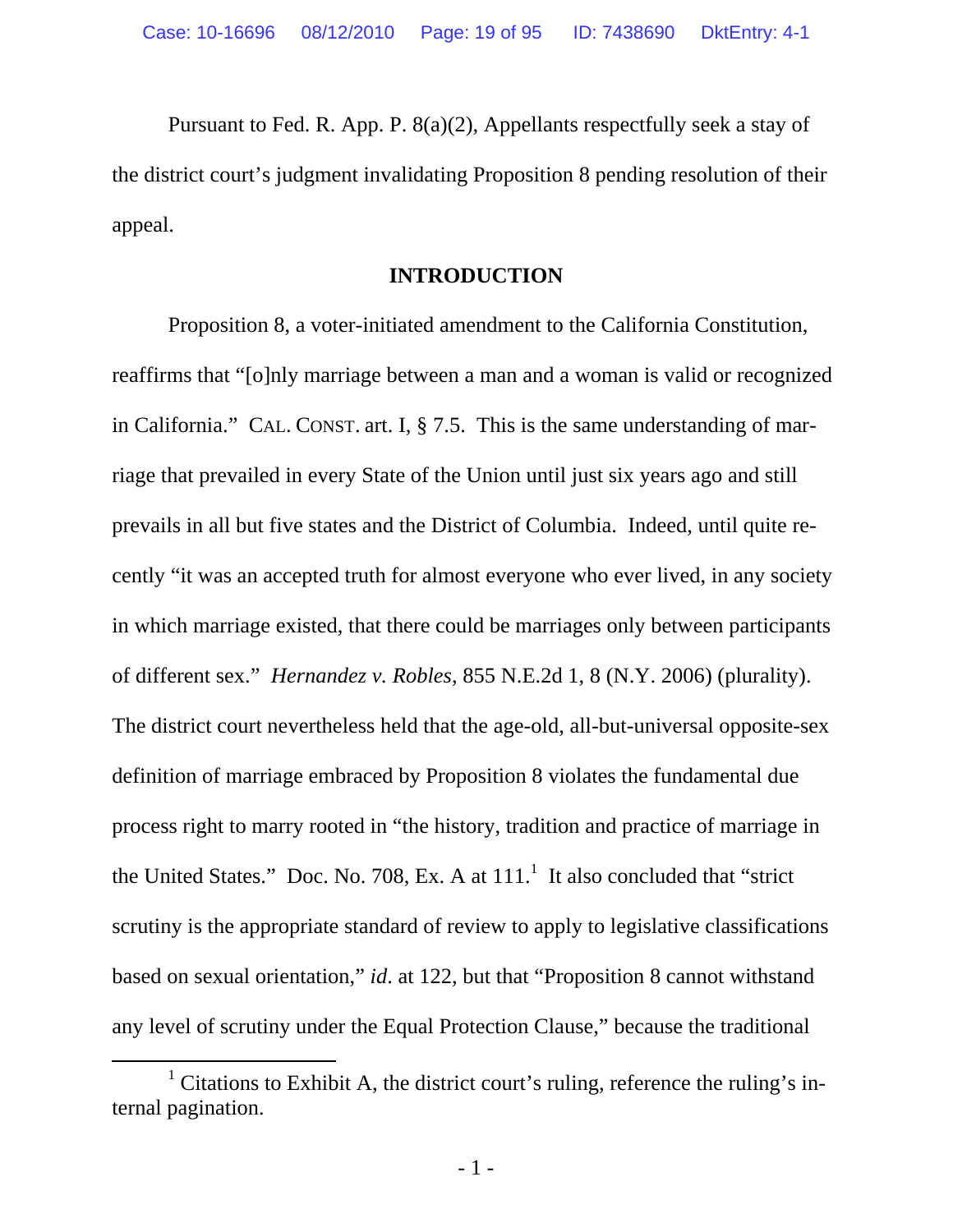definition of marriage "is simply not rationally related to a legitimate state interest," *id*. at 123.

 Given that the district court did not cite a single case that had addressed these issues, one might think the court was deciding issues of first impression on a blank slate. Nothing could be further from the truth. Indeed, though the district court held that the venerable definition of marriage as the union of a man and a woman violates the Due Process and Equal Protection Clauses of the Federal Constitution, every state or federal appellate court to address the issue—including the Supreme Court in *Baker v. Nelson*, 409 U.S. 810 (1972), and this Court in *Adams v. Howerton*, 673 F.2d 1036 (9th Cir. 1982)—has consistently rejected this conclusion. *See infra* Part II.A. The district court's conclusion that strict scrutiny applies to classifications based on sexual orientation likewise stands in stark conflict with binding authority from this Court and the unanimous conclusion of ten other federal circuit courts (all that have addressed the question) that such classifications are subject only to rational basis review. *See infra* Part II.C. And again, contrary to the district court's conclusion below, this Court, and the overwhelming majority of other courts, both state and federal, to address the issue have concluded that the opposite-sex definition of marriage rationally serves society's interest in regulating sexual relationships between men and women so that the unique procreative capacity of those relationships benefits rather than harms society, by increasing the like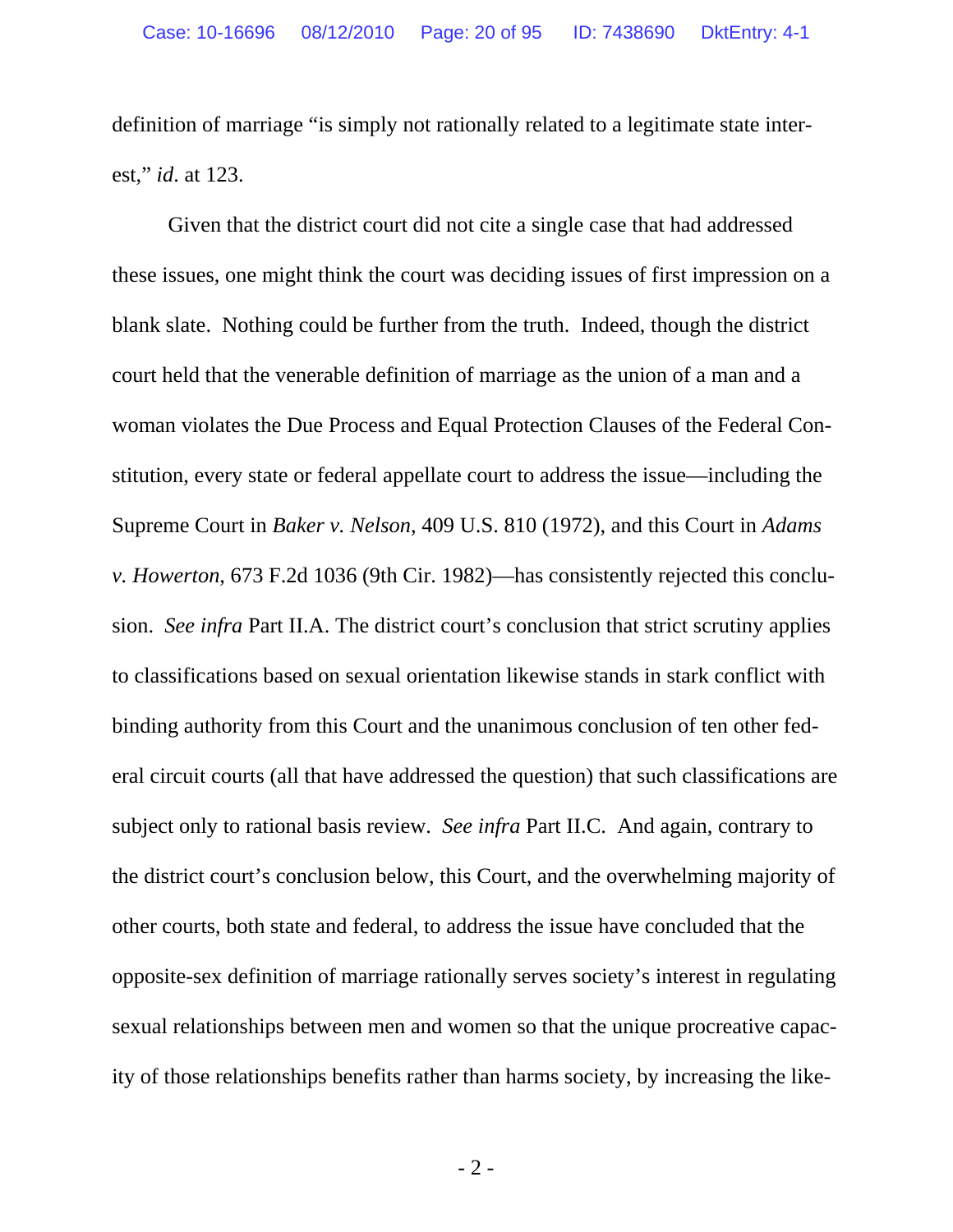lihood that children will be born and raised in stable family units by the mothers and fathers who brought them into this world. *See infra* Part II.D.

 The district court did not confront the Supreme Court's holding in *Baker*, binding authority from this Court, or any of the well established lines of authority opposed to its conclusions. It did not distinguish them. It did not explain why it believed they were wrongly decided. It did not even acknowledge their existence. It simply ignored them.

 Similarly, to read the district court's confident, though often startling, factual pronouncements, one would think that reasonable minds simply cannot differ on the key legislative facts implicated by this case. Again, however, the district court simply ignored virtually everything—judicial authority, the works of eminent scholars past and present in all relevant academic fields, extensive documentary and historical evidence, and even simple common sense—opposed to its conclusions. Indeed, even though this case implicates quintessential *legislative facts i.e*., "general facts which help the tribunal decide questions of law and policy and discretion," *Langevin v. Chenango Court, Inc*., 447 F.2d 296, 300 (2d Cir. 1971) (Friendly, J.)—the district court focused almost exclusively on the oral testimony presented at trial. *See Daggett v. Commission on Governmental Ethics & Election Practices*, 172 F.3d 104, 112 (1st Cir. 1999) (Boudin, J.) (legislative facts "usually are not proved through trial evidence but rather by material set forth in the briefs");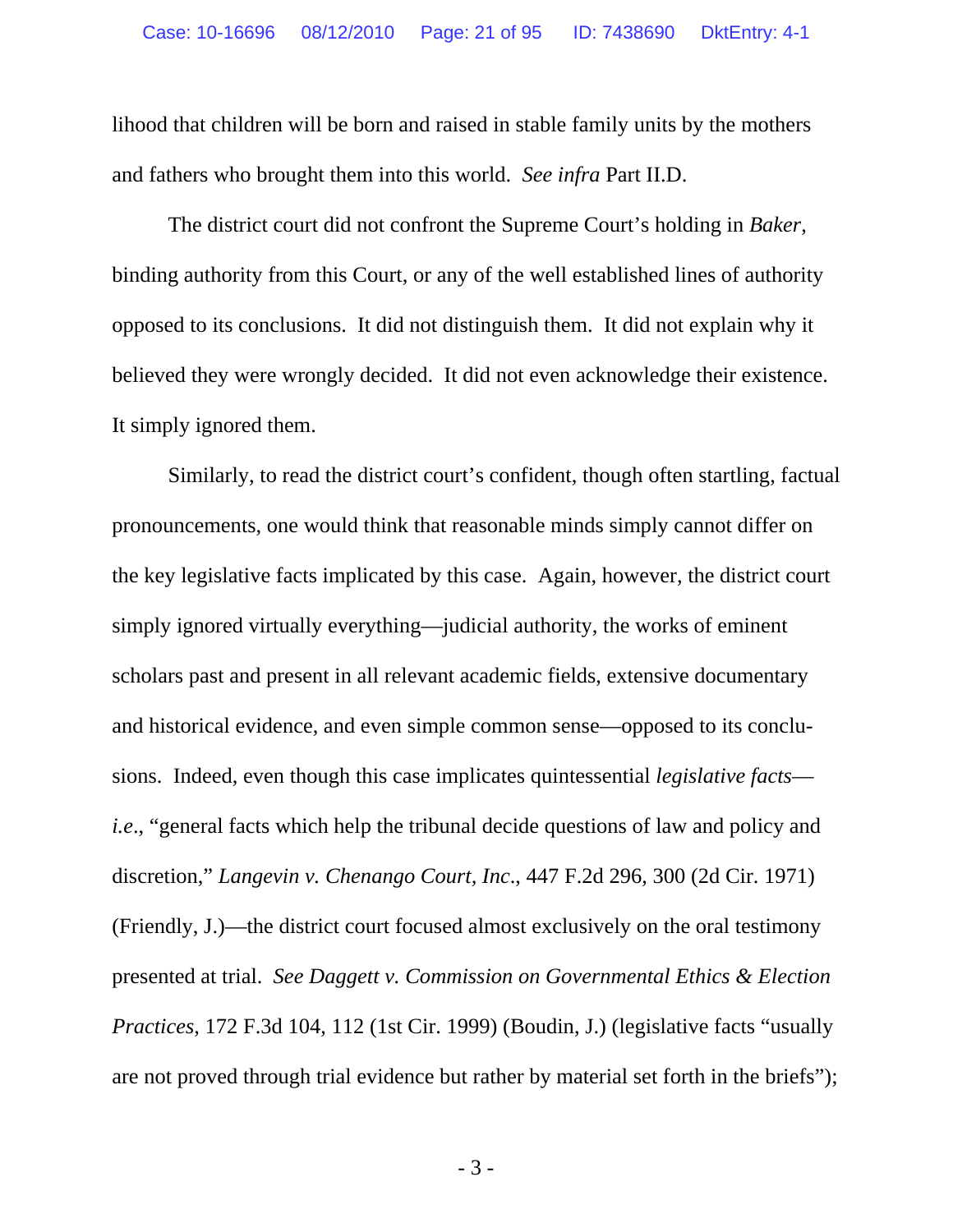*Indiana H. B. R.R. Co. v. American Cyanamid Co.*, 916 F.2d 1174, 1182 (7th Cir. 1990) (Posner, J.) (legislative facts "more often are facts reported in books and other documents not prepared specially for litigation"). The district court's treatment of the trial testimony, moreover, was likewise egregiously selective and onesided. The district court eagerly and uncritically embraced the highly tendentious opinions offered by Plaintiffs' experts and simply ignored important concessions by those witnesses that undermined Plaintiffs' claims. And it just as consistently refused to credit (or even qualify) the two experts offered by Proponents—the only defense experts who were willing to appear at trial after the district court's extraordinary attempts to video record and broadcast the trial proceedings. *See Hollingsworth v. Perry*, 130 S. Ct. 705 (2010).

The district court, for example, entertained no doubt whatsoever:

- that the virtually universal requirement that marriage be between persons of the opposite sexes was "never part of the historical core of the institution of marriage," Ex. A at 113, despite the extensive historical and documentary evidence, not to mention common knowledge, demonstrating exactly the opposite, *see infra* Part II.B;
- that "[t]he evidence shows conclusively that moral and religious views form the only basis for a belief that same-sex couples are different from opposite-sex couples," Ex. A at 130, despite the undeniable biological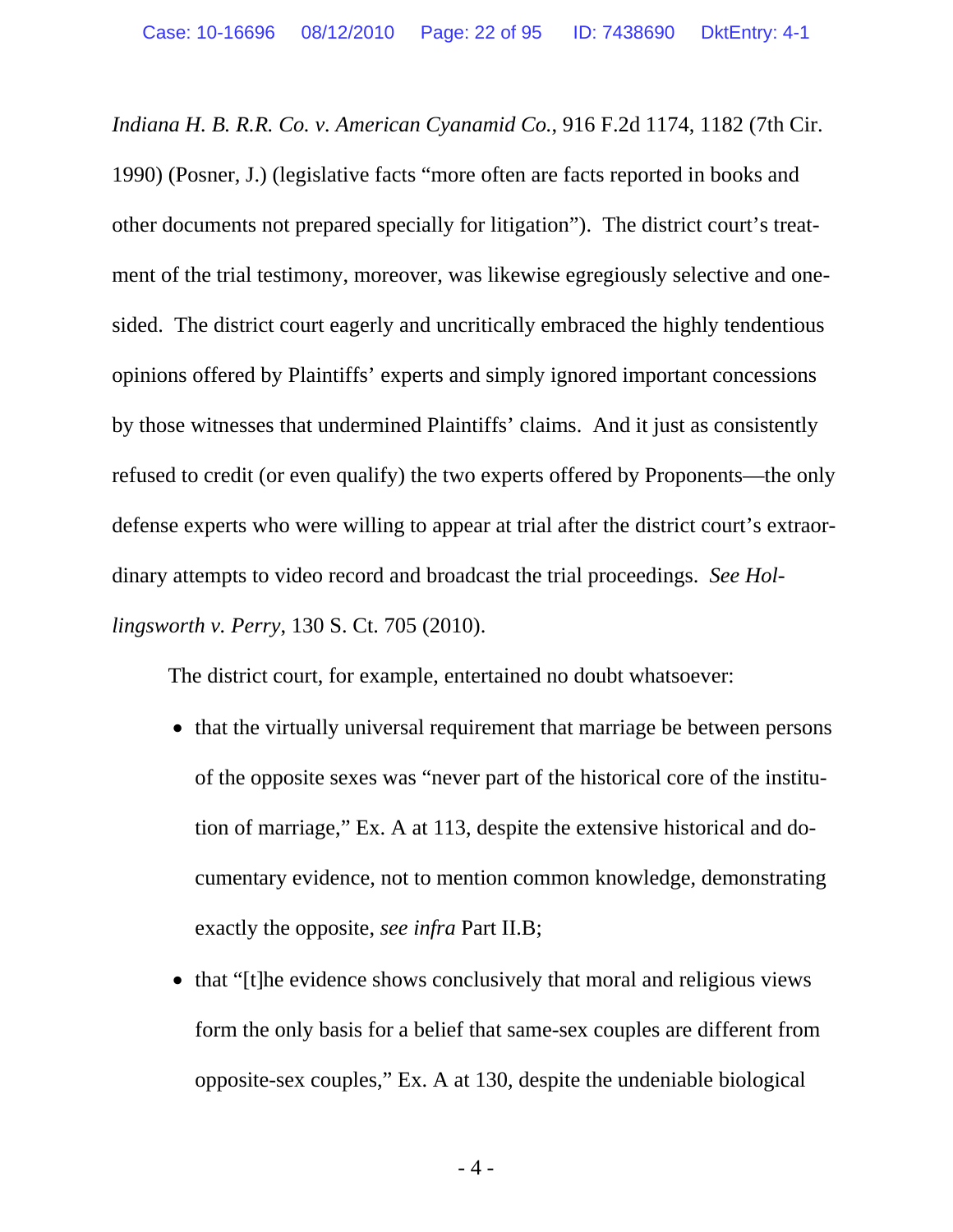fact that only a man and a woman can produce offspring, whether intentionally or as the unintended result of casual sexual behavior;

- that the traditional opposite-sex definition of marriage is "nothing more" than an artifact of a foregone notion that men and women fulfill different roles in civic life," Ex. A at 124, despite the extensive judicial authority, scholarship, and historical evidence demonstrating that traditional opposite-sex marriage is ubiquitous, sweeping across all cultures and all times, regardless of the relative social roles of men and women, and clearly reflects marriage's abiding concern with the unique procreative potential of opposite-sex relationships, *see infra* Part II.B;
- that the "evidence shows beyond any doubt that parents' genders are irrelevant to children's developmental outcomes," Ex. A at 127, and, moreover, that the genetic bond between a child and its mother and father "is not related to a child's adjustment outcomes," Ex. A at 96, even though other courts considering the same evidence have recognized that it is contested, inconclusive, and far from sufficient to render *irrational* the virtually universal and deeply ingrained common-sense belief that, all else being equal, children do best when raised by their own mother and father, *see infra* Part II.D.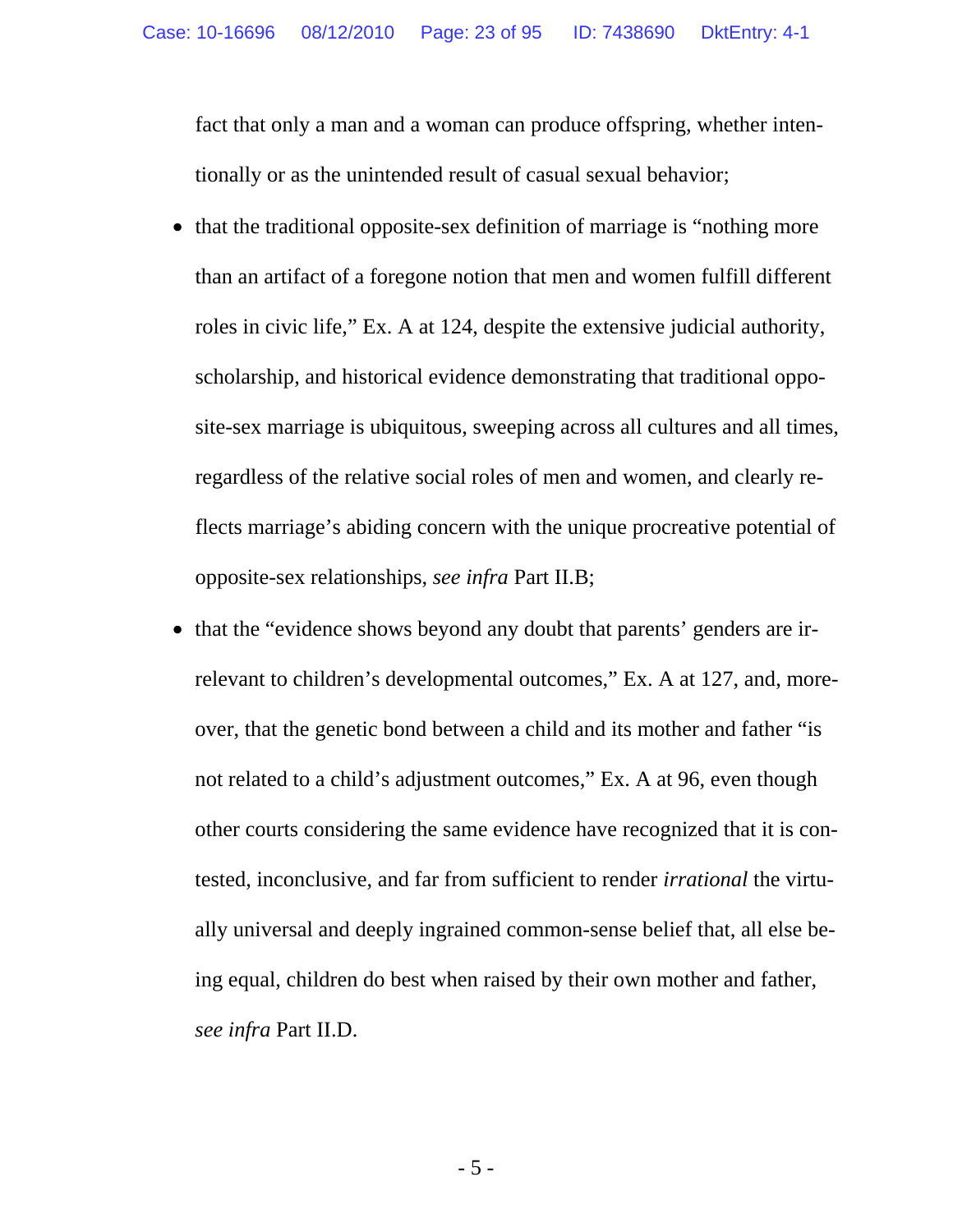The district court also purported to know, with certainty, the unknowable, couching predictions about the long-term future as indisputable facts. According to the district court, "the evidence shows *beyond debate*" that allowing same-sex marriage "will have no adverse effects on society or the institution of marriage." Ex. A at 125-26 (emphasis added). The evidence relied upon by the district court was the testimony of a single expert witness who expressed "great confidence" that legalizing same-sex marriage would cause no harm to the marital institution or to society, *see* Trial Tr.  $657-59$ , and who found it "informative," but nothing more, that marriage and divorce rates in Massachusetts had remained relatively stable during the four year periods before and after same-sex marriage was judicially imposed in that State. *See* Trial Tr. 654-56. Even assuming that sufficient evidence could ever be marshaled to predict with "beyond debate" certainty the long-term societal consequences of a seismic change in a venerable social institution, this scanty evidence does not begin to do so. Nor did the district court take account of any contrary evidence, including that the Plaintiffs' other expert on this subject acknowledged the obvious: that adoption of same-sex marriage is a "watershed" and "turning point" in the history of the institution that will change "the social meaning of marriage," and therefore will "unquestionably [have] real world consequences," Tr. 311-13, but that "the consequences of same-sex marriage" are

 <sup>2</sup>  $\frac{2}{3}$  Excerpts from trial transcript attached as Exhibit B.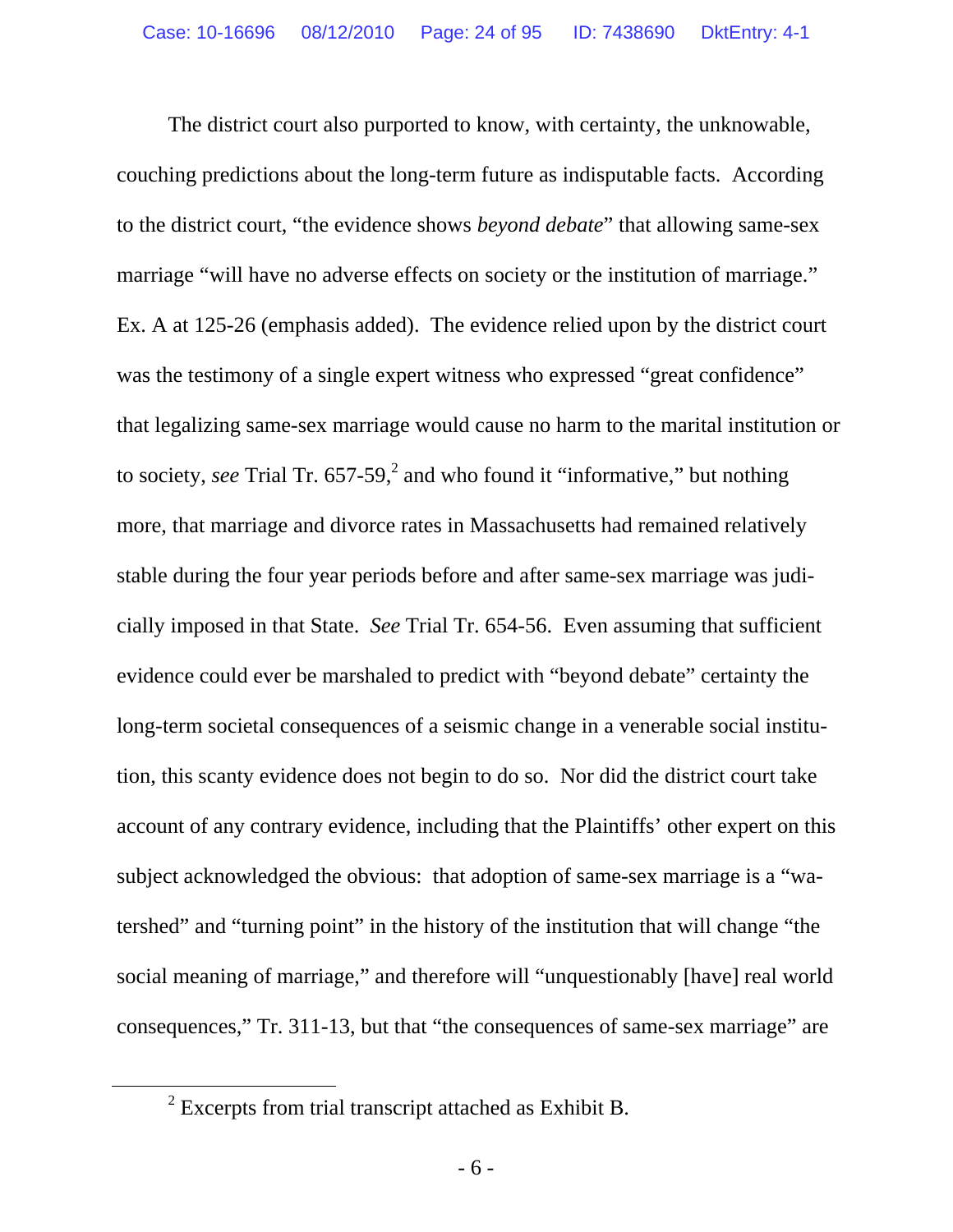impossible to know, because "no one predicts the future that accurately." Tr. 254. *See infra* Part II.D. Given these simple realities, California voters could reasonably decide to study further the still novel and unfolding experiment with same-sex marriage in a handful of other states before embarking on it themselves. The district court dismissed this consideration, too, as *irrational*, even though it reflects the very purpose of our federalist system.

 Finally, the district court judge, ignoring this Court's directive that "the question of [voter] motivation" is not "an appropriate one for judicial inquiry," *Southern Alameda Spanish Speaking Org. v. Union City*, 424 F.2d 291, 295 (9th Cir. 1970), even purported to read the minds of the seven million Californians who voted for Proposition 8, and he found them filled with nothing but animosity and condescension toward gays and lesbians. "The evidence shows conclusively," according to the district court, "that Proposition 8 enacts, without reason, a private moral view that same-sex couples are inferior to opposite-sex couples," Ex. A at 135, and that Proposition 8's supporters were motivated by "nothing more" than "a fear or unarticulated dislike of same-sex couples" and "the belief that same-sex couples simply are not as good as opposite-sex couples." *Id*. at 132. This charge is false and unfair on its face, and leveling it against the people of California is especially cruel, for they have enacted into law some of the Nation's most sweeping and progressive protections of gays and lesbians, including a domestic partnership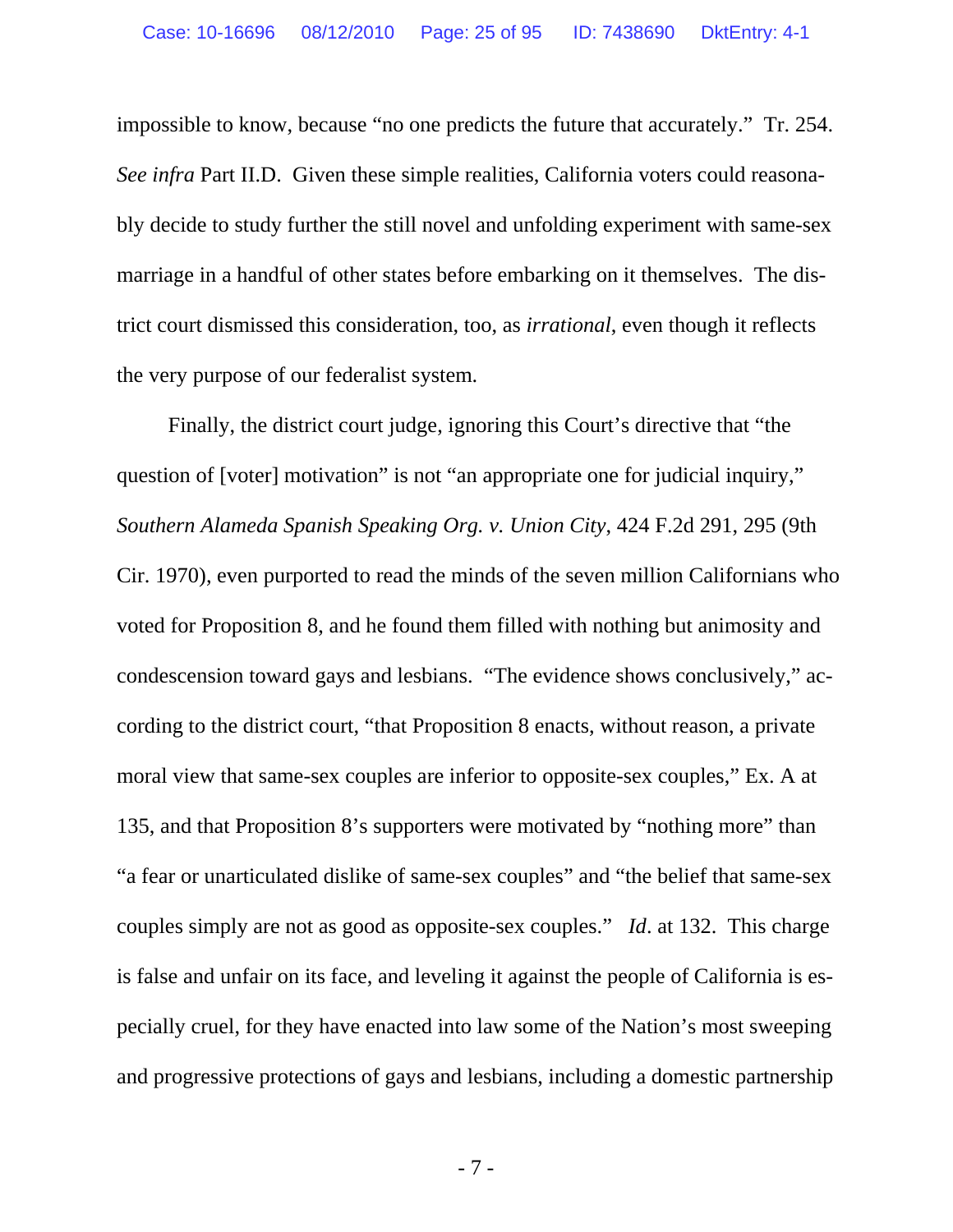law that gives same-sex couples all of the same substantive benefits and protections as marriage. And it defames not only seven million California voters, but everyone else in this Country, and elsewhere, who believes that the traditional opposite-sex definition of marriage continues to meaningfully serve the legitimate interests of society—from the current President of the United States, to a large majority of legislators throughout the Nation, both in statehouses and in the United States Congress, and even to most of the scores of state and federal judges who have addressed the issue. The truth is that a majority of Californians have simply decided not to experiment, at least for now, with the fundamental meaning of an age-old and still vital social institution. *See infra* Part II.D.

 This Court need not tarry over the district court's purported fact findings, however, for its legal errors alone are palpable and destined for reversal. Further, appellate review of legislative facts such as those at issue here is "plenary," *Free v. Peters*, 12 F.3d 700, 706 (7th Cir. 1993) (Posner, J.), and it is unrestricted by the testimony and evidence considered below, for plainly "[t]here are limits to which important constitutional questions should hinge on the views of social scientists who testify as experts at trial," *see Dunagin v. Oxford*, 718 F.2d 738, 748 n.8 (5th Cir. 1983) (en banc) (plurality). *Cf. Lockhart v. McCree*, 476 U.S. 162, 170 n.3 (1986). Nor need this Court attempt to predict how it would resolve these disputed issues of legislative fact: where, as here, the standard of review is rational basis,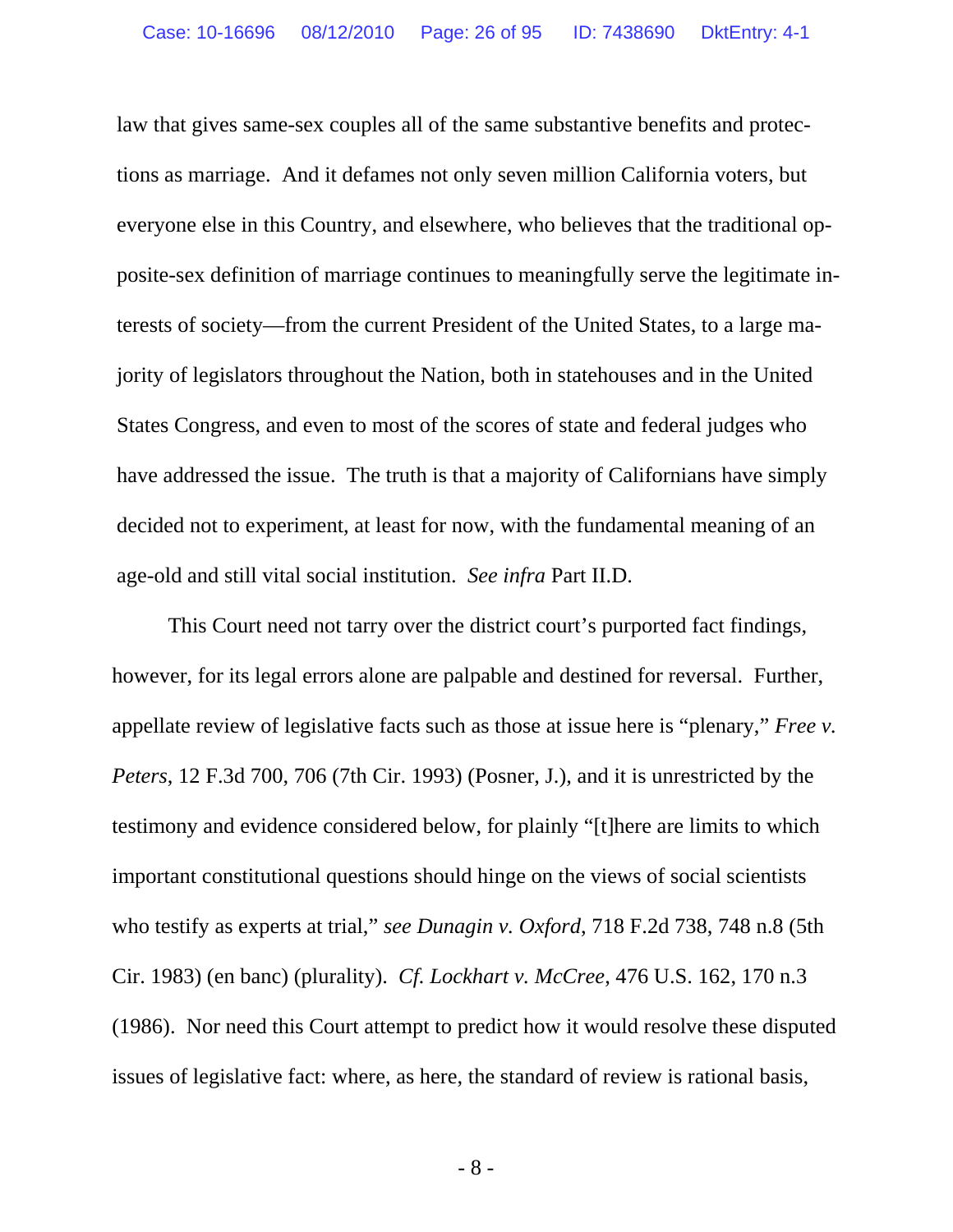"the very admission that the facts are arguable . . . immunizes from constitutional attack the [legislative] judgment represented by" Proposition 8. *Vance v. Bradley*, 440 U.S. 93, 112 (1979). Indeed, the "legislative choice" reflected by Proposition 8 "is not subject to courtroom factfinding and may be based on rational speculation unsupported by evidence or empirical data." *Heller v. Doe*, 509 U.S. 312, 320 (1993).

For all of these reasons, as well as others elaborated more fully below, the district court's decision will almost certainly be reversed by this Court. It is thus imperative that a stay pending appeal be entered on or before August 18, 2010 at 5 p.m. Pacific Time (the time the district court's judgment is set to go into effect, *see*  Doc. No. 727 at 11), to avoid the confusion and irreparable injury that would surely flow from the creation of a class of purported same-sex marriages entered in reliance on the district court's decision but in direct contravention of a lawful provision of the California Constitution and the manifest will of the people of that State.

#### **STATEMENT**

 "From the beginning of California statehood, the legal institution of civil marriage has been understood to refer to a relationship between a man and a woman." *In re Marriage Cases*, 183 P.3d 384, 407 (Cal. 2008). In 2000, Californians passed an initiative statute (Proposition 22) reaffirming that understanding. *See* CAL. FAM. CODE § 308.5. In 2008, the California Supreme Court nevertheless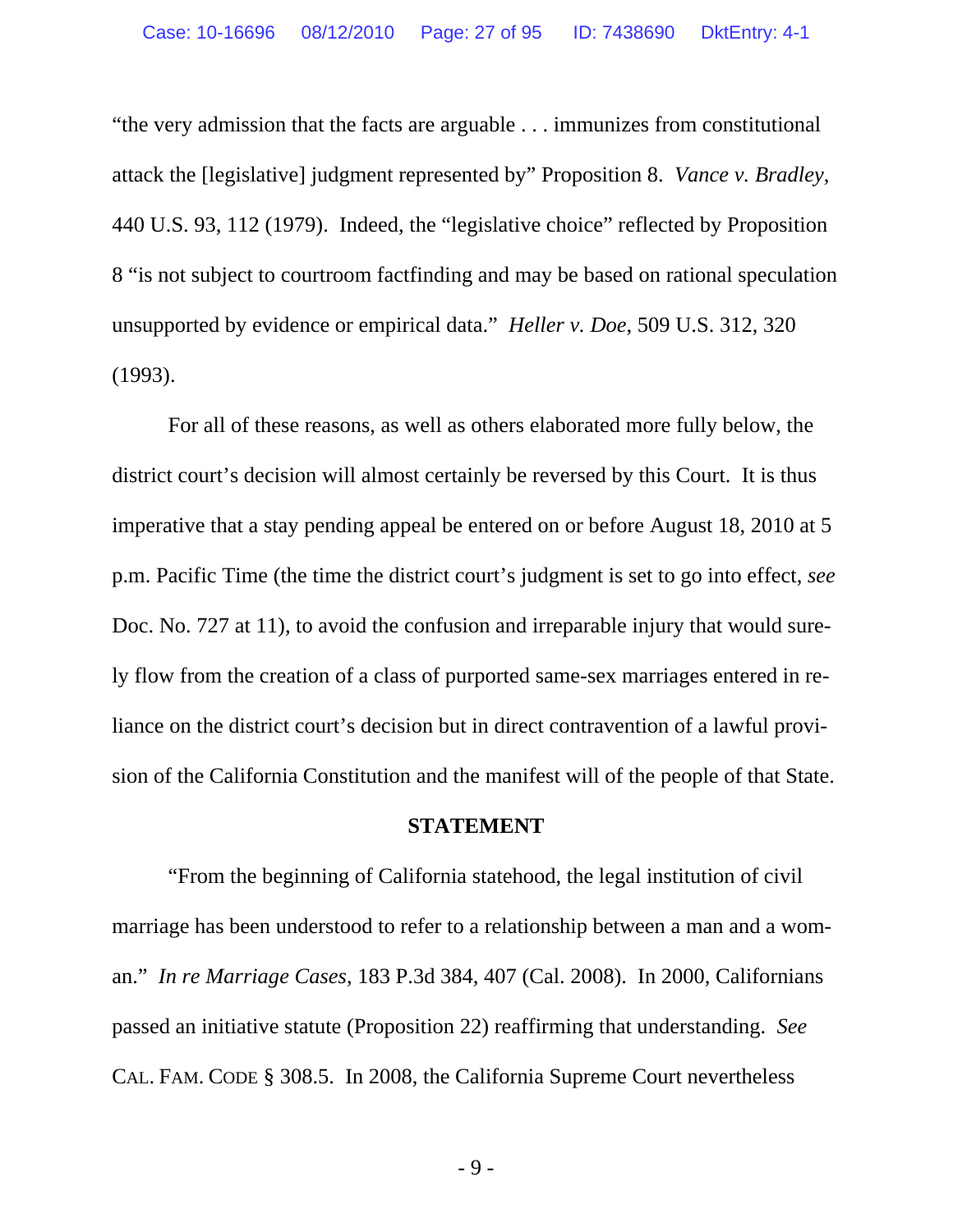struck down Proposition 22 and interpreted the State constitution to require that marriage be redefined to include same-sex couples. *See In re Marriage Cases*, 183 P.3d 384. At the next opportunity, just five months later, the people of California adopted Proposition 8, restoring the venerable definition of marriage and overruling their Supreme Court.

 On May 22, 2009, Plaintiffs-Appellees ("Plaintiffs"), a gay couple and a lesbian couple, filed this suit in district court, claiming that Proposition 8 violates the Due Process and Equal Protection Clauses of the Fourteenth Amendment to the Federal Constitution. On May 27, Plaintiffs filed a motion for preliminary injunction.

 The next day, May 28, Appellants, official proponents of Proposition 8 and the primarily formed ballot measure committee designated by the official proponents as the official Yes on 8 campaign (collectively, "Proponents"), *see* CAL. ELEC. CODE § 342; CAL. GOV. CODE § 82047.5(b), moved to intervene to defend Proposition 8. The Governor, Attorney General, and other government Defendants named in Plaintiffs' complaint refused to defend Proposition 8, and on June 30, the district court granted Proponents' motion.

 Also on June 30, the district court tentatively denied Plaintiffs' preliminary injunction motion, preferring instead to hold a trial on Proposition 8's constitution-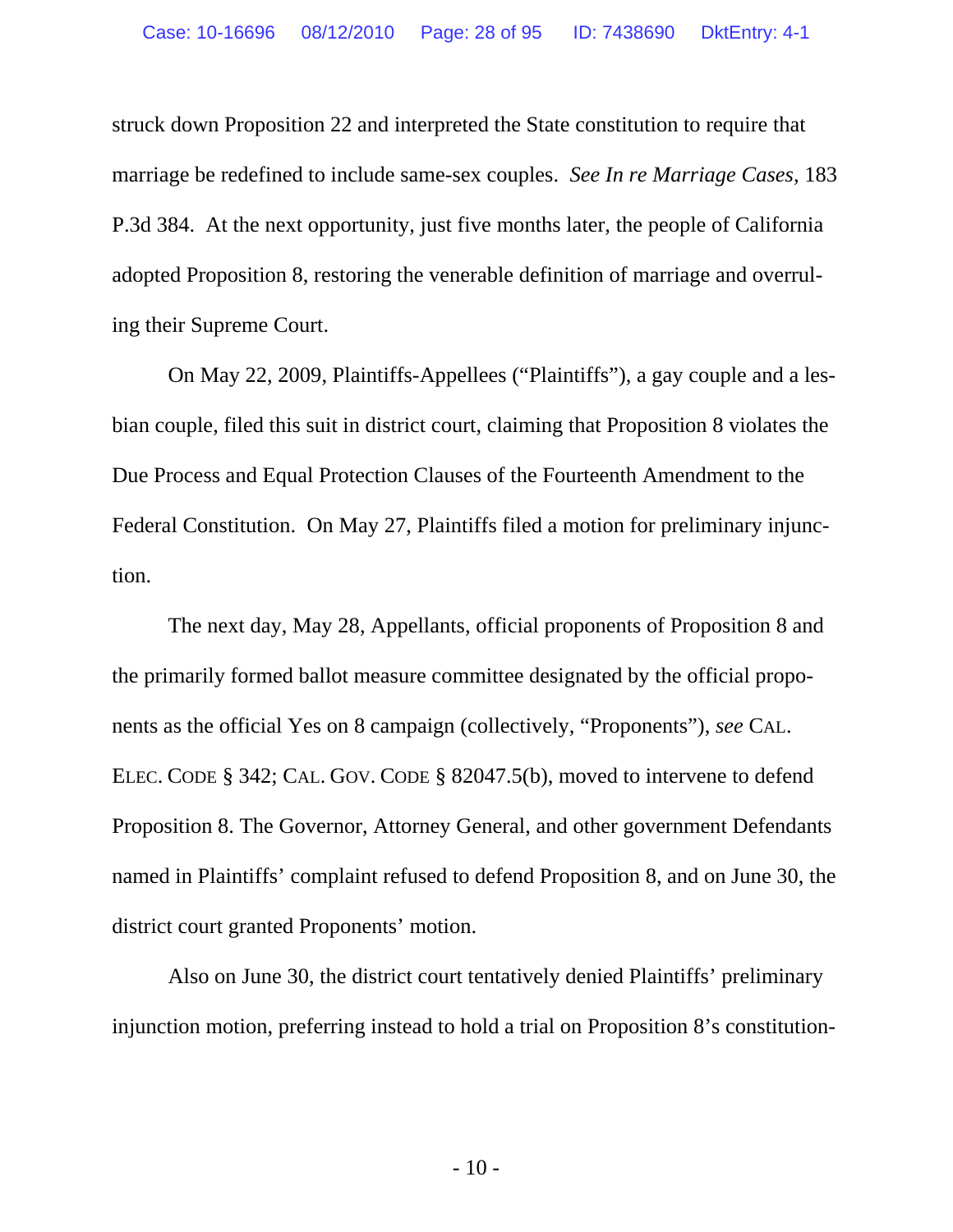ality. *See* Doc. No. 76 at  $4<sup>3</sup>$  At a July 2 hearing, counsel for Plaintiffs consented to this course of action, stating that "[w]e accept it, and we are prepared to go forward on that basis." July 2, 2009 Tr. of Hr'g, Doc. No. 78 at 12. Plaintiffs did not appeal the denial of their preliminary injunction motion. At the same hearing, Proponents questioned the need for a trial, pointing out that similar challenges to the traditional definition of marriage had been decided by courts without trial, and explaining that the issues at stake concerned legislative rather than adjudicative facts. *Id.* at 24-25.

 On July 23, the City and County of San Francisco moved to intervene as a party plaintiff to challenge Proposition 8. The district court granted San Francisco's motion on August 19, reasoning that " [t]o the extent San Francisco claims a government interest in the controversy about the constitutionality of Proposition 8, it may represent that interest." Aug. 19, 2009 Tr. of Hearing, Doc. No. 162 at 56. The district court further directed that it would be "appropriate" for "the Attorney General and San Francisco [to] work together in presenting facts pertaining to the affected government interests." *Id.* 

Also on August 19, the district court held a case management conference to

 $\overline{\phantom{a}}$  3 <sup>3</sup> Citations to "Doc. No.\_\_" refer to the corresponding district court docket entry and, when specified, page numbers in such citations refer to the district court's ECF pagination. Also, trial exhibits marked with an asterisk (\*) are available at https://ecf.cand.uscourts.gov/cand/09cv2292/evidence/index.html, a website established by the district court.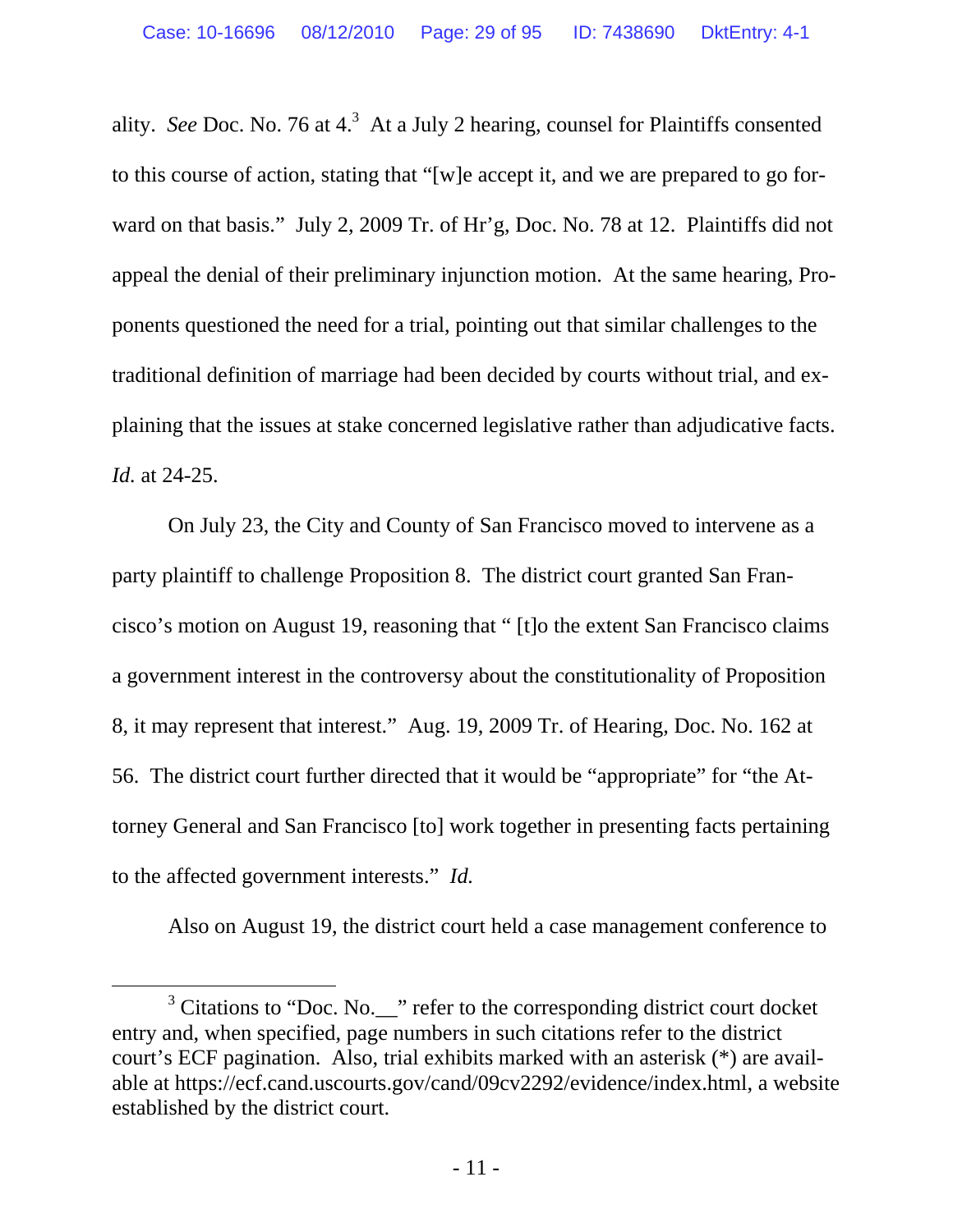schedule further proceedings in the case. In advance of the conference, the parties submitted case management statements, with Proponents explaining at length their view that a trial was unnecessary. *See* Doc. No. 139 at 9-16. The district court set the case on an expedited schedule, culminating in a January 11, 2010 trial date. *See* Doc. No. 160.

 On September 9, Proponents moved for summary judgment. *See* Doc. No. 172-1. The district court heard argument on the motion on October 14, and denied it from the bench. *See* Oct. 14, 2009 Minute Entry, Doc. No. 226. Also in October, Proponents moved to realign the Attorney General as a party plaintiff in light of his joinder in Plaintiffs' opposition to Proponents' motion for summary judgment and his embrace of Plaintiffs' constitutional claims. *See* Doc. No. 216. On December 23, the district court denied the motion. *See* Doc. No. 319.

 Meanwhile discovery commenced and, over Proponents' First Amendment and relevancy objections, the district court authorized sweeping discovery of "communications by and among proponents and their agents … concerning campaign strategy" and "communications by and among proponents and their agents concerning messages to be conveyed to voters, … without regard to whether the messages were actually disseminated." Doc. No. 214 at 17. In the district court's view, the First Amendment simply offered no protection against "the disclosure of campaign communications" beyond "the identities of rank-and-file volunteers and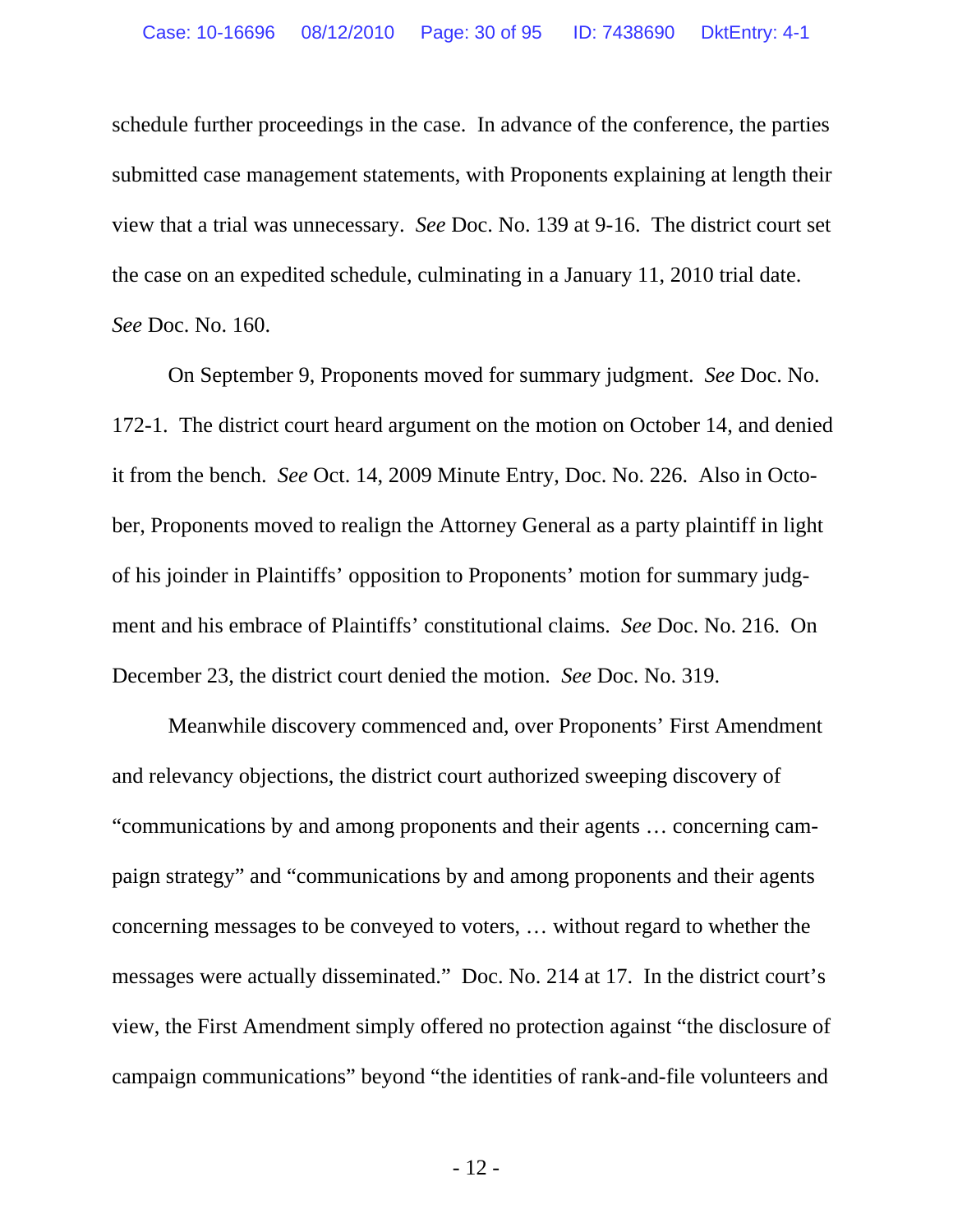similarly situated individuals." Doc. No. 252 at 3. This Court responded by granting Proponents' petition for a writ of mandamus, holding that "[t]he freedom to associate with others for the common advancement of political beliefs and ideas lies at the heart of the First Amendment," and that the discovery authorized by the district court "would have the practical effect of discouraging the exercise of First Amendment associational rights." *Perry v. Schwarzenegger*, 591 F.3d 1147, 1152 (9th Cir. 2009) (as amended Jan. 4, 2010).<sup>4</sup>

 On December 15, Imperial County, its Board of Supervisors, and Deputy County Clerk Isabel Vargas (collectively, "Imperial County"), moved to intervene as defendants. Imperial County issues marriage licenses and performs marriages, and thus would be directly affected by a ruling against Proposition 8 if "the state officials bound by that ruling seek to compel statewide compliance with it (as there is every reason to expect that they would.)." Doc. No. 311 at 9. Imperial County thus sought to intervene to protect its "interests as a local government agency and ensure the possibility of appellate review of the important questions presented in this case, regardless of its outcome in" district court. *Id.* at 10. Imperial County's

 <sup>4</sup> *See also id.* at 1158 ("The district court applied an unduly narrow conception of First Amendment privilege. Under that interpretation, associations that support or oppose initiatives face the risk that they will be compelled to disclose their internal campaign communications in civil discovery. This risk applies not only to the official proponents of initiatives and referendums, but also to the myriad social, economic, religious and political organizations that publicly support or oppose ballot measures. The potential chilling effect on political participation and debate is therefore substantial.").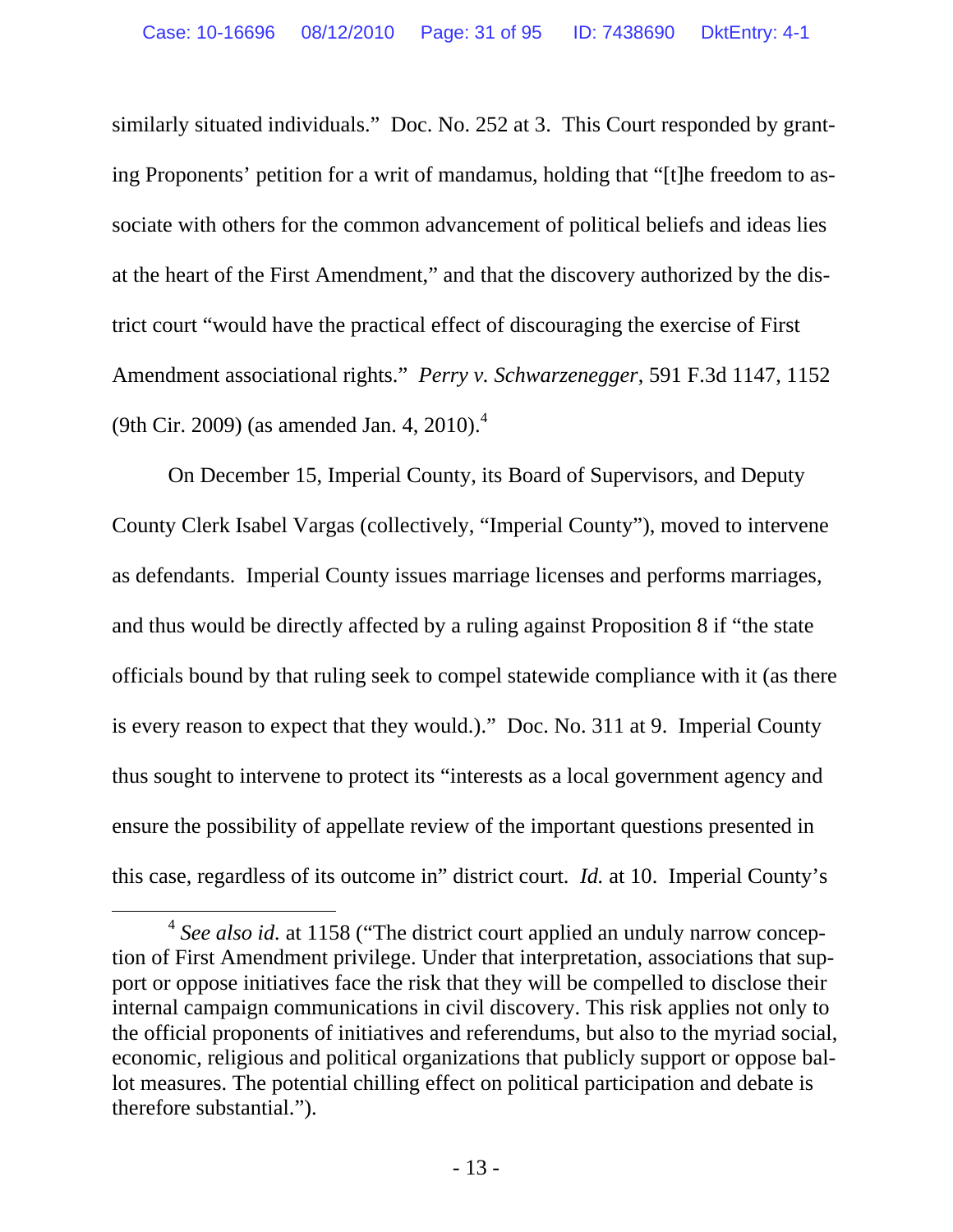motion was argued and submitted on January 6, 2010. The district court, however, did not rule on that motion until August 4, concurrent with issuing its ruling on the merits. The district court denied intervention, reasoning that "Imperial County's status as a local government does not provide it with an interest in the constitutionality of Proposition 8." Doc. No. 709 at 18.

 Before trial, the district court also arranged for the trial to be publicly broadcast. At the district court's request, Chief Judge Kozinski of this Court approved the case for inclusion in a purported pilot program for recording and broadcasting district court trial proceedings, specifically providing for real-time streaming to several federal courthouses across the country and acknowledging the potential for posting the recording on the internet. *See Hollingsworth*, 130 S. Ct. at 708-09. On January 11, in response to a stay application from Proponents, the Supreme Court entered a temporary stay of any real-time streaming or broadcast of the proceedings beyond "the confines of the courthouse in which the trial is to be held." *Hollingsworth v. Perry*, 130 S. Ct. 1132 (2010). Shortly before commencement of trial, on the morning of January 11, with public broadcast of the trial still a possibility, Proponents withdrew four of their expert witnesses. *See* Doc. No. 398. On January 13, after full consideration of Proponents' application, the Supreme Court stayed broadcast of the trial, pending disposition of a timely filed petition for certiorari or mandamus. *Hollingsworth*, 130 S. Ct. at 714-15. The district court then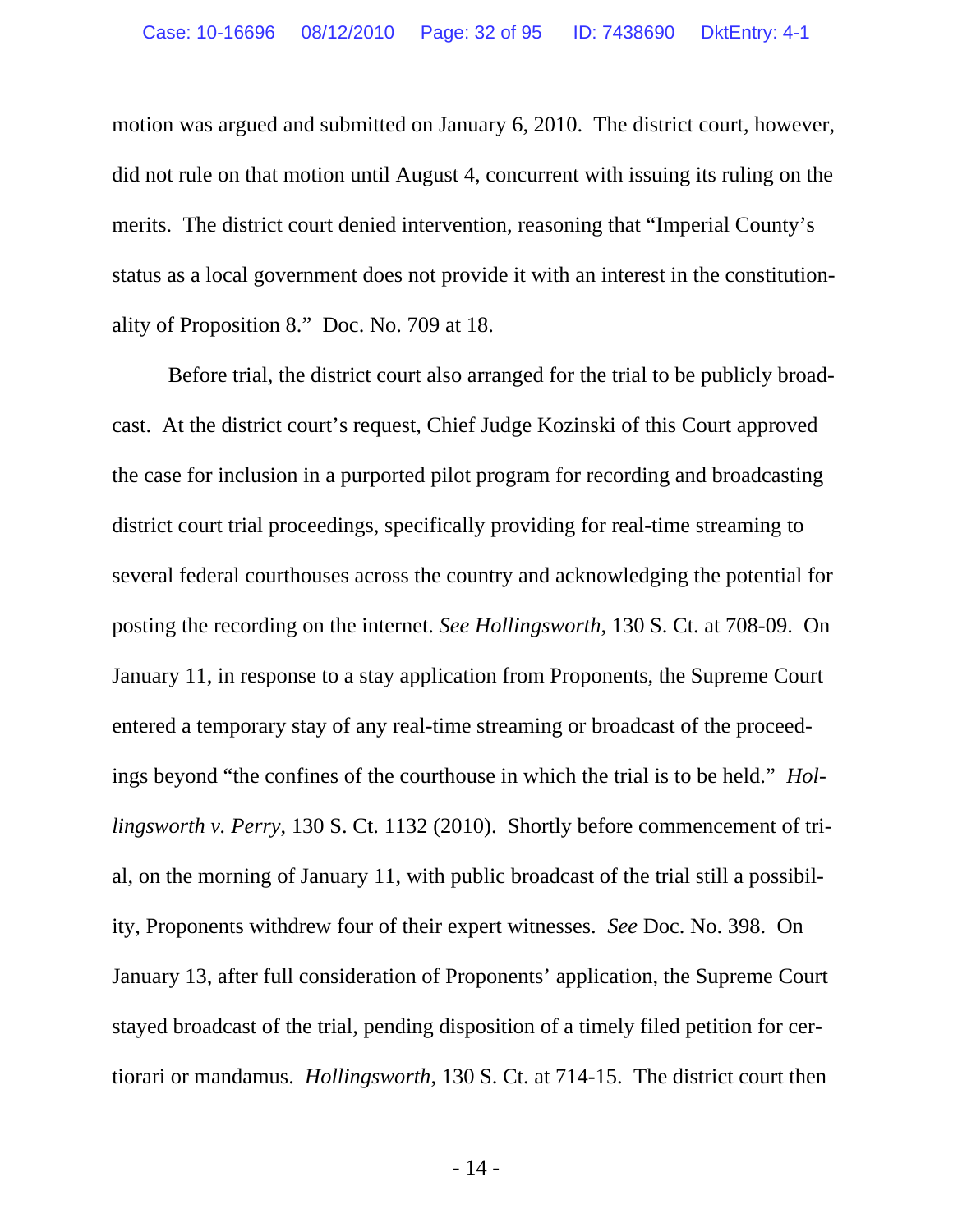withdrew the case from the Ninth Circuit pilot program. *See* Trial Tr. 674.5

 The case was tried from January 11 through January 27, and closing arguments were held on June 16. On August 3, the district court announced that it would release its ruling the next day. Proponents filed a motion asking the district court to stay its judgment pending appeal in the event the court invalidated Proposition 8. *See* Doc. No. 705. $\degree$  On August 4, the district court issued its Findings of Fact and Conclusions of Law. *See* Ex. A. The district court held that Proposition 8 violates the Due Process and Equal Protection Clauses of the Fourteenth Amendment to the United States Constitution because it "unconstitutionally burdens the exercise of the fundamental right to marry and creates an irrational classification on the basis of sexual orientation." *See* Ex. A at 109.

 In holding that the fundamental right to marry protected by the Due Process Clause includes the right to marry a person of the same sex, the district court rea-

 $rac{1}{5}$  $<sup>5</sup>$  The district court continued videotaping the proceedings on the assurance</sup> that it was solely for the court's use in chambers as an aid to the preparation of its findings of fact. *See* Trial Tr. at 754. On May 31, 2010, the district court nevertheless notified the parties that they could obtain a copy of the trial recording for potential use "during closing arguments," subject to the requirement that it be kept confidential. Doc. No. 672 at 2. Plaintiffs and San Francisco requested copies of the recordings. *See* Doc. Nos. 674, 675. Following closing arguments, Proponents asked the district court to order those copies returned, but the court permitted Plaintiffs and San Francisco to retain them, and made the recording part of the record. *See* Ex. A at 4.

 $6$  Proponents submitted to the district court the grounds advanced here, although Proponents' stay application in the district court necessarily did not specifically address the district court's opinion.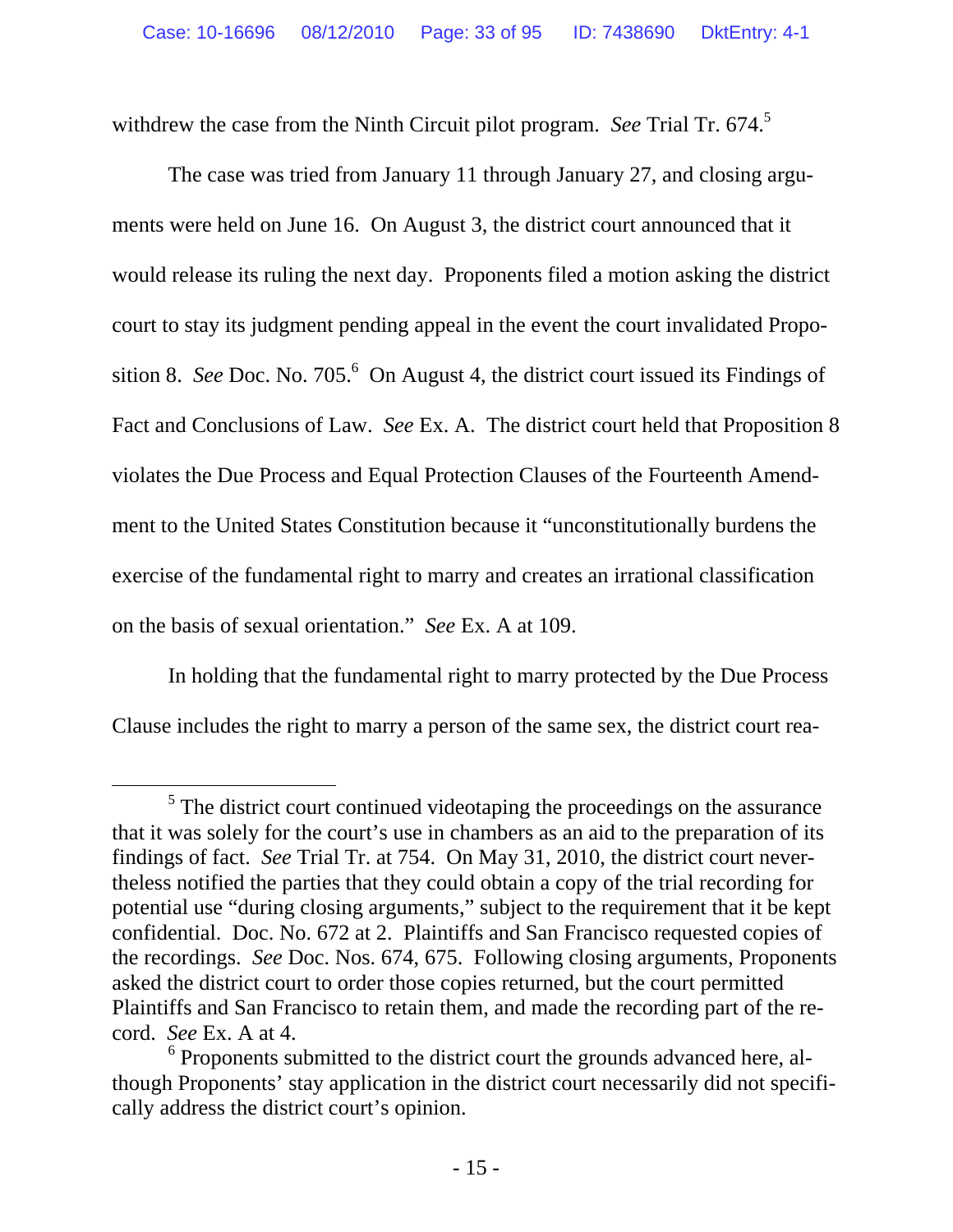soned that there simply is not "any historical purpose for excluding same-sex couples from marriage," but rather that "the exclusion exists as an artifact of a time when the genders were seen as having distinct roles in society and in marriage." *Id.* at 113. The district court then asserted that Proposition 8 could not "survive the strict scrutiny required by plaintiffs' due process claim," *id*. at 117, because, as it would later explain, "Proposition 8 cannot withstand any level of scrutiny," *id*. at 123.

 Addressing Plaintiffs' Equal Protection claim, the district court first held that Proposition 8 discriminates on the basis of both sex and sexual orientation, and indeed that Plaintiffs' claim of discrimination on the basis of sexual orientation "is equivalent to a claim of discrimination based on sex." *Id*. at 121. The district court next determined that gays and lesbians constitute a suspect class, reasoning that "gays and lesbians are the type of minority strict scrutiny was designed to protect." *Id*. In reaching this conclusion, the district court recognized that same-sex couples, unlike opposite-sex couples, "are incapable through sexual intercourse of producing offspring biologically related to both parties," but determined that there is no reason "why the government may need to take into account fertility when legislating." *Id*. at 122.

 The district court nonetheless did not apply strict scrutiny under the Equal Protection Clause. Instead, it determined that "Proposition 8 fails to survive even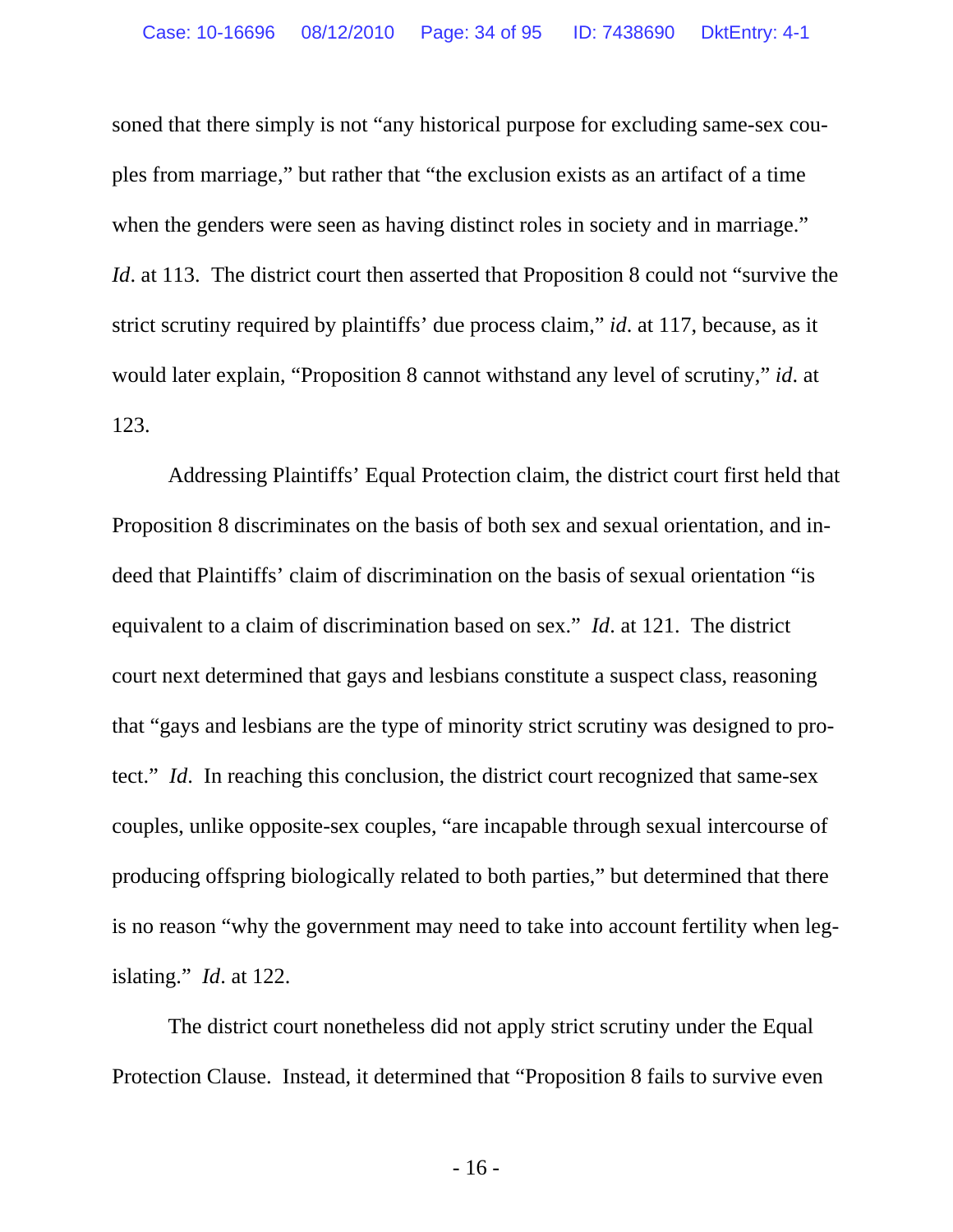rational basis review" because "excluding same-sex couples from marriage is simply not rationally related to a legitimate state interest." *Id*. at 122-23. As an "example of a legitimate state interest in not issuing marriage licenses to a particular group," the court identified "a scarcity of marriage licenses or county officials to issue them," but concluded that "marriage licenses in California are not a limited commodity." *Id*. at 123.

 The court next turned to evaluating the legitimate interests Proponents identified for Proposition 8. The district court placed those interests into six categories, and proceeded to find each of them wanting. For example, the district court concluded that "[n]one of the interests put forth by proponents relating to parents and children is advanced by Proposition 8," reasoning that "parents' genders are irrelevant to children's developmental outcomes" and that "[s]ame-sex couples can have (or adopt) and raise children." *Id*. at 127-29. The district court also found it "beyond debate" that adoption of same-sex marriage will have no adverse societal consequences and concluded, accordingly, that California has no legitimate interest in waiting for the experience of other states with same-sex marriage to develop further before itself redefining marriage to include same-sex couples. *Id* at 125-26. And at any rate, the district court concluded that redefining marriage to include same-sex couples would not "amount[] to sweeping social change." *Id*. at 125. After deeming Proposition 8 lacking in any rational justification, the court con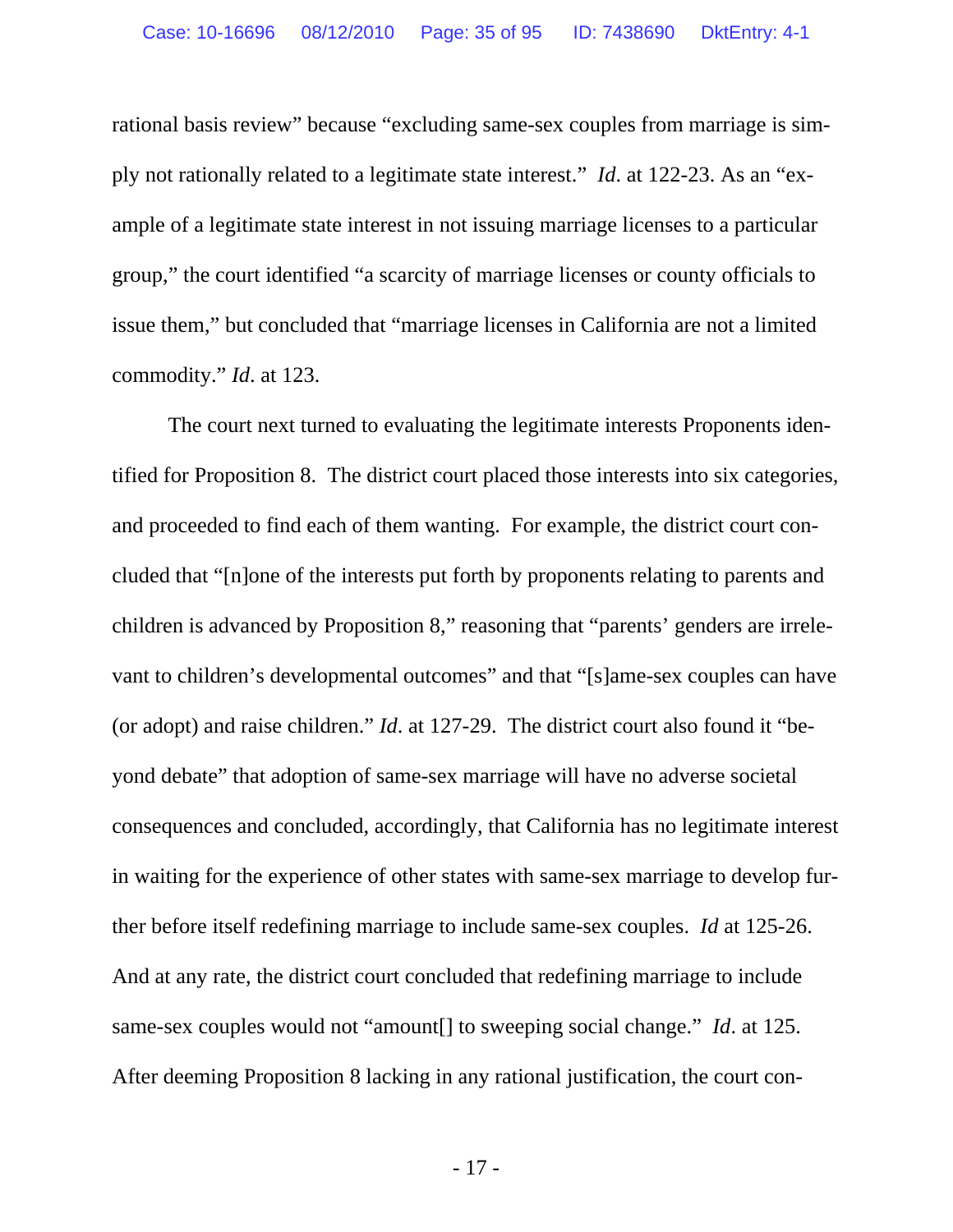cluded that "what remains of proponents' case is an inference" that "Proposition 8 was premised on the belief that same-sex couples simply are not as good as opposite-sex couples." *Id*. at 132.

 As a remedy, the district court "order[ed] entry of judgment permanently enjoining [Proposition 8's] enforcement; prohibiting the official defendants from applying or enforcing Proposition 8 and directing the official defendants that all persons under their control or supervision shall not apply or enforce Proposition 8." *Id.* at 136. The district court also temporarily stayed entry of judgment, directing the other parties "to submit their responses on or before August 6, 2010," and further directing that at that time Proponents' stay motion would "stand submitted." *See* Doc. No. 710 at 2.

 On August 12, the district court denied Proponents' stay motion, lifted the temporary stay on the entry of judgment, and entered judgment. *See* Doc. No. 727, Doc. No. 728. According to the district court, not a single stay factor weighs in Proponents' favor. *See* Doc. No. 727 at 10. At the same time, the district court ordered another limited stay, this time until "August 18, 2010 at 5 PM PDT" in order to "permit the court of appeals to consider the issue [of a stay pending appeal] in an orderly manner." *Id*. at 2, 11.

#### **ARGUMENT**

In deciding whether to issue a stay pending appeal, this Court considers: (1)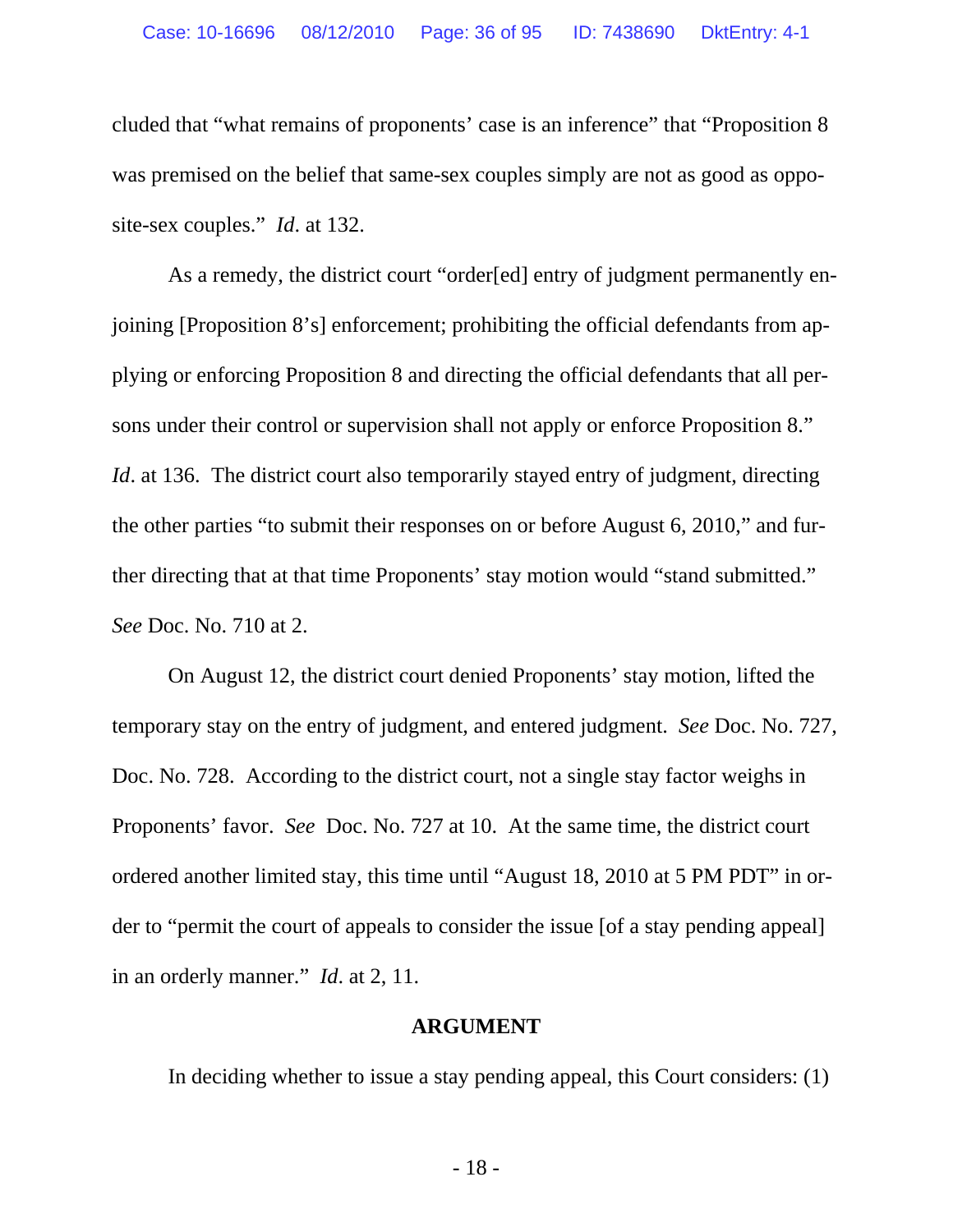appellant's likelihood of success on the merits; (2) the likelihood of irreparable harm absent a stay; (3) the likelihood of substantial injury to other parties if a stay is issued; and (4) the public interest. *See, e.g.*, *Golden Gate Rest. Ass'n v. City of San Francisco*, 512 F.3d 1112, 1115 (9th Cir. 2008). As demonstrated below, each of these factors favors a stay of the district court judgment at issue here.

### **I. PROPONENTS HAVE STANDING TO APPEAL**

 Contrary to the district court's suggestion, *see* Doc. No. 727 at 3-6, Proponents' standing to appeal is no obstacle to staying the district court's judgment. Proponents have standing to appeal the district court's judgment because they have "authority under state law," *Karcher v. May*, 484 U.S. 72, 82 (1987), to defend the constitutionality of an initiative they have successfully sponsored "as agents of the people of [California] . . . in lieu of public officials" who refuse to do so, *Arizonans for Official English v. Arizona*, 520 U.S. 43, 65 (1997). In *Karcher*, the Supreme Court held that the President of the New Jersey Senate and the Speaker of the New Jersey General Assembly had standing to defend the constitutionality of a state statute when "neither the Attorney General nor the named defendants would defend the statute," 484 U.S. at 75, because New Jersey law authorized them to do so. In particular, in other cases the "New Jersey Supreme Court ha[d] granted applications of the Speaker of the General Assembly and the President of the Senate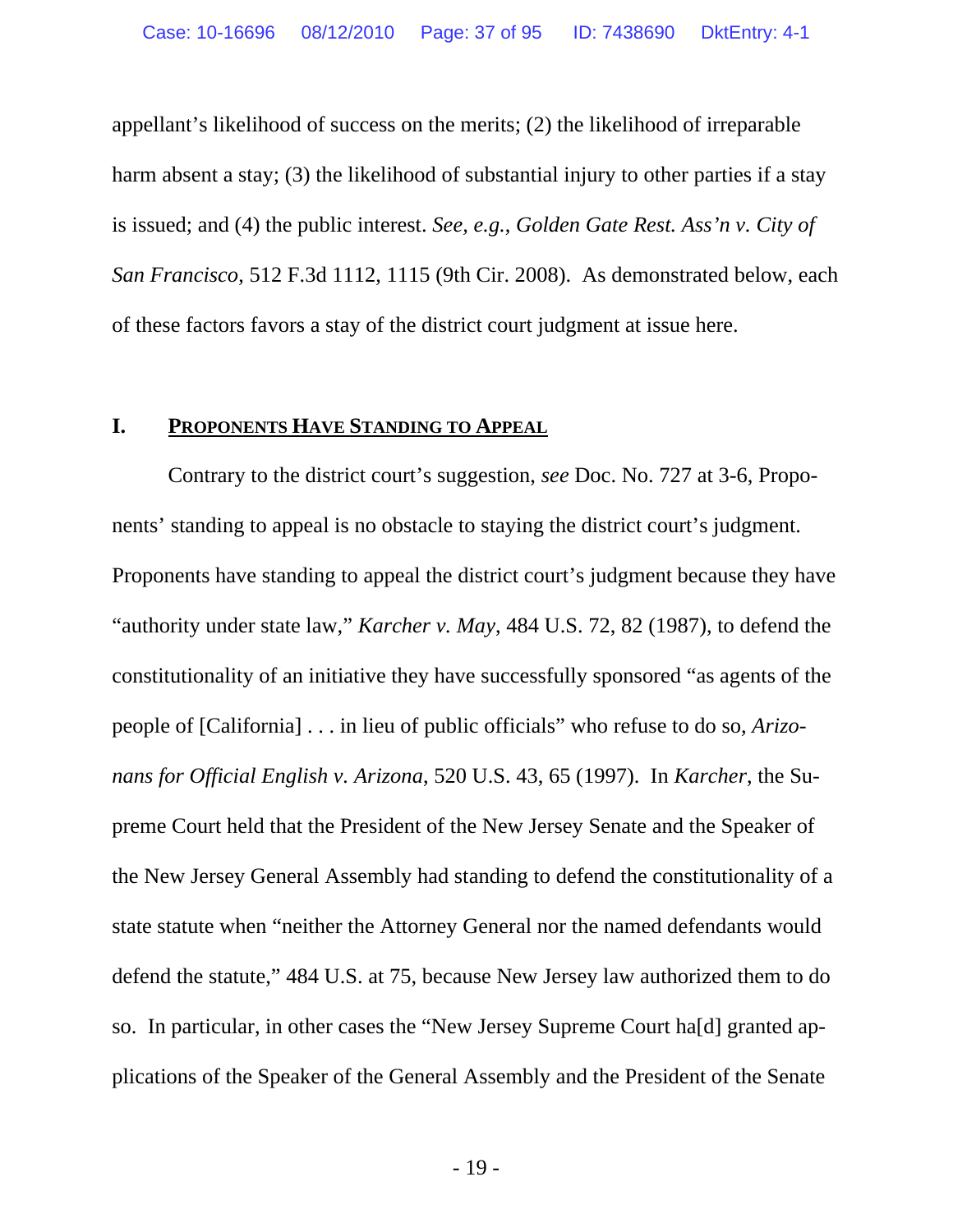to intervene as parties-respondent on behalf of the legislature in defense of a legislative enactment." *Id*. at 82. Here also, the California Supreme Court has granted the application of initiative proponents to defend initiatives they have sponsored but the State Attorney General and other public officials refuse to defend—indeed it has done so with respect to these Proponents and Proposition 8. *See Strauss v. Horton*, 207 P.3d 48, 69 (Cal. 2009); Order of Nov. 19, 2008, *Strauss*, Nos. S168047, S168066, S168078 (Cal.) (Doc. No. 8-10). California law thus allows proponents to defend initiatives they have sponsored when government officials "might not do so with vigor" in order "to guard the people's right to exercise initiative power, a right that must be jealously defended by the courts." *Building Indus. Ass'n v. City of Camarillo*, 718 P.2d 68, 75 (Cal. 1986). Thus, Proponents may directly assert the State's interest in defending the constitutionality of its laws, an interest that is indisputably sufficient to confer appellate standing. *See, e.g.*, *Maine v. Taylor*, 477 U.S. 131, 136-37 (1986); *Diamond v. Charles,* 476 U.S. 54, 62  $(1986).^{7}$ 

 California law thus distinguishes this case from *Arizonans for Official English v. Arizona*, 520 U.S. 43 (1997). In that case, the Ninth Circuit held that proponents of an Arizona initiative had standing to appeal a decision striking down the

 $\overline{7}$  $\frac{7}{1}$  Because California law thus makes clear that California does grant Proponents the authority to *defend* Proposition 8, it does not matter whether California "California grant[s] proponents the authority or the responsibility to *enforce* Proposition 8." Doc. No. 727 at 4 (emphasis added).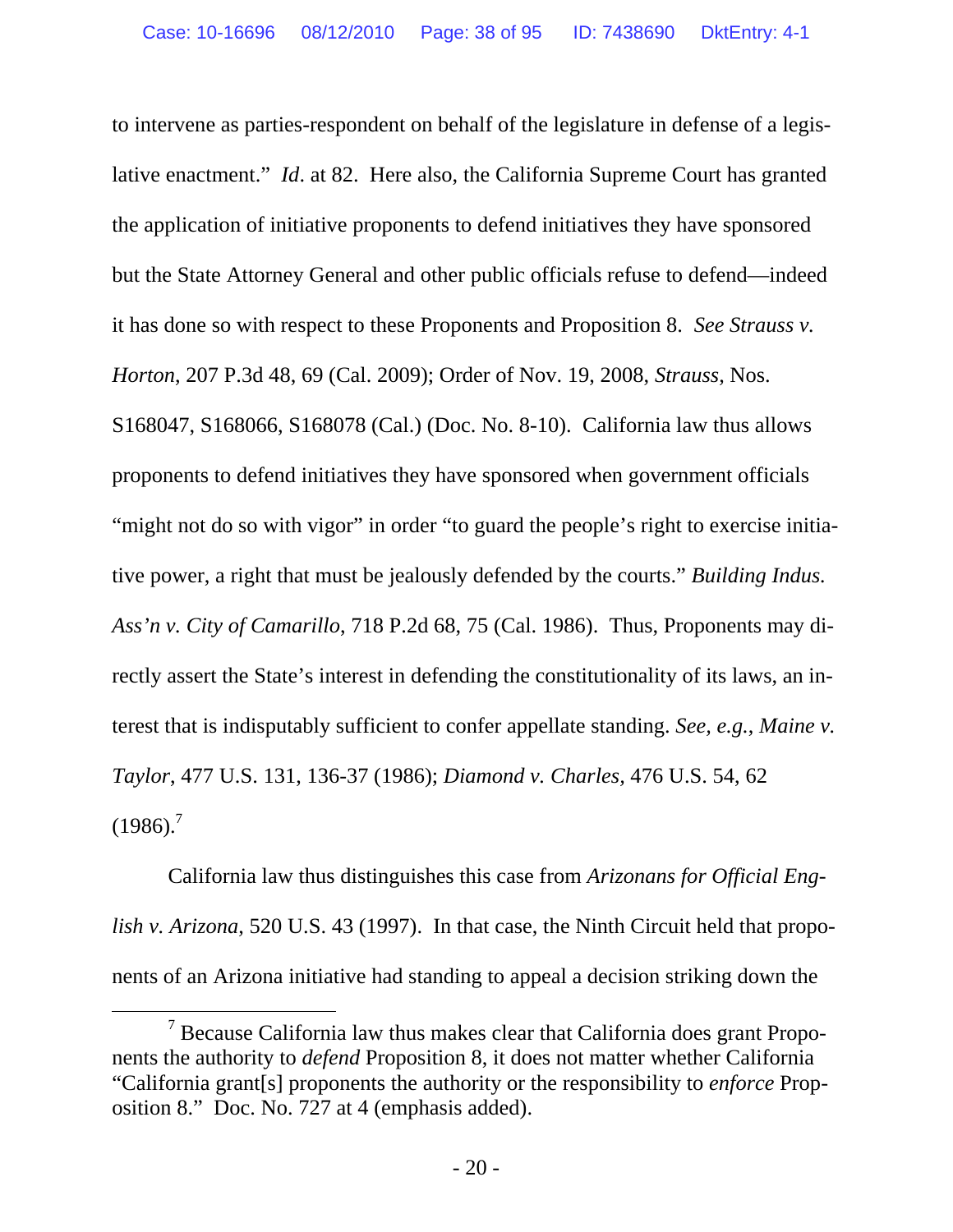measure. *Id.* at 58. In dicta, the Supreme Court expressed "grave doubts" about proponents' standing. *Id*. at 66; *see also id.* ("we need not definitively resolve the issue"). Citing *Karcher*, the Court acknowledged that it had "recognized that state legislators have standing to contest a decision holding a state statute unconstitutional if state law authorizes legislators to represent the State's interests," but explained that it was "aware of no Arizona law appointing initiative sponsors as agents of the people of Arizona to defend, in lieu of public officials, the constitutionality of initiatives made law of the State." *Id*. at 65. Here, by contrast, settled principles of California law, including but not limited to the very same type of legal authority relied upon by *Karcher*—a State Supreme Court decision permitting intervention—establishes Proponents' authority "as agents of the people of Arizona to defend, in lieu of public officials," the constitutionality of Proposition 8.

 Proponents also have standing to appeal because of their own particularized interest in defending an initiative they have successfully sponsored, an interest that is created and secured by California law. *See, e.g*., *Diamond v. Charles*, 476 U.S. at 54, 65 n.17 (1986) (state law may "create new interests, the invasion of which may confer standing"). Under California law, the right to "propose . . . constitutional changes through the initiative process" is a "fundamental right," *Costa v. Superior Court*, 128 P.3d 675, 686 (Cal. 2006), that affords proponents a "special interest" and "particular right to be protected over and above the interest held in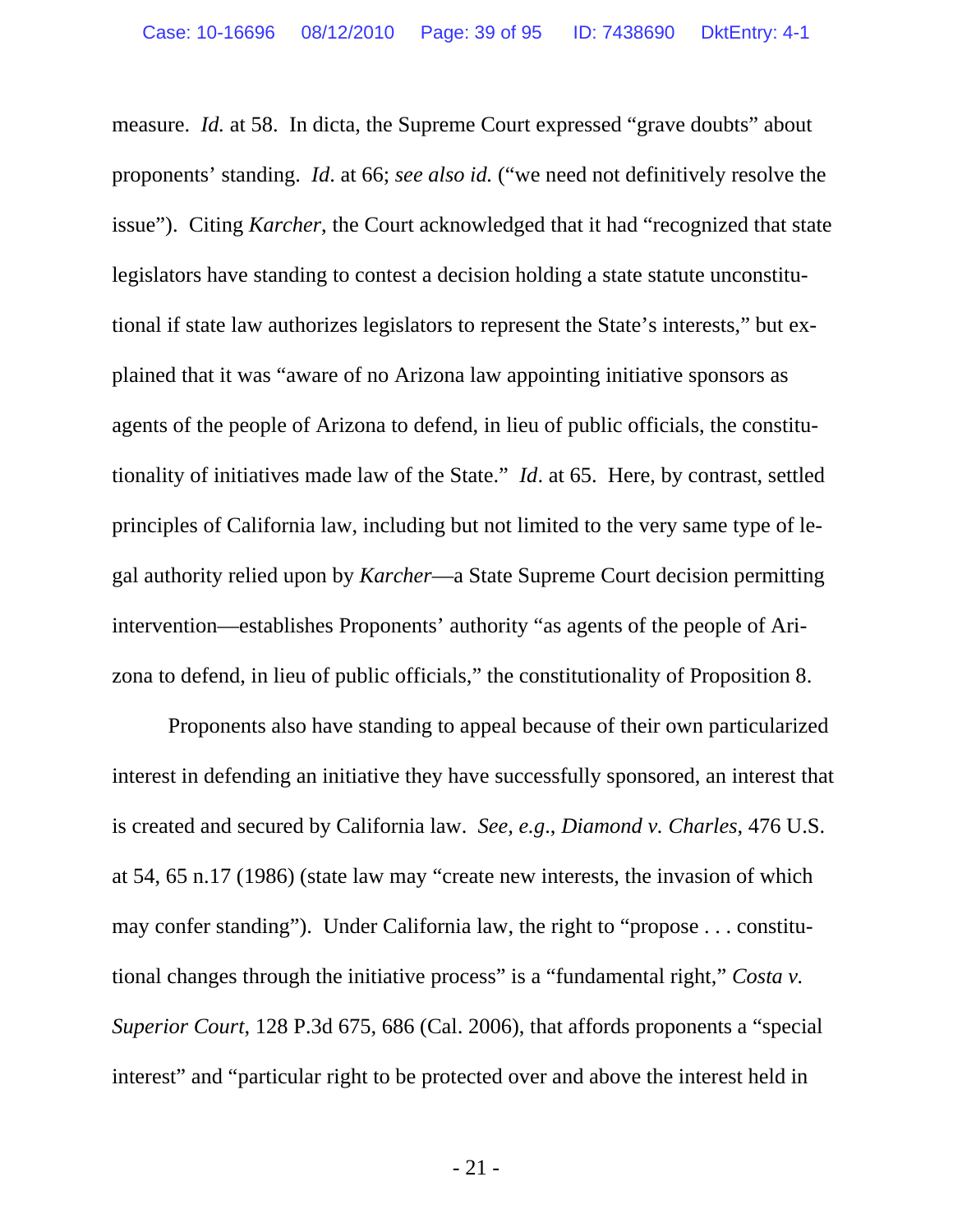common with the public at large," an interest that is "directly affected" when an initiative they have sponsored is challenged in litigation, *Connerly v. State Personnel Bd*., 129 P.3d 1, 6-7 (Cal. 2006) (quotation marks omitted).

 For all of these reasons, California courts have repeatedly allowed proponents to intervene to defend initiatives they have sponsored. 8 Indeed, when the district court permitted Proponents to intervene in this case, it expressly recognized that, "under California law … proponents of initiative measures have the standing to … defend an enactment that is brought into law by the initiative process." July 2, 2009 Tr. of Hr'g, Doc. No. 78 at 8.

 In all events, proposed Defendant-Intervenors Imperial County, its Board of Supervisors, and Deputy County Clerk Isabel Vargas, have noticed an appeal from both the order denying intervention and the district court's decision on the merits. *See* Doc. No. 719; *United States ex rel. Killingsworth v. Northrop Corp.*, 25 F.3d 715, 720 (9th Cir. 1994) (holding that the district court "erred in denying the gov-

 <sup>8</sup> *See, e.g*., Petition for Extraordinary Relief, *Bennett v. Bowen*, No. S164520 (Cal. June 20, 2008) (Doc. No. 8-7); *Independent Energy Producers Ass'n v. McPherson*, 136 P.3d 178, 180 (Cal. 2006); *Senate of the State of Cal. v. Jones*, 988 P.2d 1089, 1091 (Cal. 1999); *Amwest Sur. Ins. Co. v. Wilson*, 906 P.2d 1112, 1116 (Cal. 1995); *20th Century Ins. Co. v. Garamendi*, 878 P.2d 566, 581 (Cal. 1994); *Legislature of the State of California v. Eu*, 816 P.2d 1309, 1312 (Cal. 1991); *Legislature v. Deukmejian*, 669 P.2d 17, 19 (1983); *Brosnahan v. Eu*, 641 P.2d 200, 201 (Cal. 1982); *see also Sonoma County Nuclear Free Zone, '86 v. Superior Court*, 189 Cal. App. 3d 167, 173 (Cal. Ct. App. 1987) (holding that initiative proponents should have been named real parties in interest in litigation involving initiative); *Vandeleur v. Jordan*, 82 P.2d 455, 456 (Cal. 1938) (proponent permitted to intervene in pre-election challenge).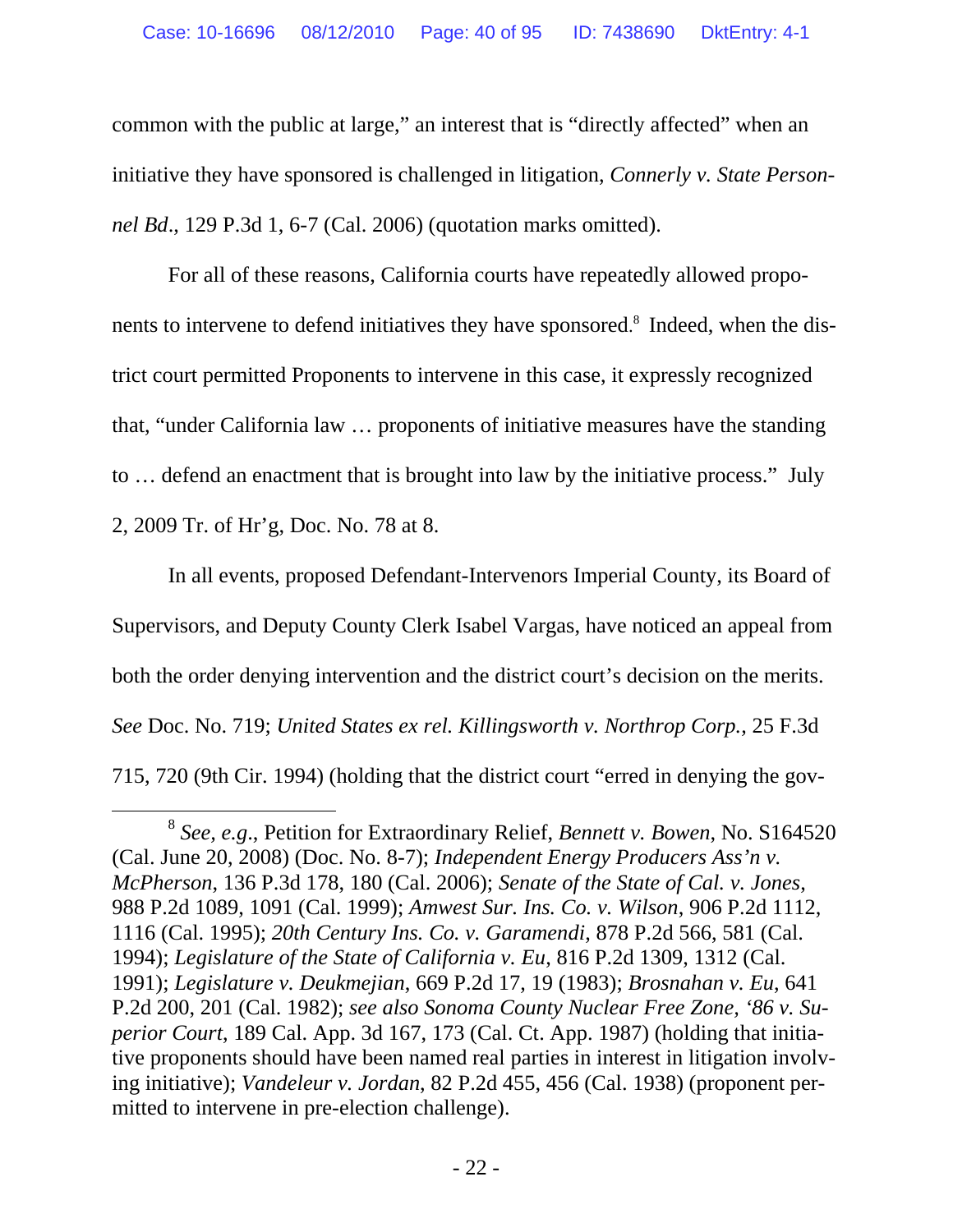ernment's motion to intervene in a limited way for the purpose of appeal" and thus "proceed[ing] with the merits of the case"); *United States ex rel. McGough v. Covington Tech. Co.*, 967 F.2d 1391, 1392 (9th Cir. 1992) (same); 15A CHARLES ALAN WRIGHT ET AL., FEDERAL PRACTICE & PROCEDURE § 3902.1 ("If final judgment is entered with or after the denial of intervention, however, the applicant should be permitted to file a protective notice of appeal as to the judgment, to become effective if the denial of intervention is reversed."). Under California law, Vargas is a "commissioner of civil marriage," CAL. FAM. CODE § 401(a); CAL. GOV'T CODE § 24100, charged with issuing marriage licenses in compliance with California law, CAL. FAM. CODE §§ 350(a), 352. Because the district court's order purports to control the official duties of Vargas and every other commissioner of civil marriage in the State, *see* Ex. A at 136, Vargas plainly has standing to appeal that order.<sup>9</sup> Ac-

 $\frac{1}{9}$ <sup>9</sup> The district court denied Imperial County's motion to intervene on the ground that it would not have standing to appeal an adverse judgment because the County's "ministerial duties surrounding marriage are not affected by the constitutionality of Prop 8." Doc. No. 709 at 17. This assertion is patently incorrect and almost certain to be reversed on appeal. True, Imperial County's duties with respect to marriage are "ministerial," but what that means is that they are directly controlled by operation of California law, including Proposition 8. *See Lockyer v. City and County of San Francisco*, 95 P.3d 459, 472-73 (Cal. 2004). Indeed, if a same-sex couple approaches Deputy Clerk Vargas for a marriage license, the constitutionality of Proposition 8 not only affects, but directly controls Vargas's ministerial duty to grant or withhold the license. And if Vargas objected to Proposition 8's constitutionality, California law vests her with "standing to bring a court action to challenge" it. *Lockyer*, 95 P.3d at 486 n.29 (emphases omitted). It would make little sense to maintain that Vargas has standing only to challenge, but not defend, the laws that govern her official actions. Indeed, a county clerk is not only a prop-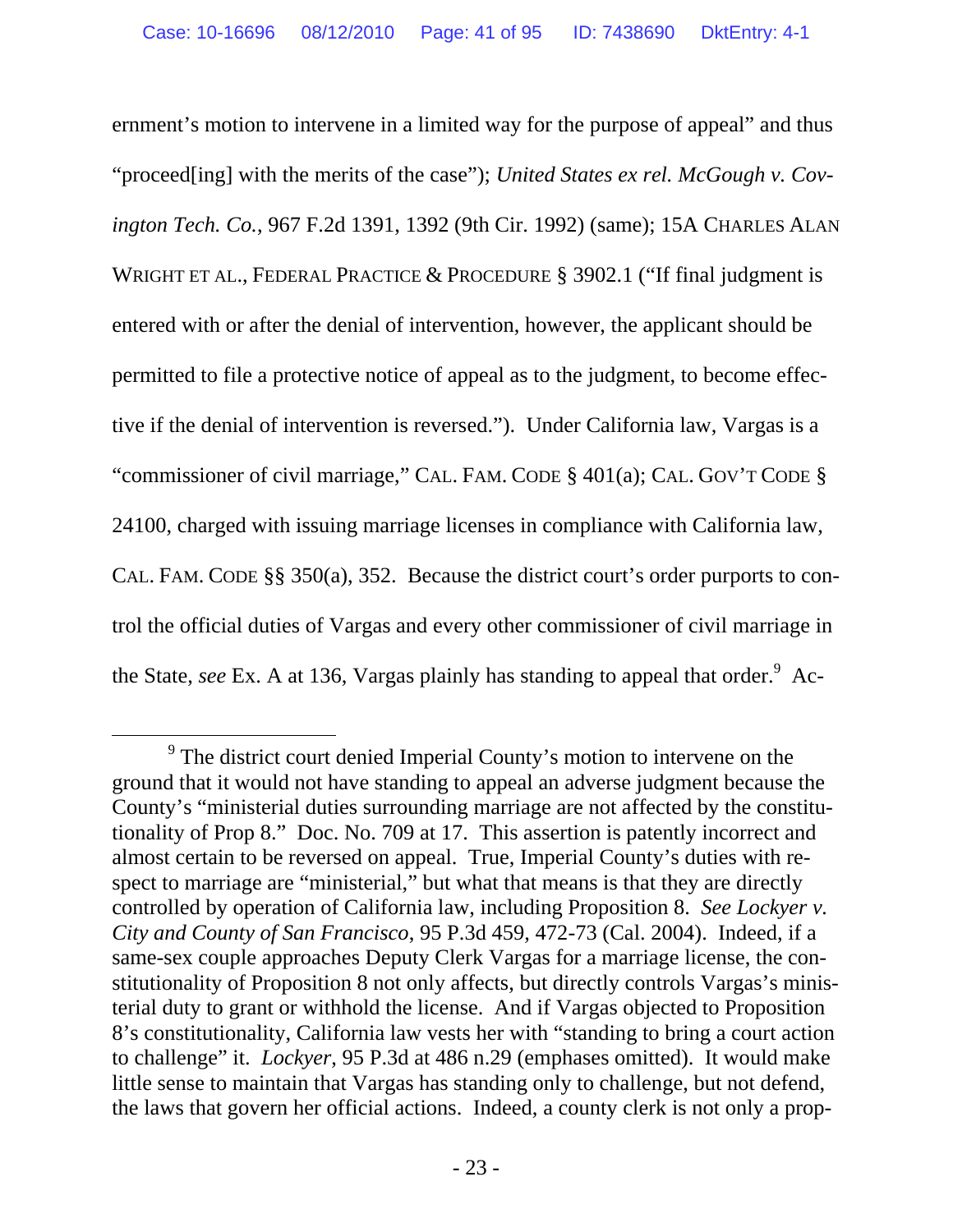cordingly, this Court need not reach the question of Proponents' standing at this time. *See McConnell v. FEC*, 540 U.S. 93, 233 (2003); *Diamond*, 476 U.S. at 68.

### **II. PROPONENTS ARE LIKELY TO SUCCEED ON THE MERITS**

 $\overline{a}$ 

## **A. The District Court's Judgment Conflicts with Binding Supreme Court and Ninth Circuit Precedent, as well as the Overwhelming Weight of Authority of Courts Across the Nation**

The district court's holding that the United States Constitution requires the

people of California to redefine marriage to include same-sex relationships contra-

venes binding Supreme Court and Ninth Circuit precedent as well as the consistent

er defendant in this action, but a necessary one. *See Walker v. United States*, No. 08-1314, 2008 U.S. Dist. LEXIS 107664, at \*9 (S.D. Cal. Dec. 3, 2008) (dismissing suit challenging California's ban on same-sex marriage that named only the Governor and Attorney General as defendants because "Plaintiff does not allege that either the Governor or the Attorney General were charged with the duty of issuing marriage licenses or directly denied him such a license in violation of the Constitution"); *see also Bishop v. Oklahoma*, 333 Fed. App'x 361, 365 (10th Cir. 2009) (unpublished) (ordering dismissal of claims against Oklahoma Governor and Attorney General because "these claims are simply not connected to the duties of the Attorney General or the Governor. Marriage licenses are issued, fees collected, and the licenses recorded by the district court clerks."); *cf. Perez v. Sharp*, 32 Cal. 2d 711, 712 (1948) ("petitioners seek to compel the County Clerk of Los Angeles County to issue them a … license to marry").

 The district court attempts to marshal *Lockyer* and it's discussion of ministerial duties to argue that "[c]ounty clerks have no discretion to disregard a legal directive from the existing state defendants," Doc. No. 709 at 9, but county clerks' legal duties with respect to marriage flow not from the ipse dixit of State officials but directly from California law. *See, e.g.,* CAL. FAM. CODE § 350(a) ("Before entering a marriage … the parties shall first obtain a marriage license from a county clerk."); *id*. § 352 ("No marriage license shall be granted if either of the applicants lacks the capacity to enter into a valid marriage."); *Id.* § 354(b) ("[I]f the clerk deems it necessary, the clerk may examine the applicants for a marriage license on oath at the time of the application.").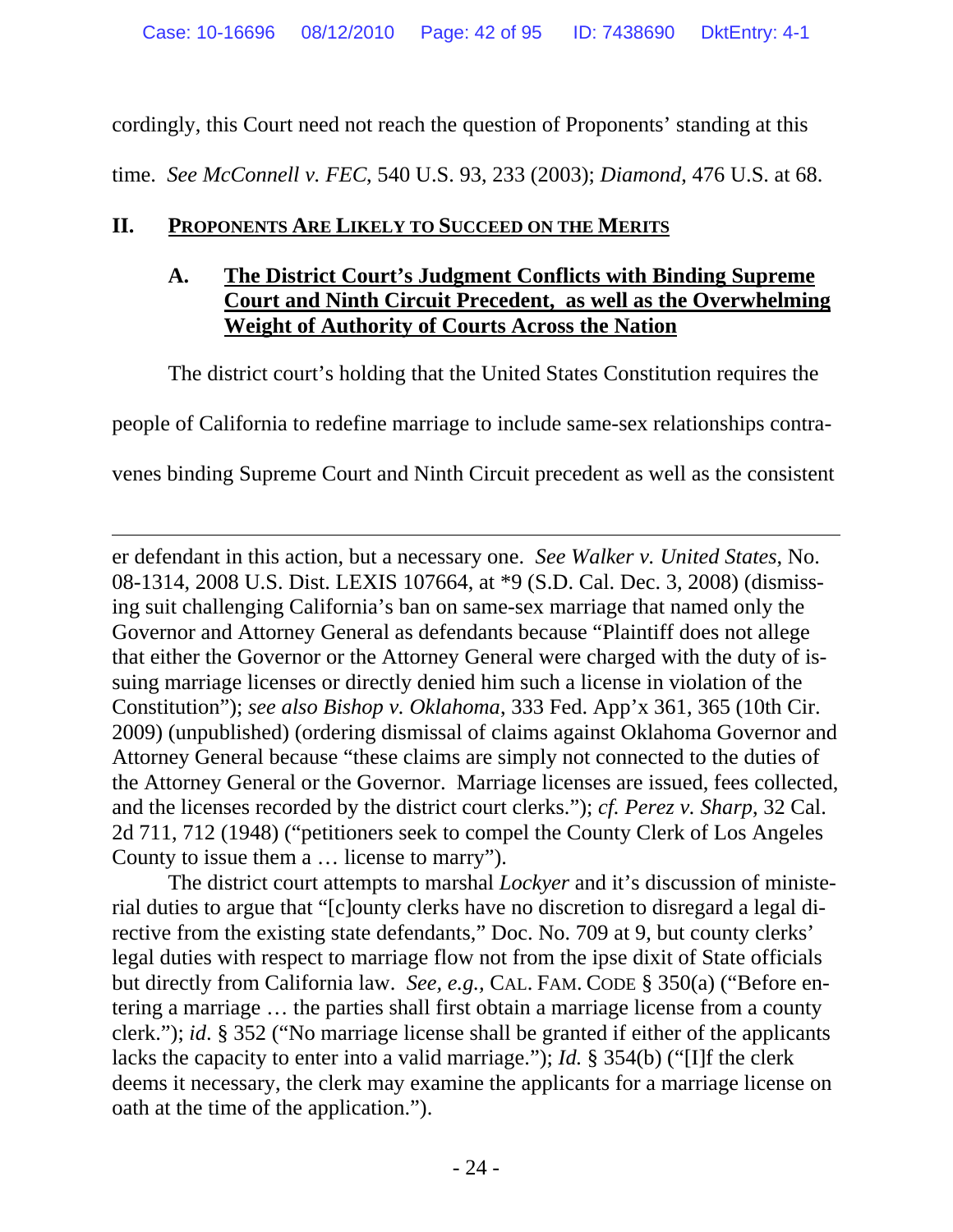and all-but unanimous judgment of courts across the Country. This overwhelming body of precedent confirms that the Federal Constitution simply provides no warrant for striking down the traditional definition of marriage as reaffirmed in Prop 8.

#### **i. The Supreme Court's Decision in** *Baker* **Mandates Reversal.**

 In *Baker v. Nelson*, 409 U.S. 810 (1972), the Supreme Court unanimously dismissed, "for want of substantial federal question," an appeal from the Minnesota Supreme Court presenting the same questions at issue here: whether a State's refusal to authorize same-sex marriage violated the Due Process and Equal Protection Clauses of the Fourteenth Amendment. *Id.*; *see also Baker v. Nelson*, No. 71- 1027, Jurisdictional Statement at 3 (Oct. Term 1972) (Doc. No. 36-3 at 6); *Baker v. Nelson*, 191 N.W.2d 185 (Minn. 1971). The same-sex couple in *Baker* placed primary reliance on *Loving v. Virginia*, 388 U.S. 1 (1967), which had been decided five years earlier. The *Baker* Court's dismissal was a decision on the merits that is binding on lower courts on the issues presented and necessarily decided, *Mandel v. Bradley*, 432 U.S. 173, 176 (1977) (per curiam), and its precedential value "extends beyond the facts of the particular case to all similar cases," *Wright v. Lane County Dist. Court*, 647 F.2d 940, 941 (9th Cir. 1981). Plaintiffs' claims are the same as those rejected in *Baker*, and the district court's decision thus conflicts with a binding Supreme Court authority. *See also Lawrence v. Texas*, 539 U.S. 558,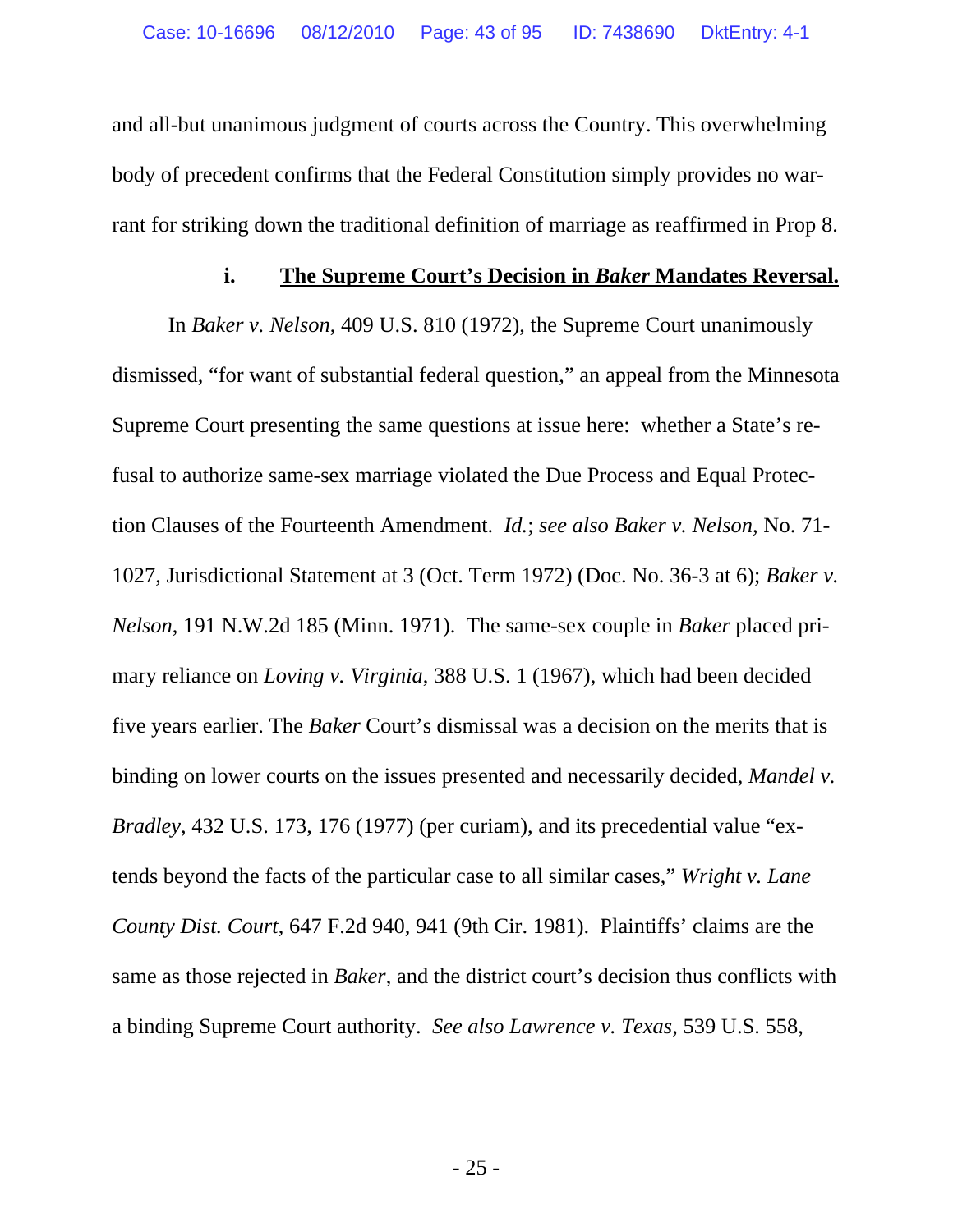585 (2003) (O'Connor, J., concurring in judgment) (concluding that "preserving the traditional institution of marriage" is a "legitimate state interest").

### **ii. This Court's Decision in** *Adams* **Mandates Reversal.**

 This Court has likewise rejected claims that the Federal Constitution bars the government from limiting marriage to opposite-sex couples. In *Adams v. Howerton*, 673 F.2d 1036 (9th Cir. 1982), this Court interpreted "spouse" in a federal immigration provision to exclude partners in a purported same-sex marriage, and squarely held that "Congress's decision to confer spouse status … only upon the parties to heterosexual marriages has a rational basis and therefore comports with the due process clause and its equal protection requirements." *Id*. at 1042. This binding decision likewise forecloses Plaintiffs' claims.

### **iii. The District Court's Ruling Is Contrary to the All But Unanimous Conclusion of Other Courts Across the Country.**

The district court's decision is also contrary to the overwhelming weight of judicial authority addressing the validity of the traditional opposite-sex definition of marriage under the Federal Constitution, including decisions by the United States Court of Appeals for the Eighth Circuit, two State courts of final resort, two intermediate State courts within this Circuit in decisions that were denied review by the States' supreme courts, and virtually every other court to address the issue. *See Citizens for Equal Prot. v. Bruning*, 455 F.3d 859, 871 (8th Cir. 2006); *Wilson v. Ake*, 354 F. Supp. 2d 1298, 1309 (M.D. Fla. 2005); *In re Kandu*, 315 B.R. 123,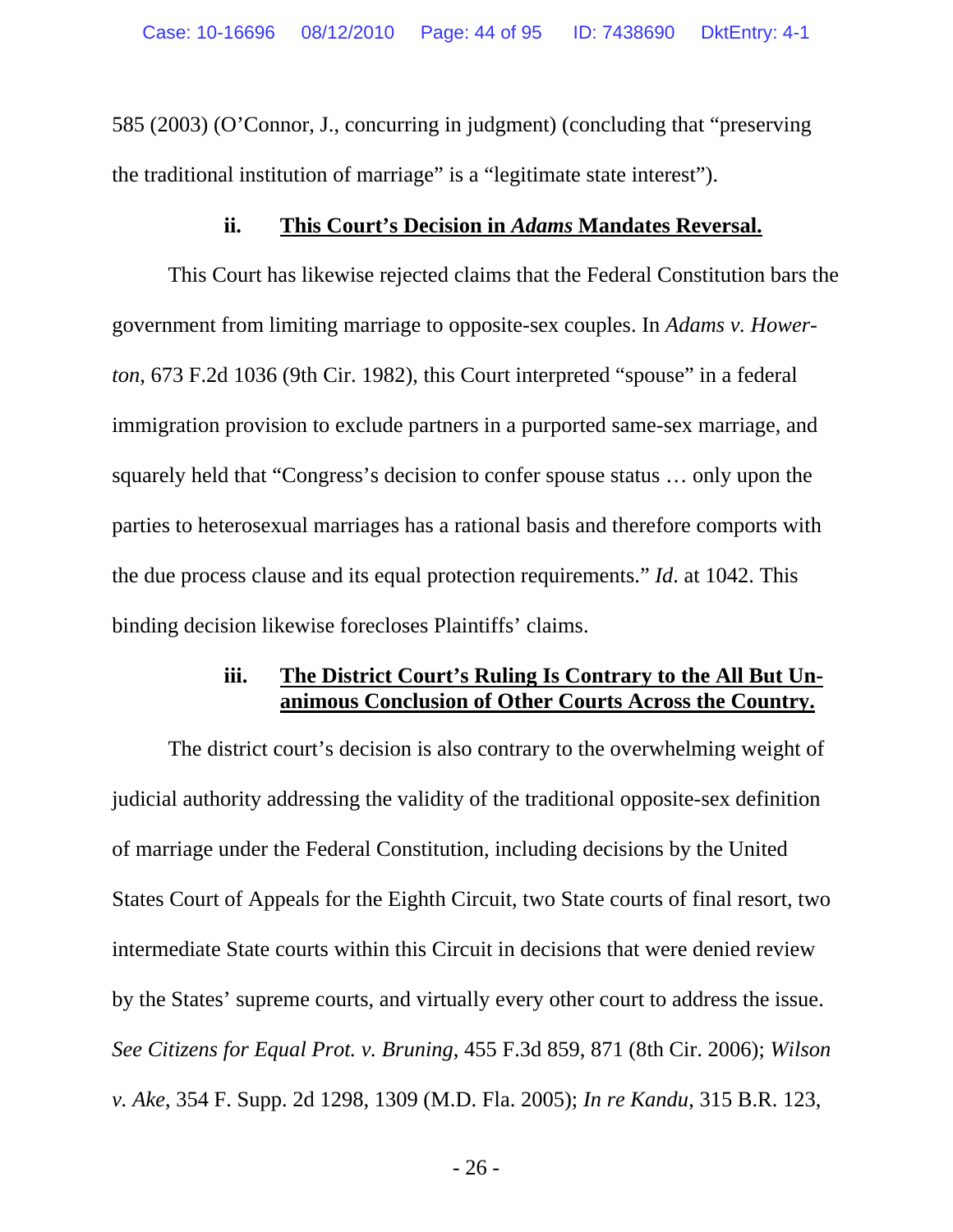148 (Bankr. W.D. Wash. 2004); *Standhardt v. Superior Court of Ariz.*, 77 P.3d 451, 453 (Ariz. Ct. App. 2003), *review denied by Standhardt v. MCSC*, No. CV-03-0422-PR, 2004 Ariz. LEXIS 62 (Ariz. May 25, 2004); *Dean v. District of Columbia*, 653 A.2d 307, 308 (D.C. Ct. App. 1995); *Adams v. Howerton*, 486 F. Supp. 1119, 1124 (C.D. Cal. 1980); *Singer v. Hara*, 522 P.2d 1187, 1197 (Wash. Ct. App.), *review denied by* 84 Wn.2d 1008 (Wash. 1974); *Jones v. Hallahan*, 501 S.W.2d 588, 590 (Ky. Ct. App. 1973); *Baker*, 191 N.W.2d at 187; *but see Massachusetts v. United States Dep't of Health & Human Serv.*, No. 1:09-11156-JLT, 2010 U.S. Dist. LEXIS 67927 (D. Mass. July 8, 2010); *Gill v. Office of Personnel Mgmt.*, No. 09-10309-JLT, 2010 U.S. Dist. LEXIS 67874 (D. Mass. July 8, 2010). The sheer weight of authority opposed to the district court's decision further confirms that that decision will likely be reversed on appeal.

#### **B. There Is No Fundamental Right to Same-Sex Marriage.**

Substantive due process "specially protects those fundamental rights and liberties which are," (1) "objectively, deeply rooted in this Nation's history and tradition," and (2) "implicit in the concept of ordered liberty, such that neither liberty nor justice would exist if they were sacrificed." *Washington v. Glucksberg*, 521 U.S. 702, 720-21 (1997) (quotation marks and citations omitted). This test is intentionally strict, for "extending constitutional protection to an asserted right or liberty interest, … to a great extent, place[s] the matter outside the arena of public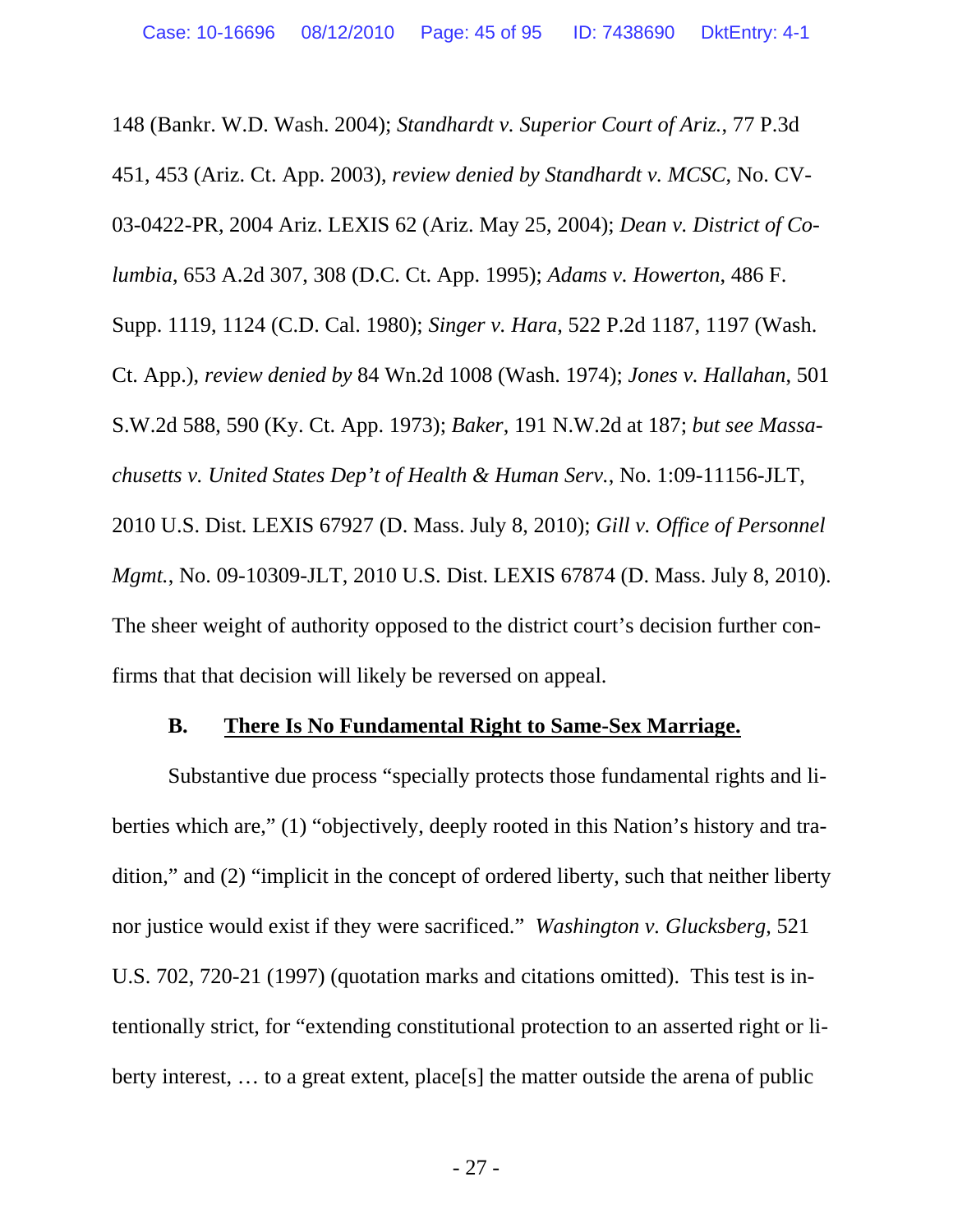debate and legislative action." *Id.* at 720; *accord District Attorney's Office v. Osborne*, 129 S. Ct. 2308, 2322 (2009). The purported right to marry a person of the same sex plainly fails this test. Indeed, same-sex marriage was unknown in the laws of this Nation before 2004, and same-sex marriages are now performed legally in only five States and the District of Columbia.<sup>10</sup>

The district court nevertheless attempted to redefine the established fundamental right to marry into an abstract right to marry the person of one's choice without regard to gender, asserting that "plaintiffs' relationships are consistent with the core of the history, tradition and practice of marriage in the United States." Ex. A at 113. But history and precedent make clear that the fundamental right to marry recognized by the Supreme Court is the right to enter a legally recognized union only with a person of the opposite sex.

1. With only a handful of very recent exceptions, marriage is, and always has been, understood—in California, in this Country, and indeed in every civilized society—as limited to opposite-sex unions. Indeed, until recently "it was an accepted truth for almost everyone who ever lived, in any society in which marriage existed, that there could be marriages only between participants of different sex." *Hernandez v. Robles*, 855 N.E.2d at 8. In the words of highly respected anthro-

 $10$  The five States are Massachusetts, Connecticut, Iowa, Vermont, and New Hampshire. In three of these States, same-sex marriage was imposed by judicial decree under the relevant State constitution.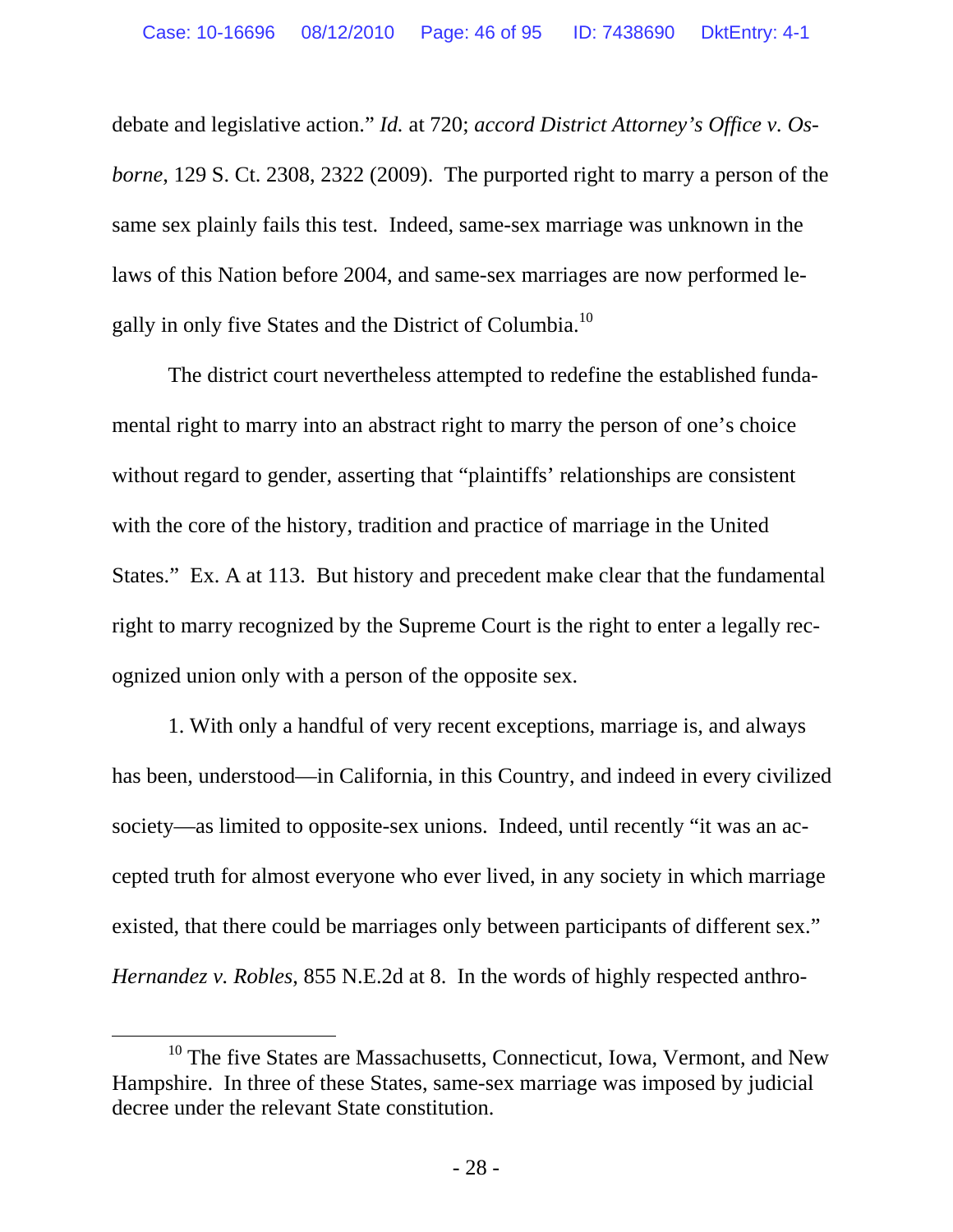pologist Claude Levi-Strauss, "the family—based on a union, more or less durable, but socially approved, of two individuals of opposite sexes who establish a household and bear and raise children—appears to be a practically universal phenomenon, present in every type of society." THE VIEW FROM AFAR 40-41 (1985) (Trial Exhibit DIX63); *see also* G. ROBINA QUALE, A HISTORY OF MARRIAGE SYSTEMS 2 (1988) (DIX79) ("Marriage, as the socially recognized linking of a specific man to a specific woman and her offspring can be found in all societies.").

The opposite-sex character of marriage has always been understood to be a central and defining feature of this institution, as uniformly reflected in dictionaries throughout the ages. Samuel Johnson, for example, defined marriage as the "act of uniting a man and woman for life." A DICTIONARY OF THE ENGLISH LANGUAGE (1755). Subsequent dictionaries have consistently defined marriage in the same way, including the first edition of Noah Webster's, AN AMERICAN DICTIONARY OF THE ENGLISH LANGUAGE (1828), and prominent dictionaries from the time of the framing and ratification of the Fourteenth Amendment, *see, e.g*., NOAH WEBSTER, ETYMOLOGICAL DICTIONARY 130 (1st ed. 1869); JOSEPH E. WORCESTER, A PRI-MARY DICTIONARY OF THE ENGLISH LANGUAGE (1871). A leading legal dictionary from the time of the framing and ratification of the Fourteenth Amendment, for example, defined marriage as "[a] contract, made in due form of law, by which a man and woman reciprocally engage to live with each other during their joint lives, and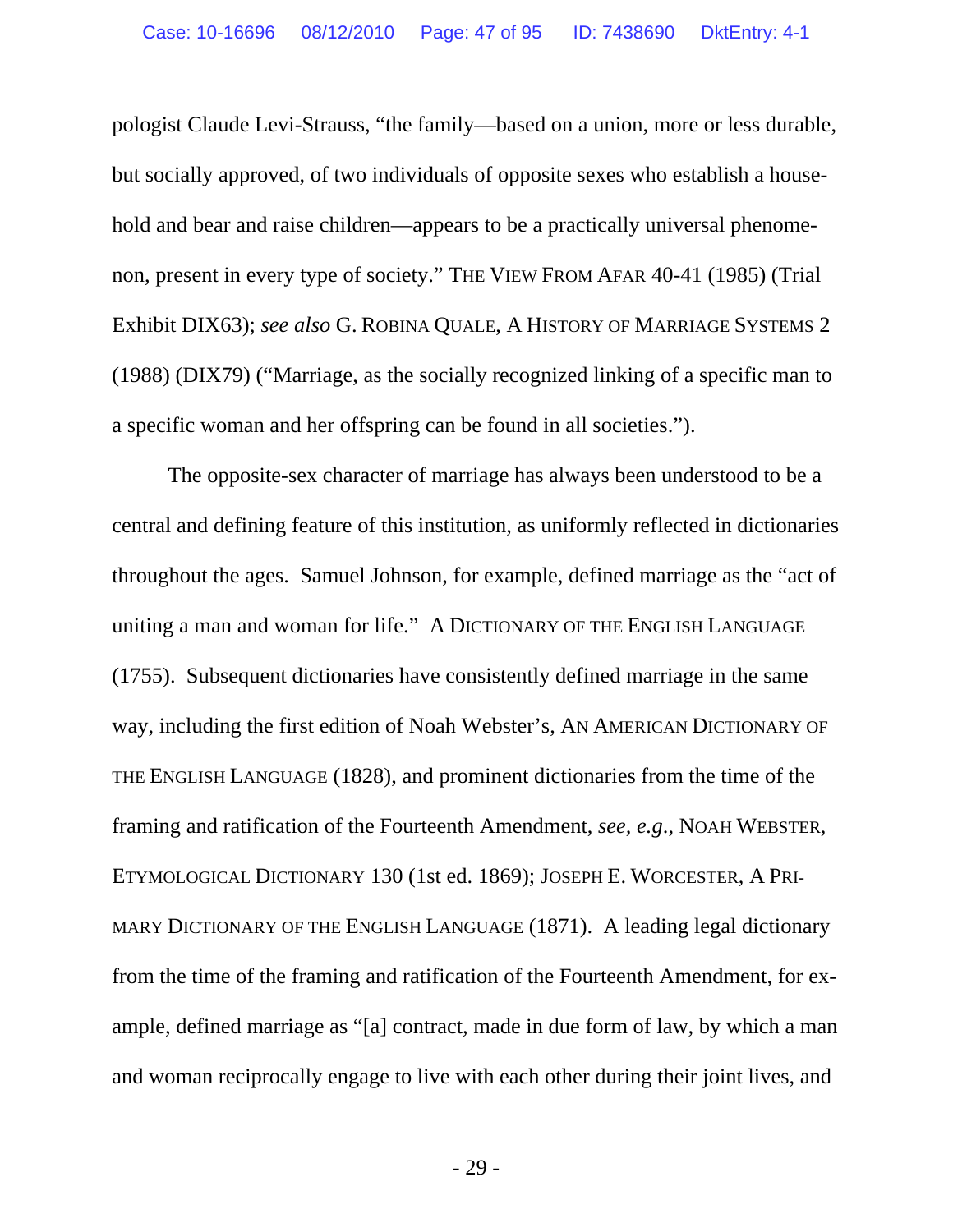to discharge towards each other the duties imposed by law on the relation of husband and wife." JOHN BOUVIER, A LAW DICTIONARY ADAPTED TO THE CONSTITU-TION AND LAWS OF THE UNITED STATES 105 (1868). Modern dictionaries continue to reflect the same understanding. The NEW OXFORD AMERICAN DICTIONARY (2001), for example, defines marriage as "the formal union of a man and a woman, typically recognized by law, by which they become husband and wife."<sup>11</sup>

Nor can this understanding plausibly be dismissed, as the court below did, as nothing more than an "artifact of a time when the genders were seen as having distinct roles in society and in marriage." Ex. A at 113. Rather, it reflects the undeniable biological reality that opposite-sex unions—and only such unions—can produce children. Marriage, thus, is "a social institution with a biological foundation." Levi-Strauss, *"Introduction," in Andre Burguiere, et al. (eds.)*, 1 A HIS-TORY OF THE FAMILY: DISTANT WORLDS, ANCIENT WORLDS 5 (1996). Indeed, an overriding purpose of marriage in every society is, and has always been, to approve and regulate sexual relationships between men and women so that the unique procreative capacity of such relationships benefits rather than harms society. In

 $11$  To be sure, some recent dictionaries, while retaining the traditional opposite-sex definition of marriage as their principle definition, also acknowledge the novel phenomenon of same-sex marriage. *See, e.g.,* THE AMERICAN HERITAGE DICTIONARY OF THE ENGLISH LANGUAGE (4th ed. 2000). The recent vintage of such discussions only underscores the lack of any grounding for the district court's newly minted definition of marriage in the history, legal traditions, and practices of our Country.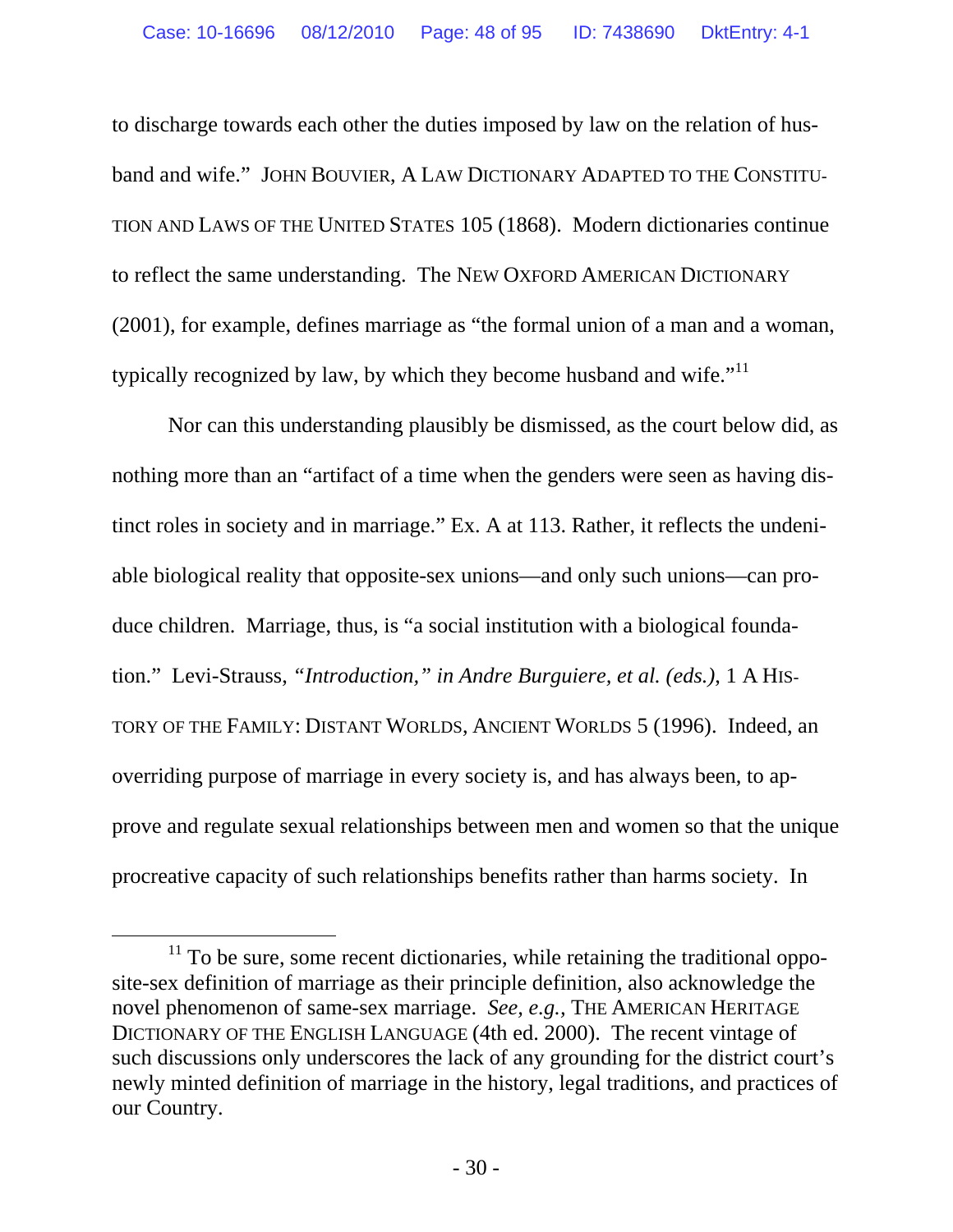particular, through the institution of marriage, societies have sought to increase the likelihood that children will be born and raised in stable and enduring family units by the mothers and fathers who brought them into this world.

This understanding of the central purposes of marriage is well expressed by William Blackstone, who, speaking of the "great relations in private life," describes the relationship of "husband and wife" as "founded in nature, but modified by civil society: the one directing man to continue and multiply his species, the other prescribing the manner in which that natural impulse must be confined and regulated." 1 WILLIAM BLACKSTONE, COMMENTARIES \*410. Blackstone then immediately turns to the relationship of "parent and child," which he describes as "consequential to that of marriage, being its principal end and design: it is by virtue of this relation that infants are protected, maintained, and educated." *Id*.; *see also id*. \*35 ("the establishment of marriage in all civilized states is built on this natural obligation of the father to provide for his children"). John Locke likewise writes that marriage "is made by a voluntary compact between man and woman," SECOND TREATISE OF CIVIL GOVERNMENT § 78 (1690), and then provides essentially the same explanation of its purposes:

For the end of conjunction between male and female, being not barely procreation, but the continuation of the species, this conjunction betwixt male and female ought to last, even after procreation, so long as is necessary to the nourishment and support of the young ones, who are to be sustained by those that got them, till they are able to shift and provide for themselves.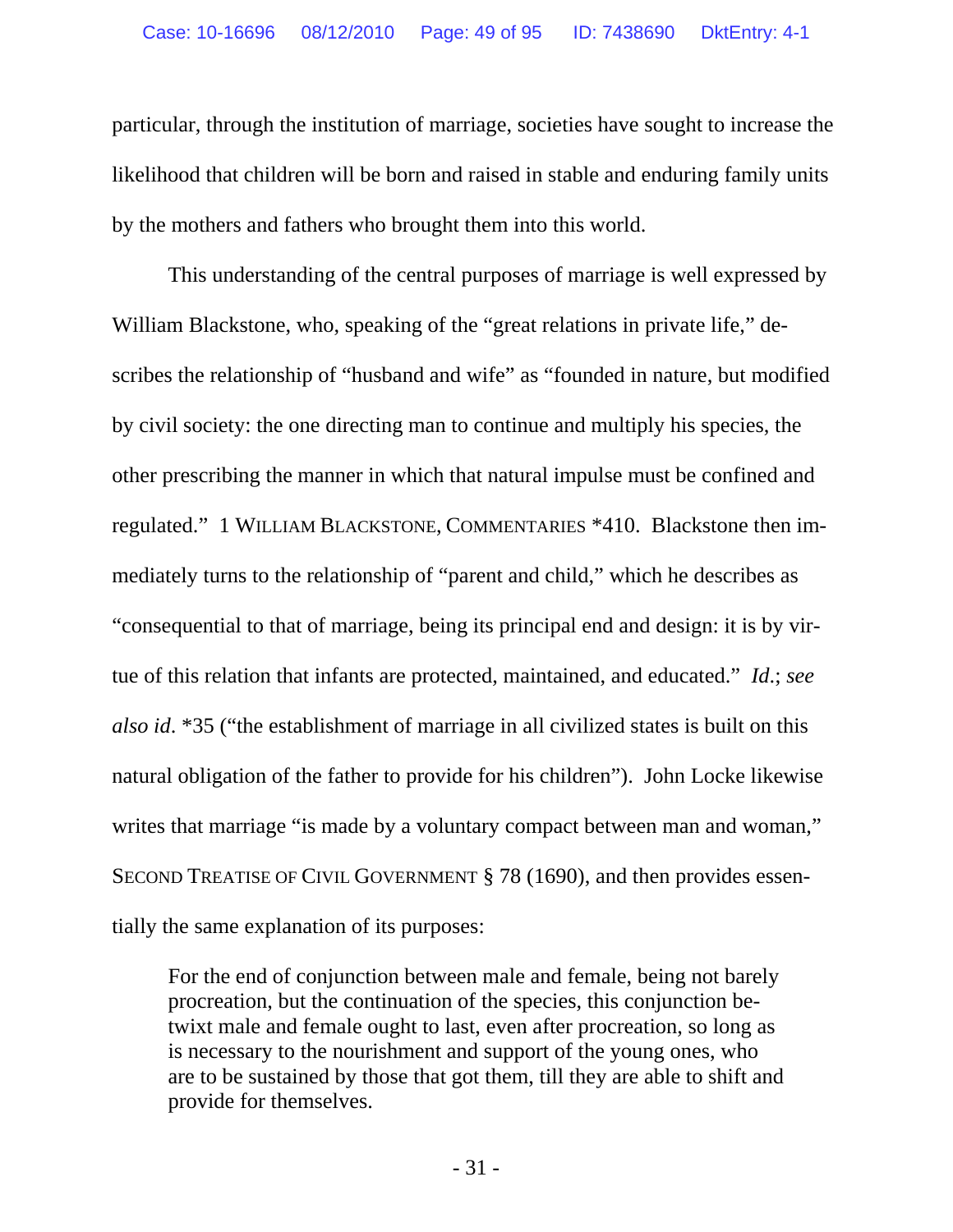SECOND TREATISE OF CIVIL GOVERNMENT § 79 (1690).

 Throughout history, other leading linguists, philosophers, historians, and social scientists have likewise consistently recognized the essential connection between marriage and responsible procreation and childrearing. *See, e.g.*, NOAH WEBSTER, AN AMERICAN DICTIONARY OF THE ENGLISH LANGUAGE (1st ed. 1828) (marriage "was instituted … for the purpose of preventing the promiscuous intercourse of the sexes, for promoting domestic felicity, and for securing the maintenance and education of children"); BERTRAND RUSSELL, MARRIAGE AND MORALS 156 (1929) ("But for children, there would be no need for any institution connected with sex. . . . [for] it is through children alone that sexual relations become of importance to society"); QUALE, A HISTORY OF MARRIAGE SYSTEMS 2 ("Through marriage, children can be assured of being born to both a man and a woman who will care for them as they mature."); JAMES Q. WILSON, THE MAR-RIAGE PROBLEM 41 (2003) ("Marriage is a socially arranged solution for the problem of getting people to stay together and care for children that the mere desire for children, and the sex that makes children possible, does not solve."). In the words of the eminent sociologist Kingsley Davis, "[t]he genius of the family system is that, through it, the society normally holds the biological parents responsible for each other and for their offspring. By identifying children with their parents … the social system powerfully motivates individuals to settle into a sexual union and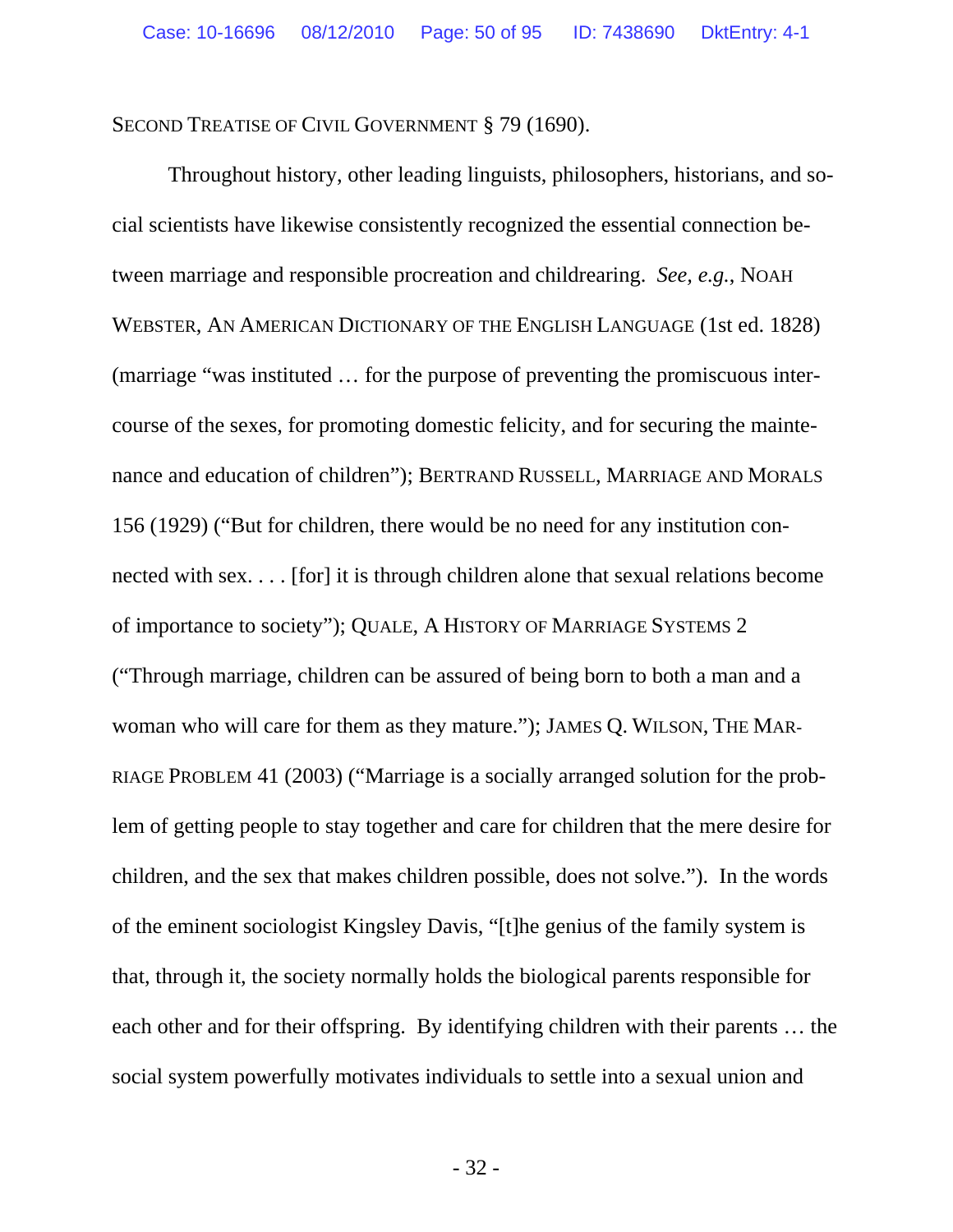take care of the ensuing offspring." *The Meaning & Significance of Marriage in Contemporary Society* 7-8, *in* CONTEMPORARY MARRIAGE: COMPARATIVE PER-SPECTIVES ON A CHANGING INSTITUTION (Kingsley Davis, ed. 1985) (DIX50).

 This understanding of marriage and its purposes has also prevailed in California, just as it has everywhere else. Indeed, aside from the California Supreme Court's swiftly corrected decision in the *Marriage Cases*, California courts have repeatedly embraced this understanding, expressly recognizing that "the institution of marriage" serves "the public interest" because it "channels biological drives that might otherwise become socially destructive" and "it ensures the care and education of children in a stable environment, " *DeBurgh v. DeBurgh*, 250 P.2d 598, 601 (Cal. 1952); that "the first purpose of matrimony, by the laws of nature and society, is procreation," *Baker v. Baker*, 13 Cal. 87, 103 (1859); and thus that "the sexual, procreative, [and] child-rearing aspects of marriage" go "to the very essence of the marriage relation," *In re Marriage of Ramirez*, 81 Cal. Rptr. 3d 180, 184-85 (Cal. Ct. App. 2008).

 In short, the understanding of marriage as a union of man and woman, uniquely involving procreation and the rearing of children by those who brought them into the world, is age-old, universal, and enduring. Indeed, this oft-expressed understanding of the origins and defining purposes of marriage was essentially undisputed prior to the very recent advent of the movement for redefining that institu-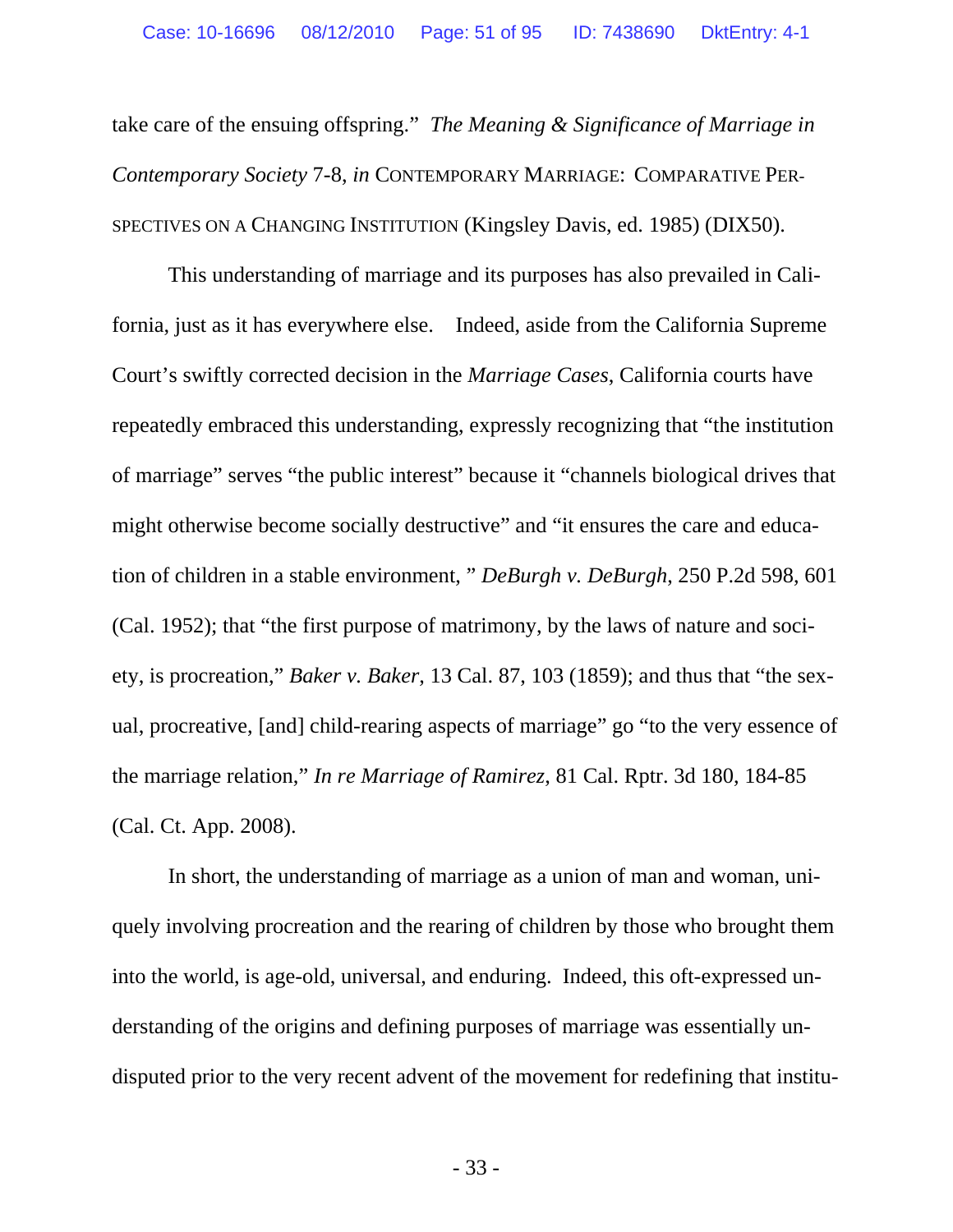tion to include same-sex relationships. The United States Congress, in defining marriage for all federal-law purposes as the "legal union between one man and one woman as husband and wife," 1 U.S.C. § 7, thus stood on firm historical ground when it expressly found that, "[a]t bottom, civil society has an interest in maintaining and protecting the institution of heterosexual marriage because it has a deep and abiding interest in encouraging responsible procreation and child rearing. Simply put, government has an interest in marriage because it has an interest in children." Committee on the Judiciary Report on DOMA, H. Rep. 104-664 at 48.

 The district court brushed aside the abiding connection between marriage and "responsible procreation and child rearing," blithely asserting that "states have never required spouses to have an ability or willingness to procreate in order to marry." Ex. A at 113. The district court did not even acknowledge the wealth of precedent squarely and repeatedly holding that the animating procreative purposes of marriage are in no way belied by the fact that societies have not *conditioned*  marriage on procreation or otherwise "inquired into procreative capacity or intent" on a case-by-case basis "before issuing a marriage license." Ex. A at 111. *See Standhardt*, 77 P.3d at 462; *Adams*, 486 F. Supp. at 1124-25; *In re Kandu*, 315 B.R. at 146-47; *Conaway v. Deane*, 932 A.2d 571, 633 (Md. Ct. App. 2007) (applying state constitution); *Hernandez*, 855 N.E.2d at 11 (same); *Andersen v. King County*, 138 P.3d 963, 983 (Wash. 2006) (plurality) (same); *Morrison v. Sadler*,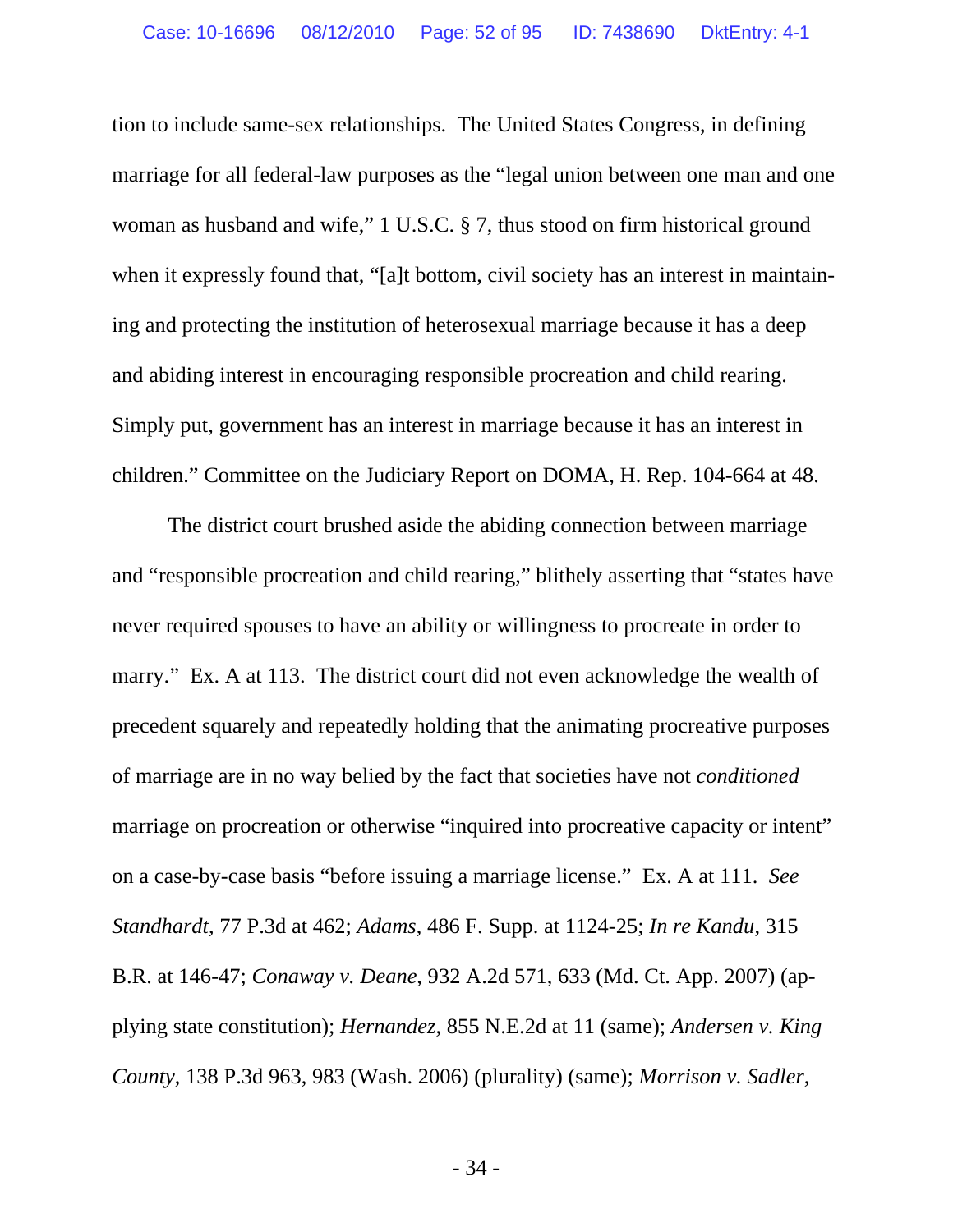821 N.E.2d 15, 27 (Ind. Ct. App. 2005) (same).<sup>12</sup>

Not only would such an inquiry be administratively burdensome and intolerably intrusive, it would also be unreliable. Most obviously, many opposite-sex couples who do not plan to have children may experience "accidents" or "change their minds," *Morrison*, 821 N.E.2d at 24-25, and at least some couples who do not believe they can have children may find out otherwise, given the "scientific (i.e., medical) difficulty or impossibility of securing evidence of [procreative] capacities," Monte Neil Stewart, *Marriage Facts*, 31 HARV. J. L. & PUB. POL'Y 313, 345 (2008) (DIX1028). And even where infertility is clear, usually only one spouse is infertile. In such cases marriage still furthers society's interest in responsible procreation by decreasing the likelihood that the fertile spouse will engage in sexual activity with a third party, for that interest is served not only by *increasing* the likelihood that procreation occurs *within* stable family units, but also by *decreasing* the likelihood that it occurs *outside* of such units.<sup>13</sup> It is thus neither surprising nor

 <sup>12</sup> *Cf. Michael M. v. Superior Court of Sonoma County*, 450 U.S. 464, 475 (1981) (plurality) (rejecting as "ludicrous" argument that California's law criminalizing statutory rape for the purpose of preventing teenage pregnancies was "impermissibly overbroad because it makes unlawful sexual intercourse with prepubescent females who are, by definition, incapable of becoming pregnant"); *id.* at 480 n.10 (Stewart, J., concurring) (rejecting argument that the statute was "overinclusive because it does not allow a defense that contraceptives were used, or that procreation was for some other reason impossible").

 $13$  Infertile marriages also advance the institution's central procreative purposes by reinforcing social norms that heterosexual intercourse—which in most cases can produce offspring—should take place only within marriage.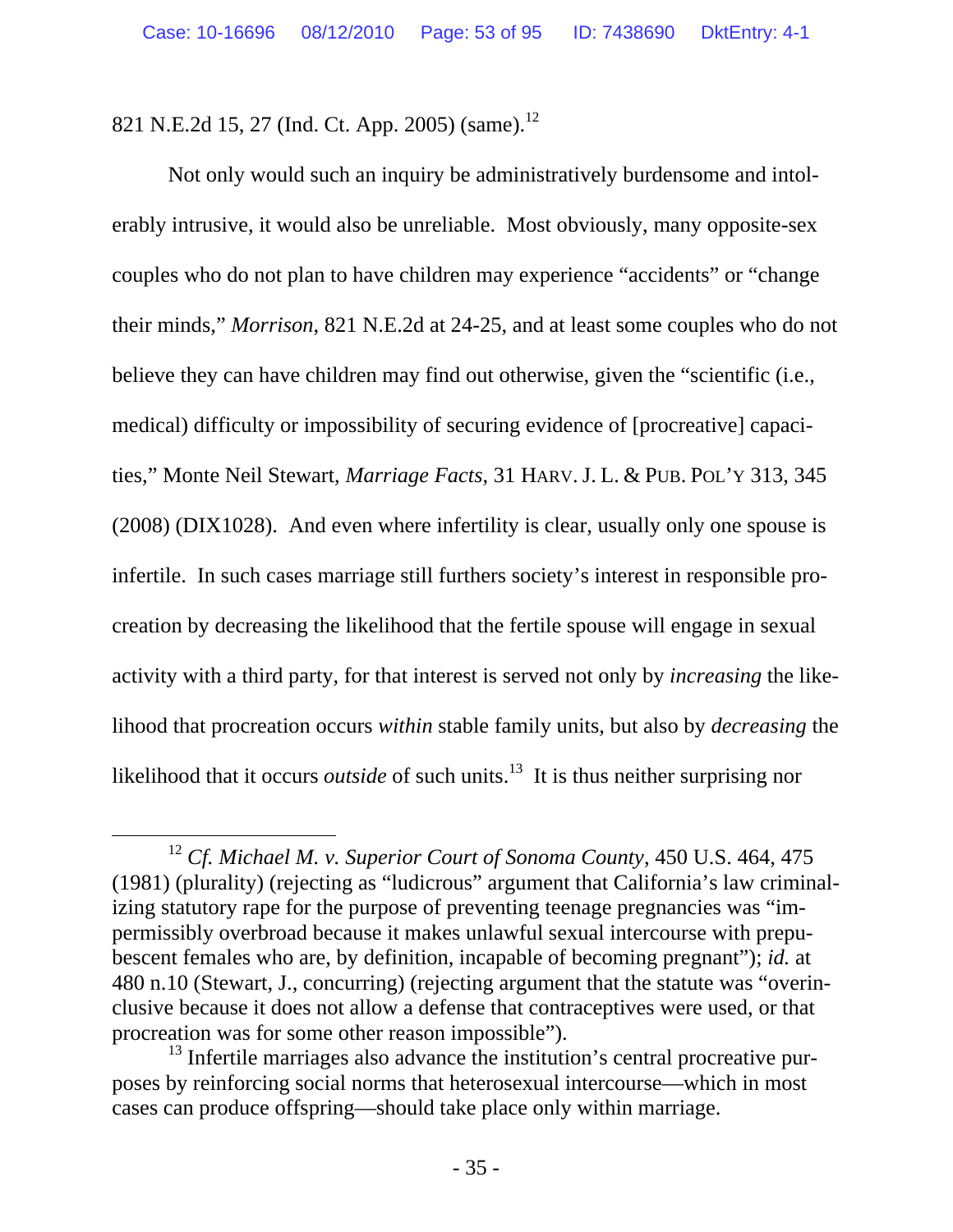significant that States have chosen to forego an Orwellian and ultimately futile attempt to police fertility and childbearing intentions and have relied instead on the common-sense presumption that opposite-sex couples are, in general, capable of procreation. *See, e.g.*, *Nguyen v. INS*, 533 U.S. 53, 69 (2001) (Congress could properly enact "an easily administered scheme" to avoid "the subjectivity, intrusiveness, and difficulties of proof" of "an inquiry into any particular bond or tie.").<sup>14</sup> Again, the district court did not address any of these points, or even acknowledge the many cases embracing them.

Nor, contrary to the district court's assertion, *see* Ex. A at 112, does the elimination of the antimiscegenation laws that once blighted many States' legal landscape somehow support the district court's startling and patently inaccurate claim that "gender restrictions . . . were never part of the historical core of the institution of marriage." Ex. A at 113. As demonstrated above, with only a handful of very recent exceptions, the opposite-sex definition of marriage has for millennia been understood to be a defining characteristic of marriage in this Country and indeed in virtually every society. The same cannot be said for racial restrictions on marriage. Even in this Country, interracial marriages were legal at common law, in six

<sup>&</sup>lt;sup>14</sup> California relies on a similar presumption in other areas of the law. Prior to 1990, California embraced, for purposes of its law of trusts and estates, "a conclusive presumption that a woman is capable of bearing children as long as she lives." *Fletcher v. Los Angeles Trust & Sav. Bank*, 187 P. 425, 426 (Cal. 1920). Even today, California maintains "the presumption of fertility," though the presumption is now "rebuttable." CAL. PROB. CODE ANN. § 15406.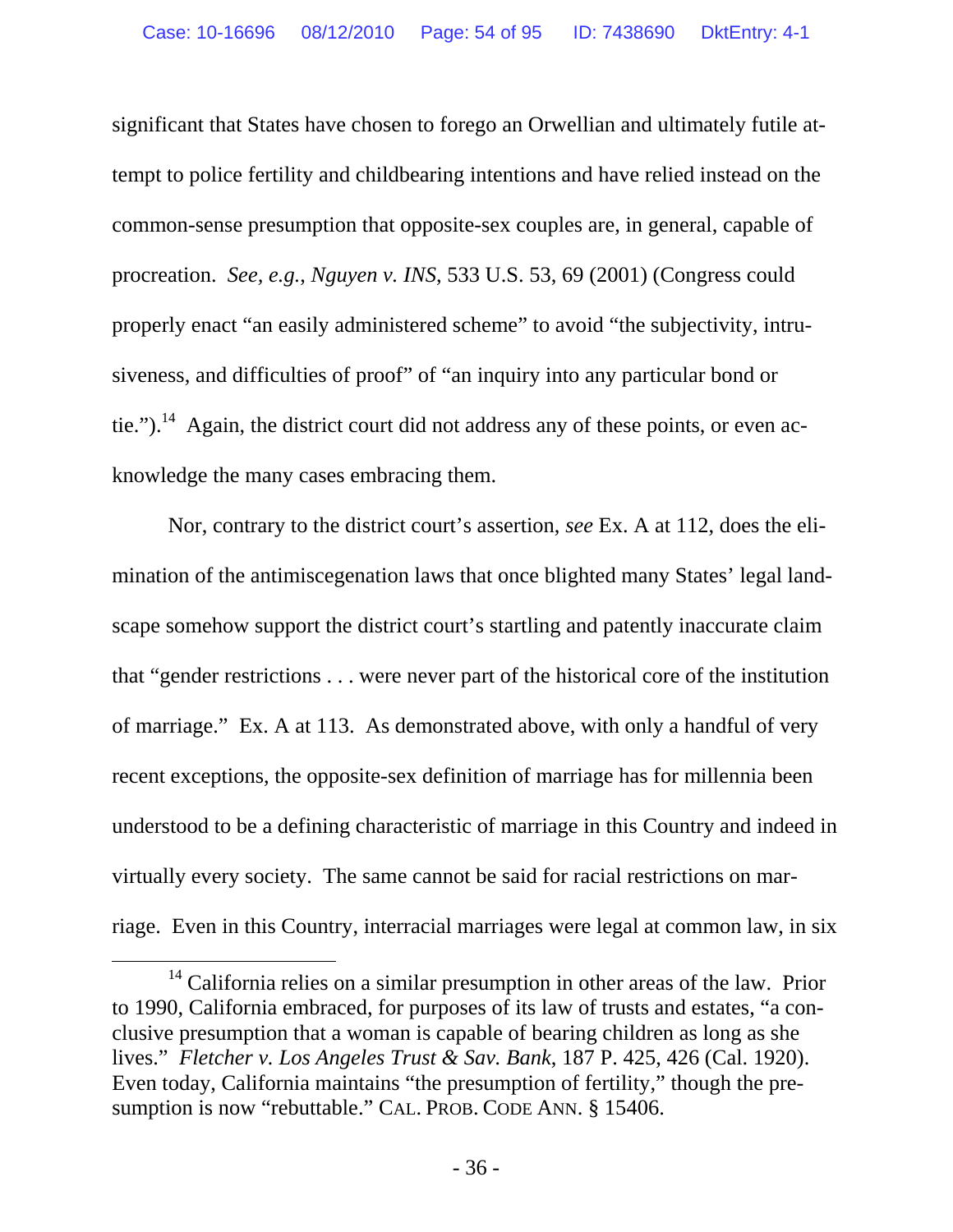of the thirteen original States at the time the Constitution was adopted, and in many States that at no point ever enacted antimiscegenation laws. *See, e.g.*, Irving G. Tragen, *Statutory Prohibitions Against Interracial Marriage*, 32 CAL. L. REV. 269, 269  $\&$  n.2 (1944) ("[A]t common law there was no ban on interracial marriage."); Lynn Wardle and Lincoln C. Oliphant, *In Praise of Loving: Reflections on the 'Loving Analogy' for Same-Sex Marriage*, 51 HOW. L.J. 117, 180-81 (2007) (state-by-state description of historical antimiscegenation statutes); PETER WAL-LENSTEIN, TELL THE COURT I LOVE MY WIFE: RACE, MARRIAGE, AND LAW—AN AMERICAN HISTORY 31, 253-54 (2002). And such laws have certainly never been universally understood to be a *defining* characteristic of marriage, throughout history and across civilizations. Furthermore, while the opposite-sex definition of marriage is inescapably connected with that institution's central procreative purposes, antimiscegenation laws were affirmatively *at war* with those purposes, for by prohibiting interracial marriages, they substantially *decreased* the likelihood that children of mixed-race couples would be born to and raised by their parents in stable and enduring family units. It is thus not surprising either that the Supreme Court held that such laws violated the fundamental right to marry in *Loving*, 388 U.S. at 12, or that, a scant five years later, the Supreme Court in *Baker* unanimously and summarily rejected on the merits precisely the same constitutional claims asserted by Plaintiffs here.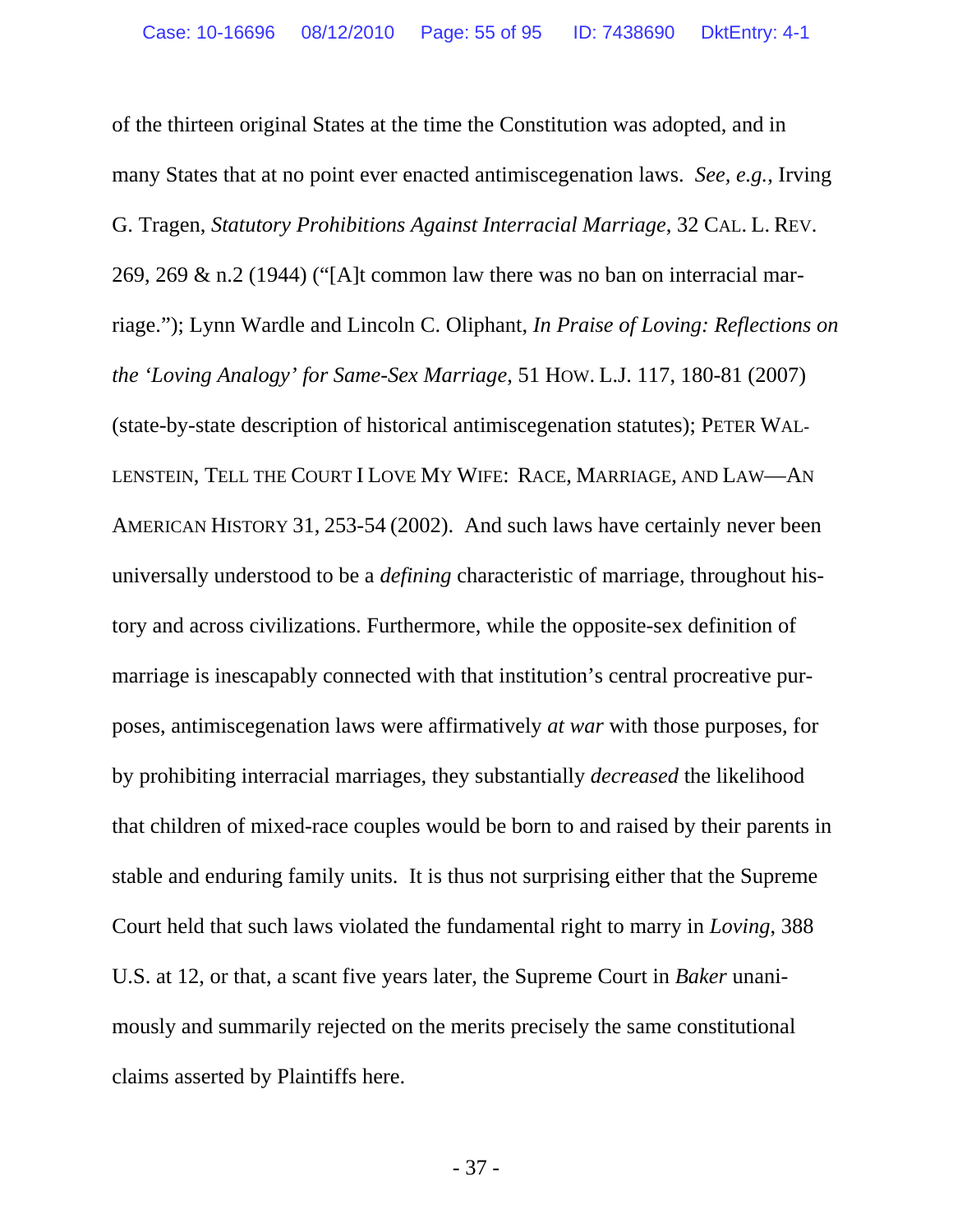The elimination of the doctrine of coverture likewise provides no support for the district court's gender-blind view of the fundamental right to marry. Much like antimiscegenation laws, coverture was never universally understood to be a defining characteristic of marriage. Nor has any society's understanding of marriage as the union of a man and a woman ever turned on whether that society embraced coverture. Indeed, coverture was never part of the civil law and thus did not apply in civil law countries or even outside the common law courts in England or this Country. *See* BLACKSTONE, 1 COMMENTARIES at \* 432 ("in the civil law the husband and the wife are considered as two distinct persons; and may have separate estates, contracts, debts, and injuries: and therefore, in our ecclesiastical courts, a woman may sue and be sued without her husband"). Nor was it ever fully established in States such as California that were originally colonized by civil law countries. *See, e.g*., JAMES SCHOULER, LAW OF THE DOMESTIC RELATIONS 182 (1905) ("From the civil, rather than the common law, are derived those property rights of married women which are recognized in Louisiana, California, and others of the Southwestern States, originally colonized by the Spanish and French."); CAL. CONST. art. XI, § 14 (1849) (providing that property owned by a wife before marriage and acquired after marriage by gift, by will, and by inheritance "shall be her separate property" and adopting community property system for other property acquired during the marriage). Yet all of these countries and States, of course, have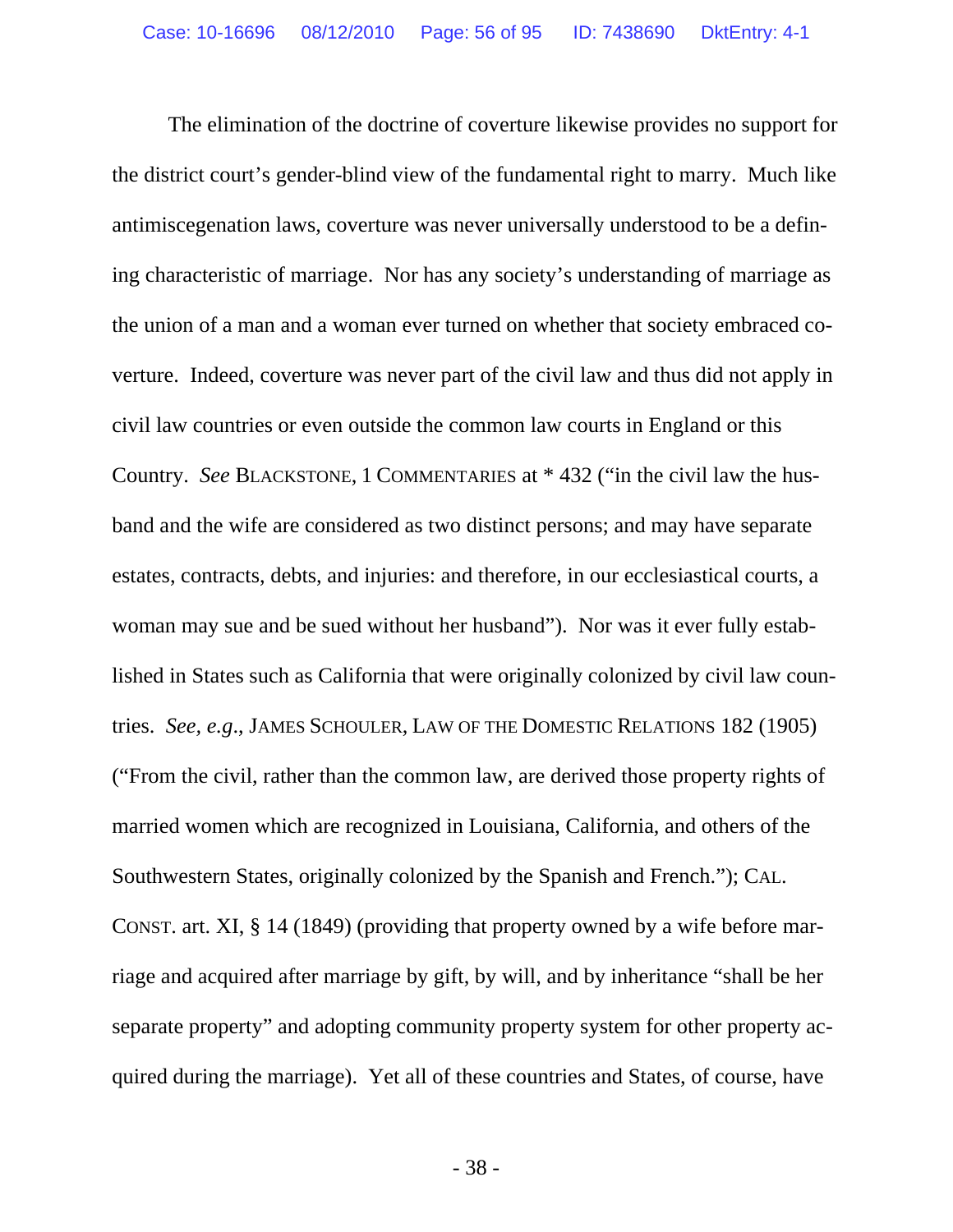historically adhered to the definition of marriage as the union of a man and a woman, and nearly all continue to do so today. And even where coverture did exist, its elimination was not accompanied by any change in the traditional opposite-sex definition of marriage. The district court's assertion that the traditional definition of marriage simply reflects "gender roles mandated through coverture," Ex. A at 112, is thus manifestly incorrect. Further, unlike antimiscegenation laws, coverture was never held to violate the fundamental right to marry. *Cf. United States v. Yazell*, 382 US 341, 352-53 (1966) ("We have no federal law relating to the protection of the separate property of married women. We should not here invent one and impose it upon the States, despite our personal distaste for coverture provisions such as those involved in this case."). Coverture was abolished gradually on a state-bystate basis, primarily by legislative rather than judicial action, and this precedent thus provides no support whatsoever for the district court's precipitate attempt to abolish once and for all the traditional definition of marriage by judicial decree.

 In short, in finding that the fundamental right to marry is unqualified by gender, the district court wholly failed even to acknowledge—let alone confront the wealth of historical, scholarly, and other support for the traditional oppositesex understanding of marriage and its essential procreative purposes. The district court thus ignored a central and defining feature of our "Nation's history, legal traditions, and practices" with respect to marriage, disregarded the requirement of a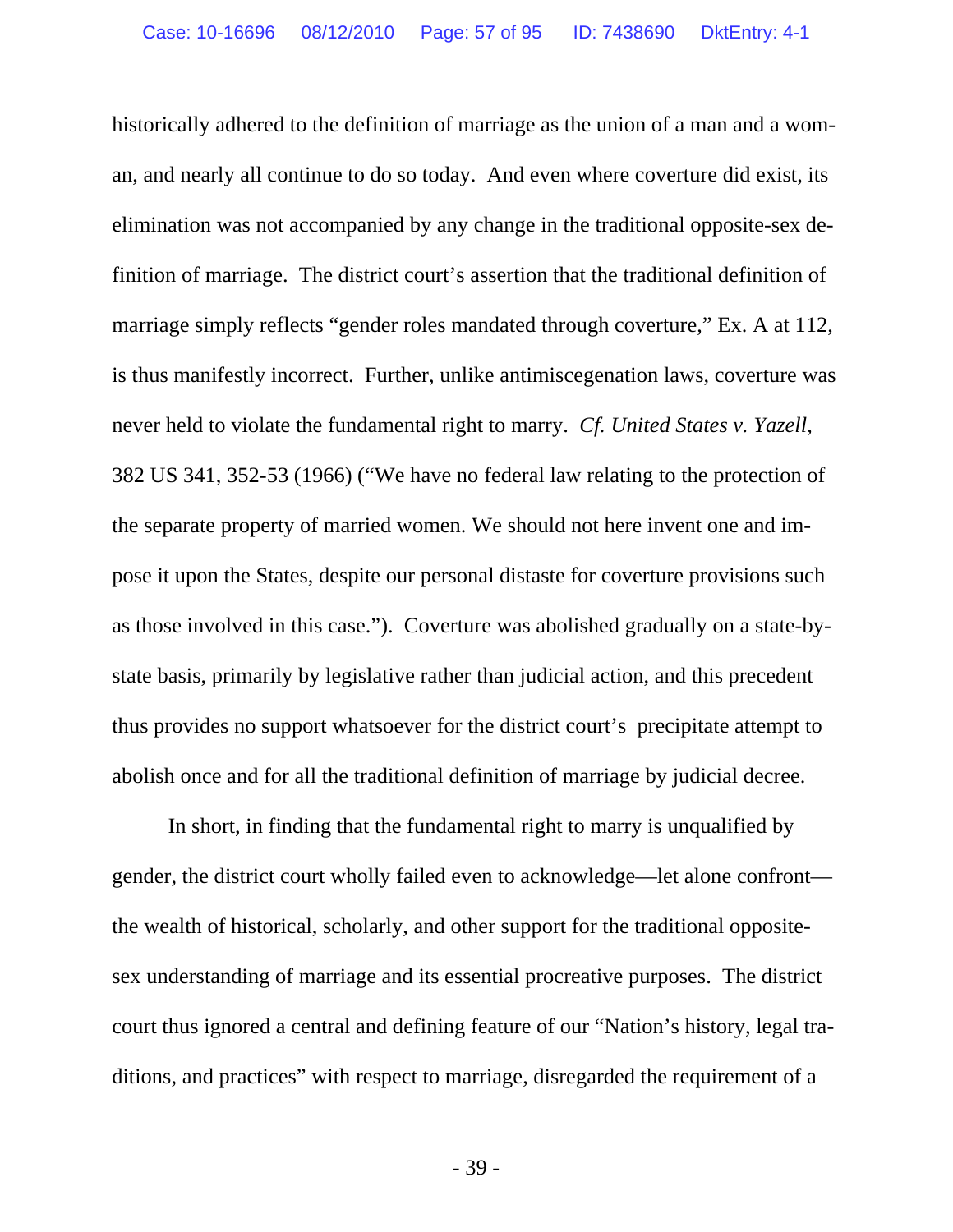"careful description" of asserted fundamental rights, and abandoned "crucial guideposts for responsible decision making" under the Due Process Clause. *Glucksberg*, 521 U.S. at 721(quotation marks omitted). Indeed, as the district court's decision well illustrates, the abstract right found by the district court is not only unmoored from, but palpably at war with, what centuries of history, legal tradition, and practice have always understood marriage to be.

2. The Supreme Court's cases recognizing the fundamental right to marry likewise provide no support for the ahistorical right found by the district court. All arise in the context of marriage defined as the union of a man and a woman and plainly acknowledge the abiding connection between marriage and the procreative potential of opposite-sex relationships. *See, e.g.*, *Loving*, 388 U.S. at 12 ("Marriage is fundamental to our very existence and survival."); *Skinner v. Oklahoma*, 316 U.S. 535, 541 (1942) ("Marriage and procreation are fundamental to the very existence and survival of the race."); *Meyer v. Nebraska*, 262 U.S. 390, 399 (1923) (The right to "marry, establish a home and bring up children … [is] essential to the orderly pursuit of happiness by free men."); *cf. Bowers v. Hardwick*, 478 U.S. 186, 215 (1986) (Stevens, J., dissenting) (describing marriage as a "license to cohabit and to produce legitimate offspring").

The Supreme Court's understanding of this fundamental right is well illustrated by *Zablocki v. Redhail*, 434 U.S. 374 (1978), a decision trumpeted by Plain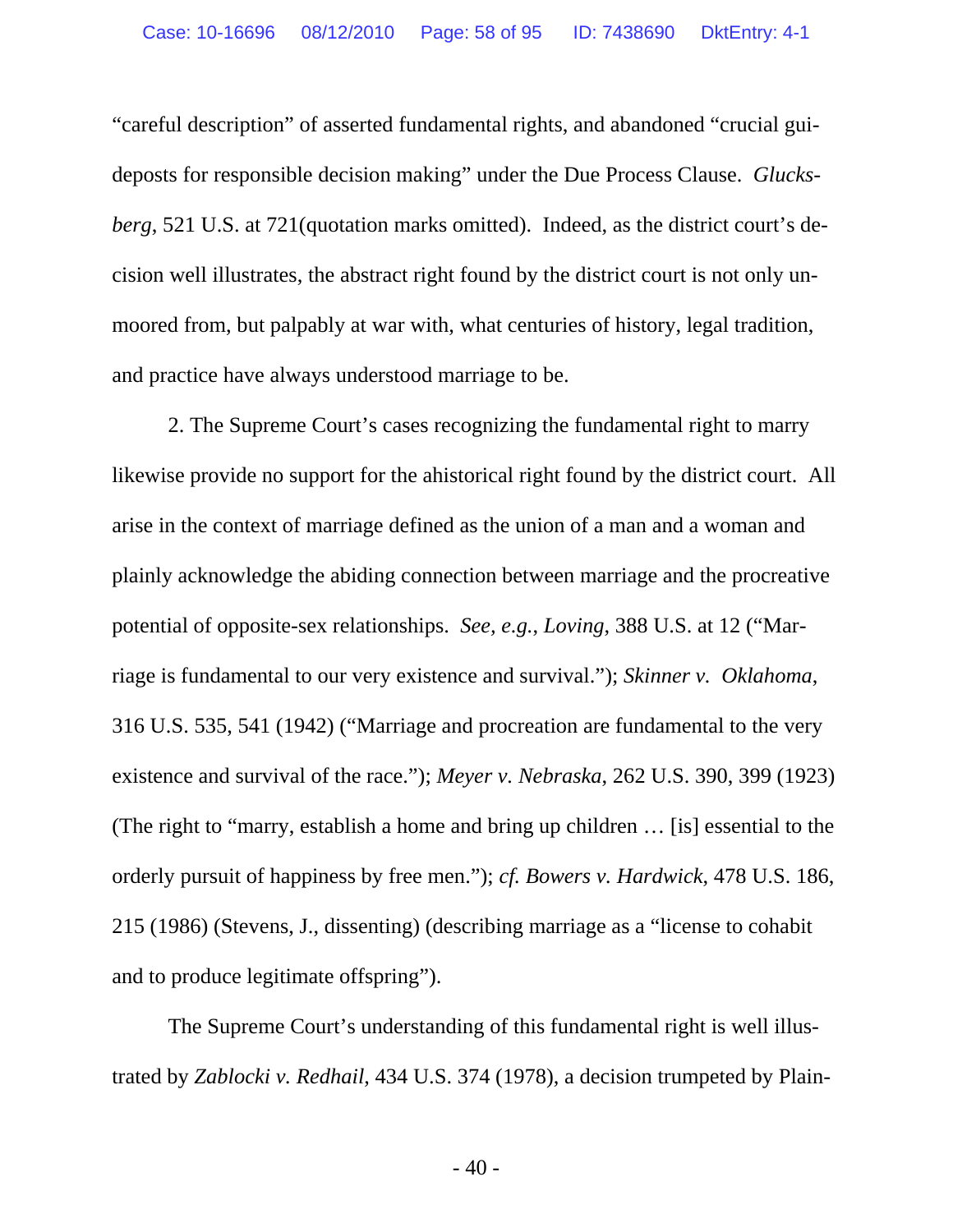tiffs throughout this litigation. There, the Court struck down a Wisconsin statute barring residents with child support obligations from marrying absent proof that the supported child was not and would not become a public charge. The Court reiterated the close connection between marriage and procreation, *id.* at 383 (quoting *Loving* and *Skinner*); further framed the right to marry as a right to bear and raise children "in a traditional family setting," *id.* at 386; and reasoned that the challenged law would frustrate the purposes of marriage by leading, as a "net result," to "simply more illegitimate children," *id*. at 390.

Further, when the Supreme Court decided *Baker* in 1972, it had long been well established that the right to marry is fundamental, and the historical changes in the law of marriage relied on by the district court were already largely complete. *Baker* thus necessarily establishes that the fundamental right to marry does not include the right to marry a person of the same sex.

## **C. Proposition 8 Is Not Subject to Heightened Equal Protection Scrutiny.**

When "individuals in the group affected by a law have distinguishing characteristics relevant to interests the State has the authority to implement … the Equal Protection Clause requires only a rational means to serve a legitimate end." *Cleburne v. Cleburne Living Ctr., Inc.*, 473 U.S. 432, 441-42 (1985). Because only opposite-sex relationships are potentially naturally procreative and same-sex relationships categorically are not, couples in same-sex relationships are undeniably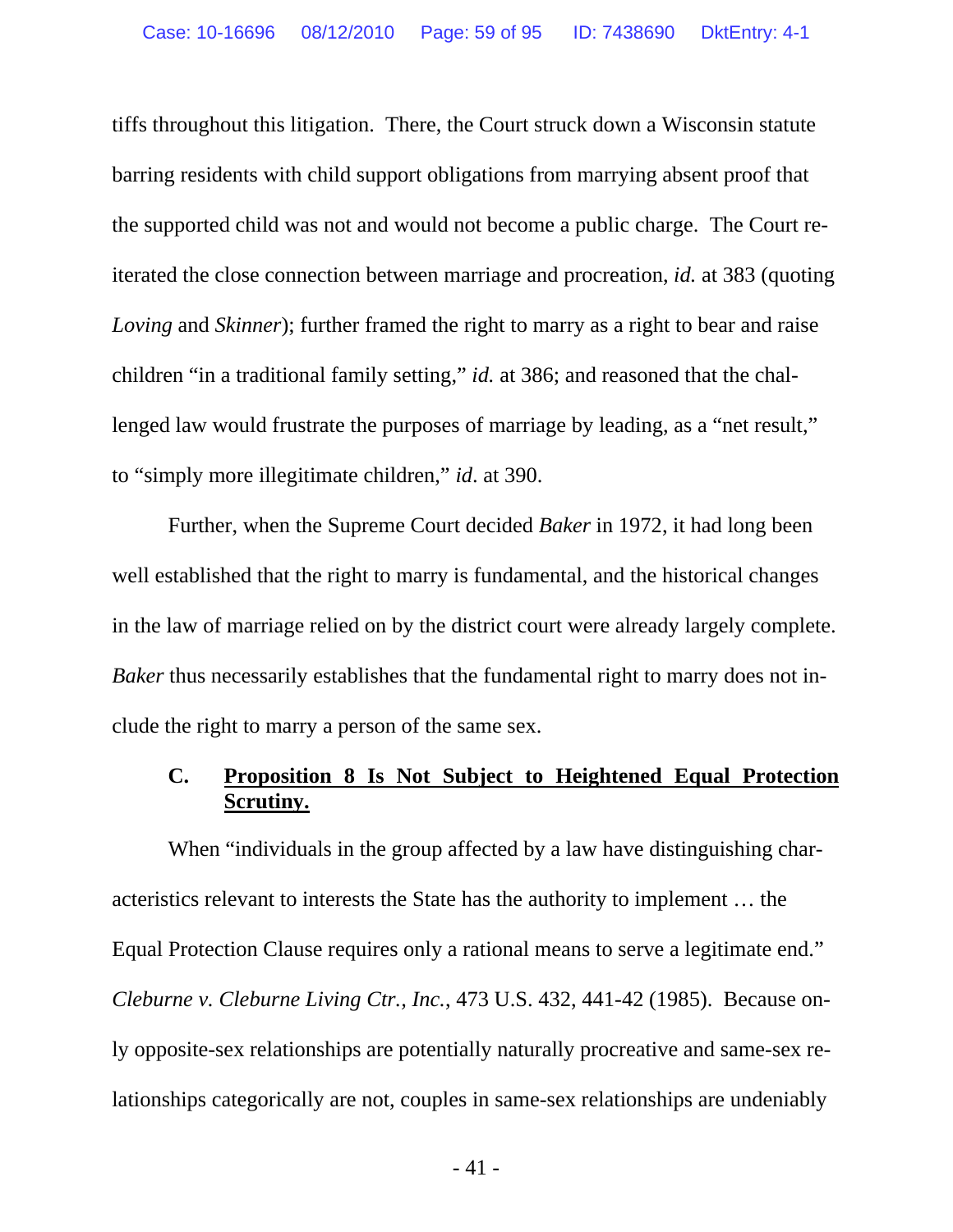not similarly situated to those in opposite-sex relationships with respect to the central purposes of marriage. This distinction is not only "relevant to interests the State has authority to implement," but, as demonstrated above, it forms the very foundation of what marriage has always, and everywhere, been understood to be.

 The district court nevertheless concluded that Proposition 8 classifies individuals based on sexual orientation and that "strict scrutiny is the appropriate standard of review to apply to classifications based on sexual orientation." Ex. A at 122. The district court failed to acknowledge, however, that this Court's binding precedent establishes that classifications based on sexual orientation are subject only to rational basis review. *See e.g.*, *Witt v. Department of the Air Force*, 527 F.3d 806, 821 (9th Cir. 2008); *High Tech Gays v. Defense Indus. Sec. Clearance Office*, 895 F.2d 563, 573-74 (9th Cir. 1990). Ten other federal circuit courts—all that have addressed the issue—agree. *See, e.g.*, *Cook v. Gates*, 528 F.3d 42, 61 (1st Cir. 2008); *Thomasson v. Perry*, 80 F.3d 915, 928 (4th Cir. 1996) (en banc); *Baker v. Wade*, 769 F.2d 289, 292 (5th Cir. 1985) (en banc); *Equality Found. v. City of Cincinnati*, 128 F.3d 289, 294 (6th Cir. 1997); *Ben-Shalom v. Marsh*, 881 F.2d 454, 464 (7th Cir. 1989); *Bruning*, 455 F.3d at 866-67 (8th Cir. 2006); *Rich v. Secretary of the Army*, 735 F.2d 1220, 1229 (10th Cir. 1984); *Lofton v. Secretary of the Dep't of Children & Family Servs.*, 358 F.3d 804, 818 (11th Cir. 2004); *Steffan v. Perry*, 41 F.3d 677, 684 n.3 (D.C. Cir. 1994) (en banc); *Woodward v. United*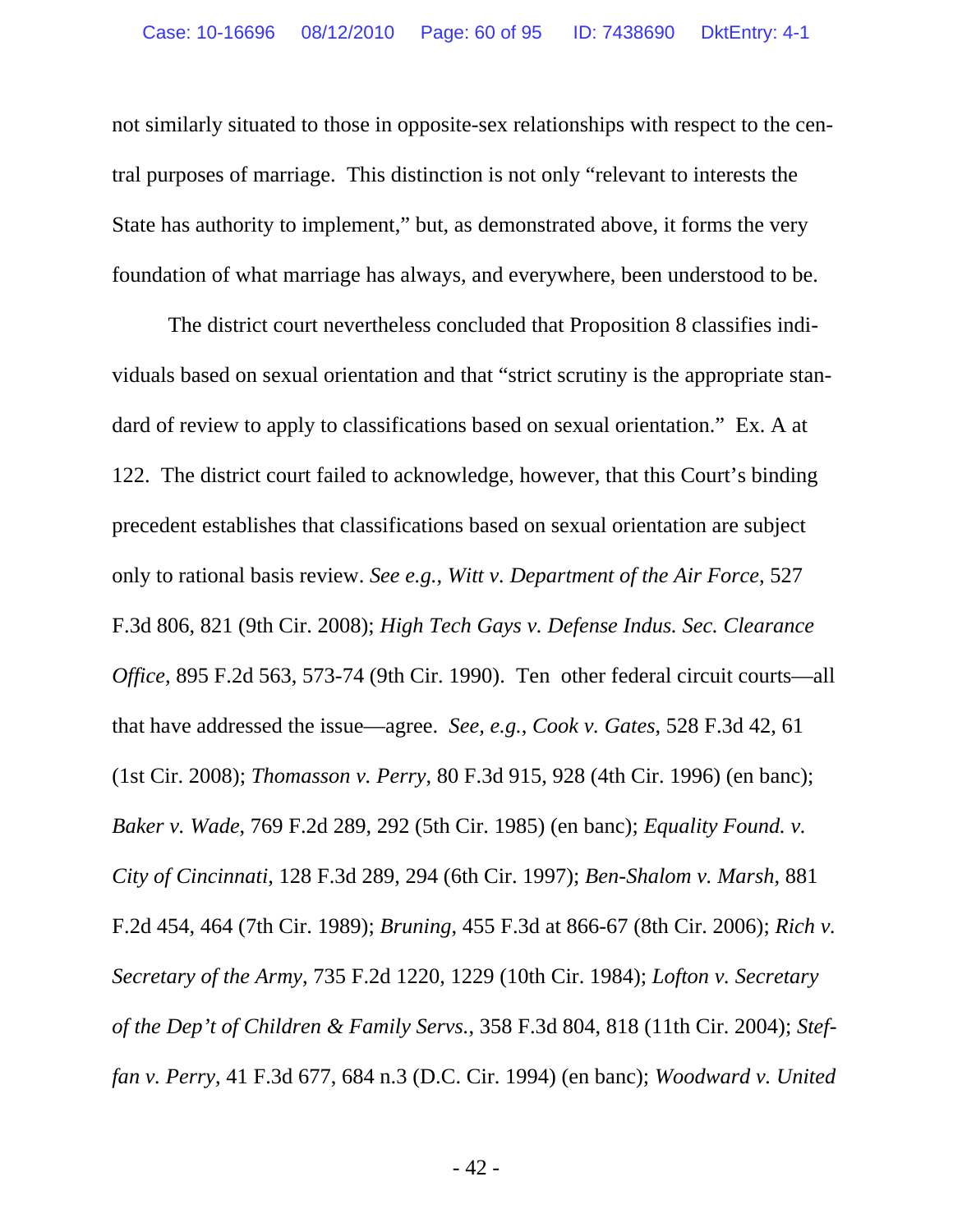*States*, 871 F.2d 1068, 1076 (Fed. Cir. 1989); *see also Romer v. Evans*, 517 U.S. 620, 632 (1996) (applying "conventional" rational basis scrutiny to classification based on sexual orientation).

The unanimity of these decisions is no accident, for the question whether gays and lesbians satisfy the requirements for suspect-class status is not a close one. As an initial matter, homosexuality is a complex and amorphous phenomenon that defies consistent and uniform definition. As well-respected researchers have concluded, "there is currently no scientific or popular consensus on the exact constellation of experiences that definitively 'qualify' an individual as lesbian, gay, or bisexual." Lisa M. Diamond & Ritch C. Savin-Williams, *Gender and Sexual Identity*, *in* HANDBOOK OF APPLIED DEVELOPMENTAL SCIENCE 101, 102 (Richard M. Lerner et al., eds. 2003) (DIX934). In this respect, the proposed class of gays and lesbians clearly differs from other classifications—race, sex, alienage, national origin, and illegitimacy—that the Supreme Court has singled out for heightened protection. $15$ 

<sup>&</sup>lt;sup>15</sup> Even Plaintiffs' experts candidly acknowledge the subjective, uncertain, multifaceted definitions of the gay and lesbian population. As Professor Badgett explains, "[s]exual orientation is not an observable characteristic of an individual as sex and race usually are." M.V. LEE BADGETT, MONEY, MYTHS, & CHANGE: THE ECONOMIC LIVES OF LESBIANS & GAY MEN 47 (2001) (DIX950). Thus, she admits, one "complication is defining what one means by sexual orientation, or being gay, lesbian, bisexual, or heterosexual. Sexuality encompasses several potentially distinct dimensions of human behavior, attraction, and personal identity, as decades of research on human sexuality have shown." M.V. Lee Badgett, *Dis-*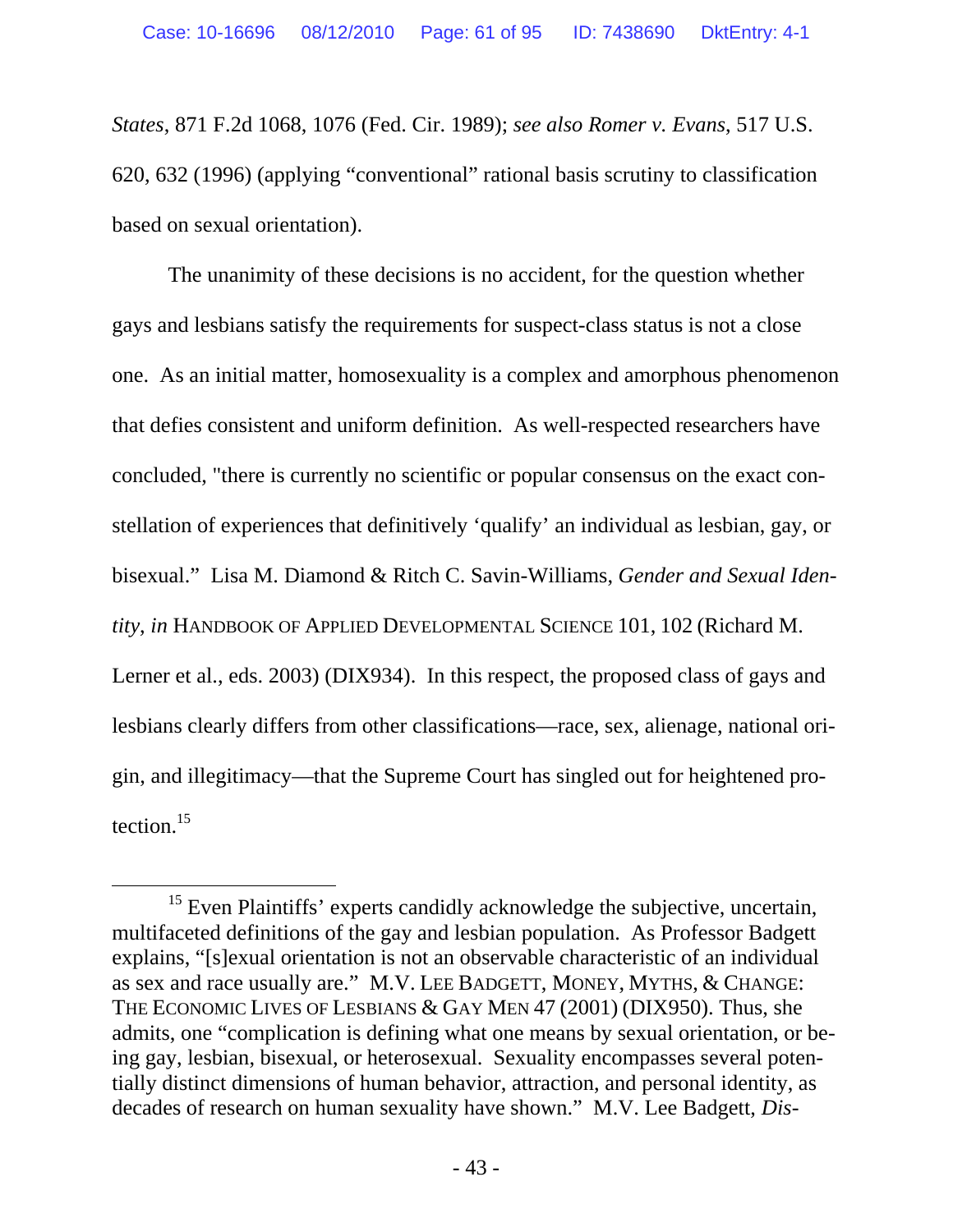Further, as this Court's precedent establishes, gays and lesbians also fail two essential requirements for receiving heightened scrutiny under the Equal Protection Clause: They are neither politically powerless nor are they defined by an immutable characteristic. *See High Tech Gays*, 895 F.2d at 573-74. Heightened scrutiny is reserved for groups that are "politically powerless in the sense that they have no ability to attract the attention of the lawmakers." *Cleburne*, 473 U.S. at 445. This Court held that gays and lesbians failed this test 20 years ago, *see High Tech Gays*, 895 F.2d at 574; *see also Ben-Shalom v. Marsh*, 881 F.2d at 465-66 (same), and since that time their political power has grown exponentially.<sup>16</sup> Heightened scrutiny is also reserved for groups defined by "an immutable characteristic determined solely by the accident of birth." *Frontiero v. Richardson*, 411 U.S. 677, 686 (1973) (plurality). But according to the American Psychiatric Association, "there

*crimination Based on Sexual Orientation: A Review of the Literature in Economics and Beyond*, *in* SEXUAL ORIENTATION DISCRIMINATION: AN INTERNATIONAL PERSPECTIVE 19, 21 (M.V. Lee Badgett & Jefferson Frank, eds. 2007) (DIX2654). *See also* Letitia Anne Peplau & Linda D. Garnets, *A New Paradigm for Understanding Women's Sexuality & Sexual Orientation*, 56 J. SOC. ISSUES 329, 342 (2000) (DIX1235); Laura Dean, Ilan H. Meyer, et al., *Lesbian, Gay Bisexual, and Transgender Health: Findings and Concerns*, 4 J. GAY & LESBIAN MEDICAL ASS'N 102, 135 (2000) (DIX1248).

 $\overline{a}$ 

<sup>16</sup> This is especially true in California. As Equality California (a leading gay and lesbian rights organization) acknowledges, since the late 1990s California has moved "from a state with extremely limited legal protections for lesbian, gay, bisexual and transgender (LGBT) individuals to a state with some of the most comprehensive civil rights protections in the nation." About Equality California, *available at* http://www.eqca.org/site/pp.asp?c=kuLRJ9MRKrH&b=4025493 (last visited August 4, 2010).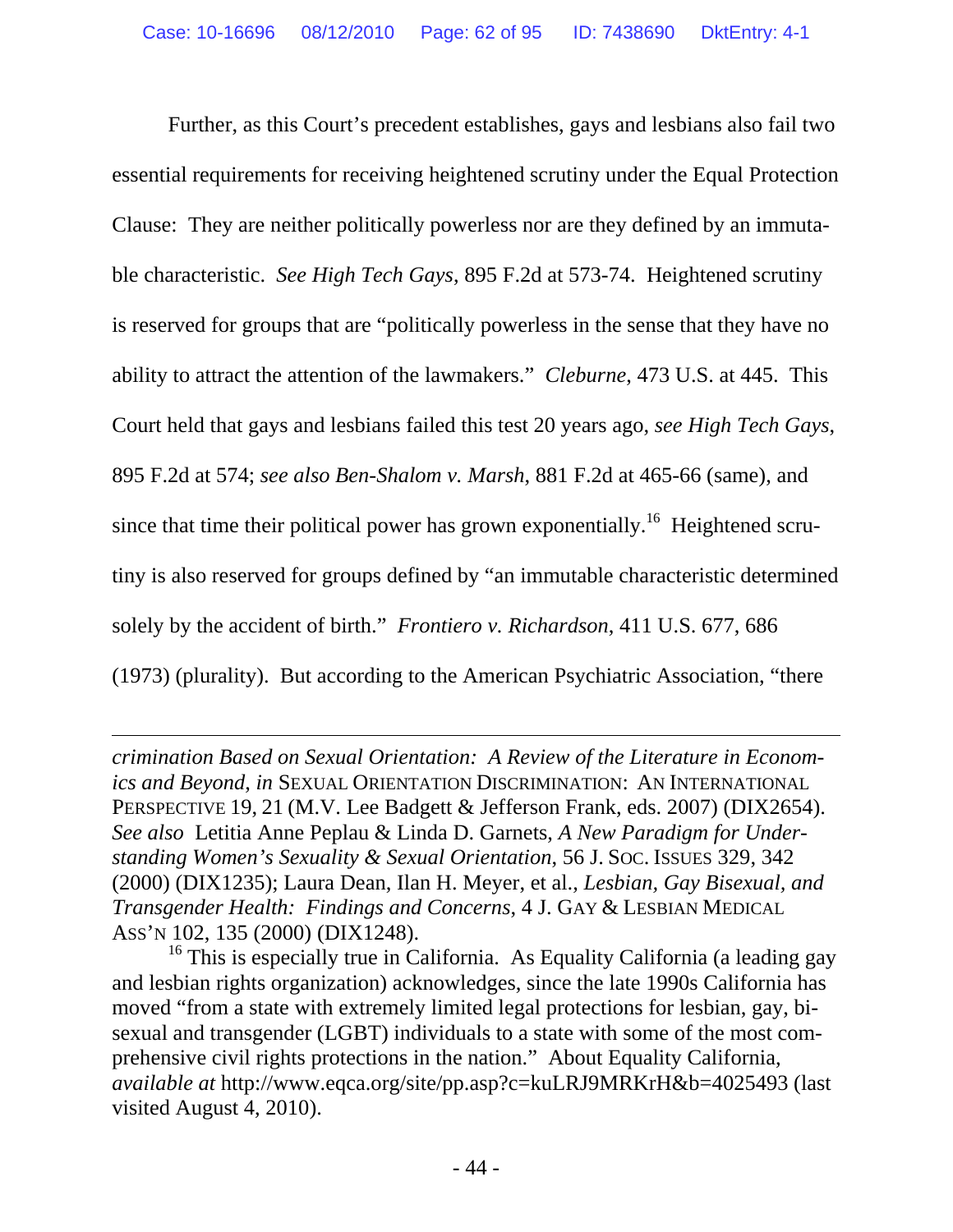are no replicated scientific studies supporting any specific biological etiology for homosexuality." American Psychiatric Association, *Sexual Orientation* (2010), *available at* http://www.healthyminds.org/

More-Info-For/GayLesbianBisexuals.aspx (last visited August 4, 2010).<sup>17</sup>

 Despite all this, the district court flatly asserted that "gays and lesbians are the type of minority strict scrutiny was designed to protect" and that "strict scrutiny is the appropriate standard of review to apply to . . . classifications based on sexual orientation." Ex. A. at 121-22. The court below simply *ignored*—did not even mention—this Court's contrary precedent, the considered judgment of every other circuit court that has addressed the matter, and the well-established requirements for suspect classification.<sup>18</sup>

<sup>&</sup>lt;sup>17</sup> Even Plaintiffs' experts have not suggested otherwise. Professor Herek admits that "we don't really understand the origins of sexual orientation in men or in women." Trial Tr. 2285. Professor Peplau writes that "[a]vailable evidence indicates that biological contributions to the development of sexual orientation in women are minimal." Letitia Anne Peplau, et al., *The Development of Sexual Orientation in Women*, 10 ANNUAL REV. SEX RESEARCH 70, 81 (1999) (DIX1239). Professor Peplau also acknowledges that women's sexual orientation is "fluid, malleable, shaped by life experiences, and capable of change over time." Linda D. Garnets & Letitia Anne Peplau, *A New Look at Women's Sexuality & Sexual Orientation*, in CSW UPDATE, NEWSLETTER OF THE UCLA CENTER FOR THE STUDY OF WOMEN at 5 (Dec. 2006) (DIX1010). *See* LETITIA ANNE PEPLAU, ET AL., THE DE-VELOPMENT OF SEXUAL ORIENTATION IN WOMEN at 93; Trial Tr. at 2212 (Herek) (conceding that "we certainly know that people report that they have experienced a change in their sexual orientation at various points in their life").

 $18$  The district court's suggestion that Proposition 8 discriminates on the basis of sex, *see* Ex. A at 120-21, is also erroneous. Every other court to address this question under the Federal Constitution, and every state high court addressing this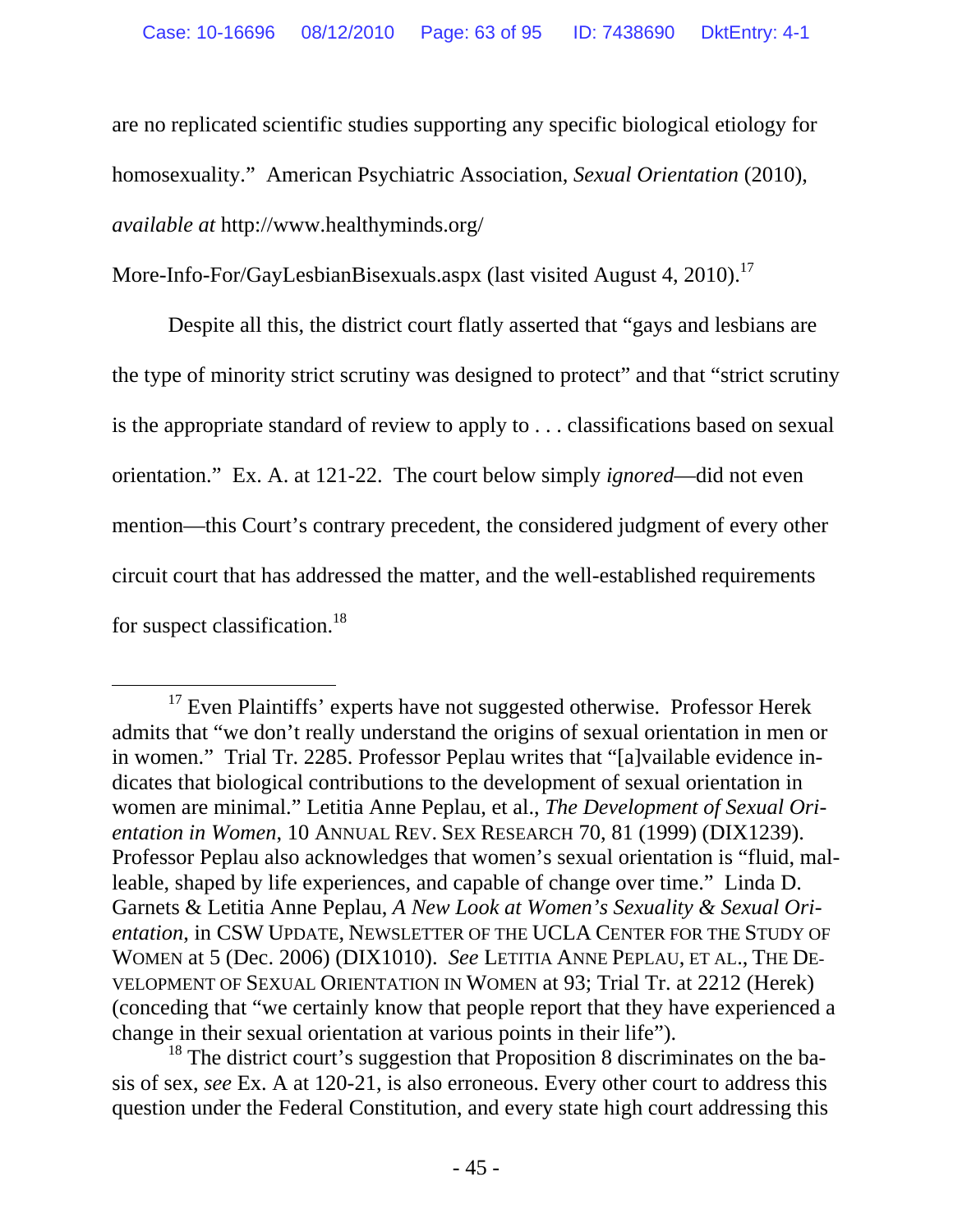The district court did not, however, actually apply heightened scrutiny, erroneously concluding instead that Proposition 8 could not survive even rational basis review.

# **D. Proposition 8 Satisfies Rational Basis Review.**

 Because Proposition 8 neither infringes a fundamental right nor discriminates against a protected class, it is subject to rational basis review. *See Glucksberg*, 521 U.S. at 728; *Heller v. Doe*, 509 U.S. at 319-20. Under this "paradigm of judicial restraint," *FCC v. Beach Communications, Inc.*, 508 U.S. 307, 314 (1993), Proposition 8 must be "accorded a strong presumption of validity," and it "cannot run afoul of the [Fourteenth Amendment] if there is a rational relationship between [its] disparity of treatment" of same-sex and opposite-sex couples "and some legitimate government purpose." *Heller*, 509 U.S. at 320. That rational relationship "is not subject to courtroom factfinding and may be based on rational speculation

 $\overline{a}$ question under a state constitution—with one superseded exception—has rejected the claim that the traditional definition of marriage discriminates on the basis of sex. *See Baker*, 409 U.S. at 810; *Wilson*, 354 F. Supp. 2d at 1307-08; *In re Kandu*, 315 B.R. at 143; *Singer*, 522 P.2d at 1192; *Marriage Cases*, 183 P.3d at 436; *Hernandez v. Robles*, 855 N.E.2d at 6; *Andersen v. King County*, 138 P.3d 963, 988-90 (Wash. 2006) (plurality); *Baker v. Vermont*, 744 A.2d at 880 n.13; *but see Baehr v. Lewin*, 852 P.2d 44, 64 (Haw. 1993), superseded by constitutional amendment, HAW. CONST. art. I, § 23. Simply put, defining marriage as the union of a man and a woman "does not discriminate on the basis of sex because it treats women and men equally." *Wilson*, 354 F. Supp. 2d at 1307-08. The traditional definition of marriage thus "plainly does not constitute discrimination on the basis of sex as that concept is commonly understood." *In re Marriage Cases*, 183 P.3d at 436. Again, the district court did not even acknowledge the existence of this overwhelming body of precedent, let alone address it.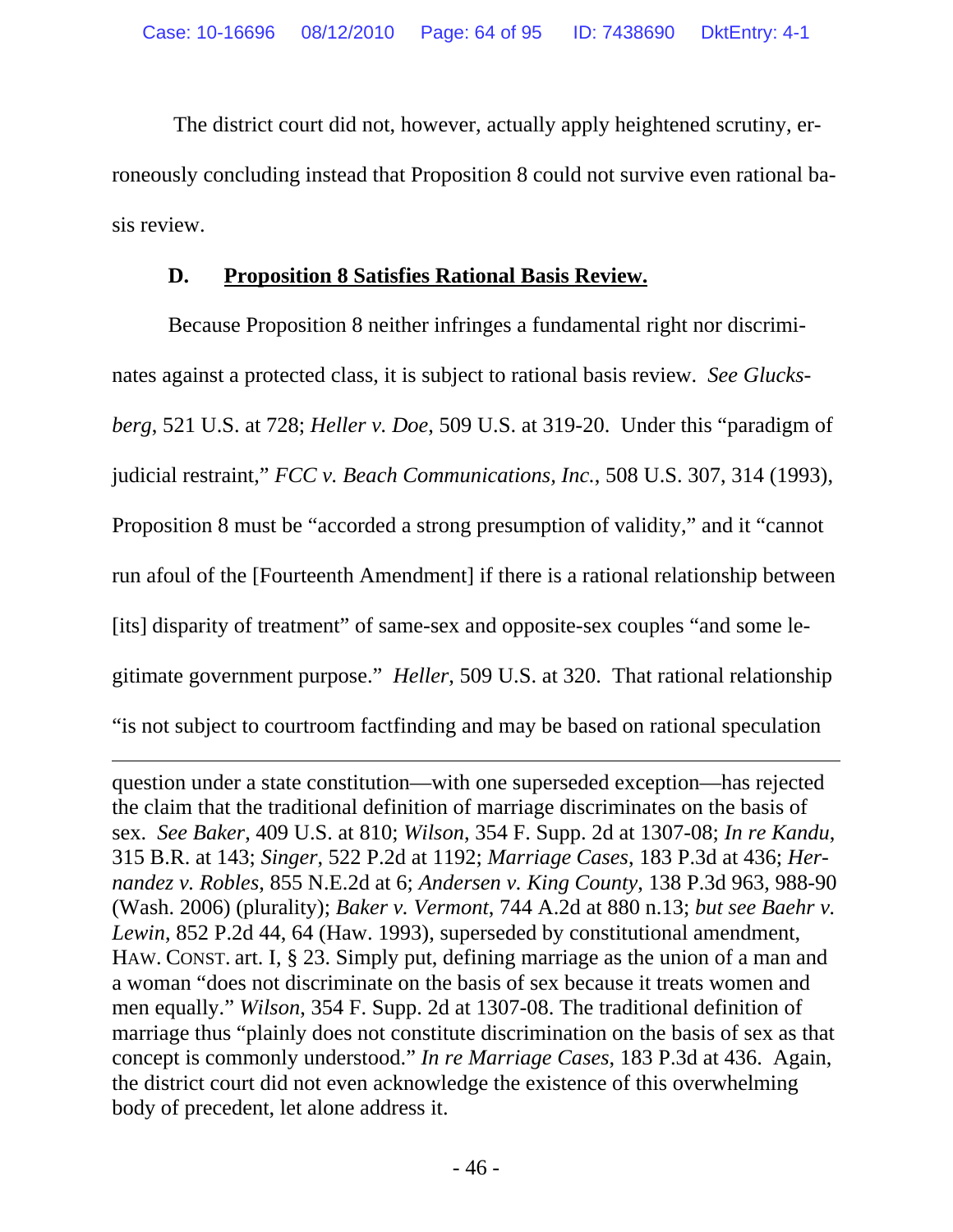unsupported by evidence or empirical data." *Id.* (quotation marks omitted). Further, "courts are compelled under rational-basis-review to accept a legislature's generalizations even when there is an imperfect fit between means and ends." *Id*. at 320-21 (quotation marks omitted). In short, Proposition 8 "must be upheld … if there is any reasonably conceivable state of facts that could provide a rational basis" for it, and Plaintiffs thus bear the burden of negating "every conceivable basis which might support it." *Id.* at 320 (quotation marks omitted). The district court's contrary conclusions notwithstanding, Plaintiffs have not come close to carrying this heavy burden.

 1. As this Court recognized in *Adams*, limiting marriage to opposite-sex couples satisfies rational basis review, because same-sex relationships, unlike opposite-sex relationships, "never produce offspring." 673 F.2d at 1042-43. Contrary to the district court's naked assertions, one need not embrace particular "moral and religious views," Ex. A at 130, or "antiquated and discredited notions of gender," *id*. at 124, to grasp this distinction. It is a simple and undeniable matter of biological fact. *See Nguyen v. INS*, 533 U.S. at 73 ("to fail to acknowledge even our most basic biological differences . . . risks making the guarantee of equal protection superficial, and so disserving it"); *Michael M. v. Superior Court of Sonoma County*, 450 U.S. at 471 (plurality) ("We need not be medical doctors to discern that . . . [o]nly women may become pregnant."). And while there are numerous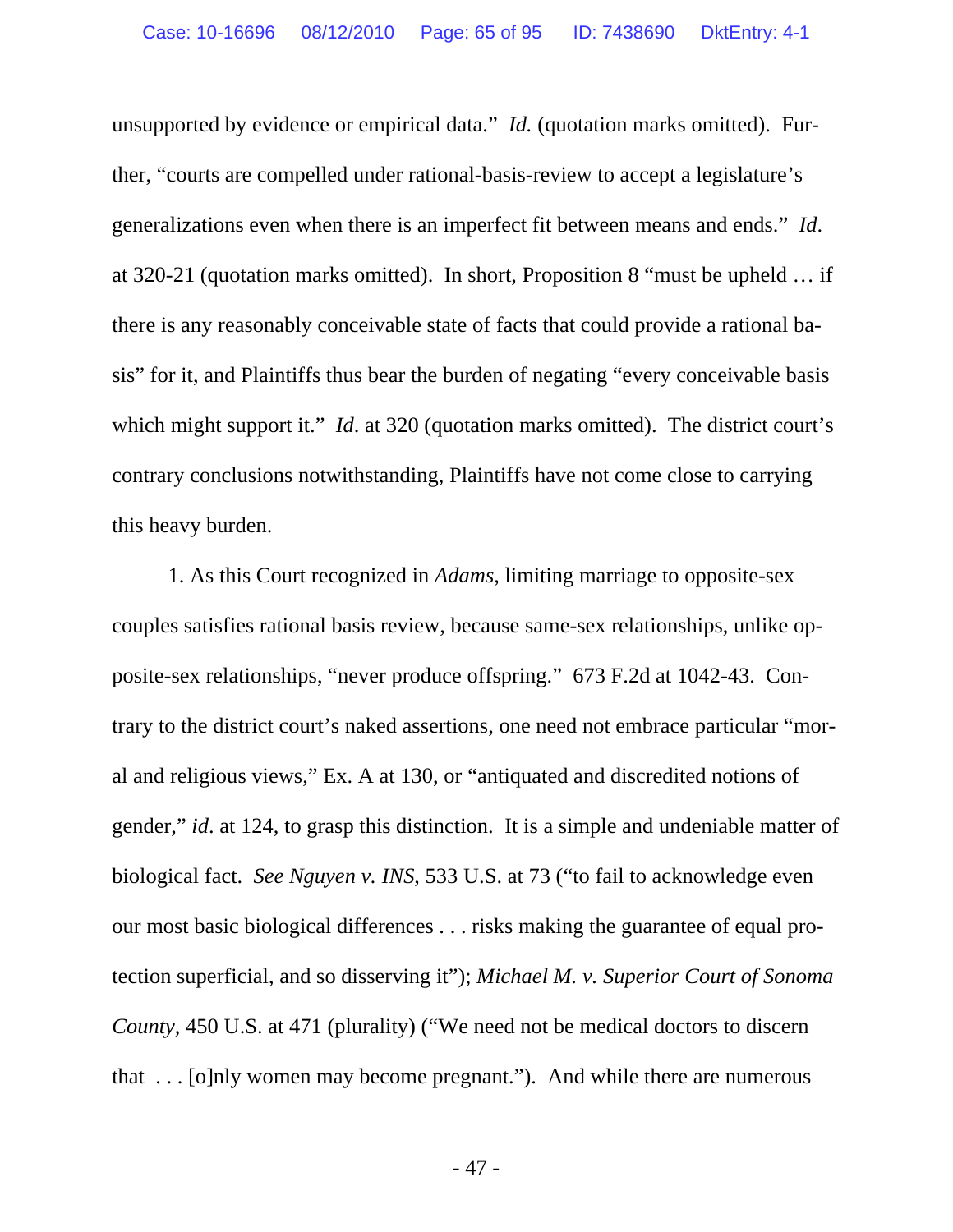rational bases supporting Proposition 8, this simple distinction goes to the heart of the matter. Because only the relationship of a man and a woman can "produce offspring," such relationships uniquely implicate the vital societal interest in increasing the likelihood that children will be born to and raised by both their natural parents in stable, enduring family units.

 While it is true that "[s]ame-sex couples can have (or adopt) and raise children," Ex. A at 128, they cannot "have" them in the same way opposite-sex couples do—as the often unintended result of even casual sexual behavior. Thus, as even Plaintiffs' counsel acknowledged, same-sex couples "don't present a threat of irresponsible procreation .... On the other hand, heterosexual couples who practice sexual behavior outside their marriage are a big threat to irresponsible procreation." Trial Tr. 3107; *see also* Doc. No. 202 at 25 (Plaintiffs' Opp. S.J.) (acknowledging that " 'responsible procreation' may provide a rational basis for the State's recognition of marriages by individuals of the opposite-sex"). And as courts have repeatedly explained, it is this unique aspect of heterosexual relationships—and the very real threat it can pose to the interests of society and to the welfare of the children born in such circumstances—that the institution of marriage has always sought to address. *See, e.g.*, *Hernandez*, 855 N.E.2d at 7; *Morrison*, 821 N.E. 2d at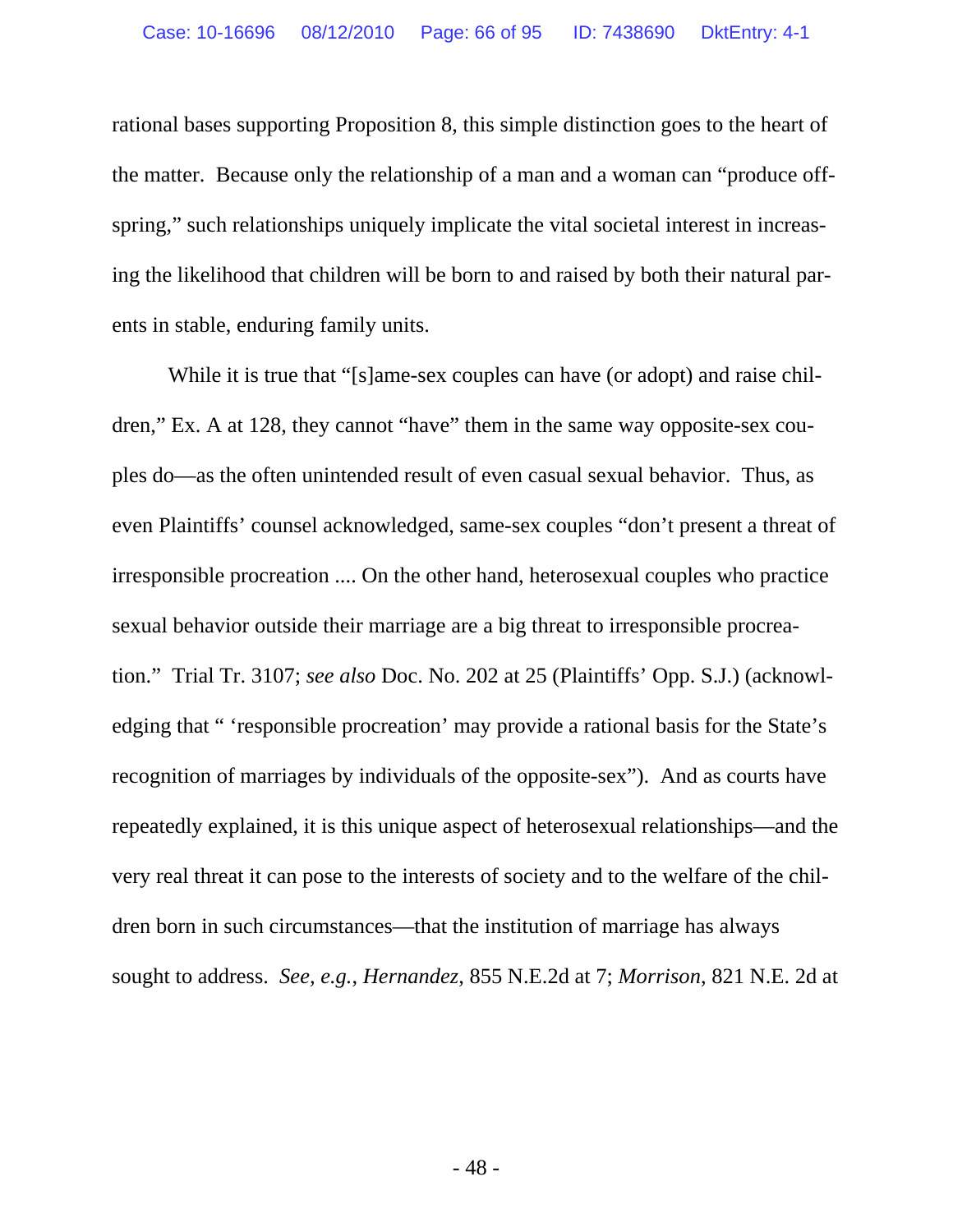24-25.19 The district court's caricature of the State's procreative interest as "promoting opposite-sex parenting over same-sex parenting," *see* Ex. A at 127, is thus wide of the mark.<sup>20</sup> Likewise, the fact that California permits same-sex couples to

school achievement, diminished involvement in the labor force, early child bearing, and heightened levels of risk-taking behavior." Trial Tr. at 1073.

 $20$  At any rate, the district court's startling conclusion that a child does not benefit from being raised by its own married mother and father, and that indeed it is *irrational* to believe otherwise, is plainly unwarranted. The law "historically … has recognized that natural bonds of affection lead parents to act in the best interests of their children." *Parham v. J.R.*, 442 U.S. at 602; *see also Gonzalez v. Carhart*, 550 U.S. 124, 159 (2007) ("Respect for human life finds an ultimate expression in the bond of love the mother has for her child."); *cf*. United Nations Convention on the Rights of the Child, Art. 7, Nov. 20, 1989, 28 I.L.M. 1456, 1460 ("as far as possible, [a child has the right] to know and be cared for by his or her par-

<sup>&</sup>lt;sup>19</sup> The threats to society from "irresponsible procreation" are plain. When parents, and particularly fathers, do not take responsibility for their children, society is forced to step in to assist, through social welfare programs and by other means. Indeed, in light of this threat, the State of California has established a grant program targeted at "reduc[ing] the number of … unwed pregnancies," recognizing that such pregnancies "affect community health and success." CAL. WELF. & INST. CODE §§ 18993, 18993.1(g). The program thus aims to "reduce the number of children growing up in homes without fathers as a result of [unwed] pregnancies" and to "[p]romote responsible parenting and the involvement of the father in the economic, social, and emotional support of his children." *Id*. § 18993.2(b). More than simply draining State resources, fatherlessness harms society by leading to increased criminal and other anti-social behavior. *See id.* § 18993.1(e) ("Boys without a father in the home are more likely to become incarcerated, unemployed, or uninvolved with their own children when they become fathers."). President Obama has emphasized these concerns: "We know the statistics—that children who grow up without a father are five times more likely to live in poverty and commit crime; nine times more likely to drop out of schools and twenty times more likely to end up in prison." Barack Obama, Statement at the Apostolic Church of God (June 15, 2008) (*quoted at* Trial Tr. 62), *available at*  http://www.realclearpolitics.com/articles/2008/06/obamas\_speech\_on\_fatherhood. html. Even Plaintiffs' expert Professor Lamb agrees "[t]hat the increase in father's absence is particularly troubling because it is consistently associated with poor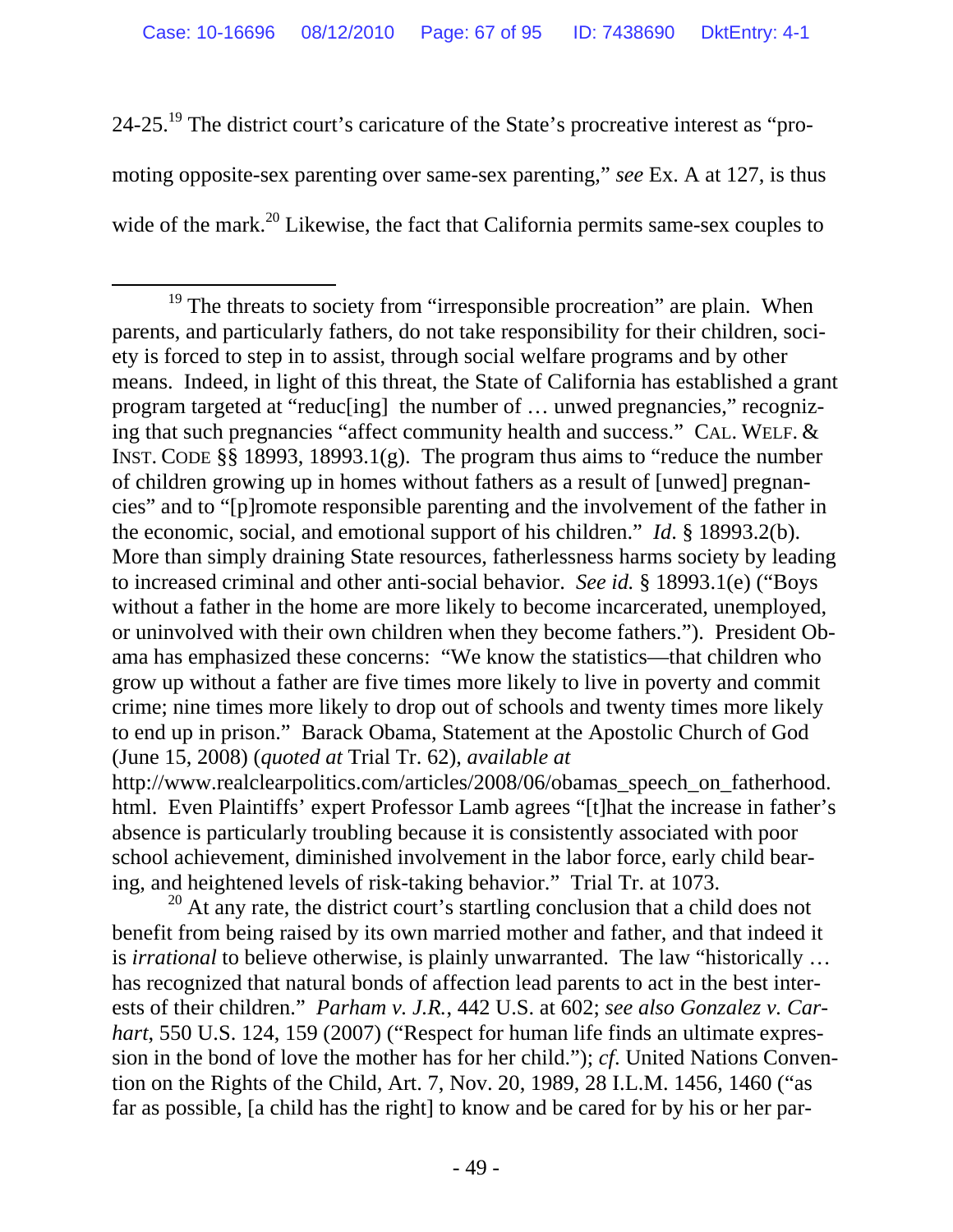adopt does nothing to undermine the State's interest in increasing the likelihood

that children will be born to and raised by both of their natural parents in stable,

enduring family units. Adoption is society's provision for caring for children who,

for whatever reason, *will not* be raised in this optimal environment. And California

addresses this issue by enlarging the pool of potential adoptive parents to include

not only same-sex couples but "any otherwise qualified single adult or two adults,

 $\overline{a}$ 

ents"). Indeed, "[a]lthough social theorists . . . have proposed alternative childrearing arrangements, none has proven as enduring as the marital family structure, nor has the accumulated wisdom of several millennia of human experience discovered a superior model." *Lofton v. Secretary of the Dep't of Children and Family Servs.*, 358 F.3d at 820. Courts have thus repeatedly upheld as rational the "commonsense" notion that "children will do best with a mother and father in the home." *Hernandez*, 855 N.E.2d at 8; *see also id*. at 4; *Lofton*, 358 F.3d 804, 825- 26; *cf. Bowen v. Gilliard*, 483 U.S. 587, 614 (1987) (Brennan, J., dissenting) ("the optimal situation for the child is to have both an involved mother and an involved father") (quotation marks and brackets omitted).

 This widely shared and deeply engrained view is backed up by social science. *See, e.g.*, Kristin Anderson Moore, et al., *Marriage From a Child's Perspective*, CHILD TRENDS RESEARCH BRIEF at 6 (June 2002) (\*DIX26) ("Research clearly demonstrates that family structure matters for children, and the family structure that helps children the most is a family headed by two biological parents in a low-conflict marriage."); *id.* at 1-2 ("[I]t is not simply the presence of two parents, … but the presence of *two biological parents* that seems to support children's development."); Wendy D. Manning & Kathleen A. Lamb, *Adolescent Well Being in Cohabiting, Married, & Single-Parent Families*, 65 J. MARRIAGE & FAM. 876, 890 (2003) (DIX21) ("The advantage of marriage appears to exist primarily when the child is the biological offspring of both parents."); *see also* Affidavit of Professor Steven Lowell Nock, *Halpern v. Attorney General of Canada*, Case No. 684/00 (Ont. Sup. Ct. Justice 2001) (DIX131, attached as Exhibit C) (detailing flaws in same-sex parenting scholarship and studies). In light of all of this evidence, the district court's conclusions that "the evidence shows beyond any doubt that parents' genders are irrelevant to children's developmental outcomes," Ex. A at 127, and that the biological bond between a child and its mother and father "is not related to a child's adjustment outcomes," Ex. A at 96, are simply unsupportable.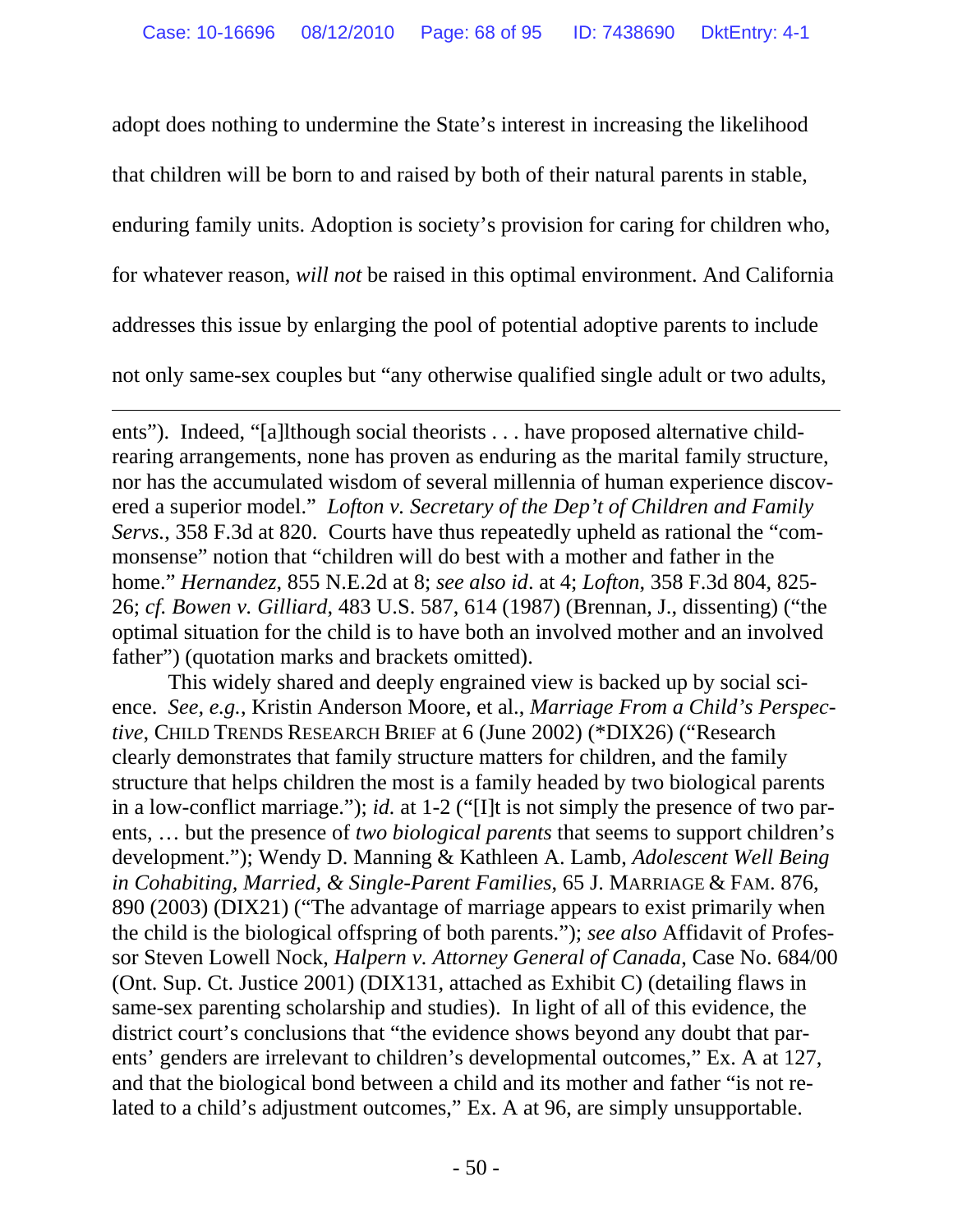married or not." *Sharon S. v. Superior Court*, 73 P.3d 554, 570 (Cal. 2003). It is simply implausible that by recognizing and providing for the practical reality that the ideal will not be achieved in all cases, a State somehow abandons its interests in promoting and increasing the likelihood of that ideal.

 In sum, same-sex relationships neither advance nor threaten the State's interest in responsible procreation in the way that opposite-sex relations do. And when "the inclusion of one group promotes a legitimate governmental purpose, and the addition of other groups would not, [courts] cannot say that the statute's classification … is invidiously discriminatory." *Johnson v. Robison*, 415 U.S. 361, 383 (1974); *see also Board of Trustees v. Garrett*, 531 U.S. 356, 366-67 (2001) ("where a group possesses distinguishing characteristics relevant to interests the State has authority to implement, a State's decision to act on the basis of those differences does not give rise to a constitutional violation") (quotation marks omitted); *Vance*, 440 U.S. at 109 (law may "dr[aw] a line around those groups ... thought most generally pertinent to its objective"). Not surprisingly, "a host of judicial decisions" have relied on the unique procreative capacity of opposite-sex relationships in concluding that "the many laws defining marriage as the union of one man and one woman … are rationally related to the government interest in 'steering procreation into marriage.' " *Bruning*, 455 F.3d at 867-68; *see also Wilson*, 354 F. Supp. 2d at 1309; *In re Kandu*, 315 B.R. at 146-47; *Adams*, 486 F.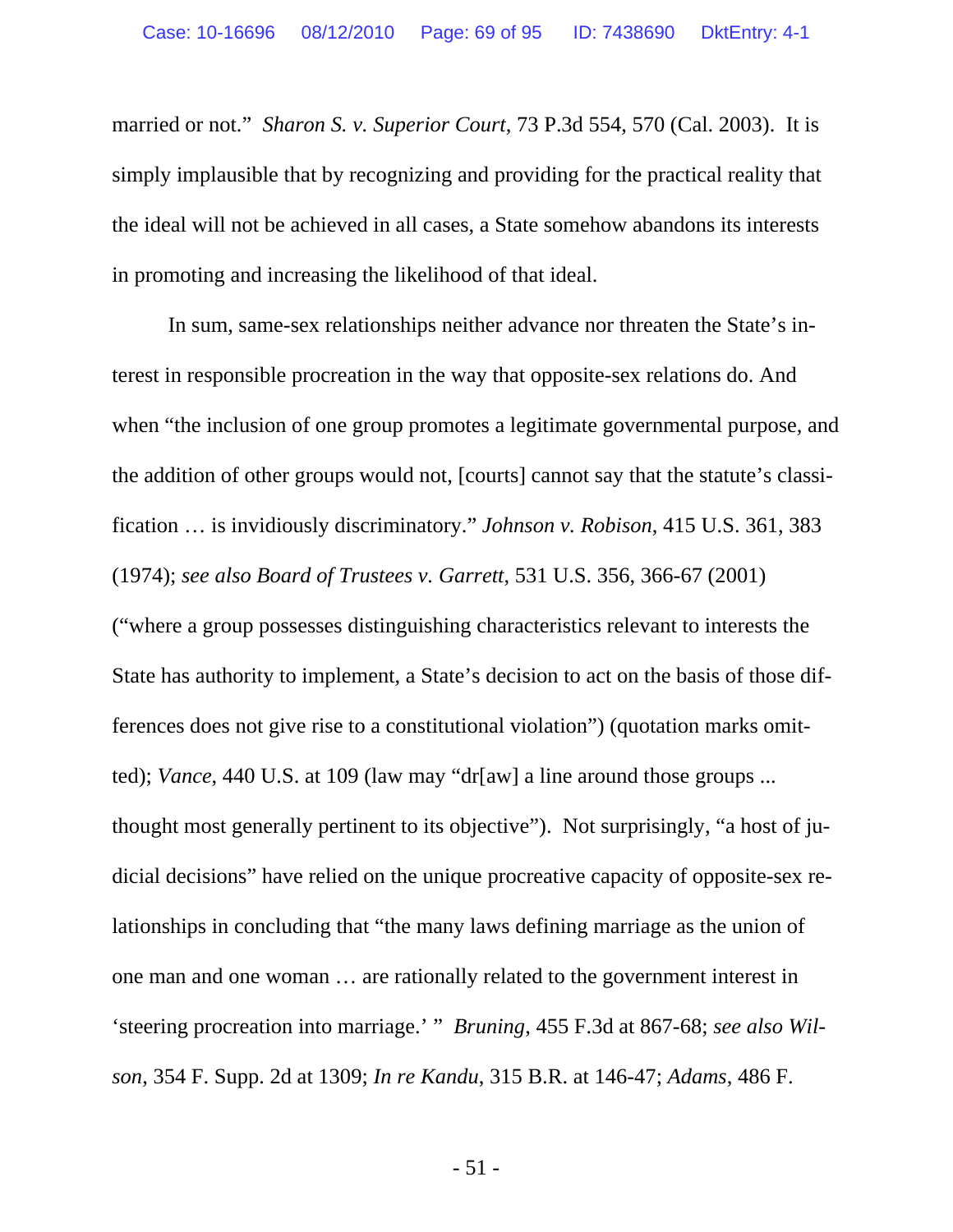Supp. at 1124-25; *Baker*, 191 N.W.2d at 186; *Standhardt*, 77 P.3d at 462-64; *Singer*, 522 P.2d at 263-64. This is true not only of virtually every court to consider this issue under the Federal Constitution, but the majority of State courts interpreting their own constitutions as well. *See Conaway v. Deane*, 932 A.2d at 630-31; *Hernandez*, 855 N.E.2d at 7 (N.Y. 2006); *Andersen v. King County*, 138 P.3d at 982-83 (plurality); *Morrison v. Sadler*, 821 N.E.2d at 25. The district court does not even cite, let alone address, any of these decisions. Rather, the district court dismisses out of hand the notion that procreation and childrearing has anything to do with the traditional opposite-sex definition of marriage, and thus condemns as *irrational* all those who disagree, including scores of federal and state court judges, not to mention *this* Court.

 2. Proposition 8 also allows California to proceed with caution when considering fundamental changes to a vitally important social institution. In the famous words of Edmund Burke, "it is with infinite caution that any man ought to venture upon pulling down an edifice which has answered in any tolerable degree for ages to common purposes of society or on building it up again, without having models and patterns of approved utility before his eyes." REFLECTIONS ON THE REVOLU-TION IN FRANCE 90 (1790). And, contrary to the district court's conclusion that "California need not restructure any institution to allow same-sex couples to marry," Ex. A at 126, Plaintiffs' own expert Professor Nancy Cott of Harvard and oth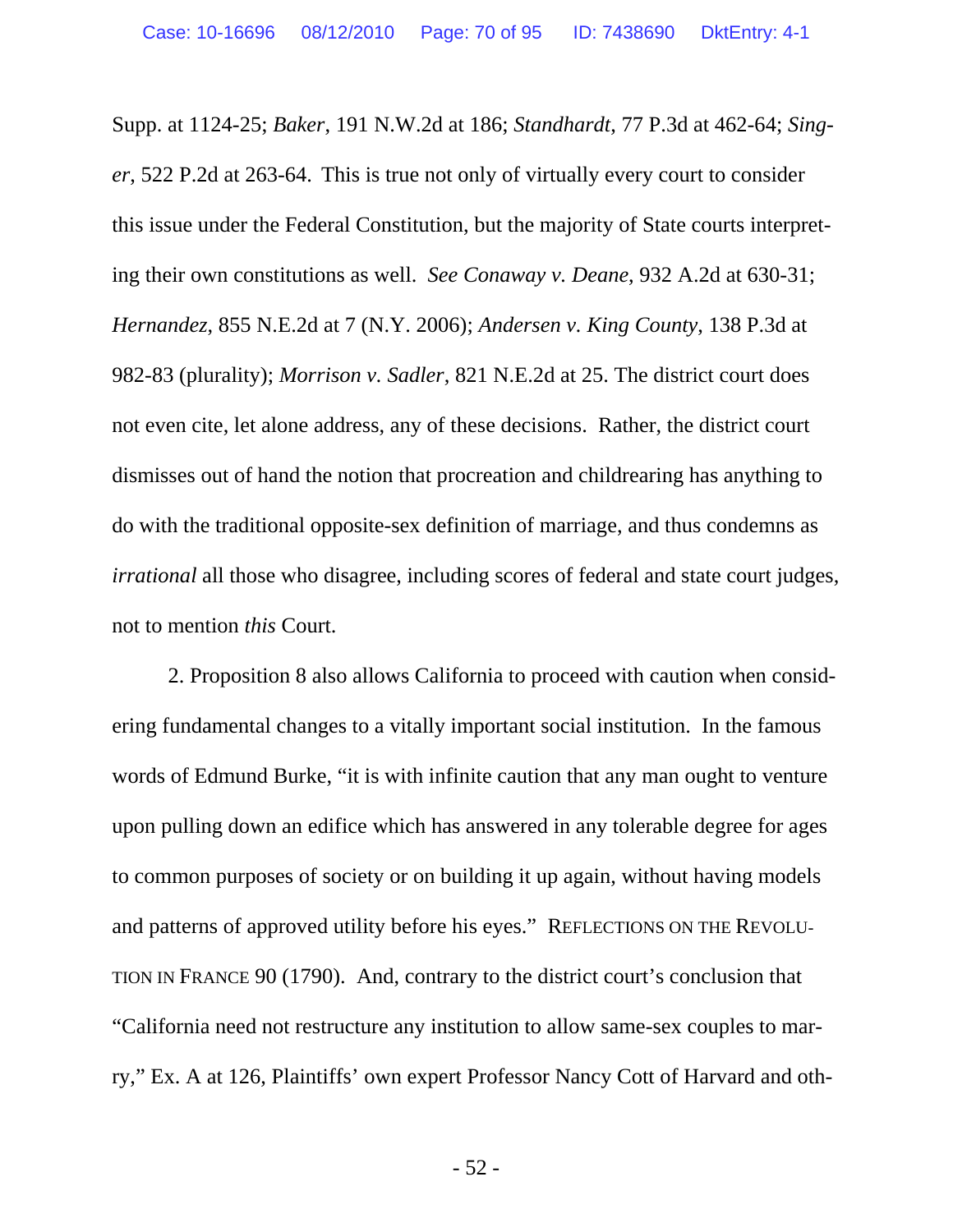er prominent supporters of same-sex marriage admit that redefining marriage to include same-sex couples would profoundly alter that institution. *See* Trial Tr. 268 (Cott). Indeed, when Massachusetts legalized same-sex marriage, Professor Cott stated publicly that "[o]ne could point to earlier watersheds [in the history of marriage], but perhaps none quite so explicit as this particular turning point." *Id*. And, as Yale Law School Professor William Eskridge, a prominent gay rights activist, explains, "enlarging the concept [of marriage] to embrace same-sex couples would necessarily transform it into something new." WILLIAM N. ESKRIDGE, JR. & DAR-REN R. SPEDALE, GAY MARRIAGE: FOR BETTER OR FOR WORSE? WHAT WE'VE LEARNED FROM THE EVIDENCE 19 (2006) (PX2342).

 As an initial matter, redefining marriage in this manner would eliminate California's ability to provide special recognition and support to those relationships that uniquely further the vital interests marriage has always served. *See* BARACK OBAMA, THE AUDACITY OF HOPE 222 (2006) ("I believe that American society can choose to carve out a special place for the union of a man and a woman as the unit of child rearing most common to every culture."). Plaintiffs surely have not met their burden of proving that the voters could not have entertained any rational concern that this profound change could harm those interests. *See, e.g., Vance*, 440 U.S. at 111 ("[T]hose challenging the legislative judgment must convince the court that the legislative facts on which the classification is apparently based could not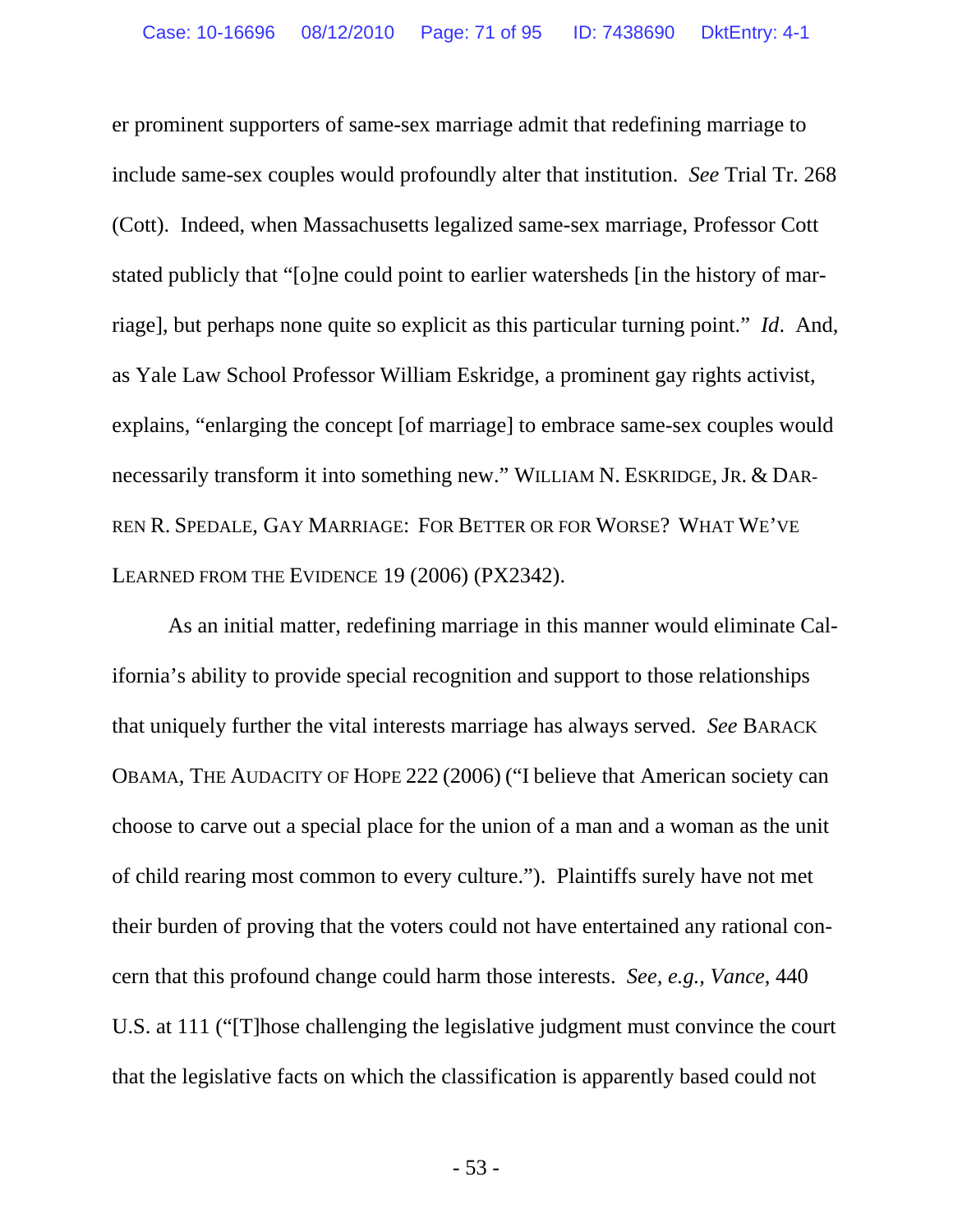reasonably be conceived to be true by the governmental decisionmaker.").

 As Plaintiffs' own expert Professor Cott conceded, redefining marriage in this manner would also change the public meaning of marriage, and changing the public meaning of marriage will "unquestionably [have] real world consequences." Tr. 311-13 (Cott). Professor Cott also admits the self-evident truth that it is impossible to predict with confidence the long-term social consequences of same-sex marriage. Tr.  $254<sup>21</sup>$  But there is plainly a rational basis for concern that officially embracing an understanding of marriage as nothing more than a loving, committed relationship between consenting adults, unconnected to its traditional procreative purposes, would necessarily entail a significant risk of negative consequences over time to the institution of marriage and the interests it has always served. Indeed, some gay rights advocates favor same-sex marriage *because* of these likely adverse effects. They forcefully argue that "[s]ame-sex marriage is a breathtakingly subversive idea," E.J. Graff, *Retying the Knot*, THE NATION, June 24, 1996 at 12 (DIX1445), that "conferring the legitimacy of marriage on homosexual relations will introduce an implicit revolt against the institution into its very heart," Ellen

 $21$  Other prominent advocates of same-sex marriage agree that it is impossible to predict the long-term societal consequences that will flow from same-sex marriage: "Gay marriage may bring both harms and benefits. Because it has never been tried in the United States, Americans have no way to know just what would happen." JONATHAN RAUCH, GAY MARRIAGE: WHY IT IS GOOD FOR GAYS, GOOD FOR STRAIGHTS, & GOOD FOR AMERICA 172 (2004) (DIX81). *See also id.* at 84 ("How the numbers will shake out is impossible to say.").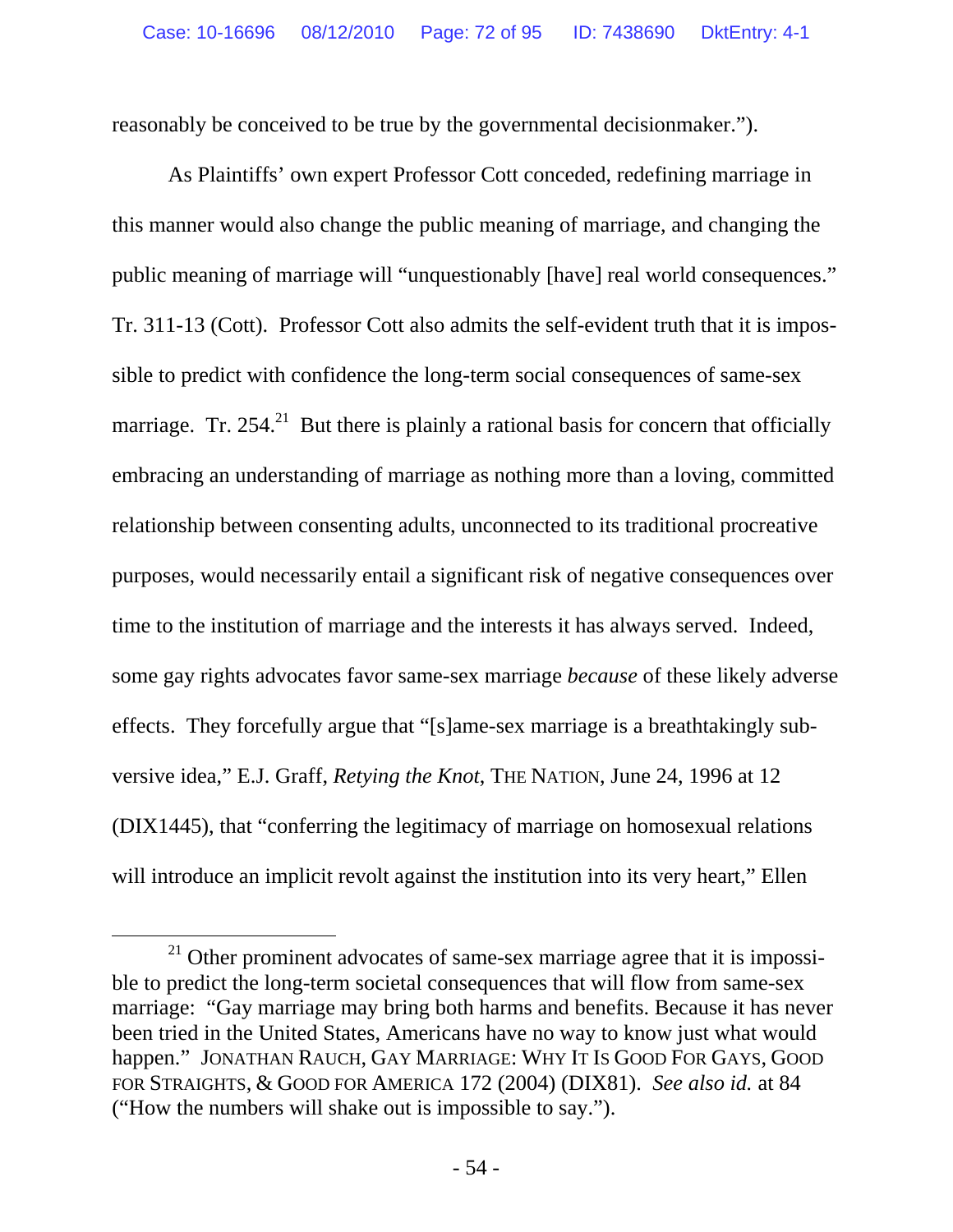Willis, contribution to *"Can Marriage be Saved? A Forum,"* THE NATION, July 5, 2004 at 16-17, and that "[i]f same-sex marriage becomes legal, that venerable institution will ever after stand for sexual choice, for cutting the link between sex and diapers," *see* Graff, *Retying the Knot* at 12. And Professor Andrew Cherlin of Johns Hopkins University, a same-sex marriage supporter, identifies same-sex marriage as "the most recent development in the deinstitutionalization of marriage," which he defines as the "weakening of the social norms that define people's behavior in … marriage." Andrew J. Cherlin, *The Deinstitutionalization of American Marriage*, 66 J. MARRIAGE & FAM. 848, 848, 850 (2004) (\*DIX49). He explains that the deinstitutionalization of marriage is associated with "high levels of non-marital childbearing, cohabitation, and divorce." *Id.* at 858; *see also* Norval D. Glenn, *The Struggle For Same-Sex Marriage*, 41 SOC'Y 25, 26 (2004) (\*DIX60); Trial Tr. 2774-77 (Blankenhorn).

 The pivotal finding of the district court that led it to reject this state interest was its unequivocal prediction that "[p]ermitting same-sex couples to marry will not affect the number of opposite sex-couples who marry, divorce, cohabit, have children outside of marriage or otherwise affect the stability of opposite-sex marriages." Ex. A at 83-84 (Finding 55). Indeed, the district court flatly asserted that it is "beyond debate" that allowing same-sex marriage "will have no adverse effects on society or the institution of marriage." Ex. A at 125-26. The court relied on the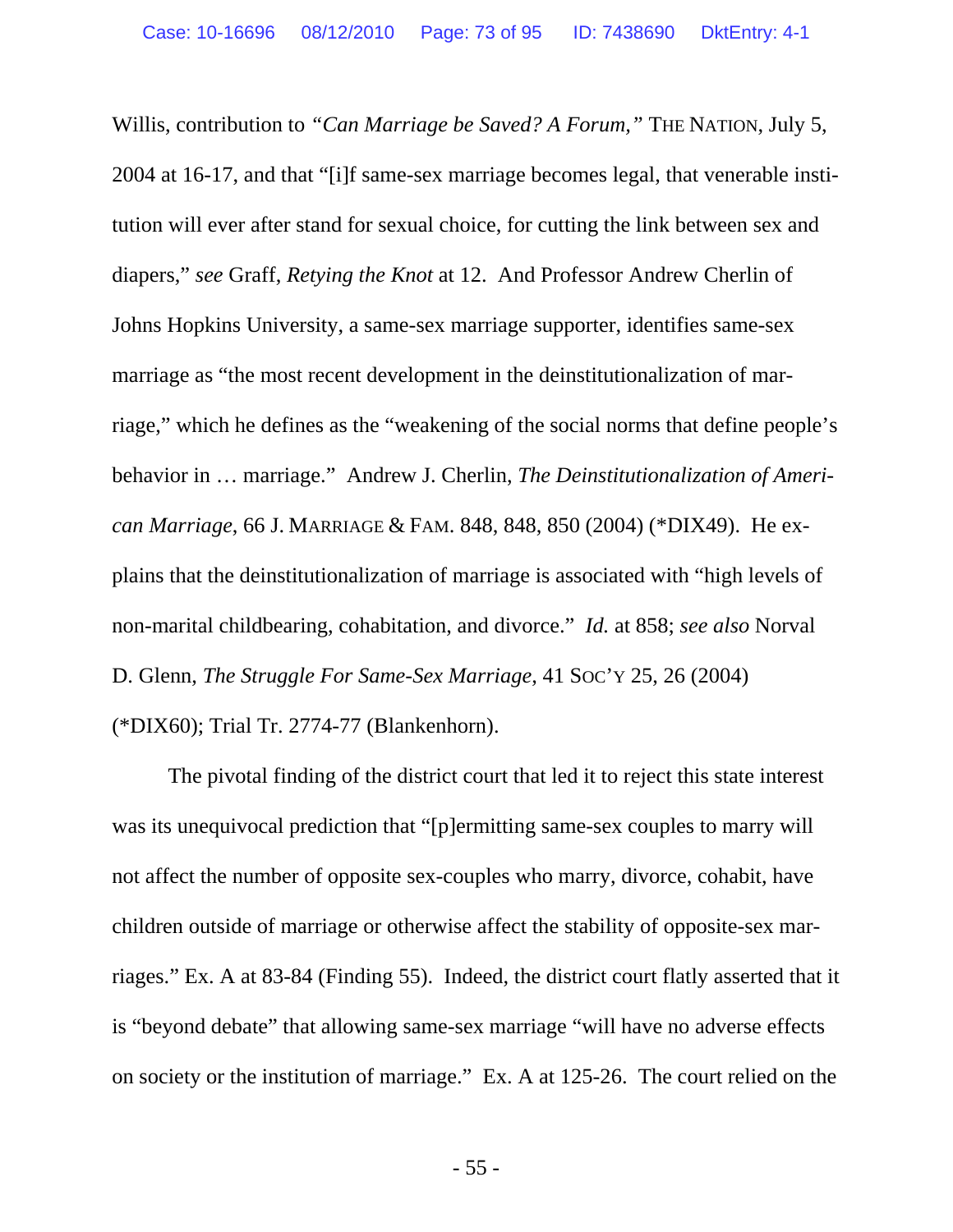testimony of a lone psychologist who looked only at marriage and divorce rates in Massachusetts during the four-year periods before and after judicial imposition of same-sex marriage in that state in 2004. *See* Finding 55. Leaving aside the obvious fact that it is far too soon to draw any meaningful empirical conclusions based on the scant experience with this novel experiment, the data that is available provides little comfort to those who are concerned with preserving, let alone *renewing*, the strength of marriage as an institution. In Massachusetts, both the divorce rate and the marriage rate changed for the worse from 2004 to 2007. *See, e.g.,* CDC, Divorce Rates By State, *available at* 

http://www.cdc.gov/nchs/data/nvss/Divorce%20Rates%2090%2095%20and%2099 -07.pdf (PX1309) *and* CDC, National Marriage and Divorce Rate Trends, *available at http://www.cdc.gov/nchs/nvss/marriage\_divorce\_tables.htm (PX2345) (di*vorce rate in Massachusetts *increased* 4.5 percent while national average *decreased* by 2.7 percent). To be sure, as the district court acknowledged, divorce and marriage rates are affected by a myriad of factors, including race, employment status, and education, but this complexity only underscores the court's error in relying on statistics that do not attempt to control for any of these variables. *See* Finding 55.

 In forecasting the future, the district court also turned a blind eye to the experience of the Netherlands, which instituted same-sex marriage in 2001. Data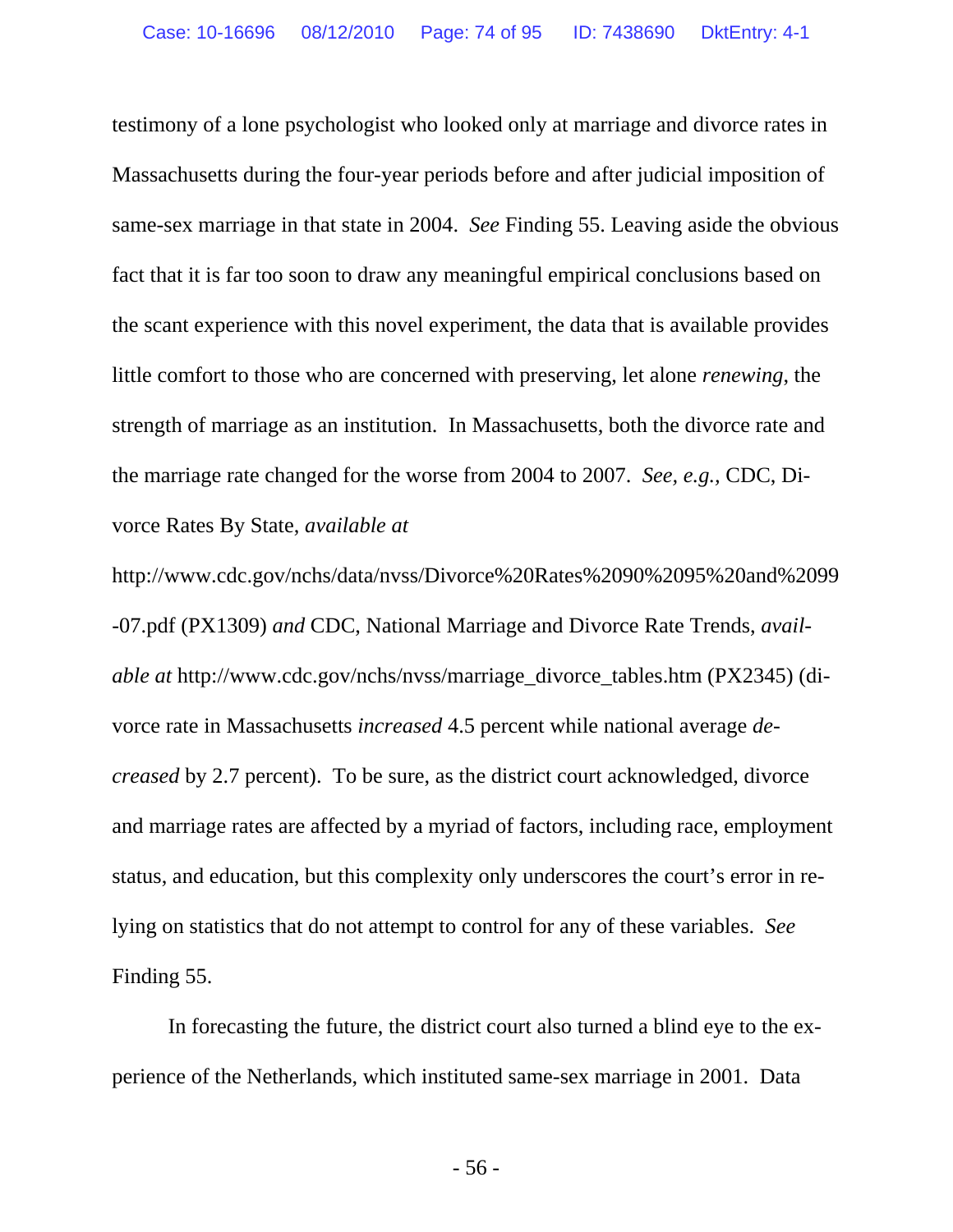submitted at trial demonstrated that a pre-existing downward trend in marriage rates and a pre-existing upward trend in single parent and cohabiting families with children were all exacerbated in the aftermath of redefining marriage. *See, e.g.*, Statistics Netherlands, Marriages 1950-2008, *available at* http://statline.cbs.nl/StatWeb/publication/?DM=SLEN&PA=37772ENG&D1=0- 4&D2=a&LA=EN&VW=T (DIX1887); Statistics Netherlands, Unmarried Couples With Children 1995-2009, *available at* 

http://statline.cbs.nl/StatWeb/publication/?DM=SLEN&PA=37312ENG&D1=35,3 8-40&D2=a&LA=EN&HDR=G1&STB=T&VW=T (DIX2639); Statistics Netherlands, Total Single Parent Households, 1995-2009), *available at*  http://statline.cbs.nl/StatWeb/publication/?DM=SLEN&PA=37312ENG&D1=31,4  $6&D2=a&LA=EN&HDR=G1&STB=T&VW=T$  (DIX2426). That is not to say that same-sex marriage necessarily caused the acceleration of these negative trends, but the data at a minimum underscore the tenuous, *and debatable*, basis of the district court's predictions. Certainly, it is plainly not irrational for an informed observer acquainted with this data to have pause over the potential adverse consequences of this fundamental change to a vital social institution. To the contrary, the possibility of adverse societal consequences from adoption of same-sex marriage is not only debatable, but is being hotly debated by reasonable people of good will on both sides, in California and throughout the country.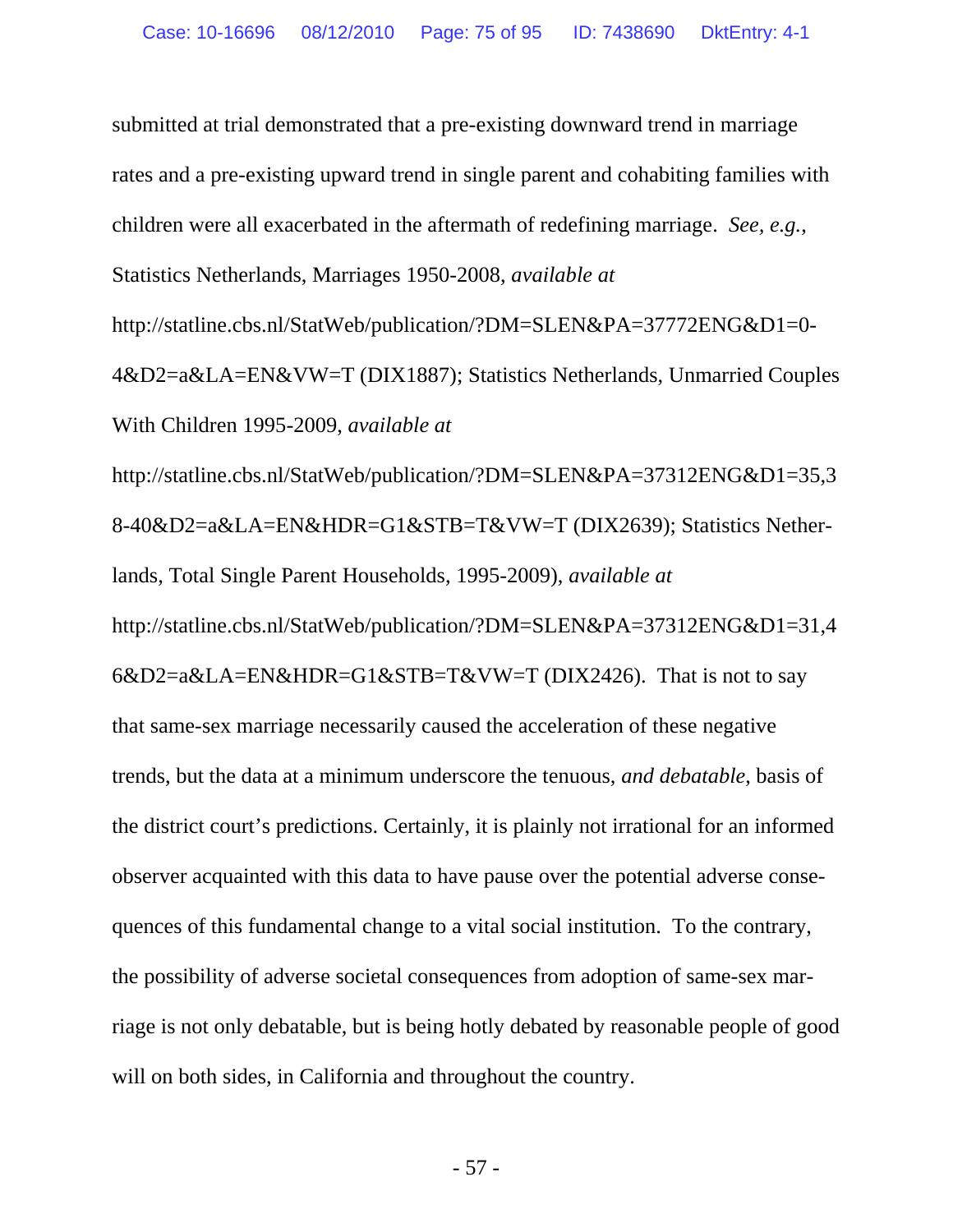The United States Constitution does not require California summarily to embrace changes that may weaken the vital institution of marriage or its ability to further the important interests it has traditionally served. To the contrary, our system of federalism is designed to permit "novel social … experiments" like the redefinition of marriage to be undertaken in individual States, thus minimizing the "risk to the rest of the country." *New State Ice Co. v. Liebmann*, 285 U.S. 262, 311 (1932) (Brandeis, J., dissenting). As same-sex marriage advocate Jonathan Rauch recognizes, there is wisdom in "find[ing] out how gay marriage works in a few states" while "let[ting] the other states hold back." Pew Forum on Religion & Public Life, *An Argument for Same-Sex Marriage: An Interview With Jonathan Rauch*, April 24, 2008, *available at* http://pewforum.org/Gay-Marriage-and-Homosexuality/An-Argument-For-Same-Sex-Marriage-An-Interview-with-Jonathan-Rauch.aspx (DIX1035). Indeed, Plaintiffs' own expert Professor Badgett believes "that social change with respect to same-sex marriage in this country is taking place at a sensible pace at this time with more liberal states taking the lead and providing examples that other states might some day follow." Trial Tr. 1456- 57. The district court's ruling improperly short-circuits this process and the "earnest and profound debate about the morality, legality, and practicality" of redefining marriage that is currently taking place in California and around the Nation. *Glucksberg*, 521 U.S. at 735; *cf. Schalk and Kopf v. Austria*, App. No. 30141/04 ¶¶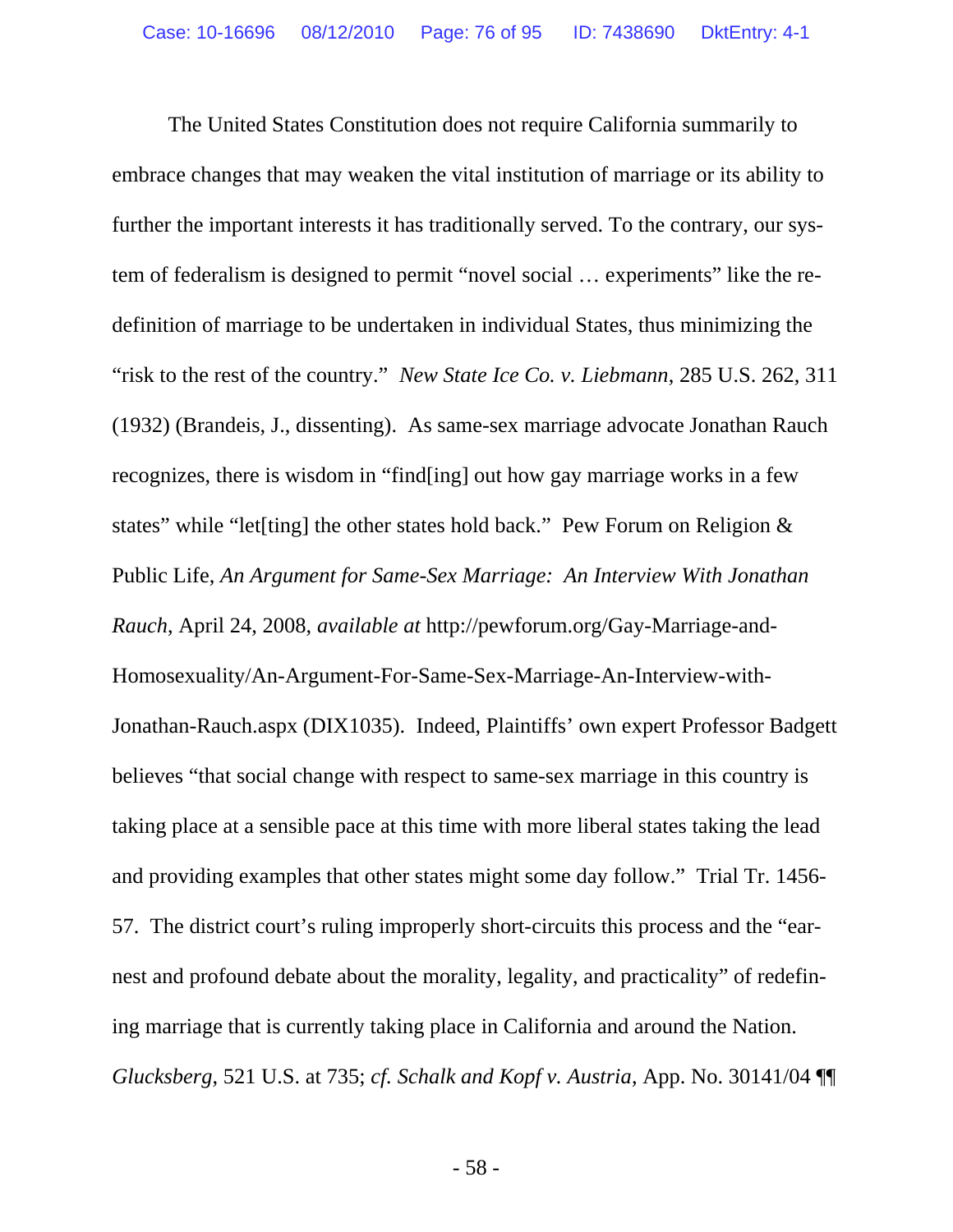58, 61-62 (June 24, 2010) (European Court of Human Rights) (declining to "rush to substitute its own judgment in place of that of the national authorities" and holding that the right to marry secured by Article 12 of the Convention for the Protection of Human Rights and Fundamental Freedoms does not require Council of Europe member nations to recognize same-sex relationships as marriages in the absence of a "European consensus regarding same-sex marriage").

 3. Because "there are plausible reasons"—indeed compelling reasons—for California's adherence to the traditional definition of marriage, judicial "inquiry is at an end." *United States R.R. Retirement Bd. v. Fritz*, 449 U.S. 166, 179 (1980). Proposition 8 simply "*cannot* run afoul" of the Fourteenth Amendment, *Heller*, 509 U.S. at 320 (emphasis added), for "it is a familiar practice of constitutional law that [a] court will not strike down an otherwise constitutional statute on the basis of an alleged illicit legislative motive," *Michael M*., 450 U.S. at 472 (internal quotation marks omitted); *see also Romer*, 517 U.S. at 634-45 (drawing "inference" of animus only because the challenged law was not "directed to any identifiable legitimate purpose or discrete objective"). The district court thus erred as a matter of law in drawing the "inference" that Proposition 8 was motivated solely by an irrational and bigoted "fear or unarticulated dislike of same-sex couples" or by the "belief that same-sex couples simply are not as good as opposite-sex couples." Ex. A at 132.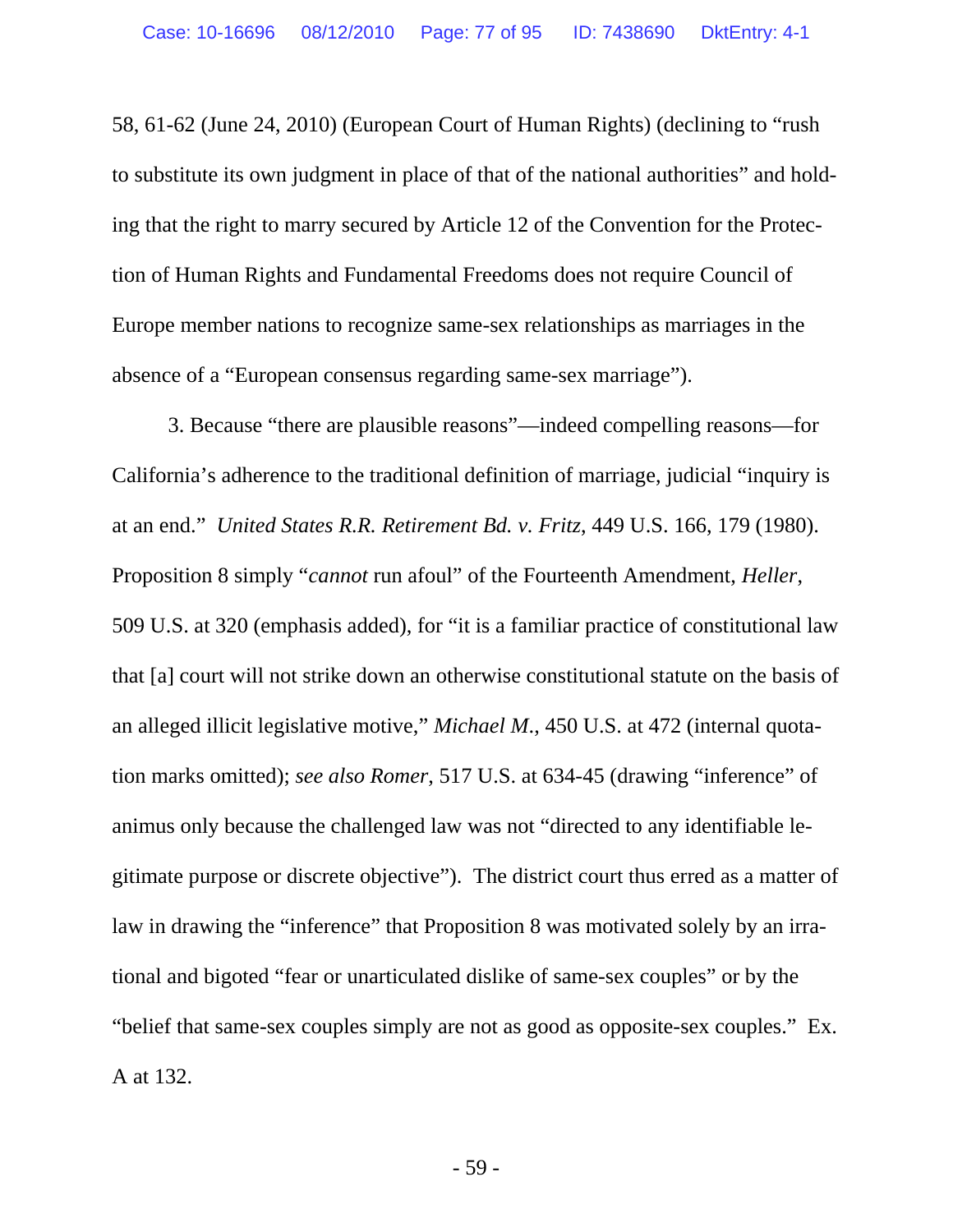At any rate, the inference of anti-gay hostility drawn by the district court is manifestly false. It defames more than seven million California voters as homophobic, a cruelly ironic charge given that California has enacted some of the Nation's most progressive and sweeping gay-rights protections, including creation of a parallel institution, domestic partnerships, affording same-sex couples all the benefits and obligations of marriage. Nor can the court's inference be limited to California, for it necessarily attributes anti-gay animus to *all* who affirm that marriage, in its age-old form as the union of a man and a woman, continues to rationally serve society's interests, including the citizens and lawmakers of the 45 States that have maintained that definition, the Congress and President that overwhelmingly passed and signed into law the federal Defense of Marriage Act, a large majority of the federal and state court judges who have addressed same-sex marriage, and the current President of the United States.<sup>22</sup> Even some leading advocates for same-sex marriage reject the extreme view embraced by the district court, recognizing instead that most traditional marriage supporters are "motivated by a sincere desire to do what's best for their marriages, their children, their society." RAUCH,

 $\overline{a}$ 

<sup>22</sup> *See* Senator Barack Obama, 2008 Human Rights Campaign Presidential Questionnaire at 3, *available at* http://www.lgbtforobama.com/pdf/Obama\_HRC\_questionaire.pdf ("I do not support gay marriage. Marriage has religious and social connotations, and I consider marriage to be between a man and a woman.").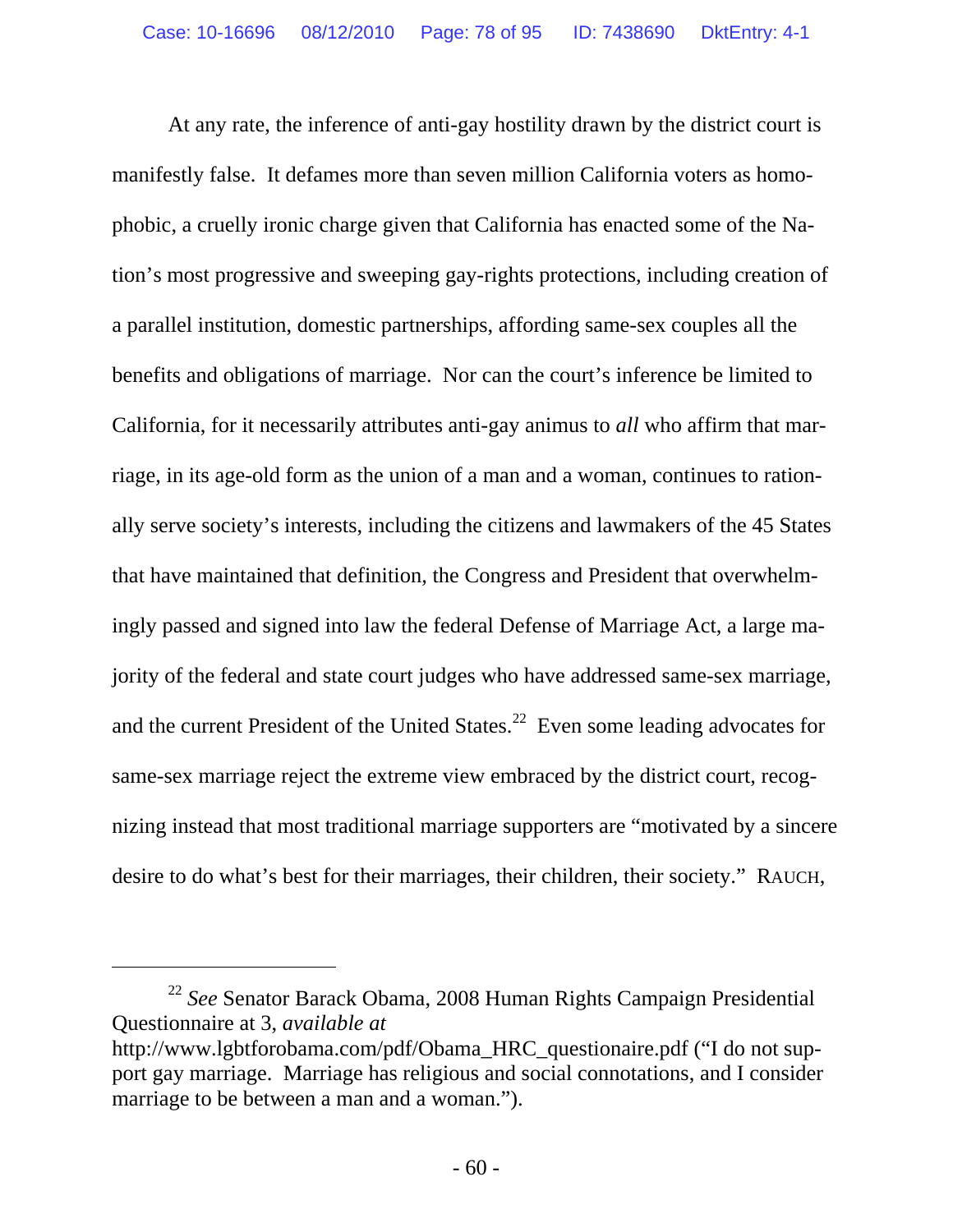GAY MARRIAGE at 7 (2004). Indeed, Plaintiffs' own witnesses acknowledged that voters had a variety of legitimate reasons for supporting Proposition  $8^{23}$ .

 In all events, the district court's "inference" regarding the subjective motivations of seven million Californians is based on a tendentious description of no more than a handful of the cacophony of messages, for and against Proposition 8, that were before the electorate during the hard fought and often heated initiative campaign. Not only has this Court decreed such an inquiry off-limits, *see Southern* 

<sup>&</sup>lt;sup>23</sup> Plaintiffs' witnesses acknowledged, for example, that possible motivations for supporting Proposition 8 included: "avoiding "undermin[ing] the purposes of ensuring that, insofar as possible, children would be raised by the man and woman whose sexual union brought them into the world," Trial Tr. 1302 (Sanders); a "feeling that marriage is tied to procreation," Trial Tr. 1304 (Sanders); "preserv[ing] the historical tradition of marriage in this country," Trial Tr. 1303 (Sanders); "a sincere desire to do what's best for their marriages, their children, their society," Trial Tr. 509-10 (Chauncey); and a "negative reaction to … activist judges," Trial Tr. 1772-73 (Segura). Indeed, Plaintiffs' experts have found that a sizeable proportion of gays and lesbian themselves oppose legalizing same-sex marriage. *See* Ken Cimino & Gary M. Segura, *From Radical to Conservative: Same-Sex Marriage, and the Structure of Public Attitudes* at 28, Table 5, Annual Meeting of the American Political Science Association, Washington, D.C., Aug. 31-Sept. 4, 2005, *available at*

http://www.allacademic.com/meta/p\_mla\_apa\_research\_citation/0/4/1/5/4/p41545 \_index.html#get\_document (DIX2649) (26.5% of self-identified LGBT individuals polled opposed legalizing same-sex marriage); Gregory M. Herek, et al., *Demographic, Psychological, and Social Characteristics of Self-Identified Lesbian, Gay, and Bisexual Adults in a U.S. Probability Sample* at 19, SEX. RES. & SOC. POLICY (2010); *published online at* 

http://www.springerlink.com/content/k186244647272924/fulltext.pdf (prepublication draft \*PX930) (22.1% of self-identified LGB individuals polled opposed legalizing same-sex marriage).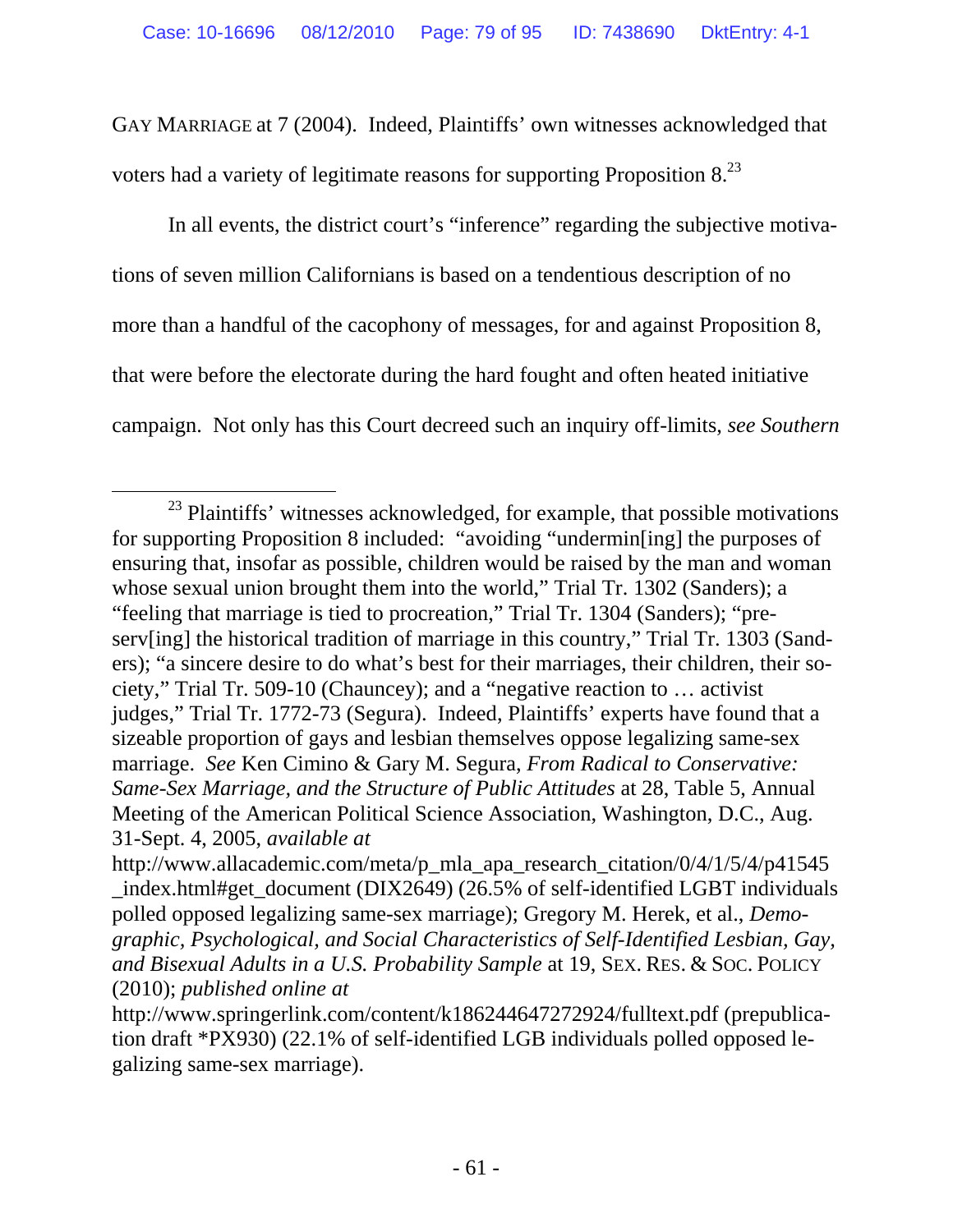*Alameda Spanish Speaking Org. v. Union City*, 424 F.2d at 295 (explaining that the question of voter motivation is simply "not … an appropriate one for judicial inquiry."), but even if the subjective motivations of the millions of Californians who voted for Proposition 8 could somehow be discerned from the campaign advertisements that so concerned the district court, those advertisements still would provide no warrant whatsoever for impugning the good faith of the California electorate.

 Thus, though the district court faulted supporters of Proposition 8 for focusing on "protecting children," Ex. A at 134, there is nothing surprising or sinister about this concern. After all, as demonstrated above, a central and abiding purpose of marriage has always been to promote responsible procreation and thereby increase the likelihood that children will be born and raised in an enduring and stable family environment by the men and women who brought them into the world. "Simply put, government has an interest in marriage because it has an interest in children." Committee on the Judiciary Report on DOMA, H. Rep. 104-664 at 48. If there were any doubt about how or why Proposition 8 would protect children, it was surely dispelled by the official ballot materials, which clearly set forth this traditional justification: "Proposition 8 protects marriage as an essential institution of society. While death, divorce, or other circumstances may prevent the ideal, the best situation for a child is to be raised by a married mother and father." Argument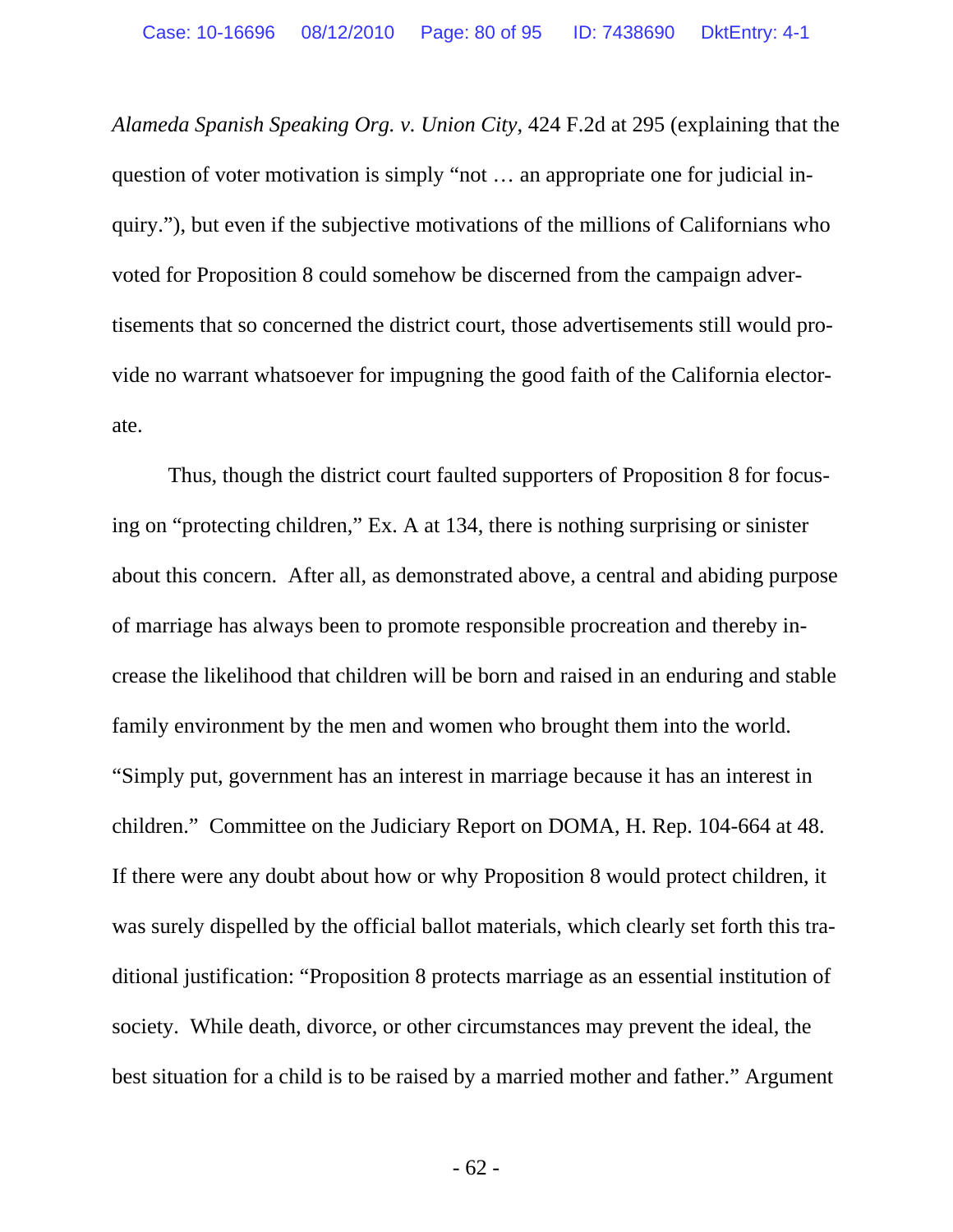in Favor of Proposition 8, California General Election Official Voter Information Guide at 56 (Nov. 2008) (\*PX1).

 It is likewise unremarkable that those who strongly support the traditional understanding of marriage and its core procreative purposes—whether for secular, moral, or religious reasons—would be opposed to a different understanding being taught to their young school children in public elementary schools. The official ballot materials, again, put the point simply: same-sex marriage "is an issue for parents to discuss with their children according to their own values and beliefs." *Id*. Indeed, even parents without strong views about the purposes and definition of marriage might well reasonably fear that discussions of same-sex marriage would inevitably entail matters relating to procreation and sexuality that should be postponed until children have reached a certain level of maturity. *See Schroeder v. Hamilton Sch. Dist.*, 282 F.3d 946, 958 (7th Cir. 2002) (Posner, J., concurring) (crediting school's "fear that if it explains sexual phenomena, including homosexuality, to school children … it will make children prematurely preoccupied with issues of sexuality"). The district court's dark insinuations to the contrary notwithstanding, Ex. A at 134, there is nothing coded or subliminal about these legitimate concerns.

 Nor does the fact that the traditional definition of marriage finds support in religious doctrine and moral precept, no less than in its traditional secular justifica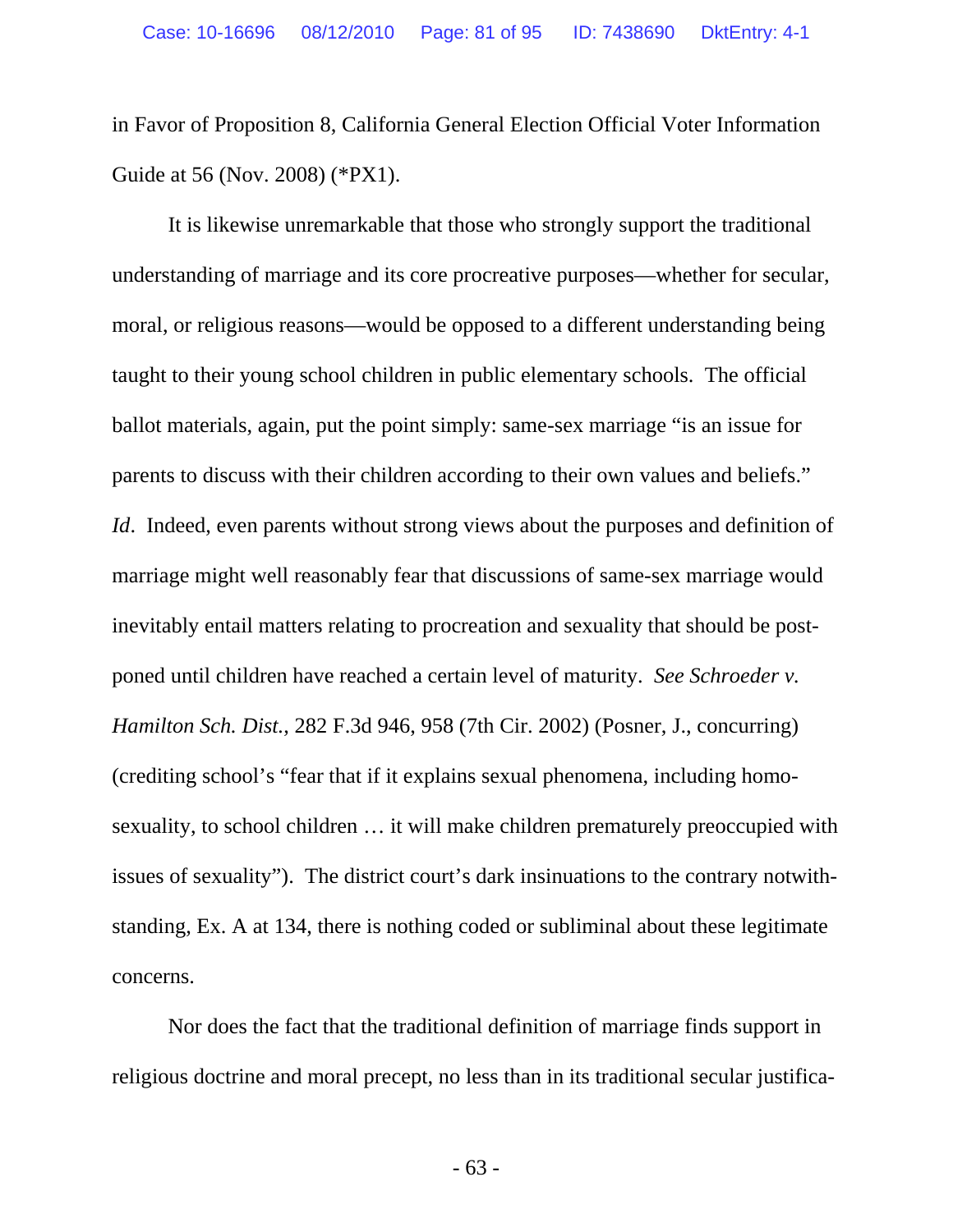tions, render that definition constitutionally suspect. The district court's insistence that neither "ethical and moral principles" nor "religious beliefs" can have any legitimate role in the ongoing political debate regarding the redefinition of marriage in this Country, Ex A at 8, 133, is simply contrary to this Nation's enduring political traditions. As the Supreme Court has long recognized, marriage has "more to do with the morals and civilization of a people than any other institution." *Maynard v. Hill*, 125 U.S. 190, 205 (1888). And from the dawn of the American Revolution, which was preached from the pulpits, to the abolitionist preachers who rallied the anti-slavery cause, to the religious leaders who inspired the civil rights movement, religion and morality have always played a prominent and entirely proper role in American political life. *See Glucksberg*, 521 U.S. at 735 (noting that "[t]hroughout the Nation, Americans are engaged in an earnest and profound debate about the *morality*, legality, and practicality of physician-assisted suicide," and permitting "this debate to continue, as it should in a democratic society") (emphasis added).

 Nor can the Supreme Court's decision in *Lawrence v. Texas*, 539 U.S. 558 (2003), be understood to have brought this long tradition to a grinding halt and to have effectively expelled from the political process Americans whose views on issues of profound social and cultural importance are entwined with their faith or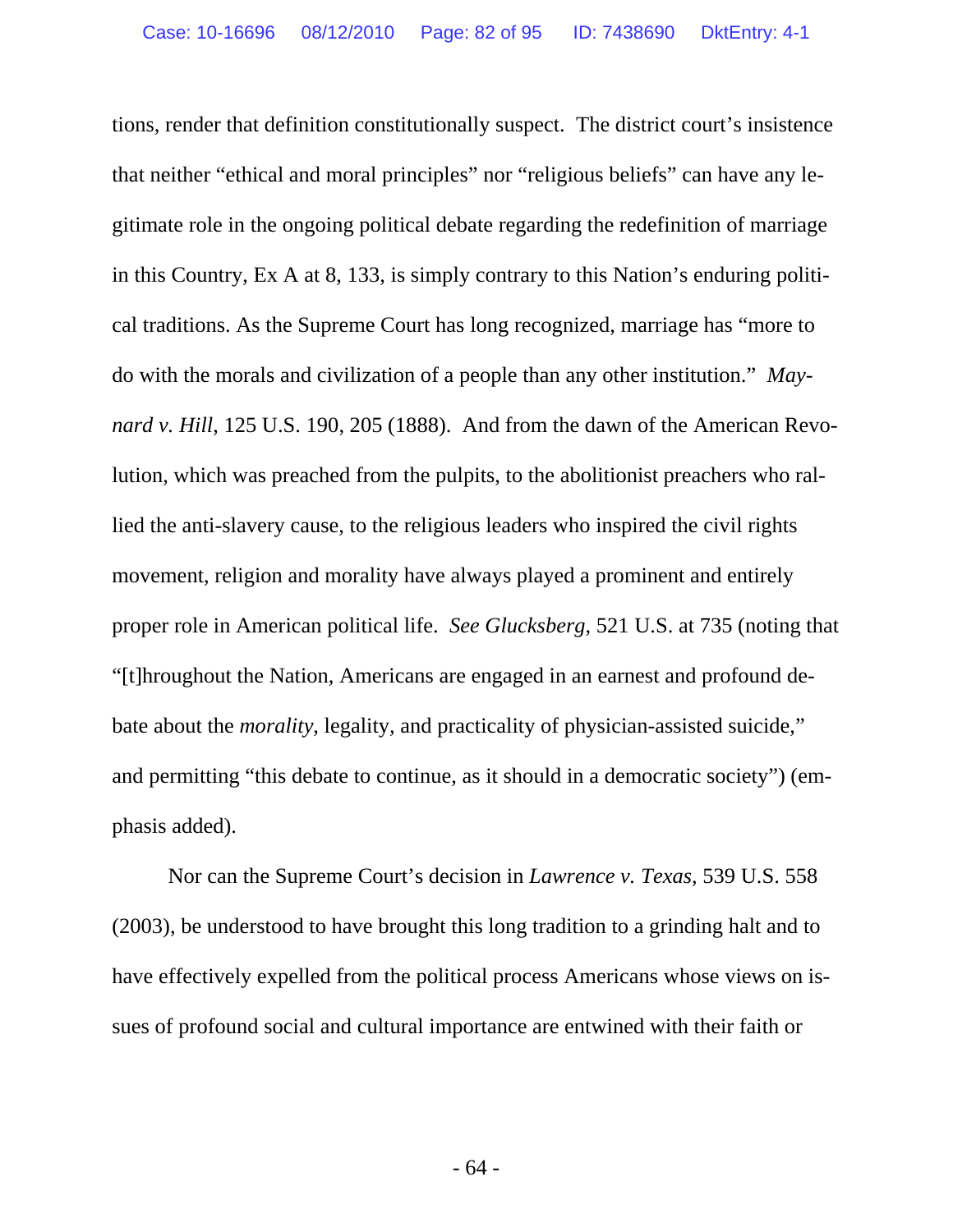moral values.<sup>24</sup> *Lawrence* held only that moral disapproval of homosexual relationships could not justify a law *criminalizing* "the most private human conduct, sexual behavior, in the most private of places, the home," *id*. at 567, *see also id.* at 571, and *Lawrence* specifically said that the case did "not involve whether the government must give formal recognition to any relationship that homosexual persons seek to enter, *id*. at 578. It by no means follows from *Lawrence*'s protection for privacy within the home that California may not provide official recognition and support for those relationships that uniquely further the interests that marriage has always been understood to serve. *See, e.g*., *Christian Legal Soc'y v. Martinez*, No. 08-1371, slip op. at 21 n.17 (U.S. June 28, 2010) (emphasizing "the distinction between state *prohibition* and state *support*"); *Maher v. Roe*, 432 U.S. 464, 477 (1977) ("There is a basic difference between direct state interference with a protected activity and state encouragement of an alternate activity consonant with legislative policy."). The majority of Californians, like the vast majority of Americans, have made clear that they support the traditional definition of marriage. That this support may be based on a variety of grounds—religious and moral, as well as secular—does not prevent the State of California from supporting this traditional

 <sup>24</sup> *See* Barack Obama, Civil Forum on the Presidency at 20 (August 16, 2008), transcript *available at* 

http://www.rickwarrennews.com/docs/Certified\_Final\_Transcript.pdf ("I believe that marriage is the union between a man and a woman. … [F]or me as a Christian, it's also a sacred union.")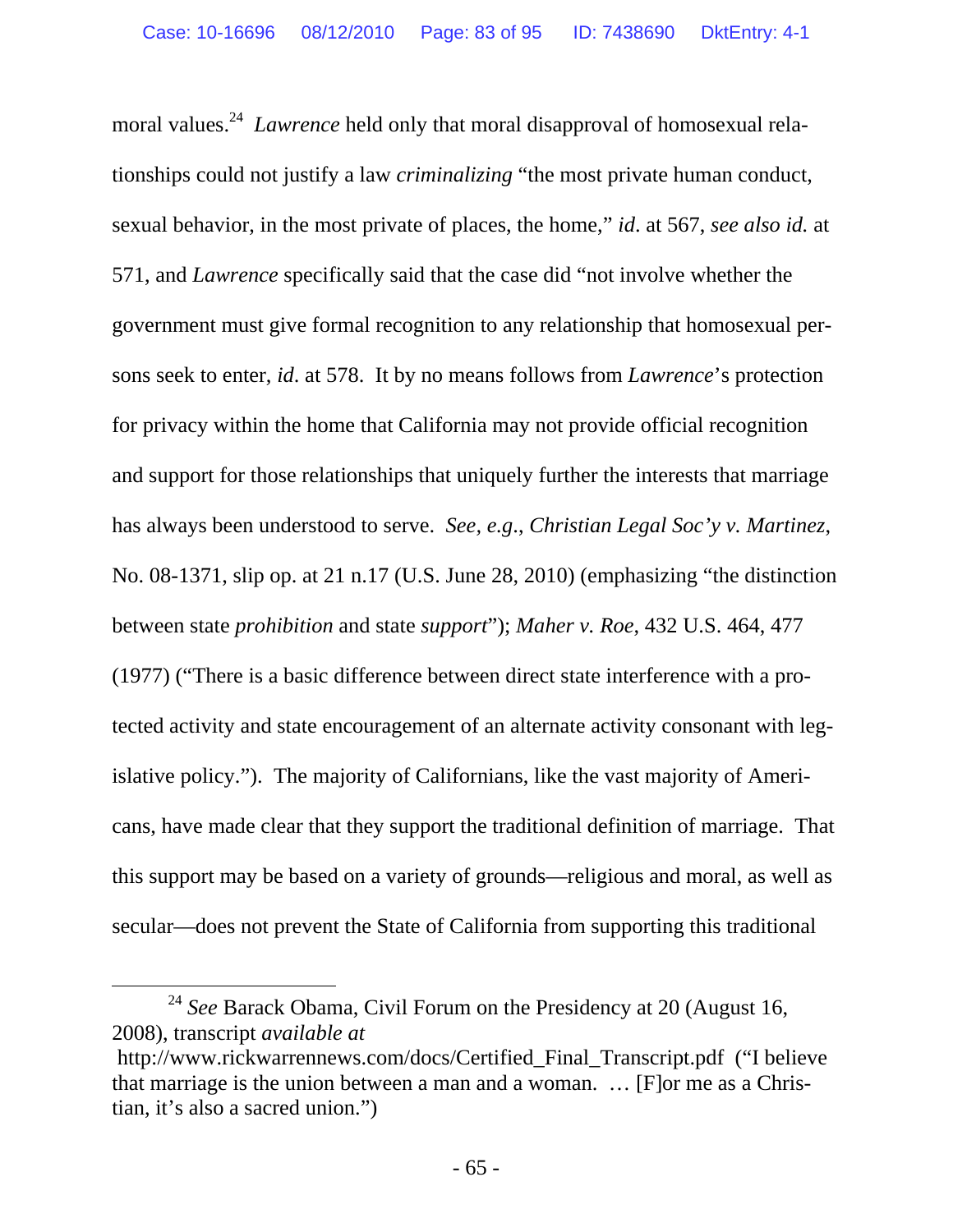definition with its laws.

### **III. IRREPARABLE HARM IS CERTAIN IN THE ABSENCE OF A STAY.**

 "[I]t is clear that a state suffers irreparable injury whenever an enactment of its people … is enjoined." *Coalition for Econ. Equity v. Wilson*, 122 F.3d 718, 719 (9th Cir. 1997); *see also New Motor Vehicle Bd. v. Orrin W. Fox Co.*, 434 U.S. 1345, 1351 (1977) (Rehnquist, J., in chambers).<sup>25</sup> Further, absent a stay pending appeal, same-sex couples will be permitted to marry in the counties of Alameda and Los Angeles—and possibly throughout the California. *See* Jean Elle and Jessica Greene, *Here Come the Brides?*, NBC BAY AREA, Aug. 6, 2010, *available at*  http://www.nbcbayarea.com/news/

politics/Here-Come-the-Brides-100114279.html (reporting that if stay is lifted San Francisco is "preparing to perform hundreds of same-sex marriages starting today and running through the weekend" and will extend hours and keep offices "open all weekend"); Kim Lamb Gregory, *County Prepared for Ceremonies if Proposi-*

 $25$  In denying a stay, the district court faulted Proponents for focusing on harms its ruling would inflict on the State of California and its People. *See* Doc. No. 727 at 7. But as we have explained, the interests of the State and its People are the very interests California law authorizes Proponents to represent in this litigation, especially where as here they are not represented "with vigor" by the Attorney General and other public officials. *See supra* Part I. In addition, California grants Proponents a direct interest in the validity of Proposition 8 which would unquestionably be harmed if a stay is not entered. *See id*. Further, the district court ignored the harm that will flow absent a stay to Proposed Intervenor Imperial County, a governmental entity that will be affected by the district court's ruling and which has also appealed that ruling.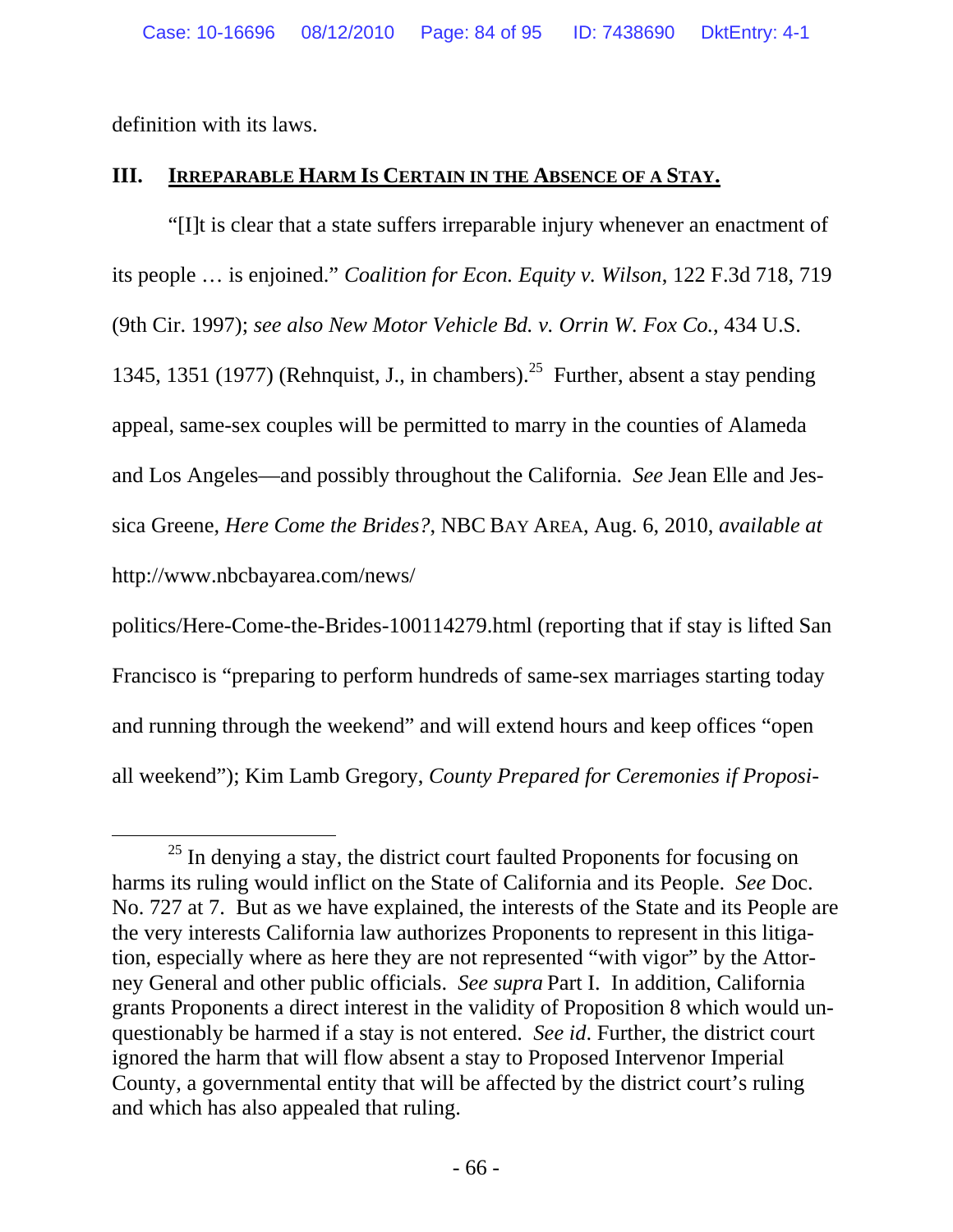*tion. 8 Stay Is Lifted*, VENTURA COUNTY STAR, August 5, 2010, *available at* http://www.vcstar.com/news/2010/aug/05/county-prepared-for-ceremonies-ifprop-8-stay-is/ (reporting that "[i]f a window opens that allows same-sex couples to be married in California, the Ventura County Clerk and Recorder's Office is prepared to issue marriage licenses immediately"). Such same-sex marriages will be licensed under a cloud of uncertainty and, should Proponents succeed on appeal, will be invalid *ab initio*. Indeed, in 2004, the City and County of San Francisco precipitately issued marriage licenses to same-sex couples, resulting in approximately 4,000 purported same-sex marriages in about one month's time. *See Lockyer v. City and County of San Francisco*, 95 P.3d at 465, 467. The California Supreme Court held that San Francisco lacked authority for its actions, and ordered that "all same-sex marriages authorized, solemnized, or registered by the city officials must be considered void and of no legal effect from their inception." *Id*. at 495. Specifically, the Court ordered San Francisco to:

(1) identify all same-sex couples to whom the officials issued marriage licenses, solemnized marriage ceremonies, or registered marriage certificates, (2) notify these couples that this court has determined that same-sex marriages that have been performed in California are void from their inception and a legal nullity, and that these officials have been directed to correct their records to reflect the invalidity of these marriage licenses and marriages, (3) provide these couples an opportunity to demonstrate that their marriages are not same-sex marriages and thus that the official records of their marriage licenses and marriages should not be revised, (4) offer to refund, upon request, all marriage-related fees paid by or on behalf of same-sex couples, and (5) make appropriate corrections to all relevant records.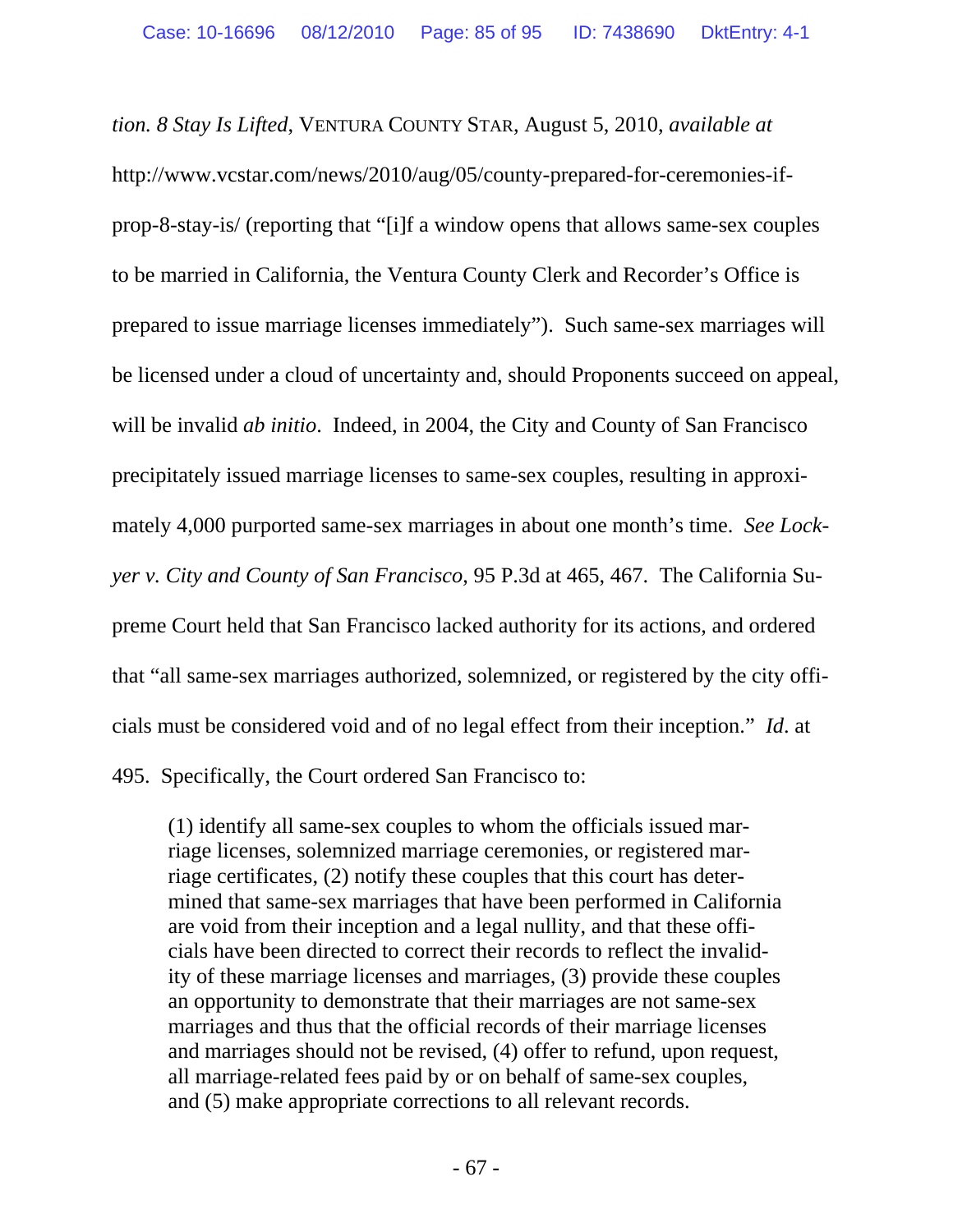*Lockyer*, 95 P.3d at 498.

 Repeating that experience on a state-wide scale would inflict harm on the affected couples, place administrative burdens on the State, and create general chaos, confusion, and uncertainty. Indeed, in interpreting Proposition 8 not to apply retroactively, the California Supreme Court deemed it imperative to avoid "disrupt[ing] thousands of actions taken in reliance on the *Marriage Cases* by these same-sex couples, their employers, their creditors, and many others, throwing property rights into disarray, destroying the legal interests and expectations of thousands of couples and their families, and potentially undermining the ability of citizens to plan their lives." *Strauss*, 207 P.3d at 122.

 Given the broad repercussions of invalidating purported same-sex marriages—including the effects on employers, creditors, and others, as well as samesex couples—the district court plainly erred in focusing narrowly on harms to persons who "seek to wed a same-sex spouse." *See* Doc. No. 727 at 7.<sup>26</sup> Indeed, for precisely these reasons, the Attorney General (who has sided with Plaintiffs on the merits), opposed Plaintiffs' unsuccessful motion for a preliminary injunction because of "the potential harm to a *broad section of the general public* from subse-

 $26$  Further, because this is not a class action, Plaintiffs are certainly not entitled to disclaim the harms to other same-sex couples that would flow from the invalidation of their marriages, despite the district court's suggestion to the contrary. See Doc. No. 727 at 7-8.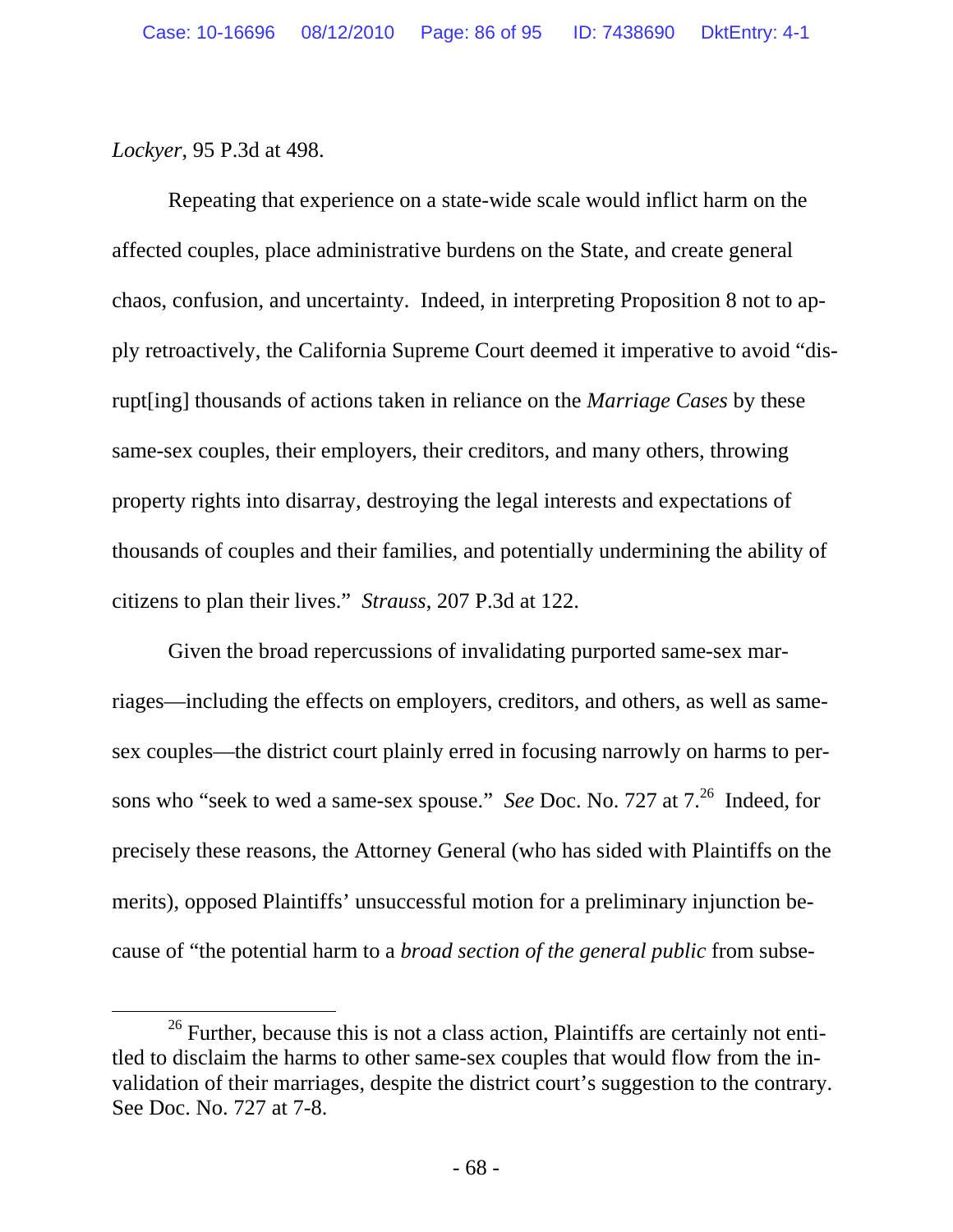quent invalidation of possibly thousands of marriages, as well as the ongoing uncertainty about their validity that would undoubtedly persist until a *final determination by an appellate court*." Doc. No. 34 at 13 (emphasis added). While the Attorney General now opposes Proponents' request for a stay, his initial assessment of the risks of prematurely authorizing same-sex marriages is plainly correct.

 Further, contrary to the district court's assertions, *see* Doc. No. 727 at 8, *Strauss* does not establish that same-sex marriages performed pursuant its injunction will be deemed valid regardless of the outcome of this case on appeal. In *Strauss*, to be sure, the California Supreme Court held that Proposition 8 did not retroactively invalidate same-sex marriages entered between that Court's decision in *In re Marriage Cases* and Proposition 8's enactment. 207 P.3d at 119-22. Those marriages, however, were upheld on the basis of the California Supreme Court's substantive interpretation of Proposition 8, not a subsequently reversed trial court decision addressing the validity of that provision. Further, if the district court is correct that marriages entered during the pendency of the appeal would remain valid even if Proposition 8 is ultimately upheld on appeal, this would only *underscore* the urgency of a stay, for Plaintiffs would otherwise have the option of mooting this case simply by marrying while the appeal is pending.

#### **IV. OTHER PARTIES WILL NOT BE SUBSTANTIALLY INJURED BY A STAY.**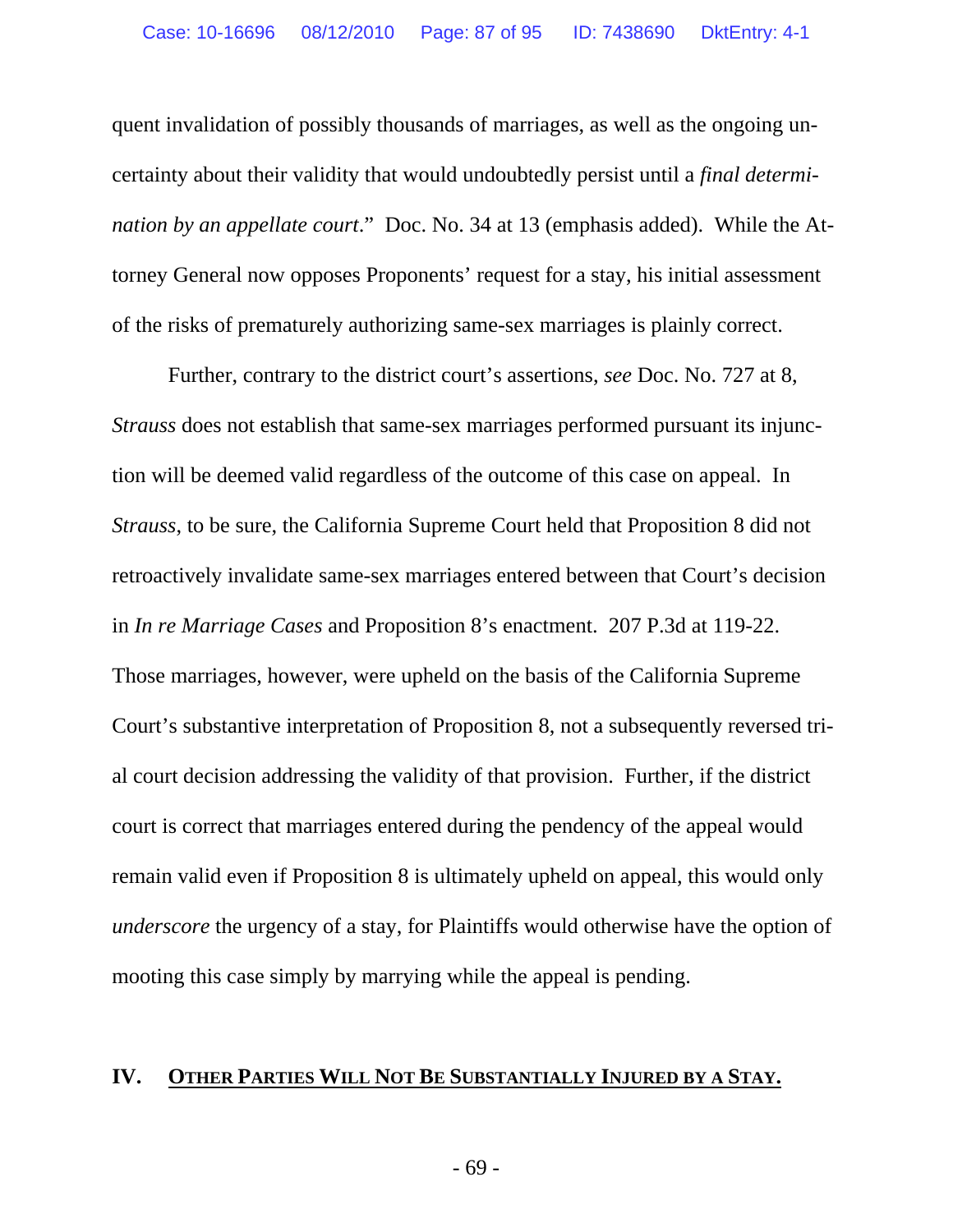In contrast, a stay will at most subject Plaintiffs to a period of additional delay pending a final determination of whether they may enter a legally recognized marriage relationship. During this time, Plaintiffs will have access to the rights and responsibilities of marriage through domestic partnership, *see* CAL. FAM. CODE § 297.5—a status Plaintiffs Stier and Perry already have, *see* Trial Tr. 153:4-6.27

 It is not even clear that Plaintiffs would opt to marry if given the choice while appeal of this case is pending. Both Perry and Stier and Katami and Zarrillo could have gotten married before Proposition 8 was enacted in 2008, but both couples chose not to. *See* Trial Tr. 80:2-3 (Zarrillo) (He and Katami have been in a relationship for nine years.); Trial Tr. 169:16-170:11 (Stier) (explaining why she and Perry did not get married in 2008). Indeed, Plaintiff Stier admitted that she did not get married in 2008 because she did not "want any possibility of [marriage] be-

 $27$  The district court dismissed the availability of domestic partnerships as a means of minimizing the harms Plaintiffs might experience while this case is on appeal. *See* Doc. No. 727 at 9. Yet Plaintiffs' own experts readily acknowledged the lack of any empirical evidence that redefining marriage to include same-sex couples would provide same-sex couples and their children benefits or protection from harms above and beyond those benefits and protections already available through domestic partnerships. *See, e.g.*, Trial Tr. 608 (Peplau) (acknowledging that there are no empirical studies comparing same-sex spouses and domestic partners); Trial Tr. 961-963, 969 (Meyer) (acknowledging lack of empirical support for proposition that gays and lesbians have worse mental health outcomes in California than in any jurisdiction that recognizes same-sex marriage); Trial Tr. 1184 (Lamb) (acknowledging lack of empirical studies comparing children of married same-sex spouses with children of California same-sex domestic partners); Trial Tr. 2302 (Herek) (acknowledging lack of empirical support for link between traditional definition of marriage and hate crimes against gays and lesbians).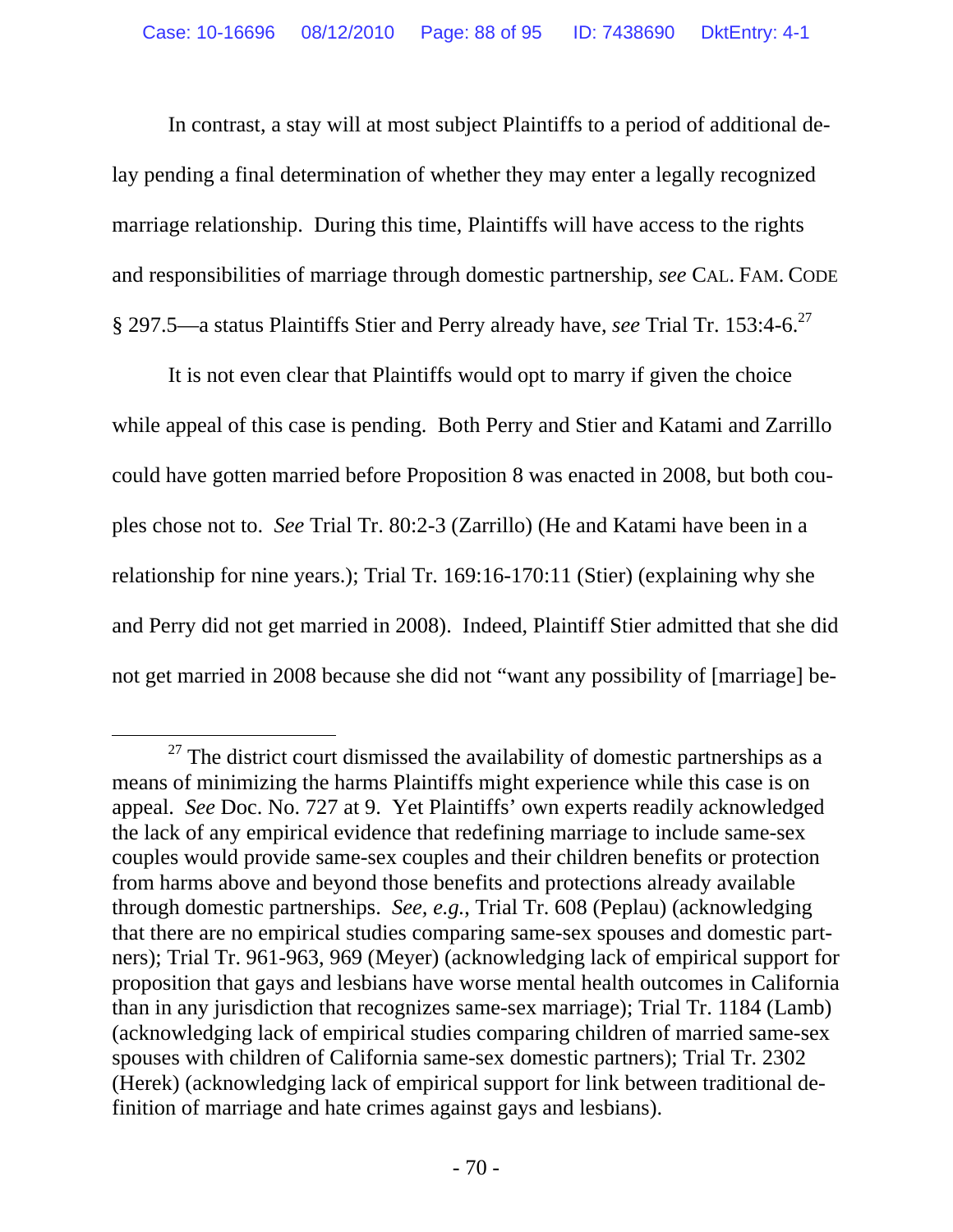ing taken away from us" and thus told Perry to "wait until we know for sure that we can be permanently married." Trial Tr. 170:4-6. Such certainty, of course, will not be available in this case until all avenues for appeal have been exhausted. Further confirming their lack of urgency, Plaintiffs did not appeal the district court's denial of their preliminary injunction motion, and now more than a year has gone by while the parties conducted discovery, participated in trial, and waited for the district court's decision. And even now, Plaintiffs have not represented that they even desire to marry immediately. Indeed, in opposing Proponents' request for a stay, they have taken the position that "[w]hether Plaintiffs marry immediately or at a time of their choosing could not be less relevant." Doc. No. 718 at  $10^{28}$ 

### **V. THE PUBLIC INTEREST WEIGHS IN FAVOR OF A STAY.**

 "The State of California and its citizens have already confronted the uncertainty that results when marriage licenses are issued in a gender-neutral manner prior to the issuance of a final, judicial determination of legal and constitutional issues. The State and its citizens have a profound interest in not having to confront that uncertainty again." Administration's Opposition to Plaintiffs' Motion for Preliminary Injunction, Doc. No. 33 at 2. While the Governor now contends that the

 $28$  The district court also purported to factor into its harms analysis the impact of Proposition 8 on "gays and lesbians in California" other than Plaintiffs. Doc. No. 727 at 9. Yet, as noted above, Plaintiffs have not brought this case as a class action, and they therefore do not represent the interests of anyone other than themselves.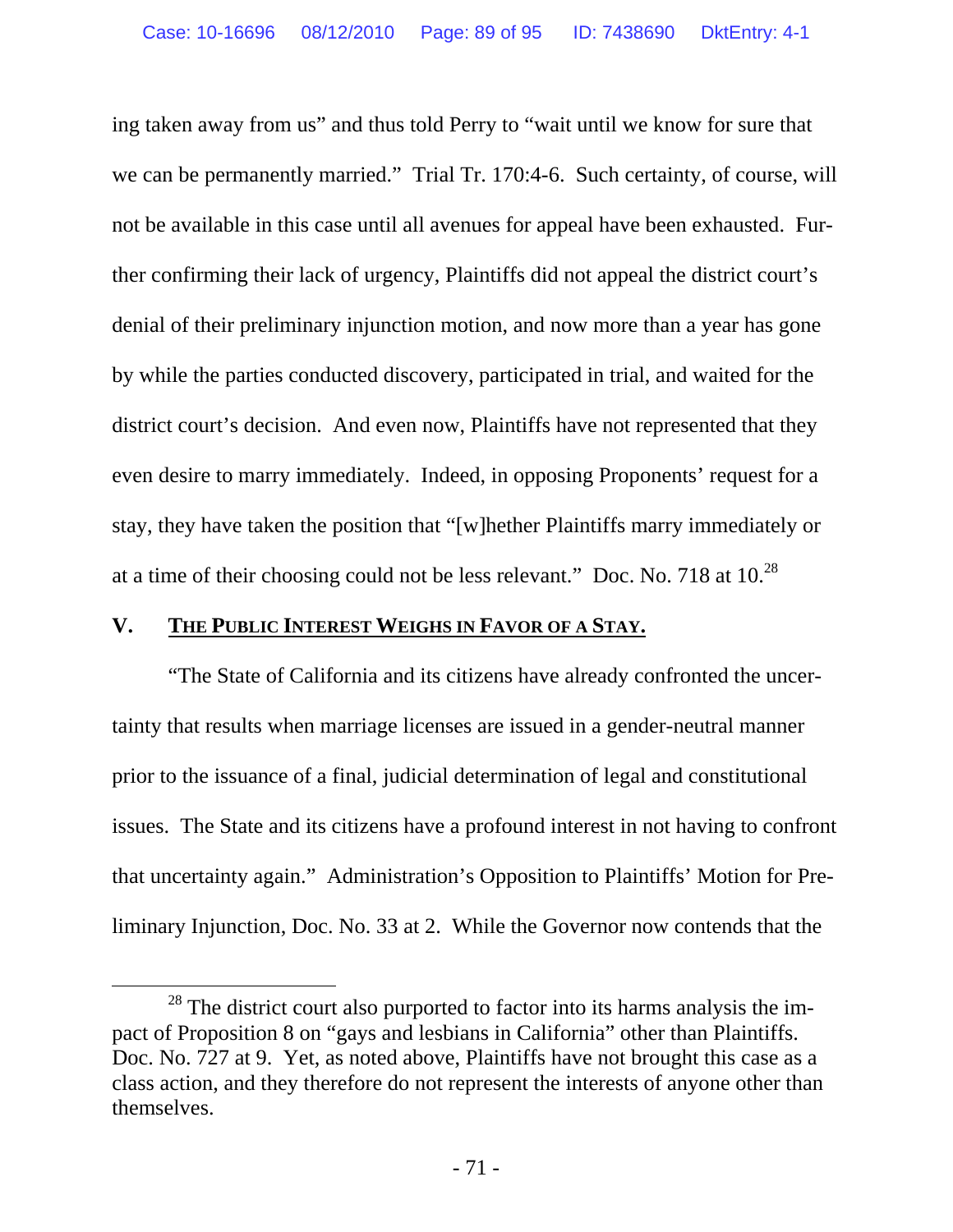district court's yet-to-be-reviewed decision resolves this uncertainty, he is plainly wrong.

 Further, by enacting Proposition 22 in 2000 and Proposition 8 in 2008, the people of California have declared clearly and consistently that the public interest lies with preserving the definition of marriage as the union of a man and a woman. *See Stormans, Inc. v. Selecky*, 586 F.3d 1109, 1140 (9th Cir. 2009) ("[T]he district court should give due weight to the serious consideration of the public interest in this case that has already been undertaken by the responsible state officials in Washington, who unanimously passed the rules that are the subject of this appeal."); *Golden Gate Rest. Ass'n v. City of San Francisco*, 512 F.3d at 1126-27 ("[O]ur consideration of the public interest is constrained in this case, for the responsible public officials in San Francisco have already considered that interest. Their conclusion is manifested in the Ordinance that is the subject of this appeal."). And while it is always "in the public interest that federal courts of equity should exercise their discretionary power with proper regard for the rightful independence of state governments in carrying out their domestic policy," *Burford v. Sun Oil Co.*, 319 U.S. 315, 318 (1943) (quotation marks omitted), such considerations are particularly weighty here, as "it is difficult to imagine an area more fraught with sensitive social policy considerations than" regulation of marriage, *Smelt v. County of Orange*, *California*, 447 F.3d 673, 681 (9th Cir. 2006). The people of California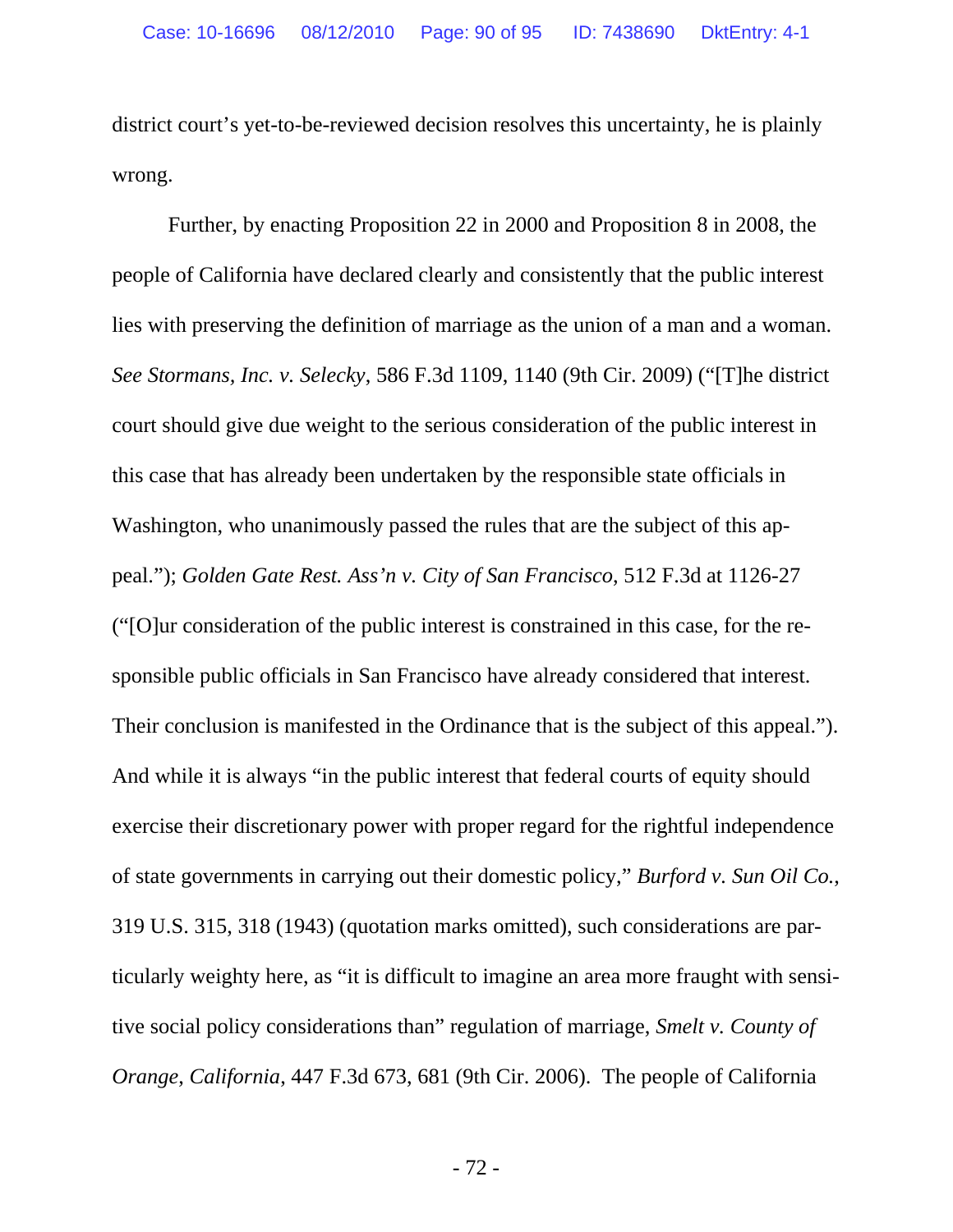have expressed their "concerns and beliefs about this sensitive area" and "have defined what marriage is": "a consensual, contractual, personal relationship between a man and a woman, which is solemnized." *Id*. at 680 (quotation marks omitted).

# **CONCLUSION**

 For the foregoing reasons, this Court should stay the district court's judgment pending appeal.

Dated: August 12, 2010 Respectfully submitted,

 s/ Charles J. Cooper Charles J. Cooper Attorney for Appellants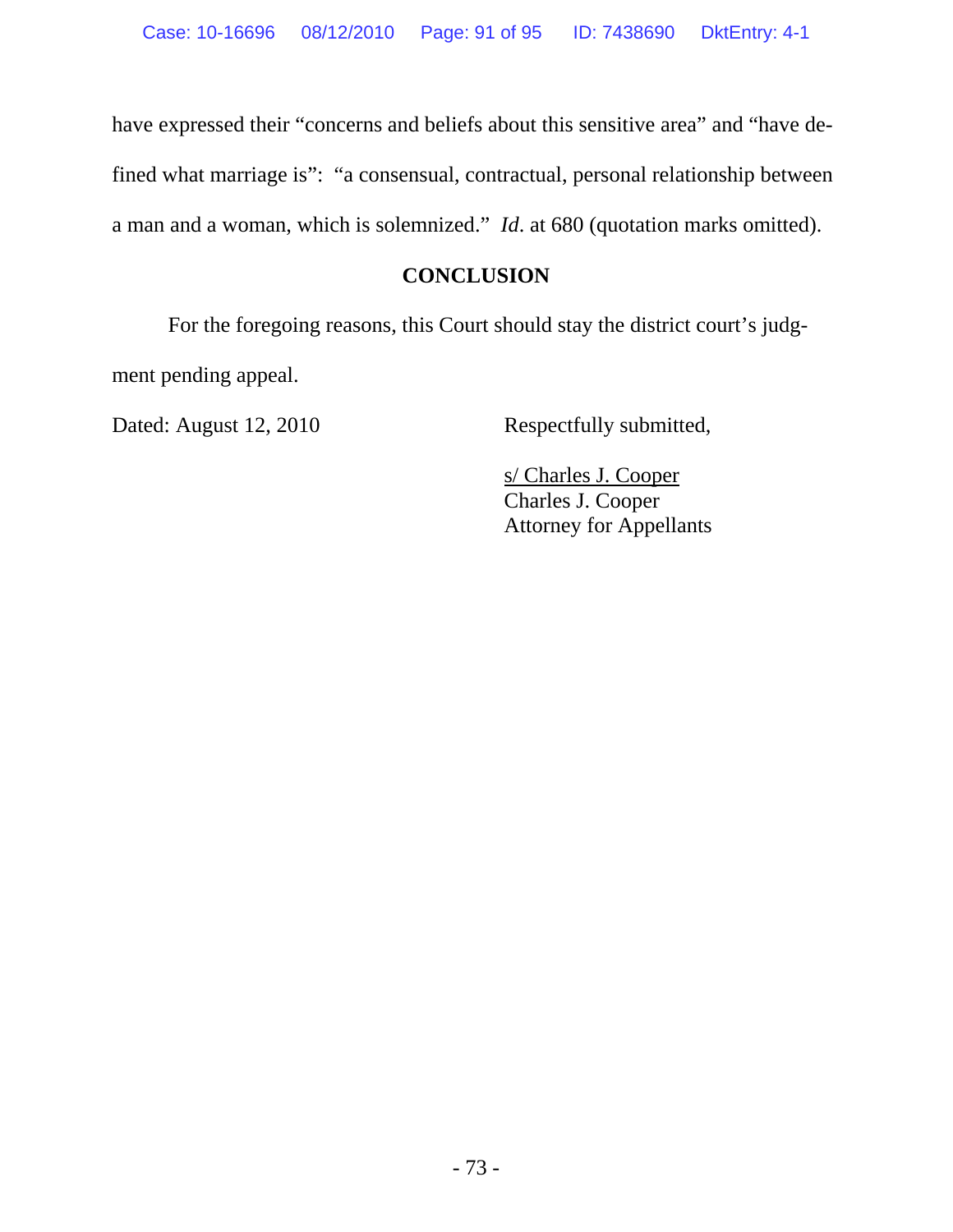Case: 10-16696 08/12/2010 Page: 92 of 95 ID: 7438690 DktEntry: 4-1

# **Form 8. Certificate of Compliance Pursuant to 9th Circuit Rules 28-4, 29-2(c)(2) and (3), 32-2 or 32-4**<sup>1</sup> **for Case Number** 10-16696

Note: This form must be signed by the attorney or unrepresented litigant *and attached to the end of the brief.*

I certify that (check appropriate option):

 $\Box$  This brief complies with the enlargement of brief size permitted by Ninth Circuit Rule 28-4. The brief's type size and type face comply with Fed. R. App. P. 32(a)(5) and (6). This brief is words, lines of text or pages, excluding the portions exempted by Fed. R. App. P.  $32(a)(7)(B)(iii)$ , if applicable.

 $\Box$  This brief complies with the enlargement of brief size granted by court order dated . The brief's type size and type face comply with Fed. R. App. P.  $32(a)(5)$  and (6). This brief is words, lines of text or pages, excluding the portions exempted by Fed. R. App. P.  $32(a)(7)(B)(iii)$ , if applicable.

 $\overline{R}$  This brief is accompanied by a motion for leave to file an oversize brief pursuant to Circuit Rule 32-2 and is words, lines pages, excluding the portions exempted by Fed. R. App. P.  $32(a)(7)(B)(iii)$ , if applicable. of text or 73

 $\Box$  This brief is accompanied by a motion for leave to file an oversize brief pursuant to Circuit Rule  $29-2(c)(2)$  or (3) and is words, lines of text or pages, excluding the portions exempted by Fed. R. App. P.  $32(a)(7)(B)(iii)$ , if applicable.

 $\Box$  This brief complies with the length limits set forth at Ninth Circuit Rule 32-4. The brief's type size and type face comply with Fed. R. App. P. 32(a)(5) and (6).

Signature of Attorney or Unrepresented Litigant

s/Charles J. Cooper

("s/" plus typed name is acceptable for electronically-filed documents)

Date August 12, 2010

<sup>1</sup> If filing a brief that falls within the length limitations set forth at Fed. R. App. P. 32(a)(7)(B), use Form 6, Federal Rules of Appellate Procedure.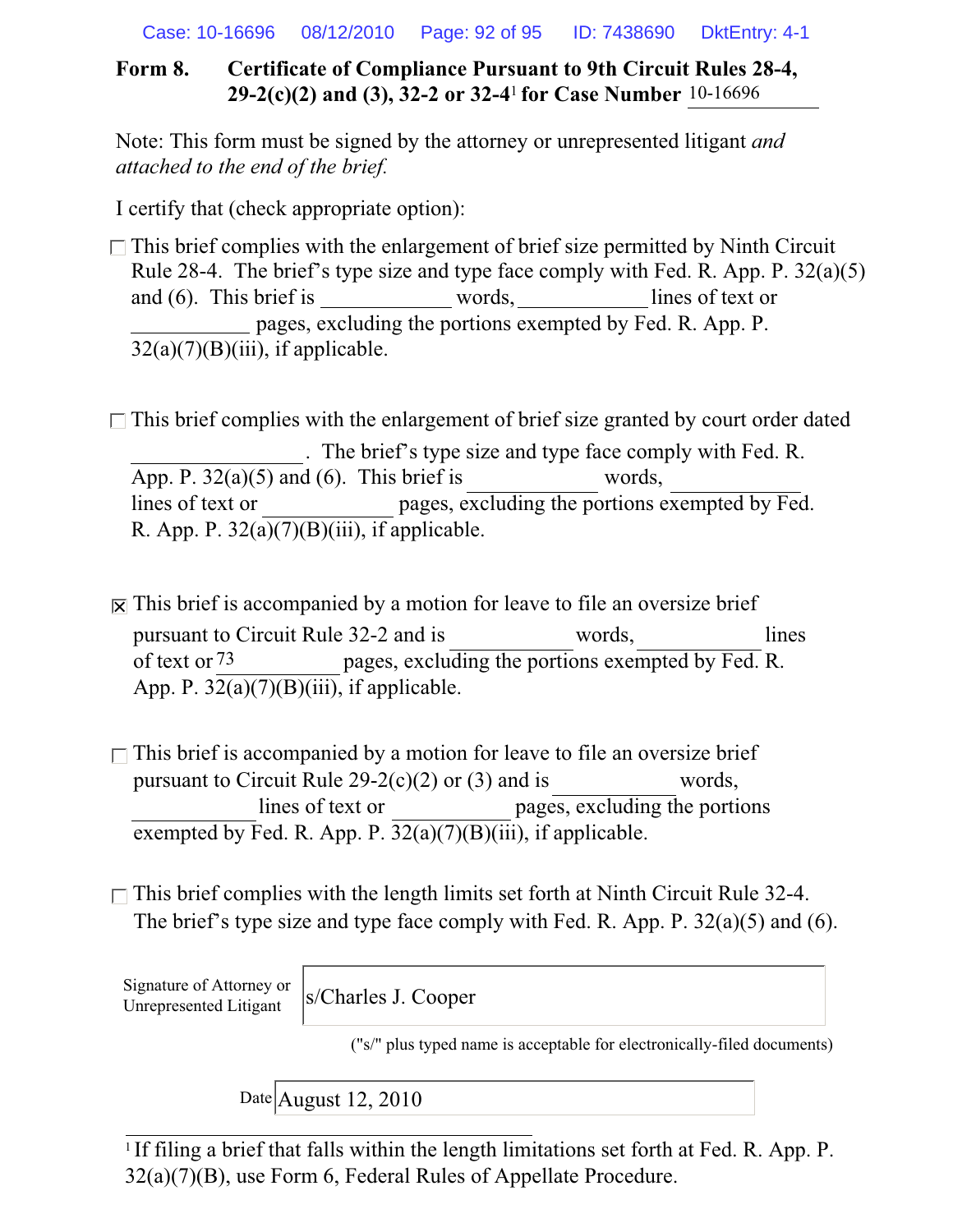### **CERTIFICATE OF SERVICE**

I hereby certify that on the 12th day of August 2010, I caused to be served on the

following counsel a true and correct copy of the foregoing via electronic mail:

Kenneth C. Mennemeier Andrew W. Stroud MENNEMEIER, GLASSMAN & STROUD LLP 980 9th Street, Suite 1700 Sacramento, CA 95814-2736 T: (916) 553-4000 F: (916) 553-4011 kcm@mgslaw.com gosling@mgslaw.com aknight@mgslaw.com stroud@mgslaw.com lbailey@mgslaw.com

*Attorneys for the Administration Defendants*

Dennis J. Herrera Therese M. Stewart OFFICE OF THE CITY ATTORNEY City Hall, Room 234 One Dr. Carlton B. Goodlett Place San Francisco, California 94102-4682 T: (415) 554-4708 F: (415) 554-4699 therese.stewart@sfgov.org erin.bernstein@sfgov.org vince.chhabria@sfgov.org danny.chou@sfgov.org ronald.flynn@sfgov.org mollie.lee@sfgov.org Christine.van.aken@sfgov.org catheryn.daly@sfgov.org

*Attorneys for Plaintiff-Intervenor City and County of San Francisco*

Gordon Burns Tamar Pachter OFFICE OF THE ATTORNEY GENERAL 1300 I Street, Suite 125 P.O Box. 944255 Sacramento, CA 94244-2550 T: (415) 703-5970 F: (415) 703-1234 Gordon.Burns@doj.ca.gov Tamar.Pachter@doj.ca.gov

*Attorneys for Defendant Attorney General Edmund G. Brown, Jr.* 

Elizabeth M. Cortez Judy W. Whitehurst THE OFFICE OF CITY COUNSEL 648 Kenneth Hahn Hall of Administration 500 West Temple Street Los Angeles, CA 90012-2713 T: (213) 974-1845 F: (213) 617-7182 jwhitehurst@counsel.lacounty.gov

*Attorneys for Defendant Dean C. Logan Registrar-Recorder/County Clerk, County of Los Angeles*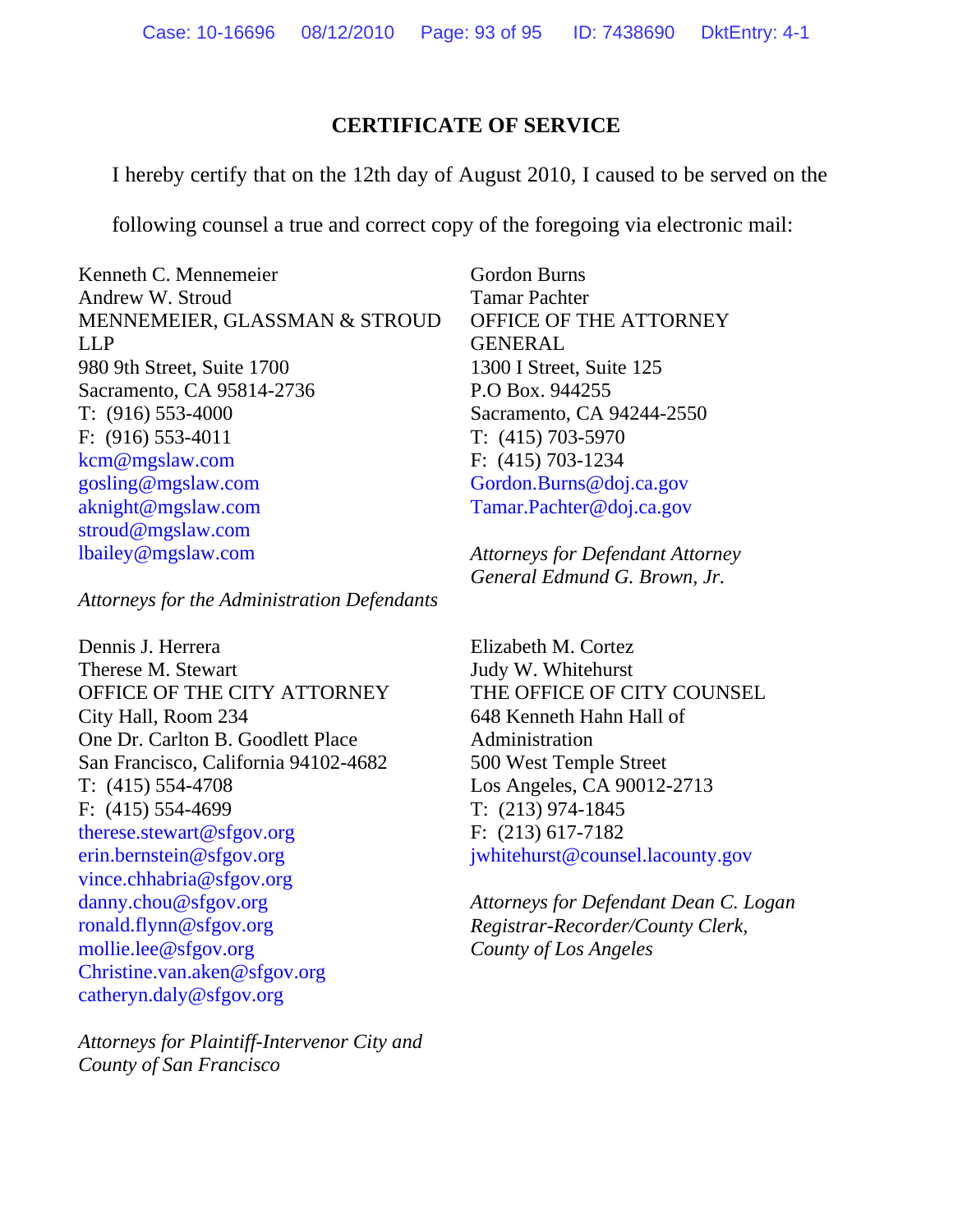Richard E Winnie Brian E. Washington Claude F. Kolm Manuel F. Martinez THE OFFICE OF CITY COUNSEL 1221 Oak Street, Suite 450 Oakland, California 94612 T: (510) 272-6700 F: (510) 272-5020 Brian.washington@acgov.org Claude.kolm@acgov.org Judith.martinez@acgov.org manuel.martinez@acgov.org

*Attorneys for Defendant Patrick O'Connell Clerk Recorder of the County of Alameda* 

Terry L. Thompson LAW OFFICE OF TERRY L. THOMPSON P.O. Box 1346 Alamo, CA 94507 T: (925) 855-1507 F: (925) 820-6035 tl\_thompson@earthlink.net

*Attorney for Defendant-Intervenor Hak-Shing William Tam* 

Ted Olson Matthew McGill Amir Tayrani GIBSON, DUNN & CRUTCHER LLP 1050 Connecticut Avenue, N.W. Washington, DC 20036-5306 T: (202) 955-8500 F: (202) 467-0539 TOlson@gibsondunn.com MMcGill@gibsondunn.com ATayrani@gibsondunn.com

Theodore Boustrous, Jr. Christopher Dusseault Theane Kapur GIBSON, DUNN & CRUTCHER LLP 333 South Grand Avenue Los Angeles, CA 90072-1512 T: (213) 229-7000 F: (213) 229-7520 TBoutrous@gibsondunn.com CDusseault@gibsondunn.com TKapur@gibsondunn.com SMalzahn@gibsondunn.com

Ethan Dettmer Enrique Monagas GIBSON, DUNN & CRUTCHER LLP 555 Mission Street, Suite 3000 San Francisco, CA 94105 T: (415) 393-8200 F: (415) 393-8306 EDettmer@gibsondunn.com SPiepmeier@gibsondunn.com EMonagas@gibsondunn.com RJustice@gibsondunn.com MJanky@gibsondunn.com